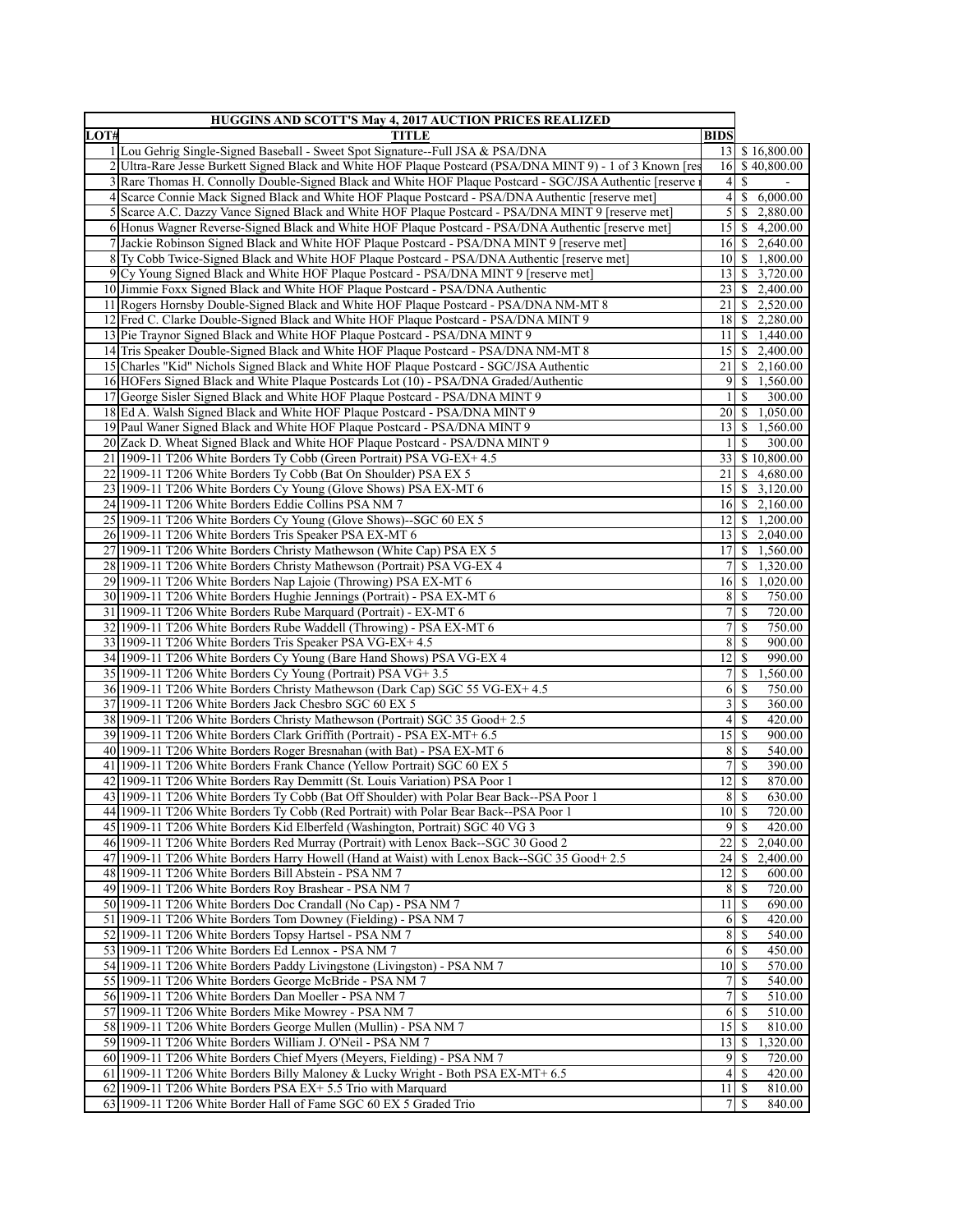| 64 1909-11 T206 White Border Brown Hindu & El Principe De Gales SGC Graded Trio                        | $8 \mid S$                 |               | 540.00                |
|--------------------------------------------------------------------------------------------------------|----------------------------|---------------|-----------------------|
| 65 1909-11 T206 White Border Tougher Card PSA Graded Trio with Kleinow (Boston)                        | $\mathfrak{S}$             | S             | 300.00                |
| 66 1909-11 T206 White Borders Hall of Famer and Key Card Lot of (4) - All PSA EX 5                     | 7                          | \$            | 810.00                |
| 67 1909-11 T206 White Border SGC 70-80 Graded Quartet                                                  | $\left 4\right $           | -S            | 390.00                |
| 68 1909-11 T206 White Border Southern Leaguer SGC 60 EX 5 Quartet                                      | 12                         | \$            | 990.00                |
| 69 1909-11 T206 White Borders New York (American) Trio - All PSA EX-MT 6                               | 8                          | -S            | 450.00                |
| 70 1909-11 T206 White Borders St. Louis Cardinals Trio - All PSA EX-MT 6                               | 9                          | -S            | 540.00                |
| 71 1909-11 T206 White Borders Chicago White Sox Trio - All PSA EX-MT 6                                 | 8                          | \$            | 540.00                |
| 72 1909-11 T206 White Borders Cincinnati Reds & Detroit Tigers Trio - All PSA EX-MT 6                  | 9                          | S             | 510.00                |
| 73 1909-11 T206 White Borders Pittsburgh Pirates Trio - All PSA EX-MT 6                                | 11                         | -S            | 570.00                |
| 74.1909-11 T206 White Borders Philadelphia Athletics Players Trio - All PSA EX-MT 6                    | 6                          | -S            | 450.00                |
| 75 1909-11 T206 White Borders St. Louis Browns Lot of (4) - All PSA EX-MT 6                            | $13$ $\bar{S}$             |               | 720.00                |
| 76 1909-11 T206 White Borders PSA EX-MT+ 6.5 Graded Lot of (6)                                         | $13 \mid S$                |               | 1,440.00              |
| 77 1909-11 T206 White Borders PSA EX-MT 6 Graded Lot of (8) with (3) Hall of Famers                    |                            |               | 19 \$ 3,360.00        |
| 78 1909-11 T206 White Borders Minor League Lot of (10) - All PSA EX-MT 6                               | 9                          |               | \$1,920.00            |
| 79 1909-11 T206 White Borders PSA EX-MT 6 Graded Lot of (13)                                           | 61                         |               | \$2,280.00            |
| 80 1909-11 T206 White Borders Lot of (10) with (4) Hall of Famers - All PSA EX 5                       |                            |               | 23 \ \$ 3,000.00      |
| 81 1909-11 T206 White Borders Lot of (17) - All PSA EX+ 5.5                                            |                            |               | $12 \mid$ \$ 2,400.00 |
| 82 1909-11 T206 White Border Group of (27) SGC 60 EX 5 Graded Cards                                    |                            |               | $8 \mid $2,280.00$    |
| 83 1909-11 T206 White Borders Lot of (32) with (2) Hall of Famers - All PSA EX 5                       |                            |               | $19$   \$ 5,040.00    |
| 84 1909-11 T206 White Borders Lot of (20) with (2) Hall of Famers - All PSA VG-EX+ 4.5                 |                            |               | $9 \mid $1,440.00$    |
| 85 1909-11 T206 White Borders Lot of (7) with (4) Hall of Famers - All PSA VG-EX 4 & VG-EX+ 4.5        | 15 <sup>1</sup>            |               | \$1,560.00            |
| 86 1909-11 T206 White Border Collection of (23) SGC 55 VG-EX+ 4.5 Graded Cards with (3) Hall of Famers |                            |               | $9$ \ \$ 1,560.00     |
| 87 1909-11 T206 White Border PSA 4-4.5 Graded Cards Lot of (17)                                        | 14                         | -S            | 870.00                |
| 88 1909-11 T206 White Borders Lot of (34) with (10) Hall of Famers - All PSA VG-EX 4                   | 24                         | \$            | $5,\overline{160.00}$ |
| 89 1909-11 T206 White Border Collection of (23) SGC 50 VG-EX 4 Graded Cards with (4) Hall of Famers    | 13 <sup>1</sup>            | -S            | 1,920.00              |
| 90 1909-11 T206 White Borders Lot of (9) with (4) Hall of Famers - All PSA GD 2 to VG+3.5              | 8                          | <sup>\$</sup> | 570.00                |
| 91 1909-11 T206 White Border PSA Graded Hall of Famers (6)--All PSA VG 3                               | 9                          | \$            | 690.00                |
| 92 1909-11 T206 White Borders Southern League Group of (7) PSA VG 3 Graded Cards                       | 8                          | <sup>\$</sup> | 630.00                |
| 93 1909-11 T206 White Border SGC 40-45 Graded Group (31) with (5) Hall of Famers/Southern Leaguers     | 11 <sup>1</sup>            | \$            | 1,680.00              |
| 94 1909-11 T206 White Border Graded Cards (10) with (3) Hall of Famers & Southern Leaguers             | 13                         | \$            | 1,080.00              |
| 95 1909-11 T206 White Border SGC Graded Group of (29) with (9) Hall of Famers & Southern Leaguers      | 9                          | S             | 930.00                |
| 96 1909-1911 Tobacco Card Grab Bag of (12) with (4) SGC Graded                                         | $\overline{7}$             | -S            | 420.00                |
| 97 1887 Buchner Gold Coin Washington Senators SGC 60 EX 5 Graded Pair                                  | 8                          | \$            | 630.00                |
| 98 1888 Scrapps Tobacco SGC-Graded Trio                                                                | 6                          | S             | 360.00                |
| 99 1895 N300 Mayo's Cut Plug Kid Nichols SGC Authentic                                                 | 17                         | \$            | 1,110.00              |
| 100 1909-11 T206 White Border & E90-1 American Caramel Home Run Baker SGC Graded Pair                  | 8                          | \$            | 360.00                |
| 101 1909 E95 Philadelphia Caramel Ty Cobb SGC Authentic                                                | 12                         | S             | 450.00                |
| 102 1909 E92 Nadja Caramels PSA Poor 1 Graded Trio                                                     | $\vert 0 \vert$            | -S            |                       |
| 103 1910 E98 Eddie Collins (Black Swamp Find - Red) - SGC 84 NM 7                                      | 13                         | -S            | 840.00                |
| 104 1910 E98 Christy Mathewson (Blue Background) - SGC Authentic                                       | 8                          | -S            | 570.00                |
| 105 1909 T204 Ramly Clark Griffith PSA EX 5                                                            | 13                         | \$            | 1,080.00              |
| 106 1909 T204 Ramly Harry Lord - PSA EX-MT 6                                                           | 14                         | -S            | 720.00                |
| 107 T204 Ramly PSA Graded Lot of (3)                                                                   | 13                         | S             | 960.00                |
| 108 T204 Ramly PSA EX 5 Graded Lot of (5)                                                              | 7                          | \$            | 1,560.00              |
| 109 1910-11 T3 Turkey Red Cabinets #42 Cy Young (Checklist Back) SGC 10 Poor 1                         | $1 \overline{\smash{)}\,}$ |               | 480.00                |
| 110 1910-1911 T3 Turkey Red High Series Lot of (2) with Hofman SGC GD 2                                | $\left 4\right $           | -S            | 276.00                |
| 111 1911 T3 Turkey Red Cabinets PSA Graded Trio                                                        | 7 <sup>1</sup>             | <sup>\$</sup> | 330.00                |
| 112 T202 Triple Folder Lot of (11) PSA Graded Cards with HOFers                                        | 16                         | -S            | 1,800.00              |
| 113 1912 T207 Brown Background Buck Weaver (Broadleaf) PSA VG 3                                        | 27                         | <sup>\$</sup> | 960.00                |
| 114 1912 T207 Brown Background SGC Graded Singles (5) with McKechnie & Shortprint                      | $19$ $\sqrt{S}$            |               | 780.00                |
| 115 1916 Zeenut P.C.L. Ping Bodie with Coupon - PSA EX 5                                               | 29                         | <sup>\$</sup> | 1,920.00              |
| 116 1917 Zeenut P.C.L. Stan Dougan with Coupon - PSA EX 5                                              | 23                         | S             | 960.00                |
| 117 1910-11 M116 Sporting Life Ty Cobb (Pastel) SGC 86 NM+7.5                                          | 27                         | \$.           | 4,320.00              |
| 118 1922 E120 American Caramel Series of 240 Boston Red Sox Team Set of (15) Graded Cards              | 11                         | <sup>\$</sup> | 540.00                |
| 119 1923-24 Exhibits Al Simmons Rookie Card SGC 20 Fair 1.5                                            | $\mathfrak{S}$             | -S            | 288.00                |
| 120 1928 Pacific Coast League Exhibits (Original Coupon Stamped Back) Buzz Arlett SGC 45 VG+ 3.5       | $\overline{\mathbf{3}}$    | <b>S</b>      | 204.00                |
| 121 1928 Pacific Coast League Exhibits (Original Coupon Stamped Back) Ray Keating SGC 30 Good 2        | $\frac{1}{2}$              | <sup>\$</sup> | 120.00                |
| 122 1909-11 E254 Colgan's Chips Stars of the Diamond Addie Joss PSA NM-MT 8--None Better!              | 10 <sup>1</sup>            | \$            | 600.00                |
| 123 1902-11 W600 Sporting Life Addie Joss PSA Authentic                                                | 12                         | S             | 870.00                |
| 124 1910 Orange Borders Addie Joss SGC Authentic                                                       | $\overline{9}$             | <sup>\$</sup> | 600.00                |
| 125 1910 E93 Standard Caramel Addie Joss PSA EX 5                                                      | 12                         | <sup>\$</sup> | 690.00                |
| 126 1911 M116 Sporting Life Addie Joss PSA EX-MT 6                                                     | $\overline{7}$             | <sup>\$</sup> | 720.00                |
| 127 1911 T205 Gold Border Addie Joss Shortprint SGC 40 VG 3                                            |                            |               | 600.00                |
| 128 1909-11 T206 White Border Addie Joss PSA Graded Pair                                               | 7 <sup>1</sup>             | <sup>\$</sup> | 288.00                |
|                                                                                                        |                            |               |                       |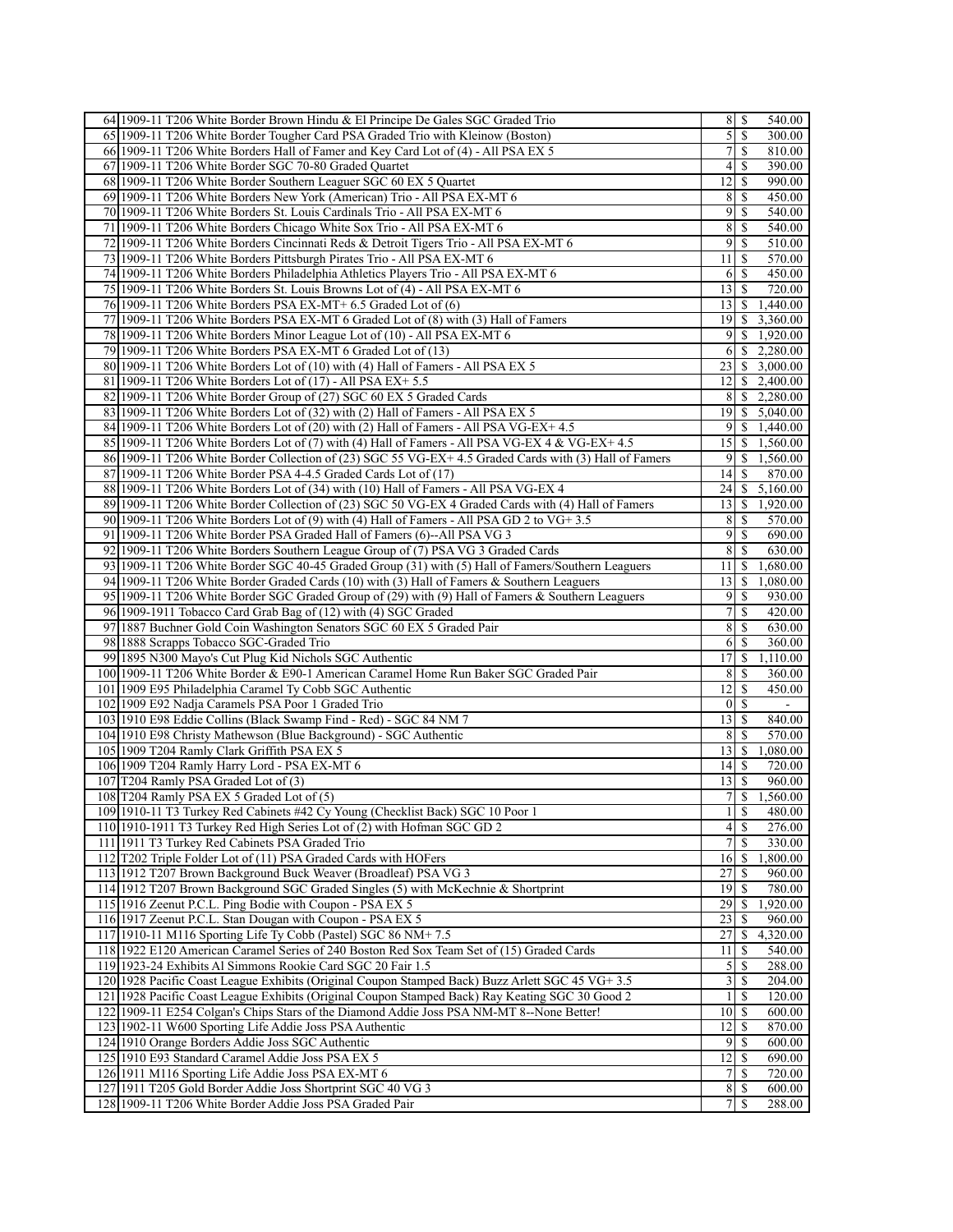| 129 1906 Fan Craze American League Addie Joss PSA EX 5                                                                                                    | 300.00                                          |
|-----------------------------------------------------------------------------------------------------------------------------------------------------------|-------------------------------------------------|
| 130 1909-11 E90-1 American Caramel Addie Joss SGC Graded Pair                                                                                             | $\vert 4 \vert$<br><sup>\$</sup><br>252.00      |
| 131 1911 T3 Turkey Red Cabinets #19 Addie Joss (Checklist Back)--PSA Poor-Fair 1 (mk)                                                                     | 252.00<br>$\mathfrak{z}$<br>-S                  |
| 132 1907 W555 Addie Joss SGC 20 Fair 1.5                                                                                                                  | $\overline{0}$<br>-S                            |
| 133 1909-13 M101-2 Sporting News Supplements Addie Joss BVG 3 Very Good                                                                                   | $\overline{\mathbf{3}}$<br>\$<br>168.00         |
| 134 1961-Modern Addie Joss Collection of (102) Cards with (22) Helmar                                                                                     | $\overline{0}$<br>-S                            |
| 135 1933 Goudey Baseball #53 Babe Ruth PSA Fair 1.5                                                                                                       | 12 <br>1,920.00<br><sup>\$</sup>                |
| 136 1934 R304 Al Demaree Die-Cuts #73 Rick Ferrell PSA Mint 9--1 of 1 with None Better!                                                                   | 3<br><sup>\$</sup><br>540.00                    |
| 137 1934 R304 Al Demaree Die-Cuts #23 Mickey Cochrane (Catching)--PSA EX 5                                                                                | 8<br>360.00<br><b>S</b>                         |
| 138 1934 R304 Al Demaree Die-Cuts #86 Travis Jackson PSA EX 5                                                                                             | 5 <sup>1</sup><br>300.00<br>-S                  |
| 139 1934 R304 Al Demaree Die-Cuts #67 Earl Whitehill PSA VG-EX+ 4.5--1 of 1 and Highest Graded                                                            |                                                 |
|                                                                                                                                                           | $\frac{1}{2}$<br><sup>\$</sup><br>180.00        |
| 140 1938 Goudey Baseball PSA Graded Quartet                                                                                                               | $\overline{9}$<br><sup>\$</sup><br>780.00       |
| 141 1939 Play Ball #92 Ted Williams Rookie SGC 70 EX+ 5.5                                                                                                 | 32<br>4,680.00<br>S.                            |
| 142 1939 Play Ball #56 Hank Greenberg PSA EX-MT+ 6.5                                                                                                      | 240.00<br>6<br>-S                               |
| 143 1909-1936 Pre-War Baseball Group (36) with (15) Graded Including Foxx                                                                                 | 10 <sup>1</sup><br>600.00<br>-S                 |
| 144 1909-1941 Pre-War Baseball Graded Group (20) with (12) Hall of Famers Including Ruth                                                                  | 131<br>\$<br>1,440.00                           |
| 145 1887-1948 Mostly Baseball Grab Bag (101) with (23) Hall of Famers Including (14) Graded                                                               | 18   S<br>1,440.00                              |
| 146 1939 Play Ball Joe DiMaggio & 1966 Topps Mickey Mantle SGC Graded Pair                                                                                | $\mathcal{F}$<br><sup>S</sup><br>360.00         |
| 147 1948 Leaf Baseball #1 Joe DiMaggio (PSA EX 5) & Phil Rizzuto RC (PSA VG-EX 4)                                                                         | $\mathcal{S}$<br><sup>\$</sup><br>930.00        |
| 148 1950 Bowman Baseball #22 Jackie Robinson SGC 30 Good 2                                                                                                | 360.00<br>16 S                                  |
| 149 1951 Bowman Baseball #253 Mickey Mantle Rookie PSA EX 5                                                                                               | 33 I<br>\$10,680.00                             |
| 150 1952 Topps Baseball #311 Mickey Mantle Rookie PSA 1 (mk) [reserve not met]                                                                            | 11<br><sup>\$</sup>                             |
| 151 1951 Bowman Baseball #305 Willie Mays Rookie PSA VG-EX 4                                                                                              | 23 \ \$ 3,960.00                                |
| 152 1952 Topps Baseball #261 Willie Mays PSA VG 3                                                                                                         | $8 \mid $1,080.00$                              |
| 153 1953 Topps Baseball #82 Mickey Mantle PSA EX+ 5.5                                                                                                     | 9<br>3,960.00<br>S.                             |
|                                                                                                                                                           |                                                 |
| 154 1951 Bowman Baseball #1 Whitey Ford Rookie BVG 8 NM-MT--None Better!                                                                                  | 21 <br>\$<br>3,960.00                           |
| 155 1951 Bowman Baseball #253 Mickey Mantle Rookie High Number SGC 20 Fair 1.5                                                                            | 8<br>\$2,280.00                                 |
| 156 1951 Bowman Baseball #253 Mickey Mantle Rookie PSA Poor 1 (mc)                                                                                        | \$2,160.00<br>10                                |
| 157 1952 Bowman Baseball #101 Mickey Mantle PSA VG-EX 4                                                                                                   | 7<br><sup>\$</sup><br>930.00                    |
| 158 1952 Bowman Baseball #101 Mickey Mantle SGC 45 VG+ 3.5                                                                                                | 7 <sup>1</sup><br><sup>\$</sup><br>660.00       |
| 159 1953 Topps Baseball #82 Mickey Mantle PSA VG-EX+ 4.5                                                                                                  | 12<br>2,400.00<br>S.                            |
| 160 1953 Topps Baseball #82 Mickey Mantle SGC 40 VG 3                                                                                                     | 26<br>1,680.00<br>\$                            |
| 161 1952 Topps Baseball #1 Andy Pafko (Black Back) SGC 40 VG 3                                                                                            | 6   S<br>192.00                                 |
| 162 1953 Bowman Color #59 Mickey Mantle PSA Good+ 2.5                                                                                                     | 7<br><sup>\$</sup><br>360.00                    |
| 163 1953 Topps Baseball #151 Hoyt Wilhelm PSA NM-MT 8                                                                                                     | 7<br>-S<br>450.00                               |
| 164 1953 Topps Baseball #244 Willie Mays SGC 55 VG-EX+ 4.5                                                                                                | $10\vert S$<br>930.00                           |
| 165 1953 Topps Baseball Lot of (35) Different BVG Graded Cards with (8) HOFers - All EX 5 - NM+ 7.5                                                       | $18$   $\sqrt{5}$<br>810.00                     |
| 166 1952-1954 Topps Baseball Singles (243) with (9) PSA Graded Including Aaron & Kaline Rookies, Pafko & Willi                                            | 24<br><sup>\$</sup><br>2,760.00                 |
| 167 1953 Topps Baseball #82 Mickey Mantle PSA Good 2                                                                                                      | 10 <sup>1</sup><br>720.00<br><b>S</b>           |
| 168 1954 Bowman Baseball #65 Mickey Mantle PSA EX 5                                                                                                       | 5 <sup>1</sup><br><sup>\$</sup><br>540.00       |
|                                                                                                                                                           |                                                 |
|                                                                                                                                                           |                                                 |
| 169 1954 Bowman Baseball #66 Ted Williams PSA EX 5                                                                                                        | 1,440.00<br>$14 \mid S$                         |
| 170 1954 Topps Baseball #128 Henry Aaron Rookie PSA VG-EX+ 4.5                                                                                            | 2 <br>\$<br>1,560.00                            |
| 171 1954 Topps Baseball #128 Henry Aaron Rookie PSA VG-EX 4                                                                                               | $\left 4\right $<br>S.<br>1,200.00              |
| 172 1954 Topps #128 Henry Aaron Rookie Card - PSA VG+ 3.5                                                                                                 | $\overline{7}$<br><sup>\$</sup><br>960.00       |
| 173 1954 Topps Baseball #128 Henry Aaron Rookie SGC 40 VG 3                                                                                               | <sup>\$</sup><br>6<br>750.00                    |
| 174 1954 Topps Baseball #128 Henry Aaron Rookie PSA Good+2.5                                                                                              | 7s<br>780.00                                    |
| 175 1954 Topps #1 Ted Williams PSA NM 7                                                                                                                   | 17<br>1,320.00<br>-S                            |
| 176 1954 Topps Baseball #201 Al Kaline Rookie SGC 50 VG-EX 4                                                                                              | $\tau$<br>360.00<br>\$.                         |
| 177 1955 Topps Baseball #123 Sandy Koufax Rookie SGC 40 VG 3                                                                                              | 3<br>\$<br>264.00                               |
| 178 1951-1955 Bowman Baseball PSA Graded Keys (18) with (2) Mantle & (2) Mays                                                                             | 12<br>2,040.00<br>\$                            |
| 179 1952-1955 Topps Baseball PSA Graded Keys (22) with Koufax RC, (2) Mays & (2) Williams                                                                 | 12<br>2,880.00<br>S.                            |
| 180 1953-1955 Red Man Tobacco High Grade Lot of (4) with Tabs - All PSA 7-9                                                                               | $\mathfrak{S}$<br>-S<br>900.00                  |
| 181 1955 Topps Baseball Lot of (14) PSA Graded Cards with Aaron - All EX 5 - NM-MT 8                                                                      | $10\vert S$<br>540.00                           |
| 182 1956 Topps Baseball #33 Roberto Clemente (White Back) SGC 84 NM 7                                                                                     | 8<br>600.00<br><sup>\$</sup>                    |
| 183 1955 Topps Baseball #210 Duke Snider GAI Mint 9                                                                                                       | $\overline{0}$<br><sup>\$</sup>                 |
| 184 1956 Topps Baseball #5 Ted Williams GAI Mint 9--First Graded                                                                                          | $\mathbf{1}$<br>\$                              |
|                                                                                                                                                           | 2,400.00                                        |
| 185 1956 Topps Baseball Checklist PSA 6-7 Graded Pair                                                                                                     | $\overline{2}$<br>$\overline{360.00}$<br>-S     |
| 186 1956 Topps Baseball Team Variation Set of (12) SGC Graded Cards                                                                                       | $7\vert$<br><sup>\$</sup><br>390.00             |
| 187 1956 Topps Baseball PSA Graded Key Cards (34) with Clemente, Mantle, Mays & Williams                                                                  | 2,160.00<br>20<br>\$                            |
| 188 1957 Topps Baseball Hall of Fame SGC Graded Quartet with (3) Rookies                                                                                  | 12<br>540.00<br>S                               |
| 189 1957 Topps Baseball PSA Graded Key Cards (11) with PSA 6 Mantle                                                                                       | 1,170.00<br>15<br>\$                            |
| 190 1954-1957 Topps Baseball SGC Graded Hall of Fame Lot of (4) with Killebrew & F. Robinson RCs                                                          | 228.00<br>6<br><b>S</b>                         |
| 191 1954-1957 Spic & Span Hank Aaron Graded Pair                                                                                                          | $12$   $\sqrt{5}$<br>480.00                     |
| 1921 1957 & 1958 Topps Baseball Mickey Mantle and Roger Maris SGC Graded Cards<br>193 1958 Topps Baseball PSA Graded Key Cards (36) with Most Major Stars | $12 \mid$ \$<br>360.00<br>1,680.00<br>S.<br>111 |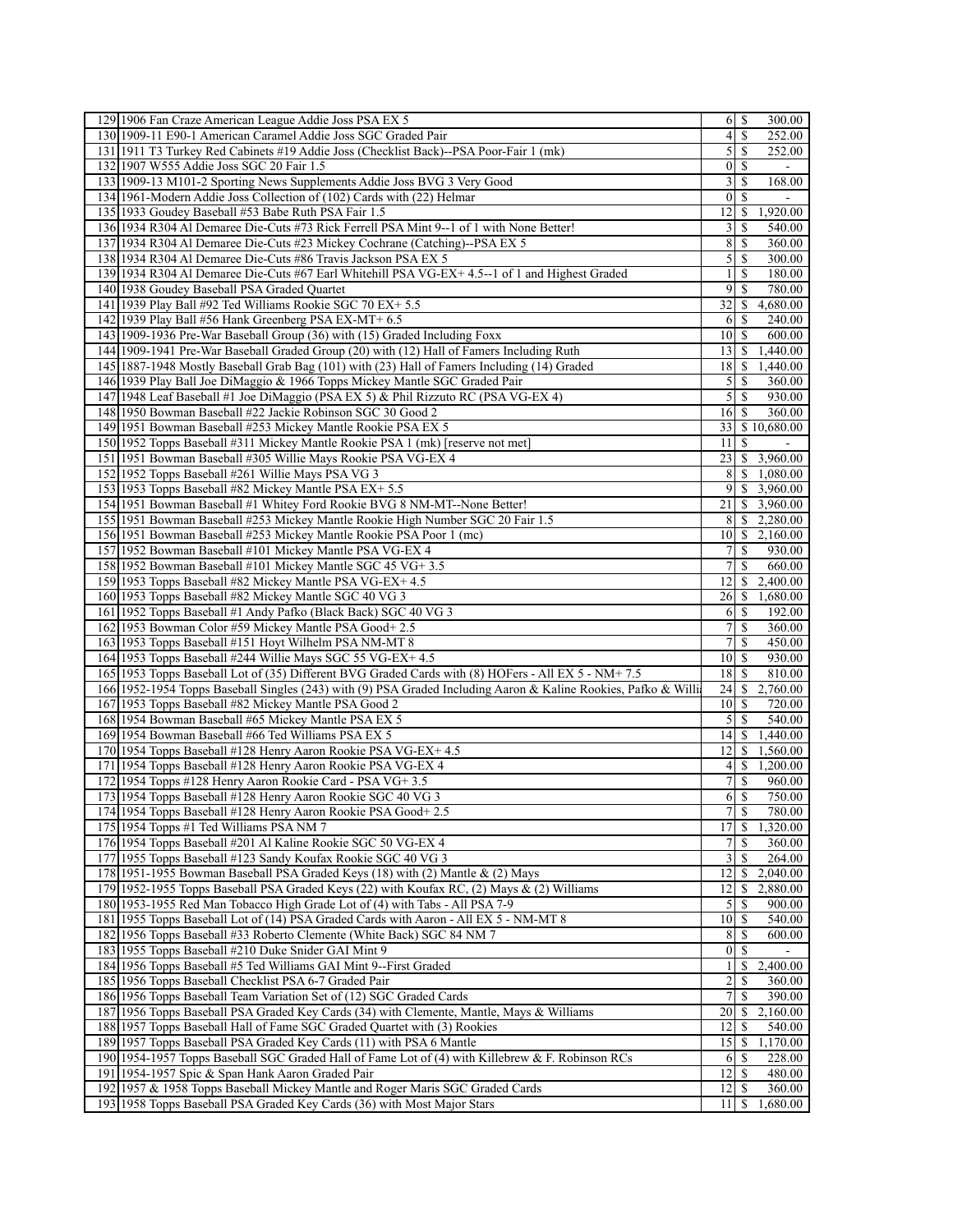| 194 1958 Topps Baseball Graded Collection (49) with Stars                                                                                  | $7$ \ $\sqrt{3}$        |               | 390.00   |
|--------------------------------------------------------------------------------------------------------------------------------------------|-------------------------|---------------|----------|
| 195 1959 Topps Baseball #20 Duke Snider - PSA Mint 9                                                                                       | 14                      | S             | 810.00   |
| 196 1959 Topps Baseball SGC 96 Mint 9 Graded Pair--Both Highest Graded!                                                                    | 1                       | <sup>\$</sup> | 120.00   |
| 197 1959 Topps Baseball PSA Graded Keys (18) with PSA 6 Mantle                                                                             | 4                       | -S            | 1,110.00 |
| 198 1950-1959 Topps & Bowman Baseball Graded Group (26) with (4) Mays                                                                      | 6                       | \$            | 450.00   |
| 199 1960 Topps Baseball PSA Graded Key Cards (15) with (2) Mantle & PSA 7 Yastrzemski RC                                                   |                         |               | 1,560.00 |
| 200 1960 Topps Baseball PSA Graded Collection (27) with (6) PSA NM-MT 8                                                                    | 6                       | <sup>\$</sup> | 252.00   |
| 201   1960 Topps Baseball PSA 7 to 8.5 Graded Card Collection of (70)                                                                      | 10                      | \$            | 900.00   |
| 202 1961 Topps Baseball PSA Graded Key Cards (39) with (2) Mantle & PSA 8 Marichal RC                                                      | 13                      | S             | 1,800.00 |
| 203 1961 Topps Baseball PSA 7 to 7.5 Graded Collection of (53) Cards with Stars                                                            | 4                       | <sup>\$</sup> | 420.00   |
| 204 1961 Topps Baseball Mostly PSA Graded Cards (54) with Many Hall of Famers including Koufax, Mantle & Ma                                | 8                       | S             | 510.00   |
| 205 1961 Topps Baseball PSA 8-9 Graded Collection of (67) Cards with (6) PSA 9                                                             | $\overline{9}$          | <sup>\$</sup> | 930.00   |
| 206 1962 Topps Baseball PSA Graded Key Cards (22) with (2) Mantle                                                                          | 9                       | -S            | 810.00   |
| 207 1962 Topps Baseball Mostly PSA Graded Hall of Fame & Star Collection (25) with Aaron, Koufax, Mantle & Ma                              | 10                      | -S            | 630.00   |
| 208 1962 Topps Baseball Graded Collection (39) with Banks, Clemente & Yastrzemski-All "7 to 8.5"                                           | 9                       | <sup>\$</sup> | 810.00   |
| 209 1963 Topps Baseball #553 Willie Stargell Rookie PSA NM-MT 8                                                                            | 4                       | -S            | 810.00   |
| 210 1963 Topps Baseball PSA Graded Key Cards (10) with PSA 7 Mantle                                                                        | $19$ $\sqrt{5}$         |               | 1,920.00 |
| 211 1963 Topps Baseball Mostly PSA 6 to 7.5 Graded Cards (27) with PSA 4 Mantle                                                            | 10 <sup>1</sup>         | -S            | 360.00   |
| 212 1963 Topps Baseball PSA 8-9 Graded Collection (55) with (7) PSA 9                                                                      | 13                      | -\$           | 960.00   |
| 213 1964 Topps Baseball PSA Graded Key Cards (24) with Clemente, Koufax, Mantle & Rose                                                     | 7                       | \$            | 870.00   |
| 214/1964 Topps Baseball Mostly PSA Graded Collection of (29) Cards with Drysdale & Gibson                                                  | 13                      | -S            | 570.00   |
|                                                                                                                                            |                         | \$            | 630.00   |
| 215 1953-1975 Baseball Hall of Fame & Star Graded Cards Lot of (21)<br>216 1965 Topps Baseball PSA Graded Key Cards (14) with PSA 7 Mantle | 6                       |               |          |
|                                                                                                                                            | $10 \mid S$             |               | 1,440.00 |
| 217 1965 Topps Baseball PSA 8-9 Graded Collection of (23) Cards                                                                            | $\overline{9}$          | -S            | 360.00   |
| 218 1965 Topps Baseball #470 Yogi Berra PSA Mint 9                                                                                         | 7                       | \$            | 252.00   |
| 219 1965 Topps Baseball #68 Del Crandall PSA Gem Mint 10                                                                                   | 1                       | \$            | 120.00   |
| 220 1954-1966 Topps & Bowman Mickey Mantle Group (8) with (2) PSA Graded                                                                   | $\overline{9}$          | <sup>\$</sup> | 750.00   |
| 221 1966 Topps Baseball PSA Graded Keys (14) with Aaron, Koufax & Mantle                                                                   | 12                      | \$            | 750.00   |
| 222 1966 Topps Baseball PSA Mint 9 Group of (10) Cards with #486 John                                                                      | $\overline{\mathbf{3}}$ | \$            | 228.00   |
| 223 1964-1968 Topps Baseball PSA Graded Trio with Morgan, Ryan HOF Rookies & Rose Second-Year Card                                         | 7                       | S             | 450.00   |
| 2241966 Venezuela Topps Card #30 Pete Rose Graded PSA VG 3                                                                                 | 3                       | \$            | 204.00   |
| 225 1966 Topps Baseball Tigers & Twins Team Card Graded Pair                                                                               | 2                       | \$            | 132.00   |
| 226 1967 Topps Baseball #150 Mickey Mantle PSA NM-MT 8                                                                                     | $\left 4\right $        | -S            | 660.00   |
| 227 1967 Topps Baseball PSA Graded Hall of Fame & Key Cards (32)                                                                           | 8                       | S             | 840.00   |
| 228 1967 Topps Punch-Outs Richie Allen SGC 84 NM 7--None Better                                                                            | 5                       | S             | 180.00   |
| 229 1968 O-Pee-Chee Baseball #177 Nolan Ryan Rookie SGC 86 NM+7.5                                                                          | 361                     | \$            | 4,680.00 |
| 230 1968 Topps Baseball #177 Nolan Ryan Rookie SGC 60 EX 5                                                                                 | 10 <sup> </sup>         | -\$           | 630.00   |
| 231 1968 Topps Baseball PSA Graded Key Cards (37) with Bench RC, Mantle & Ryan RC                                                          | 10                      | -S            | 1,080.00 |
| 232 1969 Topps Baseball PSA Graded Key Cards (25) with Jackson RC & Mantle Last Card                                                       | 5                       | <sup>\$</sup> | 750.00   |
| 233 1969 Topps Baseball SGC 92-96 Graded Cards (53) with Hall of Famers & (22) Mint 9                                                      | $\overline{\mathbf{3}}$ | S             | 360.00   |
| 234 1969 Topps Baseball #573 Jim Palmer SGC 98 Gem 10--Highest Graded and 1 of 1!                                                          | 6                       | -S            | 480.00   |
| 235 1969 Topps Baseball #260 Reggie Jackson Rookie SGC 80 EX/NM 6                                                                          | 3                       | \$            | 204.00   |
| 236 1970 Topps Baseball PSA Graded Key Cards (36) with PSA 7 Ryan                                                                          | 13                      | \$            | 1,080.00 |
| 237 1971 Topps Baseball PSA Graded Key Cards (37) with Many High-Grade Hall of Famers                                                      | 16                      | \$            | 3,600.00 |
| 238 1971 Topps Baseball Collection of (42) SGC 70-88 Graded Cards with Many Hall of Famers & High Numbers                                  | 7                       | \$            | 228.00   |
| 239 1972 Topps Baseball PSA Graded Key Cards (36) with Most Major Stars                                                                    | 6s                      |               | 690.00   |
| 240 1973 Topps Baseball PSA Graded Key Cards (39) with PSA 7 Schmidt Rookie                                                                | 16 S                    |               | 1,320.00 |
| 241 1973 Topps Baseball #615 Mike Schmidt Rookie - SGC 92 NM-MT+                                                                           | 6                       | <b>S</b>      | 600.00   |
| 242 1973 Topps Baseball #615 Mike Schmidt Rookie SGC 88 NM-MT 8                                                                            | 21                      | S             | 1,170.00 |
| 243 1974 Topps Baseball PSA 7-9 Graded Key Cards (39) with PSA 8 Winfield RC                                                               | $\mathcal{S}$           | -S            | 330.00   |
| 244 1975 Topps Baseball PSA Graded Key Cards (37) with PSA 8 Brett & Yount Rookies                                                         | 7                       | \$            | 600.00   |
| 245 1976 Topps Baseball PSA Graded Keys (44) with PSA 8 Brett & Eckersley RC                                                               | 21                      | <sup>\$</sup> | 1,110.00 |
| 246 1977 Topps Baseball PSA Graded Key Cards (39) with Most Hall of Famers & Stars                                                         | 11                      | \$            | 360.00   |
| 247 1978 & 1979 Topps Baseball Key PSA Graded Cards (78) with 1979 Complete Set                                                            | 15                      | -S            | 720.00   |
| 248 1951-1979 Baseball Oddball Graded Hall of Famers & Stars Lot of (45)                                                                   | 8                       | -S            | 390.00   |
| 249 1980-1987 Topps Baseball PSA Graded Key Card Collection (150) with Rookies                                                             | 17                      | S             | 870.00   |
| 250 1981-1987 Donruss Baseball PSA Graded Key Card Collection (137) with (60) Gem Mint 10                                                  | 20                      | -S            | 1,020.00 |
| 251 1981-1987 Fleer Baseball Hall of Fame & Star PSA 8-10 Graded Collection with (66) Gem Mint 10                                          | $15$   \$               |               | 690.00   |
| 252 1977-Modern New York Yankees Collection with (50) Graded Cards & (21) Sets Including Several Jeter Rookies                             | 12                      | S             | 750.00   |
| 253 1911 T205 Gold Border Near Set of (195/208) Cards with (11) Graded Plus Variation                                                      | 10 <sup> </sup>         | S.            | 3,360.00 |
| 254 1933 Goudey Baseball Near Set of (233/240) Cards with Ruth, Original Wrapper & (2) PSA Graded                                          | 9                       | \$.           | 3,360.00 |
| 255 1934 Goudey Baseball Complete Set of (96) Cards with Original Wrapper                                                                  | 16                      | <sup>\$</sup> | 2,640.00 |
| 256 1934-1936 Diamond Stars Master Set of (170/170) Cards                                                                                  | 4                       | -S            | 3,360.00 |
| 257 1880s H804-4 Capadura Cigars Baseball Comics Complete Set of (5) SGC Graded Trade Cards                                                | $\vert$                 | <sup>\$</sup> | 96.00    |
| 258 1910 E91-C American Caramel Complete Set (33/33) with (4) SGC Graded Including Walter Johnson                                          | 20                      | <sup>S</sup>  | 1,200.00 |
|                                                                                                                                            |                         |               |          |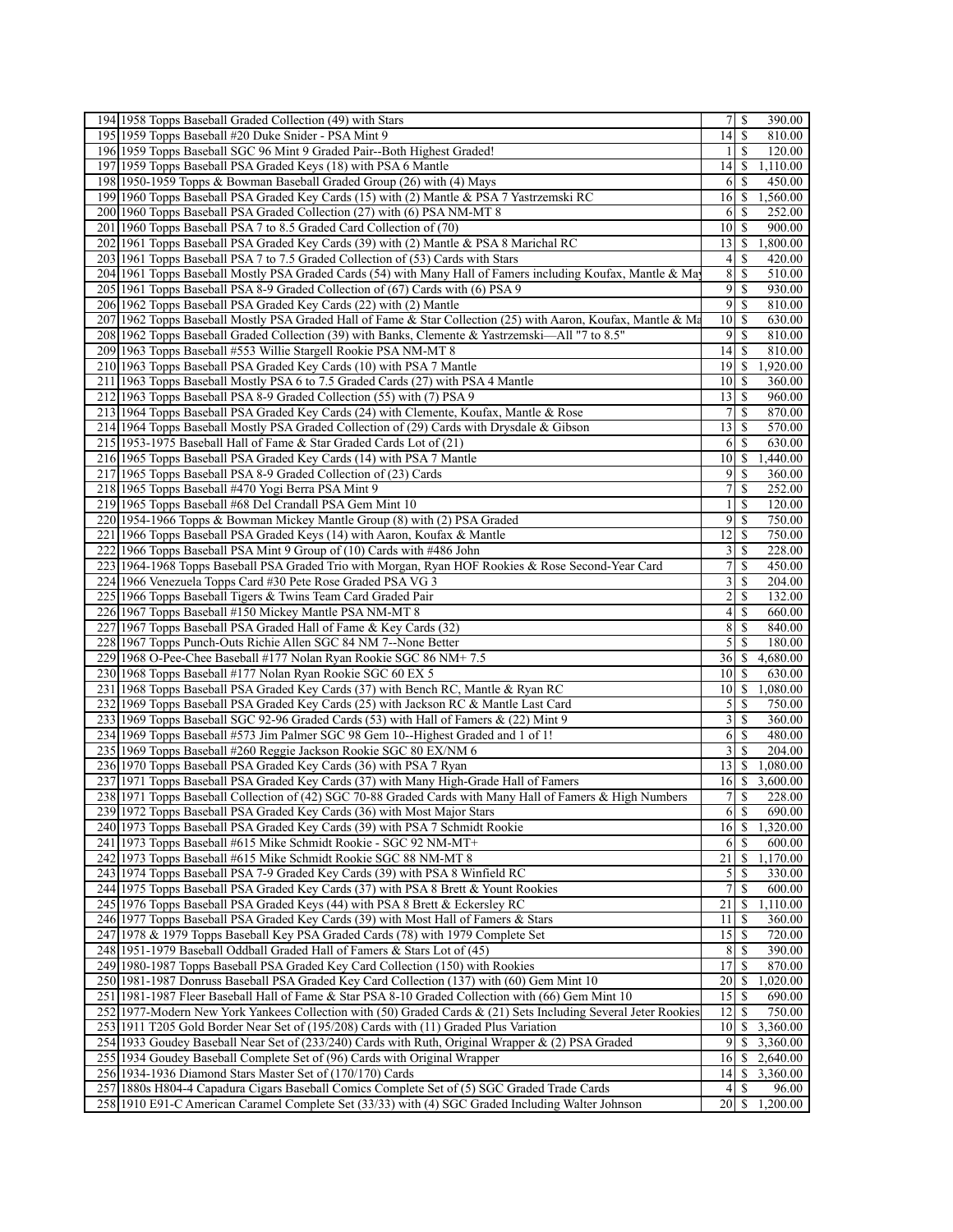| 259 1933 DeLong (R333) Near Set of (23/24) Cards                                                                                                               | 21 \ \$ 1,320.00                          |
|----------------------------------------------------------------------------------------------------------------------------------------------------------------|-------------------------------------------|
| 260 1933 Tattoo Orbit (R305) Complete Set of (60) Cards                                                                                                        | 20<br>-S<br>1,800.00                      |
| 261 1933 World Wide Gum (Canadian Goudey) English/French Near Set of (93/94) Cards with (3) PSA Graded Hall                                                    | 17<br>\$<br>1,560.00                      |
| 262 1933 World Wide Gum (Canadian Goudey) English Near Set of (90/94) Cards with (8) Graded                                                                    | $17$ \$ 1,800.00                          |
| 263 1934 World Wide Gum (Canadian Goudey) Near Set of (94/96) with (3) PSA Graded Hall of Famers                                                               | 17<br>\$<br>1,800.00                      |
| 264 1934-1936 Batter-Up Near Set of (184/192) Cards with (6) PSA Graded                                                                                        | 17<br>\$<br>1,560.00                      |
| 265 1935 Goudey Four-in-One Baseball Complete Set (36/36) with PSA Graded Ruth/Maranville                                                                      | 12<br>750.00<br>-S                        |
| 266 1936 R312 Pastels Near Set of (49/50) Premiums                                                                                                             | 8 <sup>1</sup><br>S<br>660.00             |
| 267 1938 Goudey Baseball Near Set of (46/48) Cards with (3) PSA Graded                                                                                         | 15<br>-S<br>1,110.00                      |
| 268 1941 Play Ball Complete Set of (72) Cards                                                                                                                  | $19$   S<br>1,560.00                      |
| 269 1941 Play Ball Complete Set of (72/72) Cards with (6) SGC Graded                                                                                           | 2,160.00<br>12<br>\$                      |
| 270 1941 Play Ball Complete Set (72)                                                                                                                           | 22<br>\$<br>1,020.00                      |
| 271 1941 Goudey Baseball Complete Set (33/33)                                                                                                                  | 11<br>-S<br>870.00                        |
| 272 1943 & 1949 R302 M.P. & Co. Complete Set Pair                                                                                                              | 19<br>-S<br>810.00                        |
| 273 1951 Topps Connie Mack's All-Time All-Star Team Set of (11) Cards                                                                                          | 750.00<br>11 S                            |
| 274 1952 Bowman Baseball Near Set of (228/252) Cards                                                                                                           | $13$ $\uparrow$<br>930.00                 |
| 275 1952 Topps Baseball Low Numbers #1-310 Set with PSA 3 Pafko                                                                                                | 18<br>-S<br>3,240.00                      |
|                                                                                                                                                                |                                           |
| 276 1954 Topps Baseball Complete Set of (250) Cards with (3) PSA Graded Keys Including PSA 5.5 Aaron Rookie P                                                  | 20 <sup>1</sup><br>4,320.00<br><b>S</b>   |
| 277 1954 Bowman Baseball Complete Set (224/224) Plus One Dupe with (30) PSA Graded Stars                                                                       | 16<br>-S<br>2,160.00                      |
| 278 1956 Topps Baseball Complete Set (340/340) with (43) PSA Graded Stars                                                                                      | 28<br>4,920.00<br>-S                      |
| 279 1953 Topps Baseball Near Set of (253/274) Cards Including Mantle with (4) Graded                                                                           | 33<br>3,120.00<br>-S                      |
| 280 1953 Bowman Color Baseball Near Set (158/160) Plus (37) Dupes                                                                                              | 19<br>\$<br>1,320.00                      |
| 281 1952 & 1953 Red Man Tobacco Complete Set Pair Plus (52) 1952-1955 Singles                                                                                  | 17<br>960.00<br><b>S</b>                  |
| 282 1954 Red Man Tobacco Complete Set (50/50) with Tabs Plus (2) Variations                                                                                    | 20<br>810.00<br>-S                        |
| 283 1954 Red Heart Dog Food Graded Card Near Set (25/33) with 8 HOFers                                                                                         | 19<br>930.00<br>-S                        |
| 284 1954 Bowman Baseball Near Set of (223/224) Cards                                                                                                           | $\mathfrak{S}$<br><sup>\$</sup><br>630.00 |
| 285 1954 Topps Baseball Complete Set of (250/250) Cards                                                                                                        | 17<br><sup>\$</sup><br>1,800.00           |
| 286 1954 Bowman Baseball Near Set of (218/224) Cards with (4) Graded Keys Including Mantle & Mays                                                              | 17<br>1,110.00<br>-S                      |
| 287 1954 Topps Baseball Near Set of (238/250) Cards with (8) Graded Including Both Williams                                                                    | 16<br>\$<br>1,200.00                      |
| 288 1954 Bowman Baseball Near Set of (223/224) Cards                                                                                                           | -S<br>420.00<br>$\frac{4}{ }$             |
| 289 1955 Topps Baseball Near Set of (204/206) Cards                                                                                                            | 11<br>-S<br>780.00                        |
| 29011955 Bowman Baseball Near Set (310/320) with (2) Graded                                                                                                    | 750.00<br>9<br>-S                         |
| 291 1955 Topps Baseball Near Set (203/206) with (68) Graded Cards Including Most Keys                                                                          | 20<br>\$<br>2,160.00                      |
| 292 1956 Topps Baseball Complete Set (340/340) with Both Checklists                                                                                            | <sup>\$</sup><br>1,320.00                 |
| 293 1956 Topps Baseball Near Set of (315/340) & (14) Team Variations/Checklists with (8) Graded Plus (66) Dupes                                                | 23<br>\$<br>1,560.00                      |
| 294 1956 Topps Baseball Near Set of (304/340) Cards with (7) PSA Graded & Both Checklists                                                                      | 16<br>-S<br>1,140.00                      |
| 295 1956 Topps Baseball Complete Set of (340/340) Cards Plus Both Checklists                                                                                   | 17<br>\$<br>2,160.00                      |
| 296 1957 Topps Baseball Near Set of (360/407) Cards with Many Major Stars                                                                                      |                                           |
|                                                                                                                                                                |                                           |
|                                                                                                                                                                | -S<br>360.00<br><sup>6</sup>              |
| 297 1957 Topps Baseball Near Set of (399/407) Cards with (16) Graded                                                                                           | 2,280.00<br>15 <sup>1</sup><br>\$         |
| 298 1958 Topps Baseball Complete Set (494/494) with (47) PSA Graded Stars                                                                                      | 18<br>2,760.00<br>\$                      |
| 299 1958 Topps Baseball Near Set of (458/494) Cards with (3) Graded Including Clemente & Mantle                                                                | 19I<br>1,110.00<br>-S                     |
| 300 1958 Topps Baseball Near Set of (434/494) Cards with (4) SGC Graded Stars Including Mantle                                                                 | 16<br>\$<br>1,440.00                      |
| 301 1958 Topps Baseball Complete Set of (494/494) Cards                                                                                                        | $\overline{9}$<br><sup>\$</sup><br>840.00 |
| 302 1959 Topps Baseball Complete Set (572/572) Plus Four Dupes Including Aaron                                                                                 | <sup>S</sup><br>81<br>690.00              |
| 303 1959 Topps Baseball Complete Set of (572/572) Cards with (9) Graded Including Mantle & Mays                                                                | 18<br>\$<br>1,920.00                      |
| 304 1959 Fleer Ted Williams Completely PSA Graded Set (80/80) with Ted Signs #68 PSA 7 - Average Grade 7.15                                                    | $12 \mid $1,440.00$                       |
| 305 1959 Fleer Ted Williams Near Set Pair Both (79/80)—Sharp!                                                                                                  | $28$   \$<br>2,280.00                     |
| 306 1959 Fleer Ted Williams Near Set of (79/80) Cards                                                                                                          | 13 <sup>1</sup><br>-S<br>630.00           |
| 307 1960 Topps Baseball Complete Set of (572/572) Cards                                                                                                        | $13 \mid S$<br>1,050.00                   |
| 308 1960 Topps Baseball Near Set of (570/572) Cards with (6) PSA Graded                                                                                        | 17<br>-S<br>1,440.00                      |
| 309 1960 Topps Baseball Near Set of (544/572) Cards with Major Stars                                                                                           | <sup>\$</sup><br>510.00                   |
| 310 1961 Topps Baseball Complete Set (587/587) with (15) PSA Graded Including Mantle                                                                           | 27<br>3,600.00<br><sup>\$</sup>           |
| 311 1961 Topps Baseball Complete Set of (587/587) Cards Plus Two Variations                                                                                    | 19<br>-S<br>2,640.00                      |
| 312 1961 Topps Baseball Near Set of (581/587) Cards with (9) Graded Including (2) Mantle                                                                       | 17<br><sup>\$</sup><br>1,800.00           |
| 313 1961 Topps Baseball Near Set of (559/587) Cards                                                                                                            | 4 <br>\$<br>1,050.00                      |
| 314 1961 Post Cereal Baseball Complete Set of (200) Cards                                                                                                      | 4 <br>-S<br>930.00                        |
| 315 1962 Topps Baseball Complete Set of (598) Cards with (2) Graded Stars Plus One Variation                                                                   | 15<br>2,880.00<br>-S                      |
| 316 1962 Topps Baseball Partial Set of (507/598) Cards with (8) Graded                                                                                         | $19$ $S$<br>1,080.00                      |
| 317 1959-1963 Fleer Baseball Complete/Partial Set Run                                                                                                          | 18<br>-S<br>960.00                        |
| 318 1960-1961 Fleer Baseball Greats Collection with (2) 1960 Sets & (148) Singles                                                                              | $11 \mid S$<br>630.00                     |
|                                                                                                                                                                | 8 S<br>510.00                             |
| 319 1963 Fleer Baseball Complete Set (66/66)<br>320 1961 Fleer Baseball Greats Set (154/154) & 1964 Topps Giants Baseball Near Set (59/60) with (2) PSA Graded | 11<br>-S<br>420.00                        |
|                                                                                                                                                                | 27<br>2,640.00<br>-S                      |
| 321 1963 Topps Baseball Near Set (572/576) with (6) Graded Including Mantle<br>322 1963 & 1964 Topps Baseball Near/Partial Sets                                | 11<br>780.00<br>  S                       |
| 323 1965 Topps Baseball Near Set of (597/598) Cards                                                                                                            | -S<br>480.00<br>51                        |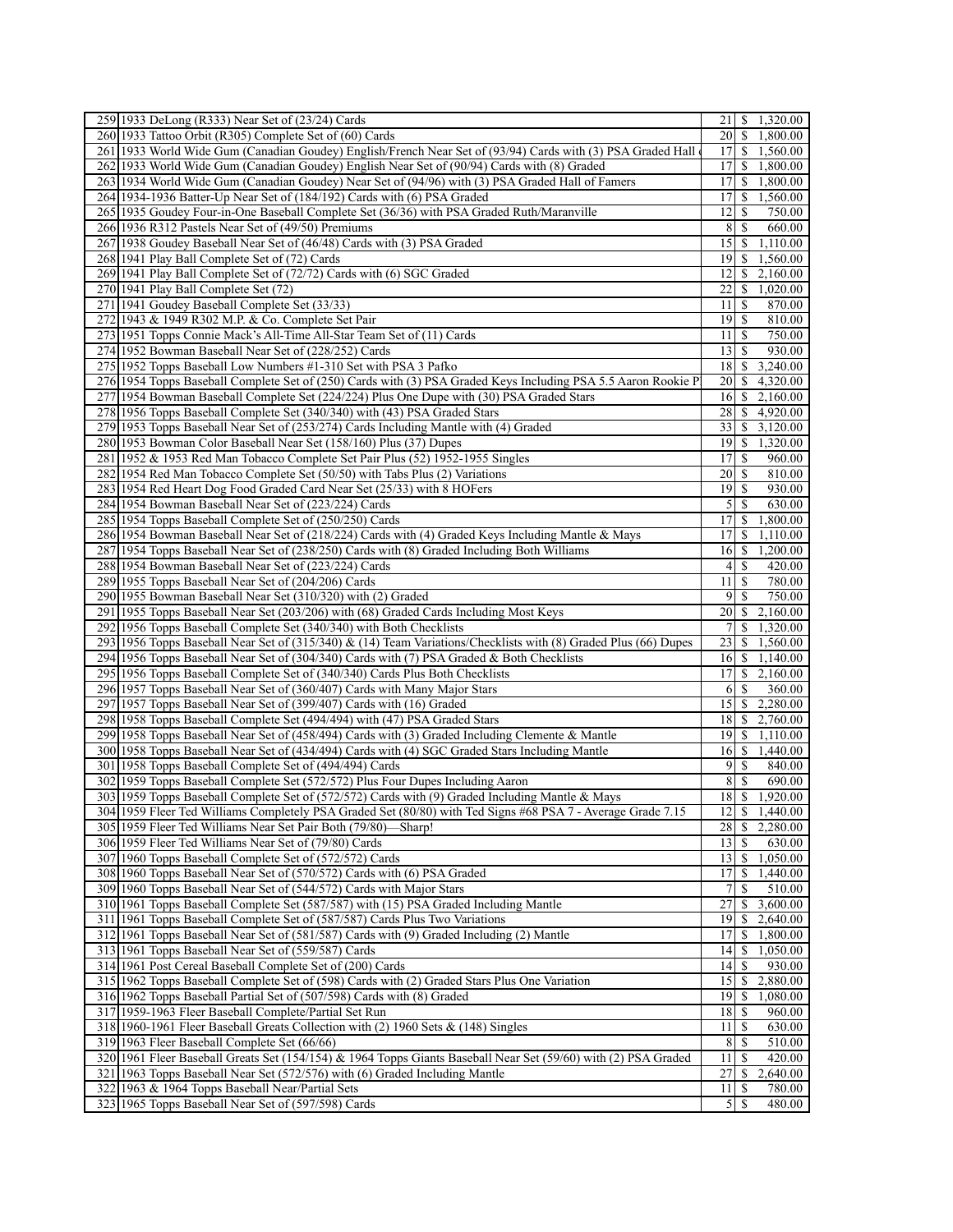| 324 1966 Topps Baseball Complete Set of (598) Cards with PSA 6 Palmer Rookie                                                                                                                                              | 18 \$ 2,640.00                                               |  |
|---------------------------------------------------------------------------------------------------------------------------------------------------------------------------------------------------------------------------|--------------------------------------------------------------|--|
| 325 1966 Topps Baseball Near Set of (532/598) Cards                                                                                                                                                                       | $\mathbb{S}$<br>$\mathcal{S}$<br>480.00                      |  |
| 326 1967 Topps Baseball Near Set of (547/609) Cards                                                                                                                                                                       | $\overline{3}$<br><sup>\$</sup><br>360.00                    |  |
| 327 1967 Topps Baseball Complete Set of (609) Cards                                                                                                                                                                       | \$2,040.00<br>19 <sup> </sup>                                |  |
| 328 1967 Topps Baseball Near Set of (608/609) Cards                                                                                                                                                                       | 25<br><sup>\$</sup><br>2,280.00                              |  |
| 329 1968 Topps Baseball Near Set of (595/598) Cards Plus Variation                                                                                                                                                        | 540.00<br><sup>\$</sup><br>6                                 |  |
| 330 1969 Topps Baseball Complete Set (664/664)                                                                                                                                                                            | 15<br>$\frac{1}{2}$ 1.080.00                                 |  |
| 331 1969 Topps Baseball Near Set of (661/664) Cards with (13) Variations Including Both #500 Mantle                                                                                                                       | S.<br>570.00<br>7                                            |  |
| 332 1969 Topps Baseball Complete Set of (664/664) Cards                                                                                                                                                                   | 21<br>\$<br>1,320.00                                         |  |
| 333 1950-1969 Baseball Oddball Complete/Near Sets (6)                                                                                                                                                                     | 28<br>S.<br>990.00                                           |  |
| 334 1970 Topps Baseball Complete Set (720)                                                                                                                                                                                | 10<br>-S<br>630.00                                           |  |
| 335 1970 Topps Baseball Complete Set (720/720)                                                                                                                                                                            | $10\vert S$<br>570.00                                        |  |
| 336 1970 Topps Baseball Complete Set (720/720)                                                                                                                                                                            | $\overline{2}$<br><sup>\$</sup><br>510.00                    |  |
| 337 1971 Topps Baseball Complete Set of (752) Cards                                                                                                                                                                       | 8<br><sup>\$</sup><br>780.00                                 |  |
| 338 1971 & 1972 Topps Baseball Near Set Pair                                                                                                                                                                              | 13<br>870.00<br>-S                                           |  |
| 339 1972 Topps Baseball Complete Set of (787/787) Cards                                                                                                                                                                   | $5$ $\sqrt{5}$<br>630.00                                     |  |
| 340 1973-1975 Topps Baseball Complete Set Run                                                                                                                                                                             | 6<br><sup>\$</sup><br>480.00                                 |  |
| 341 1971 & 1976 Topps Baseball Complete Sets                                                                                                                                                                              | 13 <sup>1</sup><br><sup>S</sup><br>630.00                    |  |
| 342 1973-1976 Topps Baseball Group of (4) Complete Sets                                                                                                                                                                   | 8<br><sup>\$</sup><br>450.00                                 |  |
| 343 1978 Topps & O-Pee-Chee Baseball Sets (8)                                                                                                                                                                             | 12 <br><sup>\$</sup><br>510.00                               |  |
| 344 1974-1984 Topps & Fleer Update Baseball Group of (5) Complete Sets                                                                                                                                                    | 450.00<br><sup>\$</sup><br>6                                 |  |
| 345 1967-1980 Fleer & Laughlin Complete/Near Sets Lot (11)                                                                                                                                                                | 31<br>\$<br>2,160.00                                         |  |
| 346 1980-1983 Kellogg's Baseball Complete Sets (31) with (20) Factory Sealed                                                                                                                                              | 9<br><sup>\$</sup><br>330.00                                 |  |
| 347 1981-1984 Baseball Unopened Wax & Sets (35)                                                                                                                                                                           | 20<br><sup>\$</sup><br>810.00                                |  |
| 348 1976-1987 Topps, Donruss & Fleer Baseball Group of (9) Complete Sets                                                                                                                                                  | 15<br>600.00<br><sup>S</sup>                                 |  |
| 349 1981-1993 Mostly Baseball Complete Sets Lot of (23)                                                                                                                                                                   | 24<br><sup>\$</sup><br>840.00                                |  |
| 350 1980-1998 Topps Baseball Run of (19) Complete Sets                                                                                                                                                                    | 41S<br>390.00                                                |  |
| 351 1985-1999 Multi-Sport Small Set Collection with (4) Complete/Near Sets Plus (58) Factory Sets                                                                                                                         | $\mathcal{S}$<br><sup>\$</sup><br>228.00                     |  |
| 352 1981-2000 Baseball Collection of (103) Complete Sets                                                                                                                                                                  | $16 \overline{\smash{\big)}\,}$<br>900.00                    |  |
| 353 1985-2008 Multi-Sport Complete Sets Lot of (85)                                                                                                                                                                       | 7 <sup>1</sup><br><sup>\$</sup><br>330.00                    |  |
| 354 Massive 1909-11 T206 White Border Collection of (412) Cards with (33) Hall of Famers Including (2) Mathewso                                                                                                           | 27<br>\$9,240.00<br>28                                       |  |
| 355 1909-11 T206 White Borders Collection of (114) Cards with (6) Hall of Famers<br>356 1909-11 T206 White Border Collection (72) with (9) Hall of Famers                                                                 | \$<br>4,920.00<br>\$2,760.00<br>14                           |  |
| 357 1915 Cracker Jack Partial Set (95/176) Including 6 HOFers                                                                                                                                                             | 34<br>\$8,880.00                                             |  |
| 358 1909-11 T206 White Borders (85) with (5) Hall of Fame/Southern League Cards                                                                                                                                           | 24<br>2,880.00<br>\$                                         |  |
| 359 1909-1912 Baseball Caramel & Tobacco Card Grab Bag (28) with (7) Hall of Famers Including Young                                                                                                                       | $14$ $\sqrt{5}$<br>720.00                                    |  |
|                                                                                                                                                                                                                           |                                                              |  |
|                                                                                                                                                                                                                           |                                                              |  |
| 360 1910-11 T3 Turkey Red Baseball Cabinets (9) with (6) Hall of Famers Including Cy Young                                                                                                                                | \$1,170.00<br>11 <sup>1</sup>                                |  |
| 361(8) 1911 T3 Turkey Red Cabinets with (3) Hall of Famers                                                                                                                                                                | 7 <sup>1</sup><br>-S<br>720.00                               |  |
| 362 (16) 1912 T207 Brown Background Singles with Tinker                                                                                                                                                                   | 7<br>\$<br>330.00                                            |  |
| 363 1887-1922 Pre-War Baseball Grab Bag of (18) Cards with (9) Hall of Famers Including Johnson                                                                                                                           | 11<br>-S<br>600.00                                           |  |
| 364 1909-11 T206 White Borders Tinker, Evers & Chance Trio                                                                                                                                                                | <sup>S</sup><br>180.00<br>11                                 |  |
| 365 1914 B18 Blankets Lot (15) Including (2) High Grade "Brown Infield" Examples<br>366 1880s-1930s Mostly Baseball Trade Cards/Items (16)                                                                                | 8<br>\$<br>510.00<br><sup>\$</sup><br>$\mathbf{1}$<br>120.00 |  |
|                                                                                                                                                                                                                           | 20<br>\$1,920.00                                             |  |
| 367 1887-1941 Baseball Grab Bag of (45) Cards with (11) Hall of Famers Including Johnson & Young with (5) Grade<br>368 1933 George C. Miller Starter Set of (15/32) Cards with (8) Hall of Famers Including PSA Bottomley | 26<br>\$3,120.00                                             |  |
| 369 (29) 1933 R305 Tattoo Orbit Cards with (6) Hall of Famers & (4) SGC Graded                                                                                                                                            | 5S<br>690.00                                                 |  |
| 370 1934 R310 Butterfinger Partial Set (35/65) with 14 HOFers                                                                                                                                                             | 6<br>$\mathbb{S}$<br>450.00                                  |  |
| 371 1934 R310 Butterfinger Baseball Premiums Group (19) Pictures with (8) Hall of Famers Including Foxx & Ott                                                                                                             | 7<br>\$<br>204.00                                            |  |
| 372 1933-1948 Vintage Baseball Grab Bag (36) with (30) Hall of Famers Including (2) DiMaggio, Cobb & Foxx                                                                                                                 | 20<br>1,320.00<br>-S                                         |  |
| 373 1910s-1950s Baseball Magazine Premiums (42) with HOFers and Stars                                                                                                                                                     | 10 <sup>1</sup><br><sup>\$</sup><br>540.00                   |  |
| 374 1946-49 W603 Sports Exchange All-Star Picture File Collection (38) with (33) Hall of Famers & Stars Including                                                                                                         | 12<br>780.00<br><sup>\$</sup>                                |  |
| 375 1920s-1960s Exhibit Cards Lot (25) with 11 HOFers                                                                                                                                                                     | $\overline{\mathbf{3}}$<br><sup>\$</sup><br>360.00           |  |
| 376 1948 Bowman Baseball Starter Set (26/48) with Most Stars                                                                                                                                                              | 11<br><sup>\$</sup><br>390.00                                |  |
| 377   1948 Leaf Baseball Group of (15) Cards with (3) PSA Graded Including #76 Ted Williams                                                                                                                               | $13 \mid S$<br>420.00                                        |  |
| 378 Scarce 1949 Leaf "My Collection of Baseball All Stars" Card Album                                                                                                                                                     | $\overline{7}$<br><sup>\$</sup><br>420.00                    |  |
| 379 1950 F150 American Nut & Chocolate Baseball Player Mini-Pennants Near Set (21/22) plus Coupons (2)                                                                                                                    | 390.00<br>6<br><sup>\$</sup>                                 |  |
| 380 1952 Topps Baseball #1-310 Low Number Partial Set of (201/310) Different Plus (53) Duplicates                                                                                                                         | 25<br>1,800.00<br>\$                                         |  |
| 381 1952 Topps Baseball High Numbers (12) with One Graded                                                                                                                                                                 | 13<br>\$<br>1,110.00                                         |  |
| 382 1952 Topps Baseball Group of (161) Cards with Stars                                                                                                                                                                   | 27<br><sup>\$</sup><br>1,320.00                              |  |
| 383 1952 Topps Baseball #1-310 Partial Set (185/310) Plus (53) 1952-1953 Topps Extras                                                                                                                                     | 23<br><sup>\$</sup><br>1,440.00                              |  |
| 384 1953 Topps Baseball Partial Set of (185/274) Cards                                                                                                                                                                    | 13<br>S.<br>870.00                                           |  |
| 385 1953 Topps Baseball Group of (100) Cards with (28) High Numbers Including PSA VG 3 Mays                                                                                                                               | 11<br>\$<br>810.00                                           |  |
| 386 1952-1954 Topps Baseball Singles Collection (270) with Mays & Williams                                                                                                                                                | 17<br><sup>\$</sup><br>1,440.00                              |  |
| 387 1953 & 1954 Bowman Baseball Group of (141) Cards with (2) Campanella<br>388 1954 Red Heart Dog Food Starter Set of (11) Different with PSA NM 7 Mantle                                                                | $13$ $\sqrt{5}$<br>540.00<br>$14$ $\sqrt{5}$<br>810.00       |  |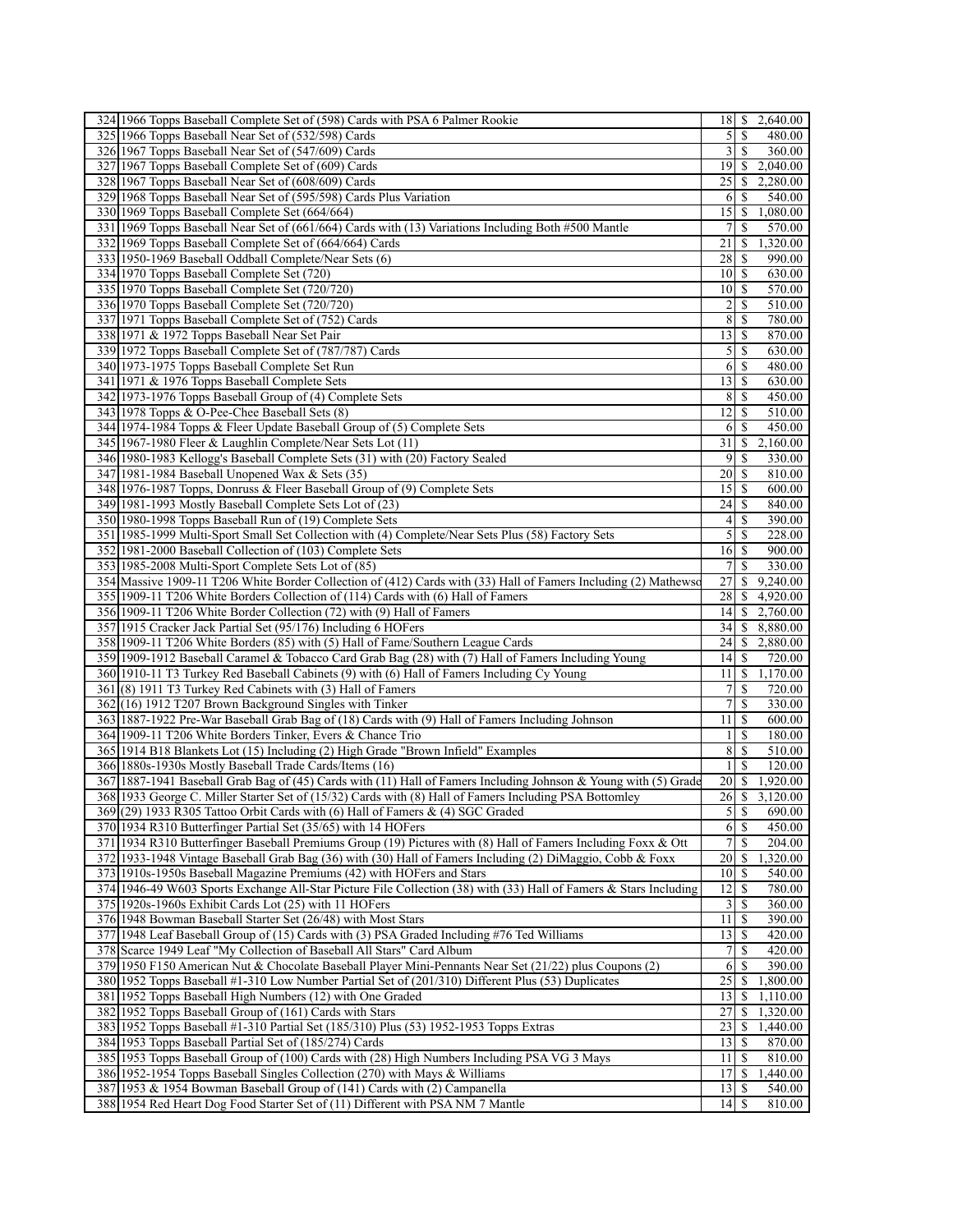|     | 389 1949-1955 Bowman Baseball Grab Bag (27) with (15) Hall of Famers & Stars Including Mantle, Mays & Willian                                                                                            | $8 \mid S$<br>600.00                               |
|-----|----------------------------------------------------------------------------------------------------------------------------------------------------------------------------------------------------------|----------------------------------------------------|
|     | 390 1953-1955 Bowman Baseball Collection (177) with (15) Graded Including 1954 Starter Set                                                                                                               | 7<br>\$<br>510.00                                  |
|     | 391 1911-1982 Baseball Card Grab Bag (164) with Numerous Hall of Famers & Stars                                                                                                                          | 4 <br>1,320.00<br>\$                               |
|     | 392 1922-1979 Mostly Baseball Oddball Collection (223) with Many Hall of Famers Including (10) Graded                                                                                                    | 16<br>\$.<br>1,140.00                              |
|     | 393 1912-1985 Baseball Singles Collection (314) Loaded with Hall of Famers & Stars Including Mantle, Mays & Spe                                                                                          | 22<br>960.00<br>\$                                 |
|     | 394 1954 Esskay Meats Vic Wertz                                                                                                                                                                          | 13<br>S<br>630.00                                  |
|     | 395 1954 Esskay Meats Frank Skaff                                                                                                                                                                        | 11<br>S<br>480.00                                  |
|     | 3961957 Topps Uncut Panel (8 Cards) with Newcombe and Minoso                                                                                                                                             | 276.00<br>6<br>S                                   |
|     | 397 1959 Topps Baseball Series 5 (66-Card) Uncut Sheet with Aaron                                                                                                                                        | 10 <sup>1</sup><br>-S<br>450.00                    |
|     | 398 1957 Topps Baseball Starter Set of (218/407) Cards                                                                                                                                                   | 10 <sup>1</sup><br>-S<br>720.00                    |
|     | 399 1958 Topps Baseball Group of (468) Cards with Most Major Stars Including Mantle                                                                                                                      | \$<br>1,020.00<br>16                               |
|     | 400 1958 Topps Baseball Partial Set of (376/494) Cards with Many Key Cards                                                                                                                               | 8<br>\$<br>510.00                                  |
|     | 401 1958 Topps Baseball #487 Mickey Mantle All-Star Cards (10)                                                                                                                                           | 11<br>$\mathbb{S}$                                 |
|     |                                                                                                                                                                                                          | 600.00<br>570.00                                   |
|     | 402 1959 Topps Baseball Partial Set of (391/598) Cards with Majority of Stars                                                                                                                            | 8<br>\$                                            |
|     | 403 1948-1959 Topps & Bowman Baseball Shoebox Collection (355) with Mantle & Paige                                                                                                                       | 24<br>\$<br>1,800.00                               |
|     | 404 Late 1950s Spalding Advisory Staff Baseball Photos with Berra & Rookie Maris                                                                                                                         | $\vert 0 \vert$<br><sup>\$</sup><br>$\blacksquare$ |
|     | 405 1950-1960 Topps & Bowman Baseball Shoebox Collection of (660) Cards with Aaron, Clemente & Mays                                                                                                      | 14<br><sup>\$</sup><br>840.00                      |
|     | 406 1957, 1959 & 1960 Topps Baseball Group of (419) Cards with Many Hall of Famers & Stars Including Mantle &                                                                                            | 18<br>\$<br>1,020.00                               |
|     | 407 1960 Topps Baseball Partial Set (483/572) Including Mantle & Yastrzemski RC with (6) Graded                                                                                                          | 7<br>S<br>540.00                                   |
|     | 408 1961 Topps Baseball Complete High Number Run of (65) Cards—Sharp!                                                                                                                                    | 23<br>2,400.00<br>\$                               |
|     | 409 1961 & 1962 Topps Baseball Partial Sets                                                                                                                                                              | 7<br>S<br>450.00                                   |
|     | 410 1962 Post "Crispy Critters" Complete Cereal Box (6 Cards) Including Ed Mathews                                                                                                                       | 19<br>1,920.00<br>\$                               |
|     | 411 1962 Post "Rice Krinkles" Complete Cereal Box (5 Cards) Including Duke Snider                                                                                                                        | 12<br>\$<br>810.00                                 |
|     | 412 1962 Jell-O Romano and Dalrymple Complete Boxes Pair                                                                                                                                                 | 7<br>S<br>570.00                                   |
|     | 413 1961-1963 Post Baseball Singles Collection (219) with (7) SGC Graded                                                                                                                                 | 8<br>\$<br>264.00                                  |
|     | 414 1960-1963 Fleer Baseball & Stat Back Exhibits Grab Bag of (64) Cards                                                                                                                                 | $\overline{c}$<br>$\mathbb{S}$<br>192.00           |
|     | 415 1961-1965 Topps Baseball Shoebox Collection (1,415) with (349) High Numbers & Many Stars                                                                                                             | $15$ $\frac{1}{5}$<br>780.00                       |
|     | 416 1966 Topps Baseball High Number Group of (60) Different                                                                                                                                              | 25<br>S<br>960.00                                  |
|     | 417 1966 Topps Baseball Rub-Offs Roll of Approximately (400) with 20 Mantle Examples                                                                                                                     | 29<br>3,240.00<br>S                                |
|     | 418 1966 Topps Baseball Hoard (3,000+) with Many High Numbers & Stars                                                                                                                                    | 2,040.00<br>23<br>S                                |
|     | 419 1967 Topps Baseball Hoard of (2,600+) Cards with (102) High Numbers                                                                                                                                  | 1,680.00<br>19<br>S                                |
|     | 420 1966 & 1967 Topps Baseball Singles Collection (1,848) with Several Hall of Famers & Stars                                                                                                            | 24<br>\$<br>1,170.00                               |
|     | 421 1958-1969 Topps Baseball Mickey Mantle Card Collection of (21)                                                                                                                                       | 930.00<br> 4 <br>\$                                |
|     | 422 1957-1968 Topps Baseball Mickey Mantle Cards Lot of (21)                                                                                                                                             | 1,080.00<br>17<br>\$                               |
|     | 423 1954-1969 Topps Baseball Hall of Fame & Star Rookie Group (26) with Banks, Koufax, Rose & Ryan                                                                                                       | \$<br>3<br>960.00                                  |
|     | 424 1951-1969 Mostly Topps Baseball Gallery of (103) Hall of Famers & Stars—Loaded!                                                                                                                      | 22<br>1,440.00<br>\$                               |
|     | 425 1955-1969 Baseball Shoebox Collection of (1,217) Cards with Many Hall of Famers & Stars                                                                                                              | 27<br>1,200.00<br>\$.                              |
|     | 426 1968 & 1969 Topps Baseball Singles Collection (1,857) with Clemente & Mantle                                                                                                                         | 27<br>1,170.00                                     |
|     |                                                                                                                                                                                                          | \$                                                 |
| 427 | 1963 & 1968 Topps Baseball Pete Rose & Nolan Ryan Rookie Cards                                                                                                                                           | 4<br>\$<br>450.00                                  |
|     | 428 1952-1972 Topps & Bowman Baseball Hall of Famers (13) with Mantle & Mays                                                                                                                             | 6<br>510.00<br>\$                                  |
|     | 429 1949-1972 Baseball Singles Collection of (2,276) Cards with SGC Graded Ryan & Yastrzemski Rookies                                                                                                    | 17<br>\$<br>1,110.00                               |
|     | 430 1971 Kellogg's Baseball Uncut 15-Card Proof Sheet                                                                                                                                                    | 3<br>S<br>420.00                                   |
|     | 431 1973 & 1975 Topps Baseball Vending Collection of (4,600+) Cards                                                                                                                                      | $\bf 8$<br>\$<br>750.00                            |
|     | 432 1949-1977 Topps, Bowman & Fleer Baseball Collection of (192) Cards with Numerous Hall of Famers & Stars                                                                                              | 35<br><sup>\$</sup><br>1,800.00                    |
|     | 433 1949-1979 Topps & Bowman Baseball Shoebox Collection of (2,700+) Cards with Aaron, Koufax, Mays & Willi                                                                                              | $\mathbb{S}$<br>20 <sub>l</sub><br>1,320.00        |
|     | 434 1960-1979 Topps Baseball Singles Collection (2,114)—Loaded with Hall of Famers & Stars                                                                                                               | 1,440.00                                           |
|     | 435 1954-1979 Topps Baseball Shoebox Collection (4,150) with Hall of Famers & Stars                                                                                                                      | 14<br>-\$<br>930.00                                |
|     | 436 1970-1979 Topps Baseball Hoard (7,500+) Including (3) 1975-1979 Topps Complete/Partial Sets                                                                                                          | $13$ $\sqrt{5}$<br>720.00                          |
|     | 437 1949-1982 Topps & Bowman New York Yankees Collection of (1,034) Cards with Many Hall of Famers                                                                                                       | 13 <br>S<br>690.00                                 |
|     | 438 1939-1985 Mostly Baseball Oddball Treasure Chest (621) with Sets/Near Sets                                                                                                                           | 25<br>1,020.00<br>\$                               |
|     | 439 1958-1980 Topps Baseball Hall of Famers & Stars (22) with (4) Schmidt RC & (7) Mantle                                                                                                                | 630.00<br>14<br>-S                                 |
|     | 440 1971-Modern Baseball Hall of Fame & Star Collection of (169) Cards—Loaded with Rookies!                                                                                                              | 23<br>2,880.00<br><sup>\$</sup>                    |
|     | 441 1993 SP #279 Derek Jeter Rookie Card Trio                                                                                                                                                            | 390.00<br>14<br>S                                  |
|     | 442 1955-2000s Baseball Warehouse Hoard of (400,000+) Cards                                                                                                                                              | 2,280.00<br>14<br><sup>\$</sup>                    |
|     | 443 1979 Topps Baseball Unopened Wax Box of (36) Packs--BBCE Wrapped                                                                                                                                     | 1,080.00<br>16<br>\$                               |
|     | 444 1982 Fleer Baseball Sealed Wax Case                                                                                                                                                                  | 1,800.00<br>19<br>\$                               |
|     | 445 1982-1986 Canadian Baseball Unopened Collection                                                                                                                                                      | 11<br>510.00<br>S                                  |
|     | 446 1985-1988 Topps & Donruss Baseball Unopened Cases (7)                                                                                                                                                | 20<br><sup>\$</sup><br>810.00                      |
|     | 447 2008 UD Yankee Stadium Legacy Moments In Time Dual Cut Signature Card: George Steinbrenner & Nelson Ma                                                                                               | $\bf{0}$<br>S                                      |
|     | 448 2001 Ultimate Collection Baseball Complete Set (120/120) with Ichiro Auto & Pujols RC                                                                                                                | 25<br>2,160.00                                     |
|     |                                                                                                                                                                                                          |                                                    |
|     | 449 2001 Donruss Signature Baseball Complete Set (311/311) with PSA 9 Pujols Auto & Ichiro Rookies                                                                                                       | 12 <br>810.00<br>S                                 |
|     | 450 (4) 2001-2007 Modern Baseball Complete Sets with Certified Autographs & Game-Used Cards                                                                                                              | 630.00<br>11<br><b>S</b>                           |
|     |                                                                                                                                                                                                          |                                                    |
|     | 451 2016 National Treasure Roberto Clemente Auto/Relic Booklet 1 of 1                                                                                                                                    | 20<br>1,680.00<br>S                                |
|     | 452 Modern Baseball Certified Autograph/Game-Used Collection of (851) Cards Loaded with (424) Hall of Famers<br>453 1970s-2000s Baseball Treasure Chest (4,850+) with (105) Game-Used/Auto & (45) Graded | 25<br>2,760.00<br>\$<br>21<br>900.00<br>£.         |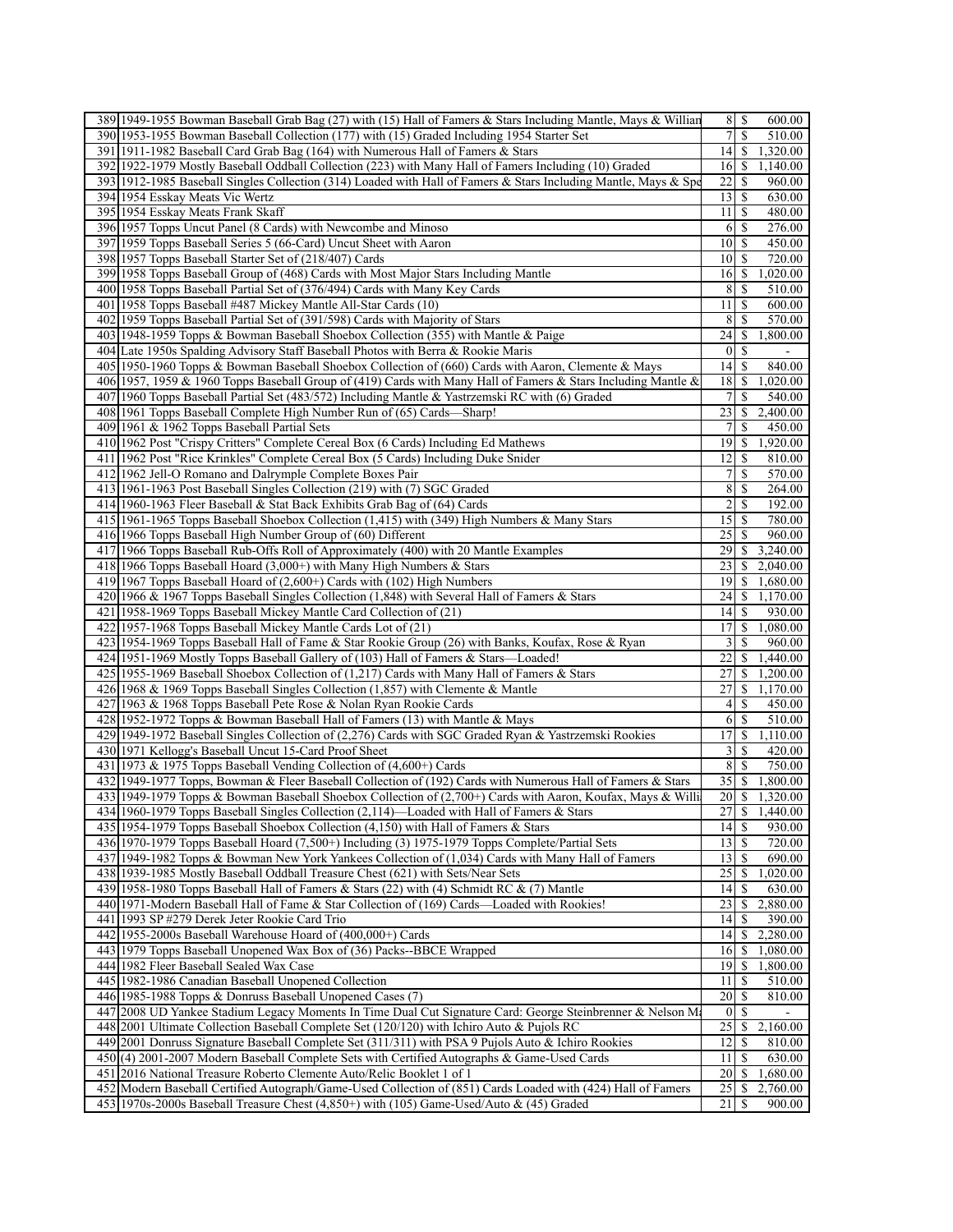| 454 1990s Baseball Hall of Fame & Star Tough Insert Cards (37) with Griffey Jr. & Ripken Jr.                                                                           |                                     |               | 690.00                   |
|------------------------------------------------------------------------------------------------------------------------------------------------------------------------|-------------------------------------|---------------|--------------------------|
| 455 2001 Upper Deck Legends of New York Signed Bat & Signed Jersey Set of (32) Cards                                                                                   |                                     |               | 750.00                   |
| 456 2001 Upper Deck Legends of New York Game-Used Bat & Jersey Near Sets of (59) Cards                                                                                 |                                     |               | 630.00                   |
| 457 2001 Upper Deck Legends of New York Multi-Signed Certified Autograph Group of (4) with One PSA Graded                                                              | $7$ $\sqrt{5}$                      |               | $\overline{420.00}$      |
| 458 Modern Baseball Certified Autograph Cards (47) with (15) Hall of Famers Including Aaron & 2001 Topps Finest                                                        | 18                                  | -S            | 810.00                   |
| 459 2000 Upper Deck Yankee Legends Mickey Mantle & Babe Ruth Game-Used Pair                                                                                            | 2                                   | <sup>\$</sup> | 132.00                   |
|                                                                                                                                                                        |                                     |               |                          |
| 460 2001 Upper Deck Legends of New York Joe DiMaggio Cut Signature                                                                                                     | $10$ $\sqrt{5}$                     |               | 288.00                   |
| 461 2001 Albert Pujols Graded Rookie Cards (18) with Certified Autograph                                                                                               | 21                                  | $\mathbb{S}$  | 810.00                   |
| 462 2004 Ultimate Collection Signatures Quad Auto with Ryan #/10                                                                                                       | 12                                  | $\mathbb{S}$  | 276.00                   |
| 463 2005 Donruss Signature Series Baseball "Inkcredible" Six Auto Card with Gwynn & Ripken Jr.                                                                         | $\overline{5}$                      | $\mathbb{S}$  | 168.00                   |
| 464 2006 Exquisite Collection Baseball Ensemble Endorsements Quad Auto with Ripken Jr. #/10                                                                            | 2                                   | \$            | 132.00                   |
| 465 2006 Exquisite Collection Baseball Ensemble Endorsements Quad Auto with B. Robinson & Schmidt #/10                                                                 | $\overline{\mathbf{c}}$             | <sup>\$</sup> | 132.00                   |
| 466 2007 Upper Deck Premier Baseball "Premier Six" Certified Autograph Card with Gwynn & Ripken Jr. #/10                                                               | 9                                   | \$            | 228.00                   |
| 467 2003-2005 Bowman's Best Baseball Complete Set Run with All Shortprints Including Autos & Relics                                                                    | $\overline{12}$ \$                  |               | 480.00                   |
| 468 2004 & 2005 Topps Pristine Baseball Personal Endorsements Certified Autograph Complete/Near Sets                                                                   | $20$ $\sqrt{5}$                     |               | 870.00                   |
|                                                                                                                                                                        |                                     |               |                          |
| 469 2004 Upper Deck Legends Timeless Teams Partial Set of (113/299) Certified Autographs                                                                               | 15                                  | $\mathbb{S}$  | 660.00                   |
| 470 2005 Upper Deck Origins Baseball Collection with (67) Game-Used/Autographs with Jeter & Ripken Jr. Autos                                                           | $10$ $\sqrt{5}$                     |               | 480.00                   |
| 471 2005 Donruss Prime Patches Baseball Certified Autograph & Game-Used Hoard of (624) Cards with (52) Hall of                                                         |                                     |               | 930.00                   |
| 472 2005 Donruss Signature Series Baseball Hall of Fame Quad Auto Group of (5) Different with Ryan                                                                     | $\mathfrak{S}$                      | -S            | 390.00                   |
| 473 2005 Upper Deck Reflections Baseball Dual Signatures (15) with (2) Jeter & Griffey Jr.                                                                             | 8                                   | $\mathbb{S}$  | 570.00                   |
| 474 2005 Upper Deck Heroes of Baseball Certified Autograph/Game Used Group (32) with Several Low Numbers                                                               | 11                                  | -S            | 600.00                   |
| 475 2006 Ultimate Collection Baseball Ensemble Signatures Triple Autograph Collection of (11) Different with Jeter                                                     | 12                                  | $\mathbb{S}$  | 420.00                   |
| 476 2006 Ultimate Collection Baseball Legendary Ensemble Triple Autograph Group of (6) Different with Many Hall                                                        | 12                                  | -S            | 570.00                   |
| 477<br>New York Area Baseball Modern Auto/Game Used/Insert Collection of (31) Cards with DiMaggio, Koufax & Ma                                                         | $10\vert S$                         |               | 360.00                   |
|                                                                                                                                                                        |                                     |               |                          |
| 478 2008 Ultimate Collection Baseball Team Quad Autos (3) with (10) Hall of Famers                                                                                     | 6                                   | <sup>\$</sup> | 300.00                   |
| 479 1877-1883 Alert/Beacon B.B.C. Silver Trophy Ball in Original Peck & Snyder Box                                                                                     | 51                                  |               | \$15,900.00              |
| 480 1800s Darktown Battery Baseball Mechanical Bank in Working Order                                                                                                   | 13                                  | \$            | 1,200.00                 |
| 481 Circa 1939 Folk Art Block Puzzle Game with Babe Ruth                                                                                                               | 2                                   | S             | 510.00                   |
| 482 1908 Boston Red Sox "Accordion Style" Photo Postcard - Featuring Cy Young                                                                                          | $15$ $\sqrt{5}$                     |               | 630.00                   |
| 483<br>Late 1880s Raised Seam Baseball                                                                                                                                 | 2                                   | \$            | 132.00                   |
| 484 1920s Baseball Heavy Wool Jerseys (3) and Pants (1)                                                                                                                | $\vert$                             | <sup>\$</sup> | $\overline{\phantom{a}}$ |
| 485 Scarce 1885 Litchfield & Stebbins "New Base Ball Game"                                                                                                             | $0 \mid S$                          |               | $\overline{a}$           |
| 486 Rare 1890 Hunter's "Pocket Base Ball Score Card" - One of Two Known!                                                                                               | 6                                   |               | 480.00                   |
|                                                                                                                                                                        |                                     | \$            |                          |
| 487 1910s-1940s Baseball Grab-Bag Lot (3 Items)                                                                                                                        | $\mathbf{1}$                        | <sup>\$</sup> | 60.00                    |
| 488 1900-1910s Baseball Themed Magic Lantern Slides Lot of (5) with Yankees & DeWitt C. Wheeler                                                                        | $\mathbf{1}$                        | <sup>\$</sup> | 240.00                   |
| 489 Vintage Dieges & Clust Spalding Baseball Loving Cup Salesman Sample Trophy                                                                                         | 2                                   | \$            | 192.00                   |
| 490 1907 Detroit Tigers Silk Ribbon                                                                                                                                    | $\vert 4 \vert$                     | $\mathbb{S}$  | 390.00                   |
| 491 Babe Ruth Bust and Figurines Quartet                                                                                                                               | 4                                   | -S            | 450.00                   |
| 492 1939 Baseball Centennial Commemorative Dual-Sided Advertising Poster                                                                                               | $\overline{c}$                      | <sup>\$</sup> | 132.00                   |
| Mule Haas "1925 World Champions" 1951 Pittsburgh Presentational Watch<br>493                                                                                           | $\overline{3}$                      | -S            | 264.00                   |
| 494 1948 "Brooklyn Vs. World" Presentational Wristwatch                                                                                                                | $\overline{3}$                      | -S            | 204.00                   |
|                                                                                                                                                                        | 9                                   | \$            | 840.00                   |
|                                                                                                                                                                        |                                     |               | 330.00                   |
| 495 1952 New York Yankees World Champions Pocket Watch                                                                                                                 |                                     |               | 600.00                   |
| 496 1934 Babe Ruth Quaker Oats Advertisement Display                                                                                                                   | 7S                                  | $\mathcal{S}$ |                          |
| 1930s-1960s Baseball Memorabilia/Publication Treasure Chest Lot of (11) with Jackie Robinson Bank<br>497                                                               | 6                                   |               |                          |
| 498 Rare 1954 Baltimore Orioles Inaugural Season Full-Size Team Pennant                                                                                                | $\boldsymbol{7}$                    | \$            | 480.00                   |
| 499 1950s Philadelphia Phillies Pennant Lot of (3) with Whiz Kids                                                                                                      |                                     | $2 \mid$ \$   | 132.00                   |
| 500 1950s Blatz Beer Safe at Home Metal Countertop Display                                                                                                             | $10 \mid$ \$                        |               | 390.00                   |
| 501 Rare 1950s Boston Red Sox Metallic License Plate Topper                                                                                                            | 8 <sup>l</sup>                      | -S            | 450.00                   |
| 502 1950s Joe DiMaggio Store Model Baseball Shoes in Original Box                                                                                                      | $9 \overline{\smash{)}\, \text{S}}$ |               | 240.00                   |
|                                                                                                                                                                        |                                     |               |                          |
| 503 Andy Jurinko Original Marty Marion Painting on Canvas                                                                                                              | 19                                  | <sup>\$</sup> | 1,020.00                 |
| 504 Willie Mays & Hank Aaron Watercolor Painting Poster Pair                                                                                                           | $\frac{1}{2}$                       | -S            | 120.00                   |
| 505 1988 Satchel Paige Negro Leagues 60x70 Original Folk Art Canvas Banner by Artist Mark Frierson                                                                     | 7                                   | <sup>\$</sup> | 420.00                   |
| 506 1991-1993 Atlanta Braves Stadium Hung Championship Banner Lot of (3) Sponsored by Bud                                                                              | $\overline{4}$                      | -S            | 180.00                   |
| 507 Ryne Sandberg 2005 Retirement Ceremony Flag - Flown at Wrigley Field For Half of 2006 Season!                                                                      | $\mathfrak{S}$                      | -S            | 510.00                   |
| 508 Billy Williams 2006 Retirement Ceremony Flag - Flown at Wrigley Field for Half of 2006 Season!                                                                     | $3$ $\sqrt{3}$                      |               | $\frac{1}{420.00}$       |
| 509 Memorial Stadium & Camden Yards Memorabilia Lot of (4) with (2) Ballpark Seats                                                                                     | $10\vert S$                         |               | 480.00                   |
| 510 Tony Gwynn 1992 Topps Stadium Club 1 of 1 Photo Proof Display                                                                                                      | $\overline{0}$                      | -S            |                          |
| 511 Mantle and DiMaggio Replica Rings in Display Box                                                                                                                   | $2 \overline{\smash{)}\,}$          |               | 132.00                   |
|                                                                                                                                                                        | $\vert$                             | -S            | 120.00                   |
| 512 Babe Ruth & Ted Williams Red Sox Cooperstown Bear Pair                                                                                                             |                                     | -S            |                          |
| 513 New York Yankees LE Cooperstown Bear Lot of (4) with Berra, DiMaggio, Gehrig & 1999 World Series                                                                   | 6                                   |               | 330.00                   |
| 514 1996-2000 Danbury Mint AL vs. NL Chess Set with Original Paperwork                                                                                                 | 9                                   | -S            | 480.00                   |
| 515 Circa 1947 "I'm Rooting for Jackie Robinson" Pinback                                                                                                               | $\mathbf{1}$                        | S             | 240.00                   |
| 516 1964 New York Yankees World Series Press Pin                                                                                                                       | $\vert 4 \vert$                     | -S            | 156.00                   |
| 517 National Baseball Hall of Fame Gallery Collection Bronze Mini-Plaque Lot of (7) Consecutive Series<br>518 1990 Ty Cobb Limited Edition Hartland Statue - Very Rare | 9<br>$15$ $\sqrt{5}$                | <sup>\$</sup> | 252.00<br>570.00         |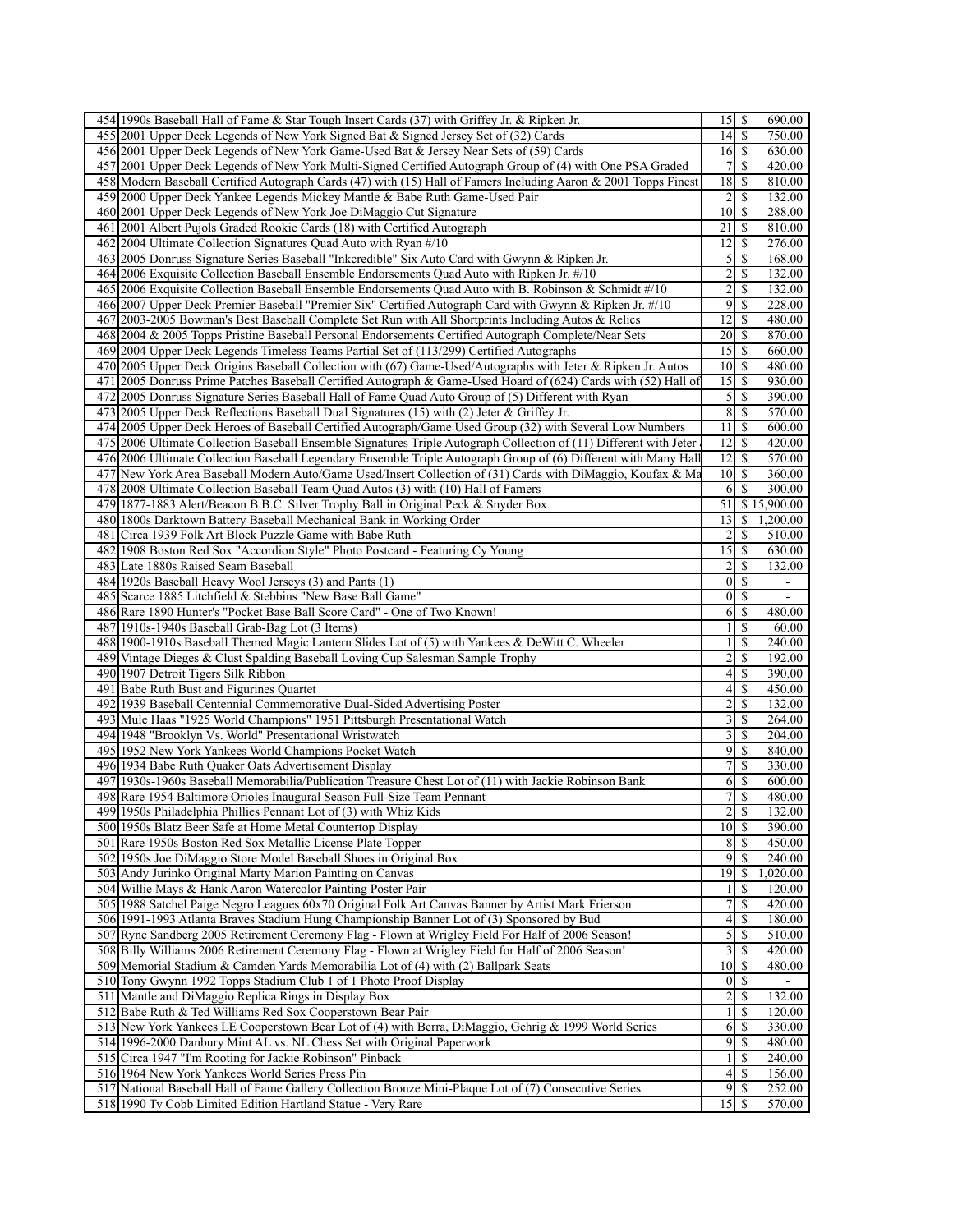| 519 Early-1960s Hartland Mickey Mantle Lamp                                                                          | $12$   \$                    |                     | 870.00                   |
|----------------------------------------------------------------------------------------------------------------------|------------------------------|---------------------|--------------------------|
| 520 1962 Mickey Mantle Bobble-Head Figure                                                                            | 2                            | \$                  | 300.00                   |
| 521 1960s Bobbing Heads Mascots (2) and Boys (6)                                                                     | 8                            | <sup>\$</sup>       | 660.00                   |
| 522 1958-1962 Hartland Dick Groat Statue                                                                             | 11                           | -S                  | 780.00                   |
| 523 1958-1962 Hartland Rocky Colavito Statue                                                                         | 7                            | \$                  | 264.00                   |
| 524 1958-1962 Hartland Statue New York Yankees Lot of (4) with Ruth & Mantle                                         | 8                            | -S                  | 660.00                   |
| 525 1958-1962 Hartland Statue Chicago White Sox Lot of (2): Aparicio & Fox                                           | 6                            | -S                  | 252.00                   |
| 526 1958-1962 Hartland Statue Los Angeles Dodgers Lot of (2): Drysdale & Snider                                      | 10 <sup>1</sup>              | <sup>\$</sup>       | 360.00                   |
| 527 1958-1962 Hartland Statue Milwaukee Braves Trio with Aaron, Mathews & Spahn                                      | 6                            | -S                  | 288.00                   |
| 528 1958-1962 Hartland Baseball Statue Lot of (4) with Colavito, Ruth, Williams & Berra                              | 7                            | $\mathbb{S}$        | 360.00                   |
| 529 1958-1962 Hartland Statue HOFer Lot of (5) with Mays & Williams                                                  | 12                           | -S                  | 690.00                   |
| 530 1958-1962 Hartland Odd Figure Lot of (6) with Bat Boy, Pennant & (4) Minor Leaguer Variations                    | 8                            | <sup>\$</sup>       | 204.00                   |
| 531 Exceptional Jack Wadsworth 1893 Baltimore Orioles Cabinet Photo                                                  | $\overline{0}$               | -S                  | $\blacksquare$           |
| 532 1890s Arlie Pond (Baltimore Orioles) Cabinet Photo                                                               | $\vert$                      | -S                  | $\overline{\phantom{a}}$ |
| 533 Circa 1902 Kip Selbach Baltimore Orioles Cabinet Photo                                                           | 11                           | <sup>\$</sup>       | 480.00                   |
| 534 1910s Honus Wagner Original News-Service Photo                                                                   | 14                           | <sup>\$</sup>       | 660.00                   |
| 535 1910 Philadelphia Athletics World Champions Original News-Service Photo w/Mack, Collins and Plank                | $\tau$                       | $\mathbb{S}$        | 276.00                   |
| 536 Babe Ruth and Bob Meusel Original News-Service Photo                                                             | $\overline{9}$               | <sup>\$</sup>       | 360.00                   |
| 537 1930s Cincinnati Reds Type I News-Service Original Photos Pair with 5 HOFers                                     | $\mathbf{1}$                 | <sup>\$</sup>       | 180.00                   |
| 538 Jimmie Foxx/Chuck Klein Type I News-Service Original Photo                                                       | 6                            | $\mathbb{S}$        | 192.00                   |
| 539 1948 Babe Ruth "Yankee Stadium Farewell" Type I News-Service Original Photos Pair                                | 15 <sup>1</sup>              | -S                  | 840.00                   |
| 540 1948 Jackie Robinson Type I News-Service Original Photos (4) with Stealing Home!                                 | 8                            | \$                  | 540.00                   |
| 541 1952 & 1956 Brooklyn Dodgers Original Photograph Lot of (3) - All Depicting Jackie Robinson                      | $\left 4\right $             | <sup>\$</sup>       | 168.00                   |
| 542 1948 Satchel Paige/Joe Louis Type I News-Service Original Photo                                                  | $\mathbf{1}$                 | <sup>\$</sup>       | 240.00                   |
| 543 1954 Hall of Fame Game Type I Original Photo by Jacobellis with Young, Dean, Dickey and Terry                    | $\boldsymbol{0}$             | <sup>\$</sup>       |                          |
| 544 1965-1972 Mickey Mantle Type I Original Photos by Bob Olen (4)                                                   | 6                            | -S                  | 240.00                   |
| 545 1960s Koufax and Drysdale News-Service Original Photos Pair                                                      | 3                            | -S                  | 480.00                   |
| 546(3) July 4, 1983 Dave Righetti's No Hitter Photos by Bob Olen                                                     | $\vert 0 \vert$              | <sup>\$</sup>       |                          |
| 547 1950s Mickey Mantle Type I Contact Proof Original Photo by Jacobellis - BGS Authentic                            | $13 \mid S$                  |                     | 780.00                   |
| 548 1950s Willie Mays Type I Contact Proof Original Photo by Jacobellis - BGS Authentic                              | 13                           | -S                  | 870.00                   |
| 549[1956 Sandy Koufax Rookie-Era Type I Contact Proof Original Photo by Jacobellis - BGS Authentic                   | 8                            | -S                  | 510.00                   |
| 550 Stan Musial Type I Original Photo by Jacobellis - BGS Authentic                                                  | 15                           | -S                  | 300.00                   |
| 551 1950s Roy Campanella Type I Contact Proof Original Photo by Jacobellis (BGS Authentic) - Used for 1956 Topp      | 8 <sup>1</sup>               | -S                  | 480.00                   |
| 552 1950s Richie Ashburn Type I Contact Proof Original Photo by Jacobellis (BGS Authentic) - Used for 1954 Bown      | 7                            | \$                  | 840.00                   |
| 553 1950s Phil Rizzuto Type I Contact Proof Original Photo by Jacobellis (BGS Authentic) - Used for 1954 Topps Ca    | $\overline{\mathbf{3}}$      | -S                  | 204.00                   |
| 554 1950s Enos Slaughter Type I Contact Proof Original Photo by Jacobellis (BGS Authentic) - Used for 1954 Red H     | $\overline{2}$               | <sup>\$</sup>       | 192.00                   |
| 555 1950s Jim Bunning Type I Contact Proof Original Photo by Jacobellis (BGS Authentic) - Used for 1957 Topps Ro     | 6                            | <sup>\$</sup>       | 240.00                   |
| 556 Late-1800s/Early-1900s Baseball Equipment Lot of (5) with (4) Lemon Peel Balls and Stall & Dean Bat              | 30I                          | -\$                 | 1,680.00                 |
| 557 1937 New York Yankees World Champions Brown Bat                                                                  | $\mathbf{1}$<br>$\mathbf{1}$ | \$<br><sup>\$</sup> | 480.00                   |
| 558 1939 Doubleday Field Baseball Centennial Commemorative Bat with Full Baseball HOF & PSA/DNA LOAs                 | $\mathbf{1}$                 | <sup>\$</sup>       | 300.00<br>120.00         |
| 559 Vintage Store Model Bat Lot of (3) with Roush, Gordon & Pesky<br>560 1978 N.Y. Yankees World Champions Black Bat | 4                            | \$                  | 180.00                   |
| 561 1983 Baltimore Orioles World Series Champions Black Bat                                                          | $\overline{2}$               | \$                  | 132.00                   |
| 562 1984 Detroit Tigers World Champions Black Bat                                                                    | 7                            | <sup>\$</sup>       | 360.00                   |
| 563 Manny Machado Game Issued Chandler Bat                                                                           | 3                            | S                   | 144.00                   |
| 564 1950s-2000s Game Used Bats Bonanza (24)                                                                          | $\overline{12}$ \$           |                     | 1,050.00                 |
| 565 1950s-1960s H&B Game Used Bats Lot (9)                                                                           | 7                            | -S                  | 480.00                   |
| 566 1970s H&B Game Used Bats Lot (10)                                                                                |                              |                     | 540.00                   |
| 567 1970s-1990s New York Mets Game Used Bats Lot (9)                                                                 | $\left 4\right $             | -S                  | 660.00                   |
| 568 1980s Game Used Bats Lot (19)                                                                                    |                              |                     | 810.00                   |
| 569 1990s-2000s Game Used Bats Lot (20)                                                                              | 4                            | <sup>\$</sup>       | 690.00                   |
| 570 Charles Uhrig 1911-1916 Game Used Joe Jackson Model Bat - Mears A7                                               | $\overline{2}$               | -S                  | 252.00                   |
| 571 Bob Skinner 1963 H&B Game Used Bat                                                                               | 1 <sup>1</sup>               | <sup>\$</sup>       | 180.00                   |
| 572 Jim Maloney 1965-1968 H&B Signed Game Used Bat                                                                   | 6                            | -S                  | 660.00                   |
| 573 Sam Bowens 1965-1968 H&B Game Used Bat                                                                           | 01S                          |                     |                          |
| 574 Felix Millan 1965-1968 H&B Signed Game Used Bat                                                                  | $\vert 4 \vert$              |                     | 96.00                    |
| 575 Ron Swoboda 1969-1972 H&B Game Used Bat                                                                          | 4 <sup>1</sup>               | -S                  | 156.00                   |
| 576 Bud Harrelson 1976 H&B Signed Game Used Bat                                                                      | 4                            | -S                  | 228.00                   |
| 577 Richie Hebner 1976 H&B Game Used Bat                                                                             | 5                            | <sup>\$</sup>       | 390.00                   |
| 578 Wayne Garrett 1971-1976 Adirondack Signed Game Used Bat                                                          | 7                            | S                   | 228.00                   |
| 579 Ken Boswell 1975-1977 Adirondack Signed Game Used Bat                                                            | 7                            | <sup>S</sup>        | 132.00                   |
| 580 Don Baylor 1977-1979 H&B Game Used Bat PSA/DNA 9.5                                                               | $\frac{1}{2}$                | -S                  | 120.00                   |
| 581 Paul Blair 1977-1979 H&B Signed Game Ready Bat                                                                   |                              | 11S                 | 60.00                    |
| 582 Jerry Reuss 1977-1979 H&B Game Used Bat                                                                          |                              |                     | 72.00                    |
| 583 Jeff Burroughs 1983 Adirondack Game Used Bat                                                                     |                              | 01S                 |                          |
|                                                                                                                      |                              |                     |                          |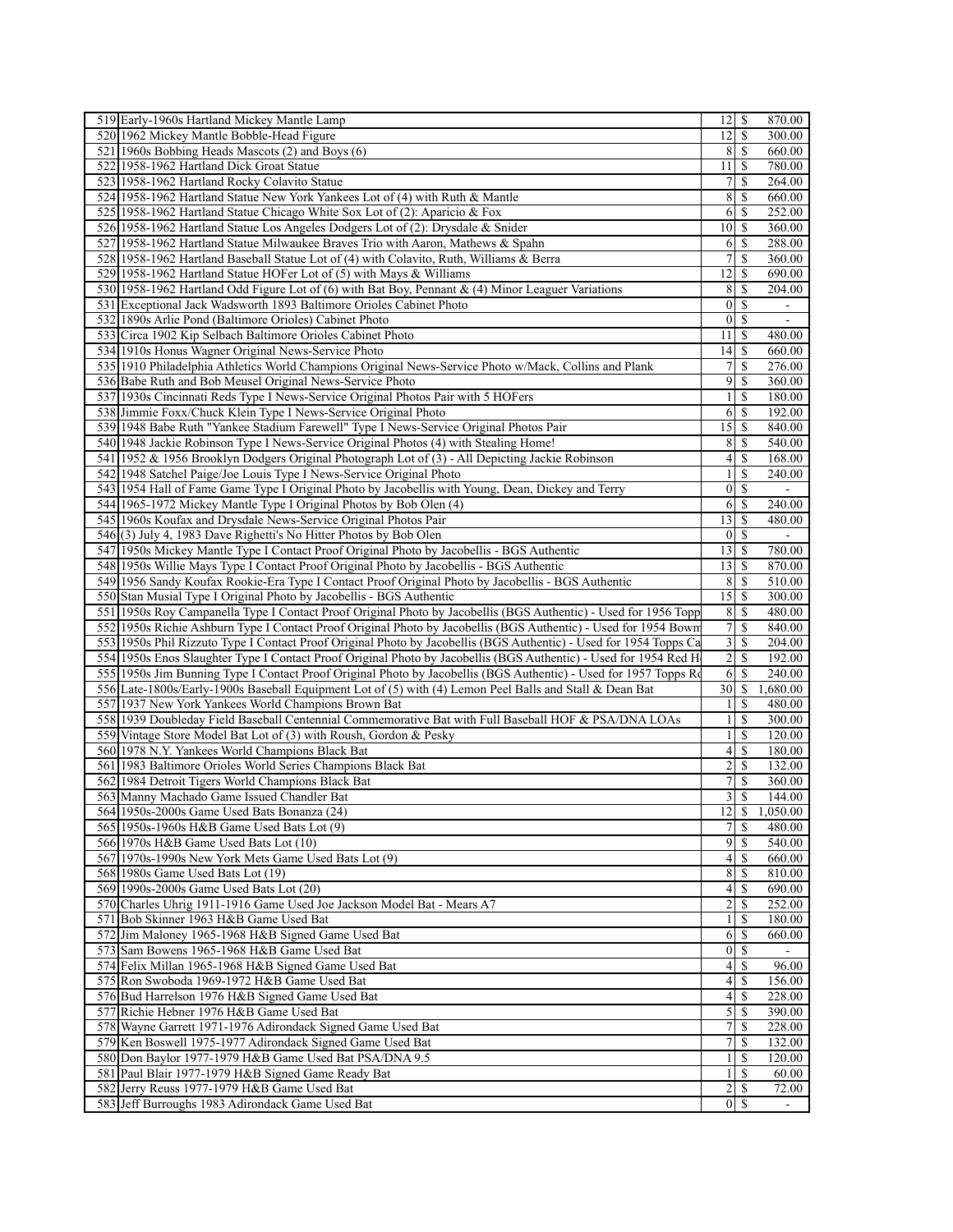| 58411983-1986 Keith Hernandez Game-Used Bat                                                                                              |                         | 192.00                               |
|------------------------------------------------------------------------------------------------------------------------------------------|-------------------------|--------------------------------------|
| 585 1986 Steve Garvey Autographed Game-Used Bat                                                                                          | $\mathbf{1}$            | <sup>\$</sup><br>240.00              |
| 586 Brady Anderson 1988-1989 Worth Game Used Bat PSA/DNA 8                                                                               | $10\vert S$             | 192.00                               |
| 587 Deion Sanders 1991-1994 Louisville Slugger Game Used Bat - PSA/DNA GU 8                                                              | $6$   $\sqrt{5}$        | 480.00                               |
| 588 Todd Hollandsworth 1996 Rawlings Signed Game Used Bat                                                                                | $\mathbf{1}$            | \$<br>120.00                         |
| 589 Javy Lopez 1996 Glomar Signed Game Used Bat - From NLCS/WS                                                                           | 6                       | -S<br>240.00                         |
| 590 Robin Ventura 1991-1997 Louisville Slugger Game Used Bat                                                                             | 6                       | 228.00<br>-S                         |
| 591 Al Leiter 1998 Rawlings Signed Game Used Bat                                                                                         | 3                       | <sup>\$</sup><br>96.00               |
| 592 Barry Larkin Late 1990s Professional Model Cooper Bat                                                                                | $\mathbf{1}$            | -S<br>120.00                         |
| 593 Miguel Tejada Late 1990s Signed 3-HR Game Used Bat                                                                                   |                         | 180.00                               |
| 594 Sammy Sosa 1999-2001 Mizuno Game Used Bat                                                                                            | $\overline{7}$          | -S<br>300.00                         |
| 595 Ivan "Pudge" Rodriguez 1999 Louisville Slugger Game Used Bat - MVP Season                                                            | $\overline{7}$          | <sup>\$</sup><br>$\overline{540.00}$ |
| 596 Tino Martinez 2001-2005 Louisville Slugger Game Used Bat                                                                             | 7 <sup>1</sup>          | <sup>\$</sup><br>390.00              |
| 597 Mark Reynolds 2008 Old Hickory Signed Game Used Bat                                                                                  | $\frac{1}{2}$           | -S<br>60.00                          |
| 598 Evan Longoria 2014-2015 Louisville Slugger Signed Game Used Bat                                                                      | 8                       | 228.00<br>-S                         |
| 599 May 24, 1937 Rube Walberg Game-Used and Inscribed Baseball From Win No. 151                                                          | $0 \mid S$              | $\blacksquare$                       |
|                                                                                                                                          | $11 \mid S$             |                                      |
| 600 Satchel Paige 1948 Game-Used Baseball Signed by Bill McKinley with Full JSA                                                          |                         | 570.00                               |
| 601 2002 New York Yankees Game-Used Ball with (18) Signatures including Jeter, Rivera - Full JSA                                         | $18$   $\sqrt{5}$       | 570.00                               |
| 602 Kris Bryant Signed Game-Used Baseball with "2013 1st Rd. Pick" Inscription                                                           | $\frac{1}{2}$           | <sup>\$</sup><br>300.00              |
| 603 1960s-1990s Los Angeles Dodgers Game Used Bats Lot (5) with Tommy Davis                                                              | 2                       | <sup>\$</sup><br>390.00              |
| 604 1960s-1990s Kansas City Royals Game Used Bats Lot (6)                                                                                | $\overline{3}$          | -S<br>228.00                         |
| 605 1980s-2000s Milwaukee Brewers Game Used Bats Lot (6)                                                                                 | $\mathbf{1}$            | \$<br>360.00                         |
| 606 1990s-2000s Detroit Tigers Game Used Bats Lot (6) with Cecil and Prince Fielder                                                      | $13 \mid S$             | 264.00                               |
| 607 1980s-2000s Chicago White Sox Game Used Bats Lot (5)                                                                                 |                         | 570.00                               |
| 608 1970s-2000s Cincinnati Reds Game Used Bats (5)                                                                                       | 3                       | \$<br>180.00                         |
| 609 1960s-1990s Oakland A's Game Used Bats Lot (5)                                                                                       | $\overline{2}$          | <sup>\$</sup><br>330.00              |
| 610 1960s-1980s Houston Astros Game Used Bats Lot (4)                                                                                    | $\overline{2}$          | -S<br>132.00                         |
| 611 1970s Pittsburgh Pirates Game Used Bats Trio                                                                                         | $\frac{1}{2}$           | \$<br>120.00                         |
| 612 1960s-1990s California Angels Game Used Bats (4)                                                                                     | $\frac{1}{2}$           | -S<br>120.00                         |
| 613 1980s-2000s New York Yankees Game Used Bats Trio                                                                                     | 8 <sup>l</sup>          | -S<br>276.00                         |
| 614 1970s-2000s Texas Rangers Game Used Bats Trio                                                                                        | 01S                     |                                      |
| 615 1970s-2000s Philadelphia Phillies Game Used Bats Trio                                                                                | 1                       | -S<br>180.00                         |
| 616 1980s-2000s Atlanta Braves Game Used Bats Trio                                                                                       | $\left  \right $        | \$<br>120.00                         |
| 617 1980s-2000s St. Louis Cardinals Game Used Bats Trio                                                                                  | 4 <sup>1</sup>          | \$<br>216.00                         |
| 618 1980s-1990s San Diego Padres Game Used Bats Trio                                                                                     | 01S                     |                                      |
| 619 1960s-2000s Minnesota Twins Game Used Bats Trio                                                                                      | $\frac{3}{2}$           | -S<br>276.00                         |
| 620 1990s-2000s Florida Marlins Game Used Bats Trio                                                                                      | $\mathbf{1}$            | S<br>120.00                          |
| 621 1997 Greg Maddux Signed Game-Issued Atlanta Braves Home Jersey - Miedema LOA                                                         | 22                      | \$<br>1,920.00                       |
| 622 1994 Tom Glavine Signed Game-Issued Home Jersey - Miedema LOA                                                                        | 4 <sup>1</sup>          | \$<br>600.00                         |
| 623 1996 John Smoltz Signed Game-Used Atlanta Braves Home Jersey - Miedema LOA                                                           |                         | 930.00                               |
|                                                                                                                                          |                         |                                      |
| 624 1996 Chipper Jones Game-Issued Atlanta Braves Away Jersey - Miedema LOA                                                              | 10 S                    | 690.00                               |
| 625 1984 "Disco" Dan Ford Game-Used Orioles Road Jersey                                                                                  | $\mathfrak{S}$          | -S<br>252.00                         |
| 626 Mike Mussina Game-Worn & Signed 1999 Cuban Exhibition Jersey - Phil Wood LOA                                                         | $12 \mid$ \$            | 960.00                               |
| 627 Adam Jones Signed Game-Used Spring Training Jersey                                                                                   |                         | 252.00                               |
| 628 July 27, 2015 Matt Wieters Signed & Inscribed Game-Used Home Jersey - MLB Hologram - Photo Matched!                                  | 4                       | <sup>\$</sup><br>276.00              |
| 629 1990 Jim Abbott Signed & Game Used California Angels Jersey - Miedema LOA                                                            | 8S                      | 930.00                               |
| 630 1970s-2000s Atlanta Braves Game-Used Jersey Lot of (7)                                                                               | 111S                    | 1,050.00                             |
| 631 1983 & 1984 Cincinnati Reds Game-Used Jersey Pair                                                                                    | $13$ $\sqrt{5}$         | 510.00                               |
| 632 1982 & 1987 Montreal Expos Game-Used Jersey Pair                                                                                     | $12$ $\sqrt{5}$         | 390.00                               |
| 633 1987 & 1988 Kansas City Royals Game-Used Jersey Pair                                                                                 | $2\vert$ \$             | 192.00                               |
| 634 1990s & 2000s San Francisco Giants Game Used Jersey Trio                                                                             | 4 <sup>1</sup>          | 216.00<br>-S                         |
| 635 1960s-2000s Game Worn Fielders Gloves Lot (6) with L. Hoyt, Abbott and Rogers                                                        | $10\vert S$             | 660.00                               |
| 636 1966 Cincinnati Reds Joe Nuxhall Signed Cap Attributed to Game Use                                                                   | 2 <sup>1</sup>          | -S<br>264.00                         |
| 637 1970s-1990s Philadelphia Phillies Game Worn Caps (7) with 4 Signed                                                                   |                         | 810.00                               |
| 638 1970s-2010s N.L. Teams Game Used Caps Lot (7)                                                                                        | $\overline{2}$          | 132.00<br>-S                         |
| 639 1970s-2000s A.L. Teams Game Used Caps Lot (7)                                                                                        | $\vert$                 | 156.00                               |
| 640 Orlando Hernandez 2000 New York Yankees Signed Game Worn Cap                                                                         | 9                       | 252.00<br>-S                         |
| 641 1990s-2000s MLB Game Used Batting Helmets Lot (10)                                                                                   |                         | 750.00                               |
| 642 2000s-2010s Arizona Diamondbacks Game Used Batting Helmets (6)                                                                       | $\vert 4 \vert$         | 156.00<br><sup>\$</sup>              |
| 643 1980s-1990s Minnesota Twins Game Used Batting Helmets Trio                                                                           | $\overline{\mathbf{3}}$ | 204.00<br>-S                         |
| 644 1980s-1990s Oakland A's Game Used Batting Helmets Pair                                                                               | $\mathbf{1}$            | <sup>\$</sup><br>120.00              |
| 645 1990s Milwaukee Brewers Game Used Batting Helmets Pair                                                                               |                         | -S<br>120.00                         |
|                                                                                                                                          |                         |                                      |
|                                                                                                                                          | $\frac{1}{2}$           |                                      |
| 646 Starlin Castro 2016 New York Yankees Game Used Batting Helmet - Hammered!                                                            | $13 \mid S$             | 390.00                               |
| 647 2000-2010s Atlanta Braves Game Used Batting Helmets Pair<br>648 2000s Boston Red Sox Game Used Batting Helmets Pair - Both Hammered! | $13$ $\sqrt{5}$         | 180.00<br>390.00                     |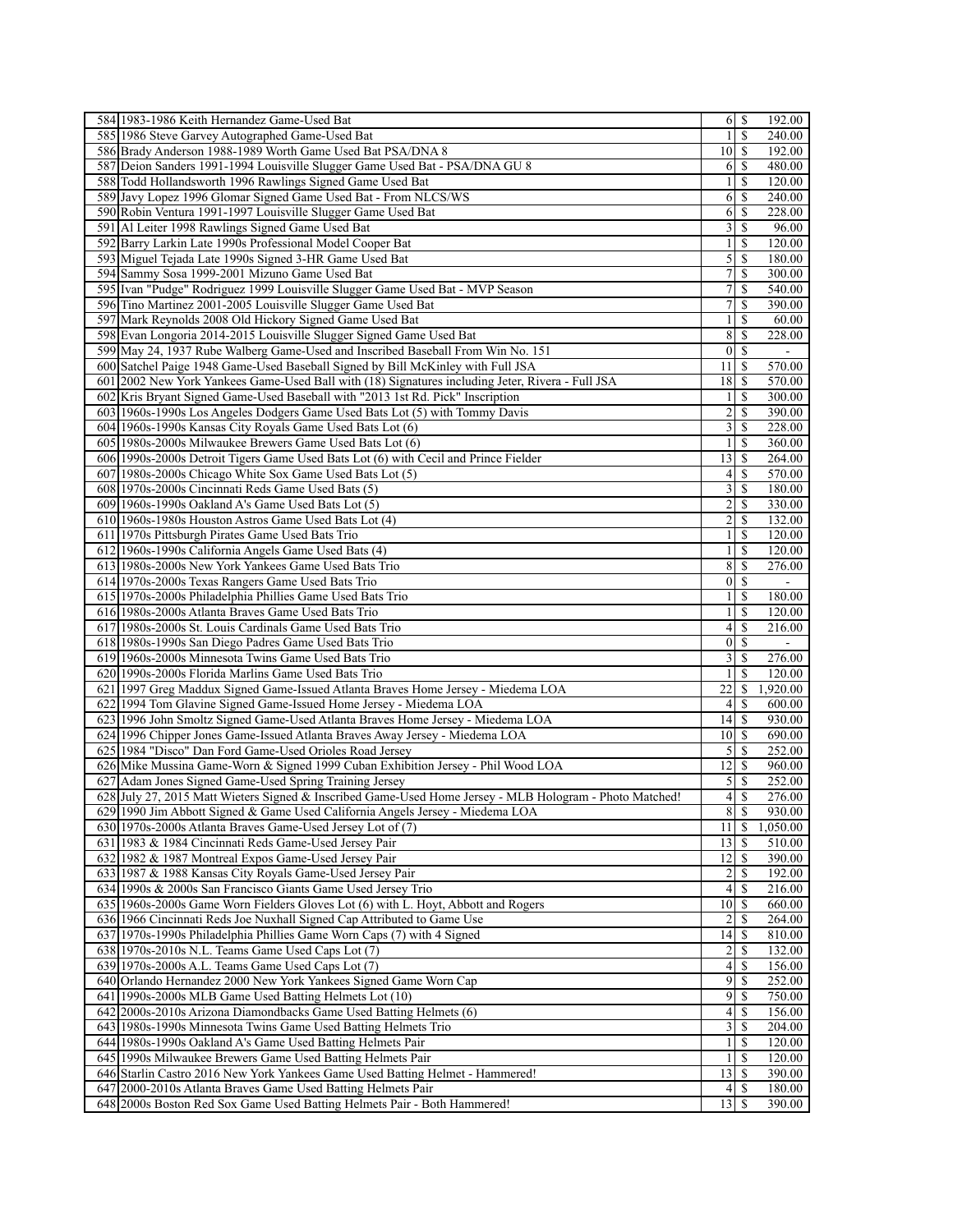| 649 2000s-2010s Colorado Rockies Game Used Batting Helmets Pair                                                                                                                                   | $1 \mid S$                                         | 60.00              |
|---------------------------------------------------------------------------------------------------------------------------------------------------------------------------------------------------|----------------------------------------------------|--------------------|
| 650 2010s Detroit Tigers Game Used Batting Helmets Pair                                                                                                                                           | $\mathbf{1}$<br>S                                  | 120.00             |
| 651 2000s-2010s Houston Astros Signed Game Used Batting Helmets Pair                                                                                                                              | 7<br>\$                                            | 192.00             |
| 652 2010s L.A. Dodgers Game Used Batting Helmets Pair                                                                                                                                             | $\overline{2}$<br>-S                               | 132.00             |
| 653 2000s Texas Rangers Game Used Batting Helmets Pair                                                                                                                                            | $\mathbf{1}$<br>\$                                 | 120.00             |
| 654 Early 1980s Gary Carter Autographed & Game-Worn Jacket - Miedema LOA                                                                                                                          | 19<br>S.                                           | 3,120.00           |
| 655 1919 World Series Program Cincinnati Reds Version with Black Sox Team Photo                                                                                                                   | 16<br>\$                                           | 2,040.00           |
| 656 1914 Philadelphia Press World Series Scorecard                                                                                                                                                | 3<br>\$                                            | 216.00             |
| 657 1926 World Series Program Cardinals Version vs. Yankees                                                                                                                                       | $\overline{\mathbf{3}}$<br>\$                      | 144.00             |
| 658 1939 & 1942 World Series Program Lot of (2) Plus 1939 Press Box Reservation                                                                                                                   | 8 <sup>l</sup><br>-S                               | 360.00             |
| 659 1945 Washington Homestead Grays vs. Chicago American Giants Game Program with Gibson and Leonard in Li                                                                                        | 15<br>\$                                           | 990.00             |
| 660 1920s-1940s Spalding, Rawlings and Goldsmith "Spring & Summer" Equipment Guides Lot (14)                                                                                                      | $\overline{2}$<br><sup>\$</sup>                    | 390.00             |
| 661 1886 Penn vs. Amherst Baseball Scorecard                                                                                                                                                      | $\frac{3}{3}$<br>$\mathbb{S}$                      | 156.00             |
| 662 1904 Boston Red Sox vs. Chicago White Sox Game Program at Huntington Avenue Grounds                                                                                                           | 2<br>\$                                            | 192.00             |
| 663 1907 Chicago White Sox vs. Tigers Game Program                                                                                                                                                | 17<br>\$                                           | 600.00             |
| 664 1909 Sporting Life Eastern League Schedule with Baltimore Orioles                                                                                                                             | $\overline{2}$<br><sup>\$</sup>                    | 72.00              |
| 665 1900s Spalding and de Beer Sporting Goods Catalogs Trio                                                                                                                                       | $\overline{\mathbf{3}}$<br>$\mathbb{S}$            | 144.00             |
| 666 1951 Minneapolis Millers Program with Willie Mays                                                                                                                                             | $\frac{1}{2}$<br><sup>\$</sup>                     | 180.00             |
| 667 1956 The Sporting News Near Complete Year Run of (50/52)                                                                                                                                      | $10$ $\sqrt{5}$                                    | 216.00             |
| 668 1950s-60s Chicago Cubs Yearbooks (4) and Press Guides (7) Plus Assorted Kessler Pubs (9)                                                                                                      | S<br>$\frac{1}{2}$                                 | 120.00             |
| 669 1908-1924 Baseball Guide, Record & Register Lot of (20) with 1910 & 1912 Spalding Guide Red/Blue Variation                                                                                    | $\overline{9}$<br>-S                               | 390.00             |
| 670   1889-1954 Baseball Guide & Register Lot of $(30)$                                                                                                                                           | $\mathbf{1}$<br>\$                                 | 180.00             |
| 671 1926-1971 Spalding Little Red Book Baseball Guide Complete Run of (45)                                                                                                                        | $\overline{\mathbf{3}}$<br>\$                      | 276.00             |
| 672 1940-2007 The Sporting News Baseball Register Complete Run of (68)                                                                                                                            | $\overline{2}$<br><sup>\$</sup>                    | 330.00             |
| 673 1940s-1990s "Sport Magazine" Lot (160 Issues) - Loaded with HOFer Covers                                                                                                                      | 3<br>\$                                            | 420.00             |
| 674 1940-1990 Baseball Publication Lot of (28) with Brooklyn Dodgers                                                                                                                              | 11<br>$\mathbb{S}$                                 | 288.00             |
| 675 1972-1998 World Series Program Lot of (30)                                                                                                                                                    | 8<br>-S                                            | 216.00             |
| 676 1974-2006 MLB All-Star Game Program Lot of (28)                                                                                                                                               | 10<br>\$<br>\$                                     | 228.00             |
| 677 Spalding and Reach 1876-1904 Reprint Guide Lot of (33)                                                                                                                                        | $\frac{1}{2}$                                      | 60.00              |
| 678 9/20/68 New York Yankees Ticket Stub From Mickey Mantle's Last Career Home Run Game--PSA VG 3<br>679 9/28/25 New York Yankees Press Pass From Babe Ruth 2 Home Run Day--PSA VG-EX 4           | $\vert 4 \vert$<br>\$<br>$\frac{1}{2}$<br>\$       | 1,110.00<br>360.00 |
| 680 5/17/47 Dodgers vs. Pirates Ticket Stub with Hodges 1st Hit & J. Robinson 2 Hits--PSA GD 2                                                                                                    | 11<br>\$                                           | 360.00             |
| 681 Scarce 1919 Boston Red Sox Fenway Park Grandstand Pass - SGC Authentic                                                                                                                        | 4<br><sup>\$</sup>                                 | 276.00             |
| 682 1929-1931 Philadelphia Athletics Dynasty World Series Ticket Stub Lot of (3) with 1929 Clincher & (2) PSA Cer                                                                                 | 12<br><sup>\$</sup>                                | 390.00             |
| 683 1932 World Series Game 4 Clincher Ticket Stub (Babe Ruth's Last World Series Game) - PSA Authentic                                                                                            | 101S                                               | 420.00             |
| 684 1930s Baseball Ticket Stub/Program/Newspaper Lot of (19) with World Series & All-Star Game                                                                                                    | $7\vert$<br>S                                      | 480.00             |
| 685 1948-1949 Brooklyn Dodgers Ticket Stub Trio                                                                                                                                                   | 14<br>\$                                           | 1,440.00           |
| 686 1952 World Series Game 7 Ticket Stub at Brooklyn - Mantle Game-Winning HR                                                                                                                     | 14<br>-S                                           | 690.00             |
| 687 1941-1956 Brooklyn Dodgers World Series Ticket/Stub Lot of (5) with 1951 Full                                                                                                                 | 8<br>\$                                            | 276.00             |
| 688 September 24, 1957 Last Game at Ebbets Field Ticket Stub                                                                                                                                      | $\overline{9}$<br>\$                               | 690.00             |
| 689 April 18, 1957 Final Opening Day At Polo Grounds Ticket Stub                                                                                                                                  |                                                    | 600.00             |
| 690 1936-1962 New York Yankees World Series Home Game Ticket Stub Lot of (6) with PSA Graded 1937                                                                                                 | 8<br>$\mathbb{S}$                                  | 276.00             |
| 691 April 10, 1962 Houston Colt .45s Opening Day Ticket Stub & Program                                                                                                                            | $\sqrt{ }$<br>S                                    | 276.00             |
| 692 1946-1984 World Series and Playoffs Ticket/Stub Lot of (8) with 1960 Pirates & 1964 Phillies Multi-Signed Phar                                                                                | $\overline{3}$<br>-S                               | 204.00             |
| 693 1933-1970 Baltimore/Washington World Series Ticket Stub Lot of (3) with PSA Authentic 1933 Game 5 Clincher                                                                                    | $\mathbf{1}$<br><sup>\$</sup>                      | 180.00             |
| 694 September 30, 1971 Last Washington Senators Game At RFK Stadium Ticket Stub                                                                                                                   | 3s                                                 | 144.00             |
| 695 1940s-1970s All-Star Game Programs (6) and Ticket                                                                                                                                             | $\overline{13}$<br>-\$                             | 264.00             |
| 696 1939-1976 Cincinnati Reds Memorabilia Collection of (6) Items with $(2)$ W.S. Programs                                                                                                        | $0\vert S$                                         |                    |
| 697 1970 World Series Program and Full Ticket Lot of (4) with Orioles & Reds Combinations Including (1) PSA Grad                                                                                  | 6<br><sup>\$</sup>                                 | 216.00             |
| 698 1971 World Series Full Ticket and Program Lot of (4) with Pirates & Orioles Combinations Including (1) PSA Gr                                                                                 | $\overline{14}$<br><sup>\$</sup>                   | 330.00             |
| 699 1972 World Series Full Ticket and Program Lot of $(4)$ with Athletics & Reds Combinations                                                                                                     | $\overline{\mathbf{3}}$<br>$\mathbb{S}$            | 168.00             |
| 700 1972 World Series Full Ticket Block of (2) with Games 6 & 7                                                                                                                                   | 11<br>-S                                           | 540.00             |
| 701 1973 World Series Program and Full Ticket Lot of (4) with A's & Mets Combinations                                                                                                             | $\left 4\right $<br>S                              | 156.00             |
| 702 1973 World Series Full Ticket Lot of (2) with Games 6 & 7--Both PSA Graded                                                                                                                    | 7<br>S                                             | 252.00             |
| 703 1974 World Series Full Ticket and Program Lot of (5) with (2) PSA Graded Tickets                                                                                                              | $\overline{9}$<br><sup>\$</sup>                    | 360.00             |
| 704 1975-1976 World Series Full Ticket & Program Lot of (6)                                                                                                                                       | 4<br>S                                             | 276.00             |
| 705 1977-1978 World Series Program and Full Ticket Lot of (6) Including (3) PSA Graded Tickets<br>706 1980 World Series Full Ticket and Program Lot of (4) with PSA Graded Game 6 Clincher Ticket | 6<br>\$                                            | 300.00             |
|                                                                                                                                                                                                   |                                                    | 330.00<br>132.00   |
| 707 1979 & 1983 World Series Full Ticket and Program Collection of (6)<br>708   1981 World Series Lot of (3) with (1) Program & (2) Full Tickets with Game 6 Clincher                             | $\overline{\mathbf{c}}$<br>\$<br>$\mathbf{1}$<br>S | 180.00             |
| 709 1982, 1984 & 1985 World Series Full Ticket & Program Lot of (9)                                                                                                                               | $\overline{3}$<br><sup>\$</sup>                    | 144.00             |
| 710 1986 World Series Lot of (4) with (1) PSA Graded Full Ticket                                                                                                                                  | 2<br>\$                                            | 132.00             |
| 711 1987 & 1991 World Series Lot of (6) with (2) PSA Graded Full Tickets                                                                                                                          | $\overline{2}$<br>$\mathbb{S}$                     | 132.00             |
| 712 1988-1990 World Series Lot of (9) with (3) PSA Graded Full Tickets                                                                                                                            | $10 \mid$ \$                                       | 480.00             |
| 713 1992-1993 World Series Lot of (6) with (2) PSA Graded Full Tickets Including a GEM MT 10                                                                                                      | <sup>\$</sup><br>1                                 | 180.00             |
|                                                                                                                                                                                                   |                                                    |                    |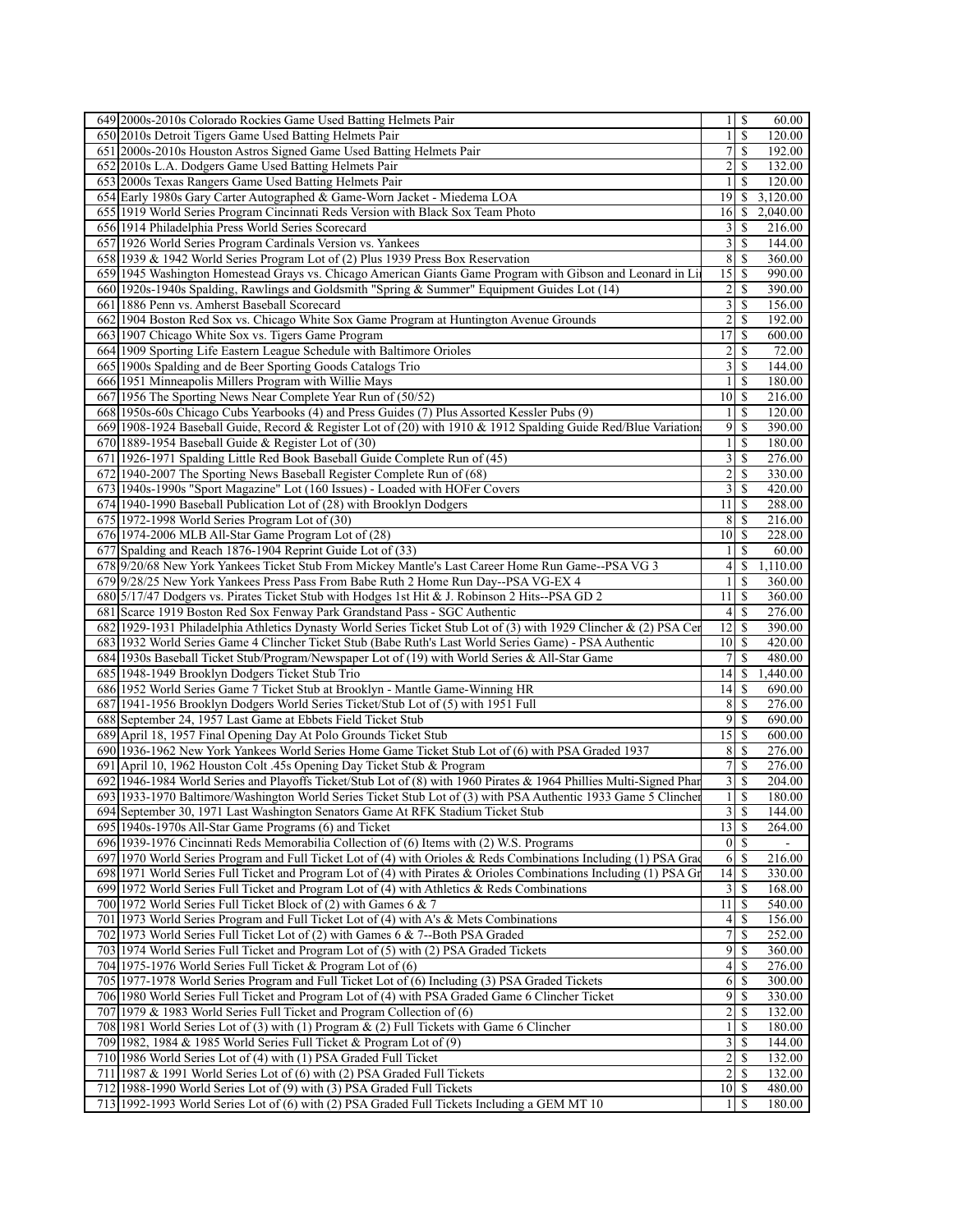| \$<br>715 1996 World Series Lot of (3) with (1) PSA Graded Full Ticket<br>$\boldsymbol{0}$<br>$\blacksquare$<br>2<br><sup>\$</sup><br>716 1998-2000 World Series Lot of (9) with (2) PSA Graded Full Tickets<br>132.00<br>$\mathbf{0}$<br><sup>\$</sup><br>717 1997 and 2003 World Series Full Ticket & Program Lot of (6) with (2) PSA Graded Tickets<br>5<br><sup>\$</sup><br>718 2001 World Series Lot of (3) with (1) Program & (2) PSA Graded Full Tickets Including Game 7 Clincher<br>228.00<br>$\boldsymbol{0}$<br>\$<br>719 2002 World Series Lot of (4) with (3) Graded Full Tickets $\&$ (1) Program<br>720 2004 & 2007 World Series Lot of (6) with (2) PSA Graded Full Tickets Including a GEM MT 10<br>10<br><sup>\$</sup><br>330.00<br>\$<br>$\boldsymbol{0}$<br>721 2005 World Series Lot of (3) with (2) PSA Graded Full Tickets $\&$ (1) Program<br>$\blacksquare$<br>$\boldsymbol{0}$<br>\$<br>722 2006 and 2011 World Series Lot of (6) with (3) PSA Graded Full Tickets<br>$\blacksquare$<br>3<br>723 2008-2009 World Series Lot of (6) with (4) PSA Graded Full Tickets<br><sup>\$</sup><br>144.00<br>\$<br>724 2010 World Series Lot of (3) with (1) Program & (2) PSA Graded Full Tickets<br>1<br>120.00<br>\$<br>725 1931-2013 World Series Ticket/Stub Lot of (21) with (15) PSA Graded<br>14<br>600.00<br>726 1950-2007 MLB All-Star Game Full Ticket/Stub Lot of (14) with PSA Graded 1950, 1966 & 1973<br>7<br><sup>\$</sup><br>216.00<br>Milestone Hit Game Ticket Lot of (11) with (8) PSA Graded & (4) Signed Including Pete Rose Hit #4,192<br>8<br>\$<br>360.00<br>727 <br>\$<br>2<br>264.00<br>728 1988 World Series Game 5 Full Ticket - PSA Authentic<br>\$<br>729 1995 World Series Game 6 Full Ticket - PSA 5<br>$\boldsymbol{0}$<br>730 2003 World Series Game 6 Clincher Full Ticket - PSA EX 5<br>7<br><sup>\$</sup><br>450.00<br>731 Ken Griffey Jr. 500th Home Run June 20, 2004 Full Ticket - PSA 9<br>6<br>\$<br>390.00<br>732 1962-2008 NY Mets Memorabilia Collection of (21) with Yearbooks & W.S. Tickets<br>12<br>\$<br>510.00<br>7<br>\$<br>2,760.00<br>733 Washington Senators HOF 1920-24 OAL Johnson Ball with (3) Signatures: Johnson, Harris & Rice - Full JSA [re<br>8<br>734 1929 Chicago Cubs Partial Ball with (5) Signatures including Cuyler, Hartnett & Wilson - Full JSA<br>\$<br>660.00<br>735 [1931 "Tour of Japan" Baseball with (13) Signatures including Cochrane, Gehrig, Grove & Simmons - Full JSA<br>19<br>\$<br>2,880.00<br>736 1932 New York Yankees World Championship Ball with (13) Signatures including Gehrig, Ruth - Full JSA<br>14<br>\$<br>1,920.00<br>737 1954 Brooklyn Dodgers Team Signed Ball (19 Signatures) with Robinson and Campanella<br>7<br>\$<br>1,080.00<br>15<br>\$<br>1,200.00<br>738 Exceptional HOFers Signed Ball (26 Signatures) with Paige, Stengel, Traynor, Wheat and Frisch<br>739 Exceptionally Rare Hod Eller Single-Signed Baseball - Full JSA<br>15<br>\$<br>840.00<br><sup>\$</sup><br>740 Ben Chapman Single-Signed 1931-34 OAL Harridge Baseball - Full JSA<br>3<br>204.00<br>19<br>Multi-Signed 1924 Baseball with (5) Signatures including Cobb, Frisch, Jennings, G. Kelly, Youngs - Full JSA<br>\$<br>780.00<br>741 <br>742 1927 Washington Senators Team-Signed Baseball with (16) Autographs Including Johnson & Speaker--Full JSA<br>16<br>-S<br>480.00<br>743 Rare 1927 New York Giants Team-Signed Baseball with (12) Signatures including Bresnahan, Hornsby, Jackson<br>17<br><sup>\$</sup><br>1,440.00<br>744 1928-1931 Pittsburgh Pirates Multi-Signed ONL/Heydler Baseball with Waner Brothers<br>12<br>330.00<br>S<br>17<br>745 1936 NL All-Star Game Baseball with (23) Signatures with (9) Hall of Famers including Hartnett, McKechnie, O<br>\$<br>1,170.00<br>746 1937 Washington Senators Team Signed Baseball with (13) Signatures including Simmons - Full CAS Letter<br><sup>\$</sup><br>300.00<br>\$<br>747 1943 New York Giants Team-Signed Baseball with (20) Autographs Including Ott & Hubbell—Full JSA<br>11<br>690.00<br>8<br>\$<br>630.00<br>748 1944 Chicago Cubs Team-Signed Baseball with (28) Autographs Including Foxx-Full JSA<br>8<br><sup>\$</sup><br>390.00<br>749 1940s St. Louis Browns Lot of (2) with 1944 Team-Signed Baseball & Framed Pennant Display<br>15<br>750 1947 New York Yankees Ball with (24) Signatures including DiMaggio - Full JSA<br><sup>\$</sup><br>900.00<br>751 Circa Late-1940s Puerto Rican League Baseball with (5) Autographs Including HOFer Willard Brown--Full JSA<br>14<br><sup>\$</sup><br>510.00<br>$\overline{7}$<br>\$<br>252.00<br>752 1948 Boston Braves Team-Signed Baseball with (28) Autographs Including Billy Southworth<br>870.00<br>753 1949 Cleveland Indians Team Signed Baseball (28 Signatures) with Paige, Doby and 5 Other Hall of Famers - Fu<br>16<br>-S<br>754 1950-1951 New York Giants Baseball with (23) Signatures - Full PSA/DNA (Graded: 8.5 NM-MT+)<br>12<br>420.00<br>S<br>\$<br>1,320.00<br>755 1952 St. Louis Browns Team-Signed Baseball with (13) Autographs Including Rogers Hornsby<br>14<br>756 1953 St. Louis Browns Team-Signed Baseball with (22) Autographs Including Satchel Paige<br>12<br>360.00<br>S<br><sup>\$</sup><br>757 Exceptional 1953 Pittsburgh Pirates Team Signed Ball (22 Signatures)<br>3<br>420.00<br>5<br>\$<br>758 1953 Chicago Cubs Team Signed Ball (22 Signatures)<br>330.00<br>759 1953 St. Louis Cardinals Team Signed Ball (20 Signatures) Including Stan Musial<br>$9$ \$<br>390.00<br>$\vert 0 \vert$<br>$\mathcal{S}$<br>760 1953 Philadelphia Phillies Team Signed Ball (18 Signatures) Including Ashburn, Roberts and Karl Drews<br>761 1954 Chicago Cubs Team Signed Ball (24 Signatures) Including Ernie Banks<br>7<br>\$<br>570.00<br>9<br>\$<br>330.00<br>762 1954 Milwaukee Braves Team Signed Ball (26 Signatures) Including Aaron and Mathews<br>$\overline{23}$<br>763 1955 Reading Indians Signed Ball with (20) Signatures including Maris<br>\$<br>900.00<br>764 1956 New York Yankees World Champions Team Signed Ball (26 Signatures)<br>2<br>\$<br>330.00<br>$\overline{7}$<br>\$<br>765 1956 Milwaukee Braves Team Signed Ball (28 Signatures) Including Aaron, Mathews and Spahn<br>540.00<br>766 1957 Cleveland Indians Team-Signed Baseball with (31) Autographs Including Maris in Rookie Season--Full JSA<br>14<br>\$<br>450.00<br>5<br>767 1959 Washington Senators Sluggers Multi-Signed Baseball with Killebrew & Allison--JSA Certified<br>\$<br>192.00<br>768 1961 NY Yankee Reunion Baseball with (34) Signatures including Mantle - Full JSA<br>24<br>1,320.00<br>S<br>\$<br>76911964 New York Mets Baseball with (19) Signatures - Full JSA<br>0<br>770 1969 NY Mets Reunion Signed Baseball with (28) Signatures including Ryan- Full JSA<br>8<br>\$<br>300.00<br>771 1971 Pittsburgh Pirates ONL Feeney Team Signed Baseball with (24) Signatures including Clemente, Stargell<br>11<br>\$<br>900.00<br>772 1972 New York Yankees Team Ball with (25) Signatures including Munson - Full JSA<br>6<br>\$<br>330.00<br>773 1974 Oakland A's World Champions Team Signed Ball (30 Signatures) with Jackson, Hunter and Fingers<br>6<br>\$<br>240.00<br>8<br>\$<br>750.00<br>774 1976 AL Champion New York Yankees Team Signed Baseball with (22) Signatures including Hunter, Munson - F<br>775 Multi-Signed Hall of Famer Baseball with (21) Signatures including G. Kelly, Ruffing-Full PSA/DNA<br>$\boldsymbol{0}$<br>\$<br>19<br>776 500 Home Run Club Multi-Signed Baseball with Mantle & Williams on Sweet Spot - Full JSA<br>-S<br>1,080.00<br>777 Triple Crown Winners Signed Baseball with Mantle, Williams, Yaz & Robinson - UDA<br>10<br>-S<br>690.00<br>778 Willie, Mickey & The Duke" Signed OAL Brown Baseball - Full JSA<br>\$<br>330.00<br>4 | 714 1995 World Series Full Ticket & Program Lot of (3) | $\overline{0}$ | $\sqrt{s}$ | $\blacksquare$ |
|-------------------------------------------------------------------------------------------------------------------------------------------------------------------------------------------------------------------------------------------------------------------------------------------------------------------------------------------------------------------------------------------------------------------------------------------------------------------------------------------------------------------------------------------------------------------------------------------------------------------------------------------------------------------------------------------------------------------------------------------------------------------------------------------------------------------------------------------------------------------------------------------------------------------------------------------------------------------------------------------------------------------------------------------------------------------------------------------------------------------------------------------------------------------------------------------------------------------------------------------------------------------------------------------------------------------------------------------------------------------------------------------------------------------------------------------------------------------------------------------------------------------------------------------------------------------------------------------------------------------------------------------------------------------------------------------------------------------------------------------------------------------------------------------------------------------------------------------------------------------------------------------------------------------------------------------------------------------------------------------------------------------------------------------------------------------------------------------------------------------------------------------------------------------------------------------------------------------------------------------------------------------------------------------------------------------------------------------------------------------------------------------------------------------------------------------------------------------------------------------------------------------------------------------------------------------------------------------------------------------------------------------------------------------------------------------------------------------------------------------------------------------------------------------------------------------------------------------------------------------------------------------------------------------------------------------------------------------------------------------------------------------------------------------------------------------------------------------------------------------------------------------------------------------------------------------------------------------------------------------------------------------------------------------------------------------------------------------------------------------------------------------------------------------------------------------------------------------------------------------------------------------------------------------------------------------------------------------------------------------------------------------------------------------------------------------------------------------------------------------------------------------------------------------------------------------------------------------------------------------------------------------------------------------------------------------------------------------------------------------------------------------------------------------------------------------------------------------------------------------------------------------------------------------------------------------------------------------------------------------------------------------------------------------------------------------------------------------------------------------------------------------------------------------------------------------------------------------------------------------------------------------------------------------------------------------------------------------------------------------------------------------------------------------------------------------------------------------------------------------------------------------------------------------------------------------------------------------------------------------------------------------------------------------------------------------------------------------------------------------------------------------------------------------------------------------------------------------------------------------------------------------------------------------------------------------------------------------------------------------------------------------------------------------------------------------------------------------------------------------------------------------------------------------------------------------------------------------------------------------------------------------------------------------------------------------------------------------------------------------------------------------------------------------------------------------------------------------------------------------------------------------------------------------------------------------------------------------------------------------------------------------------------------------------------------------------------------------------------------------------------------------------------------------------------------------------------------------------------------------------------------------------------------------------------------------------------------------------------------------------------------------------------------------------------------------------------------------------------------------------------------------------------------------------------------------------------------------------------------------------------------------------------------------------------------------------------------------------------------------------------------------------------------------------------------------------------------------------------------------------------------------------------------------------------------------------------------------------------------------------------------------------------------------------------------------------------------------------------------------------------------------------------------------------------------------------------------------------------------------------------------------------------------------------------------------------------------------------------------------------------------------------------------------------------------------------------------------------------------------------------------------------------------------------------------------------------------------------------------------------------------------------------------------------------------------------------------------------------------------------------------------------------------------------------------------------------------------------------------------------------------------------------------------------------------------------------------------------------------|--------------------------------------------------------|----------------|------------|----------------|
|                                                                                                                                                                                                                                                                                                                                                                                                                                                                                                                                                                                                                                                                                                                                                                                                                                                                                                                                                                                                                                                                                                                                                                                                                                                                                                                                                                                                                                                                                                                                                                                                                                                                                                                                                                                                                                                                                                                                                                                                                                                                                                                                                                                                                                                                                                                                                                                                                                                                                                                                                                                                                                                                                                                                                                                                                                                                                                                                                                                                                                                                                                                                                                                                                                                                                                                                                                                                                                                                                                                                                                                                                                                                                                                                                                                                                                                                                                                                                                                                                                                                                                                                                                                                                                                                                                                                                                                                                                                                                                                                                                                                                                                                                                                                                                                                                                                                                                                                                                                                                                                                                                                                                                                                                                                                                                                                                                                                                                                                                                                                                                                                                                                                                                                                                                                                                                                                                                                                                                                                                                                                                                                                                                                                                                                                                                                                                                                                                                                                                                                                                                                                                                                                                                                                                                                                                                                                                                                                                                                                                                                                                                                                                                                                                                                                                                                                                                                                                                                                                                                                                                                                                                                                                                                                                                                                                                                             |                                                        |                |            |                |
|                                                                                                                                                                                                                                                                                                                                                                                                                                                                                                                                                                                                                                                                                                                                                                                                                                                                                                                                                                                                                                                                                                                                                                                                                                                                                                                                                                                                                                                                                                                                                                                                                                                                                                                                                                                                                                                                                                                                                                                                                                                                                                                                                                                                                                                                                                                                                                                                                                                                                                                                                                                                                                                                                                                                                                                                                                                                                                                                                                                                                                                                                                                                                                                                                                                                                                                                                                                                                                                                                                                                                                                                                                                                                                                                                                                                                                                                                                                                                                                                                                                                                                                                                                                                                                                                                                                                                                                                                                                                                                                                                                                                                                                                                                                                                                                                                                                                                                                                                                                                                                                                                                                                                                                                                                                                                                                                                                                                                                                                                                                                                                                                                                                                                                                                                                                                                                                                                                                                                                                                                                                                                                                                                                                                                                                                                                                                                                                                                                                                                                                                                                                                                                                                                                                                                                                                                                                                                                                                                                                                                                                                                                                                                                                                                                                                                                                                                                                                                                                                                                                                                                                                                                                                                                                                                                                                                                                             |                                                        |                |            |                |
|                                                                                                                                                                                                                                                                                                                                                                                                                                                                                                                                                                                                                                                                                                                                                                                                                                                                                                                                                                                                                                                                                                                                                                                                                                                                                                                                                                                                                                                                                                                                                                                                                                                                                                                                                                                                                                                                                                                                                                                                                                                                                                                                                                                                                                                                                                                                                                                                                                                                                                                                                                                                                                                                                                                                                                                                                                                                                                                                                                                                                                                                                                                                                                                                                                                                                                                                                                                                                                                                                                                                                                                                                                                                                                                                                                                                                                                                                                                                                                                                                                                                                                                                                                                                                                                                                                                                                                                                                                                                                                                                                                                                                                                                                                                                                                                                                                                                                                                                                                                                                                                                                                                                                                                                                                                                                                                                                                                                                                                                                                                                                                                                                                                                                                                                                                                                                                                                                                                                                                                                                                                                                                                                                                                                                                                                                                                                                                                                                                                                                                                                                                                                                                                                                                                                                                                                                                                                                                                                                                                                                                                                                                                                                                                                                                                                                                                                                                                                                                                                                                                                                                                                                                                                                                                                                                                                                                                             |                                                        |                |            |                |
|                                                                                                                                                                                                                                                                                                                                                                                                                                                                                                                                                                                                                                                                                                                                                                                                                                                                                                                                                                                                                                                                                                                                                                                                                                                                                                                                                                                                                                                                                                                                                                                                                                                                                                                                                                                                                                                                                                                                                                                                                                                                                                                                                                                                                                                                                                                                                                                                                                                                                                                                                                                                                                                                                                                                                                                                                                                                                                                                                                                                                                                                                                                                                                                                                                                                                                                                                                                                                                                                                                                                                                                                                                                                                                                                                                                                                                                                                                                                                                                                                                                                                                                                                                                                                                                                                                                                                                                                                                                                                                                                                                                                                                                                                                                                                                                                                                                                                                                                                                                                                                                                                                                                                                                                                                                                                                                                                                                                                                                                                                                                                                                                                                                                                                                                                                                                                                                                                                                                                                                                                                                                                                                                                                                                                                                                                                                                                                                                                                                                                                                                                                                                                                                                                                                                                                                                                                                                                                                                                                                                                                                                                                                                                                                                                                                                                                                                                                                                                                                                                                                                                                                                                                                                                                                                                                                                                                                             |                                                        |                |            |                |
|                                                                                                                                                                                                                                                                                                                                                                                                                                                                                                                                                                                                                                                                                                                                                                                                                                                                                                                                                                                                                                                                                                                                                                                                                                                                                                                                                                                                                                                                                                                                                                                                                                                                                                                                                                                                                                                                                                                                                                                                                                                                                                                                                                                                                                                                                                                                                                                                                                                                                                                                                                                                                                                                                                                                                                                                                                                                                                                                                                                                                                                                                                                                                                                                                                                                                                                                                                                                                                                                                                                                                                                                                                                                                                                                                                                                                                                                                                                                                                                                                                                                                                                                                                                                                                                                                                                                                                                                                                                                                                                                                                                                                                                                                                                                                                                                                                                                                                                                                                                                                                                                                                                                                                                                                                                                                                                                                                                                                                                                                                                                                                                                                                                                                                                                                                                                                                                                                                                                                                                                                                                                                                                                                                                                                                                                                                                                                                                                                                                                                                                                                                                                                                                                                                                                                                                                                                                                                                                                                                                                                                                                                                                                                                                                                                                                                                                                                                                                                                                                                                                                                                                                                                                                                                                                                                                                                                                             |                                                        |                |            |                |
|                                                                                                                                                                                                                                                                                                                                                                                                                                                                                                                                                                                                                                                                                                                                                                                                                                                                                                                                                                                                                                                                                                                                                                                                                                                                                                                                                                                                                                                                                                                                                                                                                                                                                                                                                                                                                                                                                                                                                                                                                                                                                                                                                                                                                                                                                                                                                                                                                                                                                                                                                                                                                                                                                                                                                                                                                                                                                                                                                                                                                                                                                                                                                                                                                                                                                                                                                                                                                                                                                                                                                                                                                                                                                                                                                                                                                                                                                                                                                                                                                                                                                                                                                                                                                                                                                                                                                                                                                                                                                                                                                                                                                                                                                                                                                                                                                                                                                                                                                                                                                                                                                                                                                                                                                                                                                                                                                                                                                                                                                                                                                                                                                                                                                                                                                                                                                                                                                                                                                                                                                                                                                                                                                                                                                                                                                                                                                                                                                                                                                                                                                                                                                                                                                                                                                                                                                                                                                                                                                                                                                                                                                                                                                                                                                                                                                                                                                                                                                                                                                                                                                                                                                                                                                                                                                                                                                                                             |                                                        |                |            |                |
|                                                                                                                                                                                                                                                                                                                                                                                                                                                                                                                                                                                                                                                                                                                                                                                                                                                                                                                                                                                                                                                                                                                                                                                                                                                                                                                                                                                                                                                                                                                                                                                                                                                                                                                                                                                                                                                                                                                                                                                                                                                                                                                                                                                                                                                                                                                                                                                                                                                                                                                                                                                                                                                                                                                                                                                                                                                                                                                                                                                                                                                                                                                                                                                                                                                                                                                                                                                                                                                                                                                                                                                                                                                                                                                                                                                                                                                                                                                                                                                                                                                                                                                                                                                                                                                                                                                                                                                                                                                                                                                                                                                                                                                                                                                                                                                                                                                                                                                                                                                                                                                                                                                                                                                                                                                                                                                                                                                                                                                                                                                                                                                                                                                                                                                                                                                                                                                                                                                                                                                                                                                                                                                                                                                                                                                                                                                                                                                                                                                                                                                                                                                                                                                                                                                                                                                                                                                                                                                                                                                                                                                                                                                                                                                                                                                                                                                                                                                                                                                                                                                                                                                                                                                                                                                                                                                                                                                             |                                                        |                |            |                |
|                                                                                                                                                                                                                                                                                                                                                                                                                                                                                                                                                                                                                                                                                                                                                                                                                                                                                                                                                                                                                                                                                                                                                                                                                                                                                                                                                                                                                                                                                                                                                                                                                                                                                                                                                                                                                                                                                                                                                                                                                                                                                                                                                                                                                                                                                                                                                                                                                                                                                                                                                                                                                                                                                                                                                                                                                                                                                                                                                                                                                                                                                                                                                                                                                                                                                                                                                                                                                                                                                                                                                                                                                                                                                                                                                                                                                                                                                                                                                                                                                                                                                                                                                                                                                                                                                                                                                                                                                                                                                                                                                                                                                                                                                                                                                                                                                                                                                                                                                                                                                                                                                                                                                                                                                                                                                                                                                                                                                                                                                                                                                                                                                                                                                                                                                                                                                                                                                                                                                                                                                                                                                                                                                                                                                                                                                                                                                                                                                                                                                                                                                                                                                                                                                                                                                                                                                                                                                                                                                                                                                                                                                                                                                                                                                                                                                                                                                                                                                                                                                                                                                                                                                                                                                                                                                                                                                                                             |                                                        |                |            |                |
|                                                                                                                                                                                                                                                                                                                                                                                                                                                                                                                                                                                                                                                                                                                                                                                                                                                                                                                                                                                                                                                                                                                                                                                                                                                                                                                                                                                                                                                                                                                                                                                                                                                                                                                                                                                                                                                                                                                                                                                                                                                                                                                                                                                                                                                                                                                                                                                                                                                                                                                                                                                                                                                                                                                                                                                                                                                                                                                                                                                                                                                                                                                                                                                                                                                                                                                                                                                                                                                                                                                                                                                                                                                                                                                                                                                                                                                                                                                                                                                                                                                                                                                                                                                                                                                                                                                                                                                                                                                                                                                                                                                                                                                                                                                                                                                                                                                                                                                                                                                                                                                                                                                                                                                                                                                                                                                                                                                                                                                                                                                                                                                                                                                                                                                                                                                                                                                                                                                                                                                                                                                                                                                                                                                                                                                                                                                                                                                                                                                                                                                                                                                                                                                                                                                                                                                                                                                                                                                                                                                                                                                                                                                                                                                                                                                                                                                                                                                                                                                                                                                                                                                                                                                                                                                                                                                                                                                             |                                                        |                |            |                |
|                                                                                                                                                                                                                                                                                                                                                                                                                                                                                                                                                                                                                                                                                                                                                                                                                                                                                                                                                                                                                                                                                                                                                                                                                                                                                                                                                                                                                                                                                                                                                                                                                                                                                                                                                                                                                                                                                                                                                                                                                                                                                                                                                                                                                                                                                                                                                                                                                                                                                                                                                                                                                                                                                                                                                                                                                                                                                                                                                                                                                                                                                                                                                                                                                                                                                                                                                                                                                                                                                                                                                                                                                                                                                                                                                                                                                                                                                                                                                                                                                                                                                                                                                                                                                                                                                                                                                                                                                                                                                                                                                                                                                                                                                                                                                                                                                                                                                                                                                                                                                                                                                                                                                                                                                                                                                                                                                                                                                                                                                                                                                                                                                                                                                                                                                                                                                                                                                                                                                                                                                                                                                                                                                                                                                                                                                                                                                                                                                                                                                                                                                                                                                                                                                                                                                                                                                                                                                                                                                                                                                                                                                                                                                                                                                                                                                                                                                                                                                                                                                                                                                                                                                                                                                                                                                                                                                                                             |                                                        |                |            |                |
|                                                                                                                                                                                                                                                                                                                                                                                                                                                                                                                                                                                                                                                                                                                                                                                                                                                                                                                                                                                                                                                                                                                                                                                                                                                                                                                                                                                                                                                                                                                                                                                                                                                                                                                                                                                                                                                                                                                                                                                                                                                                                                                                                                                                                                                                                                                                                                                                                                                                                                                                                                                                                                                                                                                                                                                                                                                                                                                                                                                                                                                                                                                                                                                                                                                                                                                                                                                                                                                                                                                                                                                                                                                                                                                                                                                                                                                                                                                                                                                                                                                                                                                                                                                                                                                                                                                                                                                                                                                                                                                                                                                                                                                                                                                                                                                                                                                                                                                                                                                                                                                                                                                                                                                                                                                                                                                                                                                                                                                                                                                                                                                                                                                                                                                                                                                                                                                                                                                                                                                                                                                                                                                                                                                                                                                                                                                                                                                                                                                                                                                                                                                                                                                                                                                                                                                                                                                                                                                                                                                                                                                                                                                                                                                                                                                                                                                                                                                                                                                                                                                                                                                                                                                                                                                                                                                                                                                             |                                                        |                |            |                |
|                                                                                                                                                                                                                                                                                                                                                                                                                                                                                                                                                                                                                                                                                                                                                                                                                                                                                                                                                                                                                                                                                                                                                                                                                                                                                                                                                                                                                                                                                                                                                                                                                                                                                                                                                                                                                                                                                                                                                                                                                                                                                                                                                                                                                                                                                                                                                                                                                                                                                                                                                                                                                                                                                                                                                                                                                                                                                                                                                                                                                                                                                                                                                                                                                                                                                                                                                                                                                                                                                                                                                                                                                                                                                                                                                                                                                                                                                                                                                                                                                                                                                                                                                                                                                                                                                                                                                                                                                                                                                                                                                                                                                                                                                                                                                                                                                                                                                                                                                                                                                                                                                                                                                                                                                                                                                                                                                                                                                                                                                                                                                                                                                                                                                                                                                                                                                                                                                                                                                                                                                                                                                                                                                                                                                                                                                                                                                                                                                                                                                                                                                                                                                                                                                                                                                                                                                                                                                                                                                                                                                                                                                                                                                                                                                                                                                                                                                                                                                                                                                                                                                                                                                                                                                                                                                                                                                                                             |                                                        |                |            |                |
|                                                                                                                                                                                                                                                                                                                                                                                                                                                                                                                                                                                                                                                                                                                                                                                                                                                                                                                                                                                                                                                                                                                                                                                                                                                                                                                                                                                                                                                                                                                                                                                                                                                                                                                                                                                                                                                                                                                                                                                                                                                                                                                                                                                                                                                                                                                                                                                                                                                                                                                                                                                                                                                                                                                                                                                                                                                                                                                                                                                                                                                                                                                                                                                                                                                                                                                                                                                                                                                                                                                                                                                                                                                                                                                                                                                                                                                                                                                                                                                                                                                                                                                                                                                                                                                                                                                                                                                                                                                                                                                                                                                                                                                                                                                                                                                                                                                                                                                                                                                                                                                                                                                                                                                                                                                                                                                                                                                                                                                                                                                                                                                                                                                                                                                                                                                                                                                                                                                                                                                                                                                                                                                                                                                                                                                                                                                                                                                                                                                                                                                                                                                                                                                                                                                                                                                                                                                                                                                                                                                                                                                                                                                                                                                                                                                                                                                                                                                                                                                                                                                                                                                                                                                                                                                                                                                                                                                             |                                                        |                |            |                |
|                                                                                                                                                                                                                                                                                                                                                                                                                                                                                                                                                                                                                                                                                                                                                                                                                                                                                                                                                                                                                                                                                                                                                                                                                                                                                                                                                                                                                                                                                                                                                                                                                                                                                                                                                                                                                                                                                                                                                                                                                                                                                                                                                                                                                                                                                                                                                                                                                                                                                                                                                                                                                                                                                                                                                                                                                                                                                                                                                                                                                                                                                                                                                                                                                                                                                                                                                                                                                                                                                                                                                                                                                                                                                                                                                                                                                                                                                                                                                                                                                                                                                                                                                                                                                                                                                                                                                                                                                                                                                                                                                                                                                                                                                                                                                                                                                                                                                                                                                                                                                                                                                                                                                                                                                                                                                                                                                                                                                                                                                                                                                                                                                                                                                                                                                                                                                                                                                                                                                                                                                                                                                                                                                                                                                                                                                                                                                                                                                                                                                                                                                                                                                                                                                                                                                                                                                                                                                                                                                                                                                                                                                                                                                                                                                                                                                                                                                                                                                                                                                                                                                                                                                                                                                                                                                                                                                                                             |                                                        |                |            |                |
|                                                                                                                                                                                                                                                                                                                                                                                                                                                                                                                                                                                                                                                                                                                                                                                                                                                                                                                                                                                                                                                                                                                                                                                                                                                                                                                                                                                                                                                                                                                                                                                                                                                                                                                                                                                                                                                                                                                                                                                                                                                                                                                                                                                                                                                                                                                                                                                                                                                                                                                                                                                                                                                                                                                                                                                                                                                                                                                                                                                                                                                                                                                                                                                                                                                                                                                                                                                                                                                                                                                                                                                                                                                                                                                                                                                                                                                                                                                                                                                                                                                                                                                                                                                                                                                                                                                                                                                                                                                                                                                                                                                                                                                                                                                                                                                                                                                                                                                                                                                                                                                                                                                                                                                                                                                                                                                                                                                                                                                                                                                                                                                                                                                                                                                                                                                                                                                                                                                                                                                                                                                                                                                                                                                                                                                                                                                                                                                                                                                                                                                                                                                                                                                                                                                                                                                                                                                                                                                                                                                                                                                                                                                                                                                                                                                                                                                                                                                                                                                                                                                                                                                                                                                                                                                                                                                                                                                             |                                                        |                |            |                |
|                                                                                                                                                                                                                                                                                                                                                                                                                                                                                                                                                                                                                                                                                                                                                                                                                                                                                                                                                                                                                                                                                                                                                                                                                                                                                                                                                                                                                                                                                                                                                                                                                                                                                                                                                                                                                                                                                                                                                                                                                                                                                                                                                                                                                                                                                                                                                                                                                                                                                                                                                                                                                                                                                                                                                                                                                                                                                                                                                                                                                                                                                                                                                                                                                                                                                                                                                                                                                                                                                                                                                                                                                                                                                                                                                                                                                                                                                                                                                                                                                                                                                                                                                                                                                                                                                                                                                                                                                                                                                                                                                                                                                                                                                                                                                                                                                                                                                                                                                                                                                                                                                                                                                                                                                                                                                                                                                                                                                                                                                                                                                                                                                                                                                                                                                                                                                                                                                                                                                                                                                                                                                                                                                                                                                                                                                                                                                                                                                                                                                                                                                                                                                                                                                                                                                                                                                                                                                                                                                                                                                                                                                                                                                                                                                                                                                                                                                                                                                                                                                                                                                                                                                                                                                                                                                                                                                                                             |                                                        |                |            |                |
|                                                                                                                                                                                                                                                                                                                                                                                                                                                                                                                                                                                                                                                                                                                                                                                                                                                                                                                                                                                                                                                                                                                                                                                                                                                                                                                                                                                                                                                                                                                                                                                                                                                                                                                                                                                                                                                                                                                                                                                                                                                                                                                                                                                                                                                                                                                                                                                                                                                                                                                                                                                                                                                                                                                                                                                                                                                                                                                                                                                                                                                                                                                                                                                                                                                                                                                                                                                                                                                                                                                                                                                                                                                                                                                                                                                                                                                                                                                                                                                                                                                                                                                                                                                                                                                                                                                                                                                                                                                                                                                                                                                                                                                                                                                                                                                                                                                                                                                                                                                                                                                                                                                                                                                                                                                                                                                                                                                                                                                                                                                                                                                                                                                                                                                                                                                                                                                                                                                                                                                                                                                                                                                                                                                                                                                                                                                                                                                                                                                                                                                                                                                                                                                                                                                                                                                                                                                                                                                                                                                                                                                                                                                                                                                                                                                                                                                                                                                                                                                                                                                                                                                                                                                                                                                                                                                                                                                             |                                                        |                |            |                |
|                                                                                                                                                                                                                                                                                                                                                                                                                                                                                                                                                                                                                                                                                                                                                                                                                                                                                                                                                                                                                                                                                                                                                                                                                                                                                                                                                                                                                                                                                                                                                                                                                                                                                                                                                                                                                                                                                                                                                                                                                                                                                                                                                                                                                                                                                                                                                                                                                                                                                                                                                                                                                                                                                                                                                                                                                                                                                                                                                                                                                                                                                                                                                                                                                                                                                                                                                                                                                                                                                                                                                                                                                                                                                                                                                                                                                                                                                                                                                                                                                                                                                                                                                                                                                                                                                                                                                                                                                                                                                                                                                                                                                                                                                                                                                                                                                                                                                                                                                                                                                                                                                                                                                                                                                                                                                                                                                                                                                                                                                                                                                                                                                                                                                                                                                                                                                                                                                                                                                                                                                                                                                                                                                                                                                                                                                                                                                                                                                                                                                                                                                                                                                                                                                                                                                                                                                                                                                                                                                                                                                                                                                                                                                                                                                                                                                                                                                                                                                                                                                                                                                                                                                                                                                                                                                                                                                                                             |                                                        |                |            |                |
|                                                                                                                                                                                                                                                                                                                                                                                                                                                                                                                                                                                                                                                                                                                                                                                                                                                                                                                                                                                                                                                                                                                                                                                                                                                                                                                                                                                                                                                                                                                                                                                                                                                                                                                                                                                                                                                                                                                                                                                                                                                                                                                                                                                                                                                                                                                                                                                                                                                                                                                                                                                                                                                                                                                                                                                                                                                                                                                                                                                                                                                                                                                                                                                                                                                                                                                                                                                                                                                                                                                                                                                                                                                                                                                                                                                                                                                                                                                                                                                                                                                                                                                                                                                                                                                                                                                                                                                                                                                                                                                                                                                                                                                                                                                                                                                                                                                                                                                                                                                                                                                                                                                                                                                                                                                                                                                                                                                                                                                                                                                                                                                                                                                                                                                                                                                                                                                                                                                                                                                                                                                                                                                                                                                                                                                                                                                                                                                                                                                                                                                                                                                                                                                                                                                                                                                                                                                                                                                                                                                                                                                                                                                                                                                                                                                                                                                                                                                                                                                                                                                                                                                                                                                                                                                                                                                                                                                             |                                                        |                |            |                |
|                                                                                                                                                                                                                                                                                                                                                                                                                                                                                                                                                                                                                                                                                                                                                                                                                                                                                                                                                                                                                                                                                                                                                                                                                                                                                                                                                                                                                                                                                                                                                                                                                                                                                                                                                                                                                                                                                                                                                                                                                                                                                                                                                                                                                                                                                                                                                                                                                                                                                                                                                                                                                                                                                                                                                                                                                                                                                                                                                                                                                                                                                                                                                                                                                                                                                                                                                                                                                                                                                                                                                                                                                                                                                                                                                                                                                                                                                                                                                                                                                                                                                                                                                                                                                                                                                                                                                                                                                                                                                                                                                                                                                                                                                                                                                                                                                                                                                                                                                                                                                                                                                                                                                                                                                                                                                                                                                                                                                                                                                                                                                                                                                                                                                                                                                                                                                                                                                                                                                                                                                                                                                                                                                                                                                                                                                                                                                                                                                                                                                                                                                                                                                                                                                                                                                                                                                                                                                                                                                                                                                                                                                                                                                                                                                                                                                                                                                                                                                                                                                                                                                                                                                                                                                                                                                                                                                                                             |                                                        |                |            |                |
|                                                                                                                                                                                                                                                                                                                                                                                                                                                                                                                                                                                                                                                                                                                                                                                                                                                                                                                                                                                                                                                                                                                                                                                                                                                                                                                                                                                                                                                                                                                                                                                                                                                                                                                                                                                                                                                                                                                                                                                                                                                                                                                                                                                                                                                                                                                                                                                                                                                                                                                                                                                                                                                                                                                                                                                                                                                                                                                                                                                                                                                                                                                                                                                                                                                                                                                                                                                                                                                                                                                                                                                                                                                                                                                                                                                                                                                                                                                                                                                                                                                                                                                                                                                                                                                                                                                                                                                                                                                                                                                                                                                                                                                                                                                                                                                                                                                                                                                                                                                                                                                                                                                                                                                                                                                                                                                                                                                                                                                                                                                                                                                                                                                                                                                                                                                                                                                                                                                                                                                                                                                                                                                                                                                                                                                                                                                                                                                                                                                                                                                                                                                                                                                                                                                                                                                                                                                                                                                                                                                                                                                                                                                                                                                                                                                                                                                                                                                                                                                                                                                                                                                                                                                                                                                                                                                                                                                             |                                                        |                |            |                |
|                                                                                                                                                                                                                                                                                                                                                                                                                                                                                                                                                                                                                                                                                                                                                                                                                                                                                                                                                                                                                                                                                                                                                                                                                                                                                                                                                                                                                                                                                                                                                                                                                                                                                                                                                                                                                                                                                                                                                                                                                                                                                                                                                                                                                                                                                                                                                                                                                                                                                                                                                                                                                                                                                                                                                                                                                                                                                                                                                                                                                                                                                                                                                                                                                                                                                                                                                                                                                                                                                                                                                                                                                                                                                                                                                                                                                                                                                                                                                                                                                                                                                                                                                                                                                                                                                                                                                                                                                                                                                                                                                                                                                                                                                                                                                                                                                                                                                                                                                                                                                                                                                                                                                                                                                                                                                                                                                                                                                                                                                                                                                                                                                                                                                                                                                                                                                                                                                                                                                                                                                                                                                                                                                                                                                                                                                                                                                                                                                                                                                                                                                                                                                                                                                                                                                                                                                                                                                                                                                                                                                                                                                                                                                                                                                                                                                                                                                                                                                                                                                                                                                                                                                                                                                                                                                                                                                                                             |                                                        |                |            |                |
|                                                                                                                                                                                                                                                                                                                                                                                                                                                                                                                                                                                                                                                                                                                                                                                                                                                                                                                                                                                                                                                                                                                                                                                                                                                                                                                                                                                                                                                                                                                                                                                                                                                                                                                                                                                                                                                                                                                                                                                                                                                                                                                                                                                                                                                                                                                                                                                                                                                                                                                                                                                                                                                                                                                                                                                                                                                                                                                                                                                                                                                                                                                                                                                                                                                                                                                                                                                                                                                                                                                                                                                                                                                                                                                                                                                                                                                                                                                                                                                                                                                                                                                                                                                                                                                                                                                                                                                                                                                                                                                                                                                                                                                                                                                                                                                                                                                                                                                                                                                                                                                                                                                                                                                                                                                                                                                                                                                                                                                                                                                                                                                                                                                                                                                                                                                                                                                                                                                                                                                                                                                                                                                                                                                                                                                                                                                                                                                                                                                                                                                                                                                                                                                                                                                                                                                                                                                                                                                                                                                                                                                                                                                                                                                                                                                                                                                                                                                                                                                                                                                                                                                                                                                                                                                                                                                                                                                             |                                                        |                |            |                |
|                                                                                                                                                                                                                                                                                                                                                                                                                                                                                                                                                                                                                                                                                                                                                                                                                                                                                                                                                                                                                                                                                                                                                                                                                                                                                                                                                                                                                                                                                                                                                                                                                                                                                                                                                                                                                                                                                                                                                                                                                                                                                                                                                                                                                                                                                                                                                                                                                                                                                                                                                                                                                                                                                                                                                                                                                                                                                                                                                                                                                                                                                                                                                                                                                                                                                                                                                                                                                                                                                                                                                                                                                                                                                                                                                                                                                                                                                                                                                                                                                                                                                                                                                                                                                                                                                                                                                                                                                                                                                                                                                                                                                                                                                                                                                                                                                                                                                                                                                                                                                                                                                                                                                                                                                                                                                                                                                                                                                                                                                                                                                                                                                                                                                                                                                                                                                                                                                                                                                                                                                                                                                                                                                                                                                                                                                                                                                                                                                                                                                                                                                                                                                                                                                                                                                                                                                                                                                                                                                                                                                                                                                                                                                                                                                                                                                                                                                                                                                                                                                                                                                                                                                                                                                                                                                                                                                                                             |                                                        |                |            |                |
|                                                                                                                                                                                                                                                                                                                                                                                                                                                                                                                                                                                                                                                                                                                                                                                                                                                                                                                                                                                                                                                                                                                                                                                                                                                                                                                                                                                                                                                                                                                                                                                                                                                                                                                                                                                                                                                                                                                                                                                                                                                                                                                                                                                                                                                                                                                                                                                                                                                                                                                                                                                                                                                                                                                                                                                                                                                                                                                                                                                                                                                                                                                                                                                                                                                                                                                                                                                                                                                                                                                                                                                                                                                                                                                                                                                                                                                                                                                                                                                                                                                                                                                                                                                                                                                                                                                                                                                                                                                                                                                                                                                                                                                                                                                                                                                                                                                                                                                                                                                                                                                                                                                                                                                                                                                                                                                                                                                                                                                                                                                                                                                                                                                                                                                                                                                                                                                                                                                                                                                                                                                                                                                                                                                                                                                                                                                                                                                                                                                                                                                                                                                                                                                                                                                                                                                                                                                                                                                                                                                                                                                                                                                                                                                                                                                                                                                                                                                                                                                                                                                                                                                                                                                                                                                                                                                                                                                             |                                                        |                |            |                |
|                                                                                                                                                                                                                                                                                                                                                                                                                                                                                                                                                                                                                                                                                                                                                                                                                                                                                                                                                                                                                                                                                                                                                                                                                                                                                                                                                                                                                                                                                                                                                                                                                                                                                                                                                                                                                                                                                                                                                                                                                                                                                                                                                                                                                                                                                                                                                                                                                                                                                                                                                                                                                                                                                                                                                                                                                                                                                                                                                                                                                                                                                                                                                                                                                                                                                                                                                                                                                                                                                                                                                                                                                                                                                                                                                                                                                                                                                                                                                                                                                                                                                                                                                                                                                                                                                                                                                                                                                                                                                                                                                                                                                                                                                                                                                                                                                                                                                                                                                                                                                                                                                                                                                                                                                                                                                                                                                                                                                                                                                                                                                                                                                                                                                                                                                                                                                                                                                                                                                                                                                                                                                                                                                                                                                                                                                                                                                                                                                                                                                                                                                                                                                                                                                                                                                                                                                                                                                                                                                                                                                                                                                                                                                                                                                                                                                                                                                                                                                                                                                                                                                                                                                                                                                                                                                                                                                                                             |                                                        |                |            |                |
|                                                                                                                                                                                                                                                                                                                                                                                                                                                                                                                                                                                                                                                                                                                                                                                                                                                                                                                                                                                                                                                                                                                                                                                                                                                                                                                                                                                                                                                                                                                                                                                                                                                                                                                                                                                                                                                                                                                                                                                                                                                                                                                                                                                                                                                                                                                                                                                                                                                                                                                                                                                                                                                                                                                                                                                                                                                                                                                                                                                                                                                                                                                                                                                                                                                                                                                                                                                                                                                                                                                                                                                                                                                                                                                                                                                                                                                                                                                                                                                                                                                                                                                                                                                                                                                                                                                                                                                                                                                                                                                                                                                                                                                                                                                                                                                                                                                                                                                                                                                                                                                                                                                                                                                                                                                                                                                                                                                                                                                                                                                                                                                                                                                                                                                                                                                                                                                                                                                                                                                                                                                                                                                                                                                                                                                                                                                                                                                                                                                                                                                                                                                                                                                                                                                                                                                                                                                                                                                                                                                                                                                                                                                                                                                                                                                                                                                                                                                                                                                                                                                                                                                                                                                                                                                                                                                                                                                             |                                                        |                |            |                |
|                                                                                                                                                                                                                                                                                                                                                                                                                                                                                                                                                                                                                                                                                                                                                                                                                                                                                                                                                                                                                                                                                                                                                                                                                                                                                                                                                                                                                                                                                                                                                                                                                                                                                                                                                                                                                                                                                                                                                                                                                                                                                                                                                                                                                                                                                                                                                                                                                                                                                                                                                                                                                                                                                                                                                                                                                                                                                                                                                                                                                                                                                                                                                                                                                                                                                                                                                                                                                                                                                                                                                                                                                                                                                                                                                                                                                                                                                                                                                                                                                                                                                                                                                                                                                                                                                                                                                                                                                                                                                                                                                                                                                                                                                                                                                                                                                                                                                                                                                                                                                                                                                                                                                                                                                                                                                                                                                                                                                                                                                                                                                                                                                                                                                                                                                                                                                                                                                                                                                                                                                                                                                                                                                                                                                                                                                                                                                                                                                                                                                                                                                                                                                                                                                                                                                                                                                                                                                                                                                                                                                                                                                                                                                                                                                                                                                                                                                                                                                                                                                                                                                                                                                                                                                                                                                                                                                                                             |                                                        |                |            |                |
|                                                                                                                                                                                                                                                                                                                                                                                                                                                                                                                                                                                                                                                                                                                                                                                                                                                                                                                                                                                                                                                                                                                                                                                                                                                                                                                                                                                                                                                                                                                                                                                                                                                                                                                                                                                                                                                                                                                                                                                                                                                                                                                                                                                                                                                                                                                                                                                                                                                                                                                                                                                                                                                                                                                                                                                                                                                                                                                                                                                                                                                                                                                                                                                                                                                                                                                                                                                                                                                                                                                                                                                                                                                                                                                                                                                                                                                                                                                                                                                                                                                                                                                                                                                                                                                                                                                                                                                                                                                                                                                                                                                                                                                                                                                                                                                                                                                                                                                                                                                                                                                                                                                                                                                                                                                                                                                                                                                                                                                                                                                                                                                                                                                                                                                                                                                                                                                                                                                                                                                                                                                                                                                                                                                                                                                                                                                                                                                                                                                                                                                                                                                                                                                                                                                                                                                                                                                                                                                                                                                                                                                                                                                                                                                                                                                                                                                                                                                                                                                                                                                                                                                                                                                                                                                                                                                                                                                             |                                                        |                |            |                |
|                                                                                                                                                                                                                                                                                                                                                                                                                                                                                                                                                                                                                                                                                                                                                                                                                                                                                                                                                                                                                                                                                                                                                                                                                                                                                                                                                                                                                                                                                                                                                                                                                                                                                                                                                                                                                                                                                                                                                                                                                                                                                                                                                                                                                                                                                                                                                                                                                                                                                                                                                                                                                                                                                                                                                                                                                                                                                                                                                                                                                                                                                                                                                                                                                                                                                                                                                                                                                                                                                                                                                                                                                                                                                                                                                                                                                                                                                                                                                                                                                                                                                                                                                                                                                                                                                                                                                                                                                                                                                                                                                                                                                                                                                                                                                                                                                                                                                                                                                                                                                                                                                                                                                                                                                                                                                                                                                                                                                                                                                                                                                                                                                                                                                                                                                                                                                                                                                                                                                                                                                                                                                                                                                                                                                                                                                                                                                                                                                                                                                                                                                                                                                                                                                                                                                                                                                                                                                                                                                                                                                                                                                                                                                                                                                                                                                                                                                                                                                                                                                                                                                                                                                                                                                                                                                                                                                                                             |                                                        |                |            |                |
|                                                                                                                                                                                                                                                                                                                                                                                                                                                                                                                                                                                                                                                                                                                                                                                                                                                                                                                                                                                                                                                                                                                                                                                                                                                                                                                                                                                                                                                                                                                                                                                                                                                                                                                                                                                                                                                                                                                                                                                                                                                                                                                                                                                                                                                                                                                                                                                                                                                                                                                                                                                                                                                                                                                                                                                                                                                                                                                                                                                                                                                                                                                                                                                                                                                                                                                                                                                                                                                                                                                                                                                                                                                                                                                                                                                                                                                                                                                                                                                                                                                                                                                                                                                                                                                                                                                                                                                                                                                                                                                                                                                                                                                                                                                                                                                                                                                                                                                                                                                                                                                                                                                                                                                                                                                                                                                                                                                                                                                                                                                                                                                                                                                                                                                                                                                                                                                                                                                                                                                                                                                                                                                                                                                                                                                                                                                                                                                                                                                                                                                                                                                                                                                                                                                                                                                                                                                                                                                                                                                                                                                                                                                                                                                                                                                                                                                                                                                                                                                                                                                                                                                                                                                                                                                                                                                                                                                             |                                                        |                |            |                |
|                                                                                                                                                                                                                                                                                                                                                                                                                                                                                                                                                                                                                                                                                                                                                                                                                                                                                                                                                                                                                                                                                                                                                                                                                                                                                                                                                                                                                                                                                                                                                                                                                                                                                                                                                                                                                                                                                                                                                                                                                                                                                                                                                                                                                                                                                                                                                                                                                                                                                                                                                                                                                                                                                                                                                                                                                                                                                                                                                                                                                                                                                                                                                                                                                                                                                                                                                                                                                                                                                                                                                                                                                                                                                                                                                                                                                                                                                                                                                                                                                                                                                                                                                                                                                                                                                                                                                                                                                                                                                                                                                                                                                                                                                                                                                                                                                                                                                                                                                                                                                                                                                                                                                                                                                                                                                                                                                                                                                                                                                                                                                                                                                                                                                                                                                                                                                                                                                                                                                                                                                                                                                                                                                                                                                                                                                                                                                                                                                                                                                                                                                                                                                                                                                                                                                                                                                                                                                                                                                                                                                                                                                                                                                                                                                                                                                                                                                                                                                                                                                                                                                                                                                                                                                                                                                                                                                                                             |                                                        |                |            |                |
|                                                                                                                                                                                                                                                                                                                                                                                                                                                                                                                                                                                                                                                                                                                                                                                                                                                                                                                                                                                                                                                                                                                                                                                                                                                                                                                                                                                                                                                                                                                                                                                                                                                                                                                                                                                                                                                                                                                                                                                                                                                                                                                                                                                                                                                                                                                                                                                                                                                                                                                                                                                                                                                                                                                                                                                                                                                                                                                                                                                                                                                                                                                                                                                                                                                                                                                                                                                                                                                                                                                                                                                                                                                                                                                                                                                                                                                                                                                                                                                                                                                                                                                                                                                                                                                                                                                                                                                                                                                                                                                                                                                                                                                                                                                                                                                                                                                                                                                                                                                                                                                                                                                                                                                                                                                                                                                                                                                                                                                                                                                                                                                                                                                                                                                                                                                                                                                                                                                                                                                                                                                                                                                                                                                                                                                                                                                                                                                                                                                                                                                                                                                                                                                                                                                                                                                                                                                                                                                                                                                                                                                                                                                                                                                                                                                                                                                                                                                                                                                                                                                                                                                                                                                                                                                                                                                                                                                             |                                                        |                |            |                |
|                                                                                                                                                                                                                                                                                                                                                                                                                                                                                                                                                                                                                                                                                                                                                                                                                                                                                                                                                                                                                                                                                                                                                                                                                                                                                                                                                                                                                                                                                                                                                                                                                                                                                                                                                                                                                                                                                                                                                                                                                                                                                                                                                                                                                                                                                                                                                                                                                                                                                                                                                                                                                                                                                                                                                                                                                                                                                                                                                                                                                                                                                                                                                                                                                                                                                                                                                                                                                                                                                                                                                                                                                                                                                                                                                                                                                                                                                                                                                                                                                                                                                                                                                                                                                                                                                                                                                                                                                                                                                                                                                                                                                                                                                                                                                                                                                                                                                                                                                                                                                                                                                                                                                                                                                                                                                                                                                                                                                                                                                                                                                                                                                                                                                                                                                                                                                                                                                                                                                                                                                                                                                                                                                                                                                                                                                                                                                                                                                                                                                                                                                                                                                                                                                                                                                                                                                                                                                                                                                                                                                                                                                                                                                                                                                                                                                                                                                                                                                                                                                                                                                                                                                                                                                                                                                                                                                                                             |                                                        |                |            |                |
|                                                                                                                                                                                                                                                                                                                                                                                                                                                                                                                                                                                                                                                                                                                                                                                                                                                                                                                                                                                                                                                                                                                                                                                                                                                                                                                                                                                                                                                                                                                                                                                                                                                                                                                                                                                                                                                                                                                                                                                                                                                                                                                                                                                                                                                                                                                                                                                                                                                                                                                                                                                                                                                                                                                                                                                                                                                                                                                                                                                                                                                                                                                                                                                                                                                                                                                                                                                                                                                                                                                                                                                                                                                                                                                                                                                                                                                                                                                                                                                                                                                                                                                                                                                                                                                                                                                                                                                                                                                                                                                                                                                                                                                                                                                                                                                                                                                                                                                                                                                                                                                                                                                                                                                                                                                                                                                                                                                                                                                                                                                                                                                                                                                                                                                                                                                                                                                                                                                                                                                                                                                                                                                                                                                                                                                                                                                                                                                                                                                                                                                                                                                                                                                                                                                                                                                                                                                                                                                                                                                                                                                                                                                                                                                                                                                                                                                                                                                                                                                                                                                                                                                                                                                                                                                                                                                                                                                             |                                                        |                |            |                |
|                                                                                                                                                                                                                                                                                                                                                                                                                                                                                                                                                                                                                                                                                                                                                                                                                                                                                                                                                                                                                                                                                                                                                                                                                                                                                                                                                                                                                                                                                                                                                                                                                                                                                                                                                                                                                                                                                                                                                                                                                                                                                                                                                                                                                                                                                                                                                                                                                                                                                                                                                                                                                                                                                                                                                                                                                                                                                                                                                                                                                                                                                                                                                                                                                                                                                                                                                                                                                                                                                                                                                                                                                                                                                                                                                                                                                                                                                                                                                                                                                                                                                                                                                                                                                                                                                                                                                                                                                                                                                                                                                                                                                                                                                                                                                                                                                                                                                                                                                                                                                                                                                                                                                                                                                                                                                                                                                                                                                                                                                                                                                                                                                                                                                                                                                                                                                                                                                                                                                                                                                                                                                                                                                                                                                                                                                                                                                                                                                                                                                                                                                                                                                                                                                                                                                                                                                                                                                                                                                                                                                                                                                                                                                                                                                                                                                                                                                                                                                                                                                                                                                                                                                                                                                                                                                                                                                                                             |                                                        |                |            |                |
|                                                                                                                                                                                                                                                                                                                                                                                                                                                                                                                                                                                                                                                                                                                                                                                                                                                                                                                                                                                                                                                                                                                                                                                                                                                                                                                                                                                                                                                                                                                                                                                                                                                                                                                                                                                                                                                                                                                                                                                                                                                                                                                                                                                                                                                                                                                                                                                                                                                                                                                                                                                                                                                                                                                                                                                                                                                                                                                                                                                                                                                                                                                                                                                                                                                                                                                                                                                                                                                                                                                                                                                                                                                                                                                                                                                                                                                                                                                                                                                                                                                                                                                                                                                                                                                                                                                                                                                                                                                                                                                                                                                                                                                                                                                                                                                                                                                                                                                                                                                                                                                                                                                                                                                                                                                                                                                                                                                                                                                                                                                                                                                                                                                                                                                                                                                                                                                                                                                                                                                                                                                                                                                                                                                                                                                                                                                                                                                                                                                                                                                                                                                                                                                                                                                                                                                                                                                                                                                                                                                                                                                                                                                                                                                                                                                                                                                                                                                                                                                                                                                                                                                                                                                                                                                                                                                                                                                             |                                                        |                |            |                |
|                                                                                                                                                                                                                                                                                                                                                                                                                                                                                                                                                                                                                                                                                                                                                                                                                                                                                                                                                                                                                                                                                                                                                                                                                                                                                                                                                                                                                                                                                                                                                                                                                                                                                                                                                                                                                                                                                                                                                                                                                                                                                                                                                                                                                                                                                                                                                                                                                                                                                                                                                                                                                                                                                                                                                                                                                                                                                                                                                                                                                                                                                                                                                                                                                                                                                                                                                                                                                                                                                                                                                                                                                                                                                                                                                                                                                                                                                                                                                                                                                                                                                                                                                                                                                                                                                                                                                                                                                                                                                                                                                                                                                                                                                                                                                                                                                                                                                                                                                                                                                                                                                                                                                                                                                                                                                                                                                                                                                                                                                                                                                                                                                                                                                                                                                                                                                                                                                                                                                                                                                                                                                                                                                                                                                                                                                                                                                                                                                                                                                                                                                                                                                                                                                                                                                                                                                                                                                                                                                                                                                                                                                                                                                                                                                                                                                                                                                                                                                                                                                                                                                                                                                                                                                                                                                                                                                                                             |                                                        |                |            |                |
|                                                                                                                                                                                                                                                                                                                                                                                                                                                                                                                                                                                                                                                                                                                                                                                                                                                                                                                                                                                                                                                                                                                                                                                                                                                                                                                                                                                                                                                                                                                                                                                                                                                                                                                                                                                                                                                                                                                                                                                                                                                                                                                                                                                                                                                                                                                                                                                                                                                                                                                                                                                                                                                                                                                                                                                                                                                                                                                                                                                                                                                                                                                                                                                                                                                                                                                                                                                                                                                                                                                                                                                                                                                                                                                                                                                                                                                                                                                                                                                                                                                                                                                                                                                                                                                                                                                                                                                                                                                                                                                                                                                                                                                                                                                                                                                                                                                                                                                                                                                                                                                                                                                                                                                                                                                                                                                                                                                                                                                                                                                                                                                                                                                                                                                                                                                                                                                                                                                                                                                                                                                                                                                                                                                                                                                                                                                                                                                                                                                                                                                                                                                                                                                                                                                                                                                                                                                                                                                                                                                                                                                                                                                                                                                                                                                                                                                                                                                                                                                                                                                                                                                                                                                                                                                                                                                                                                                             |                                                        |                |            |                |
|                                                                                                                                                                                                                                                                                                                                                                                                                                                                                                                                                                                                                                                                                                                                                                                                                                                                                                                                                                                                                                                                                                                                                                                                                                                                                                                                                                                                                                                                                                                                                                                                                                                                                                                                                                                                                                                                                                                                                                                                                                                                                                                                                                                                                                                                                                                                                                                                                                                                                                                                                                                                                                                                                                                                                                                                                                                                                                                                                                                                                                                                                                                                                                                                                                                                                                                                                                                                                                                                                                                                                                                                                                                                                                                                                                                                                                                                                                                                                                                                                                                                                                                                                                                                                                                                                                                                                                                                                                                                                                                                                                                                                                                                                                                                                                                                                                                                                                                                                                                                                                                                                                                                                                                                                                                                                                                                                                                                                                                                                                                                                                                                                                                                                                                                                                                                                                                                                                                                                                                                                                                                                                                                                                                                                                                                                                                                                                                                                                                                                                                                                                                                                                                                                                                                                                                                                                                                                                                                                                                                                                                                                                                                                                                                                                                                                                                                                                                                                                                                                                                                                                                                                                                                                                                                                                                                                                                             |                                                        |                |            |                |
|                                                                                                                                                                                                                                                                                                                                                                                                                                                                                                                                                                                                                                                                                                                                                                                                                                                                                                                                                                                                                                                                                                                                                                                                                                                                                                                                                                                                                                                                                                                                                                                                                                                                                                                                                                                                                                                                                                                                                                                                                                                                                                                                                                                                                                                                                                                                                                                                                                                                                                                                                                                                                                                                                                                                                                                                                                                                                                                                                                                                                                                                                                                                                                                                                                                                                                                                                                                                                                                                                                                                                                                                                                                                                                                                                                                                                                                                                                                                                                                                                                                                                                                                                                                                                                                                                                                                                                                                                                                                                                                                                                                                                                                                                                                                                                                                                                                                                                                                                                                                                                                                                                                                                                                                                                                                                                                                                                                                                                                                                                                                                                                                                                                                                                                                                                                                                                                                                                                                                                                                                                                                                                                                                                                                                                                                                                                                                                                                                                                                                                                                                                                                                                                                                                                                                                                                                                                                                                                                                                                                                                                                                                                                                                                                                                                                                                                                                                                                                                                                                                                                                                                                                                                                                                                                                                                                                                                             |                                                        |                |            |                |
|                                                                                                                                                                                                                                                                                                                                                                                                                                                                                                                                                                                                                                                                                                                                                                                                                                                                                                                                                                                                                                                                                                                                                                                                                                                                                                                                                                                                                                                                                                                                                                                                                                                                                                                                                                                                                                                                                                                                                                                                                                                                                                                                                                                                                                                                                                                                                                                                                                                                                                                                                                                                                                                                                                                                                                                                                                                                                                                                                                                                                                                                                                                                                                                                                                                                                                                                                                                                                                                                                                                                                                                                                                                                                                                                                                                                                                                                                                                                                                                                                                                                                                                                                                                                                                                                                                                                                                                                                                                                                                                                                                                                                                                                                                                                                                                                                                                                                                                                                                                                                                                                                                                                                                                                                                                                                                                                                                                                                                                                                                                                                                                                                                                                                                                                                                                                                                                                                                                                                                                                                                                                                                                                                                                                                                                                                                                                                                                                                                                                                                                                                                                                                                                                                                                                                                                                                                                                                                                                                                                                                                                                                                                                                                                                                                                                                                                                                                                                                                                                                                                                                                                                                                                                                                                                                                                                                                                             |                                                        |                |            |                |
|                                                                                                                                                                                                                                                                                                                                                                                                                                                                                                                                                                                                                                                                                                                                                                                                                                                                                                                                                                                                                                                                                                                                                                                                                                                                                                                                                                                                                                                                                                                                                                                                                                                                                                                                                                                                                                                                                                                                                                                                                                                                                                                                                                                                                                                                                                                                                                                                                                                                                                                                                                                                                                                                                                                                                                                                                                                                                                                                                                                                                                                                                                                                                                                                                                                                                                                                                                                                                                                                                                                                                                                                                                                                                                                                                                                                                                                                                                                                                                                                                                                                                                                                                                                                                                                                                                                                                                                                                                                                                                                                                                                                                                                                                                                                                                                                                                                                                                                                                                                                                                                                                                                                                                                                                                                                                                                                                                                                                                                                                                                                                                                                                                                                                                                                                                                                                                                                                                                                                                                                                                                                                                                                                                                                                                                                                                                                                                                                                                                                                                                                                                                                                                                                                                                                                                                                                                                                                                                                                                                                                                                                                                                                                                                                                                                                                                                                                                                                                                                                                                                                                                                                                                                                                                                                                                                                                                                             |                                                        |                |            |                |
|                                                                                                                                                                                                                                                                                                                                                                                                                                                                                                                                                                                                                                                                                                                                                                                                                                                                                                                                                                                                                                                                                                                                                                                                                                                                                                                                                                                                                                                                                                                                                                                                                                                                                                                                                                                                                                                                                                                                                                                                                                                                                                                                                                                                                                                                                                                                                                                                                                                                                                                                                                                                                                                                                                                                                                                                                                                                                                                                                                                                                                                                                                                                                                                                                                                                                                                                                                                                                                                                                                                                                                                                                                                                                                                                                                                                                                                                                                                                                                                                                                                                                                                                                                                                                                                                                                                                                                                                                                                                                                                                                                                                                                                                                                                                                                                                                                                                                                                                                                                                                                                                                                                                                                                                                                                                                                                                                                                                                                                                                                                                                                                                                                                                                                                                                                                                                                                                                                                                                                                                                                                                                                                                                                                                                                                                                                                                                                                                                                                                                                                                                                                                                                                                                                                                                                                                                                                                                                                                                                                                                                                                                                                                                                                                                                                                                                                                                                                                                                                                                                                                                                                                                                                                                                                                                                                                                                                             |                                                        |                |            |                |
|                                                                                                                                                                                                                                                                                                                                                                                                                                                                                                                                                                                                                                                                                                                                                                                                                                                                                                                                                                                                                                                                                                                                                                                                                                                                                                                                                                                                                                                                                                                                                                                                                                                                                                                                                                                                                                                                                                                                                                                                                                                                                                                                                                                                                                                                                                                                                                                                                                                                                                                                                                                                                                                                                                                                                                                                                                                                                                                                                                                                                                                                                                                                                                                                                                                                                                                                                                                                                                                                                                                                                                                                                                                                                                                                                                                                                                                                                                                                                                                                                                                                                                                                                                                                                                                                                                                                                                                                                                                                                                                                                                                                                                                                                                                                                                                                                                                                                                                                                                                                                                                                                                                                                                                                                                                                                                                                                                                                                                                                                                                                                                                                                                                                                                                                                                                                                                                                                                                                                                                                                                                                                                                                                                                                                                                                                                                                                                                                                                                                                                                                                                                                                                                                                                                                                                                                                                                                                                                                                                                                                                                                                                                                                                                                                                                                                                                                                                                                                                                                                                                                                                                                                                                                                                                                                                                                                                                             |                                                        |                |            |                |
|                                                                                                                                                                                                                                                                                                                                                                                                                                                                                                                                                                                                                                                                                                                                                                                                                                                                                                                                                                                                                                                                                                                                                                                                                                                                                                                                                                                                                                                                                                                                                                                                                                                                                                                                                                                                                                                                                                                                                                                                                                                                                                                                                                                                                                                                                                                                                                                                                                                                                                                                                                                                                                                                                                                                                                                                                                                                                                                                                                                                                                                                                                                                                                                                                                                                                                                                                                                                                                                                                                                                                                                                                                                                                                                                                                                                                                                                                                                                                                                                                                                                                                                                                                                                                                                                                                                                                                                                                                                                                                                                                                                                                                                                                                                                                                                                                                                                                                                                                                                                                                                                                                                                                                                                                                                                                                                                                                                                                                                                                                                                                                                                                                                                                                                                                                                                                                                                                                                                                                                                                                                                                                                                                                                                                                                                                                                                                                                                                                                                                                                                                                                                                                                                                                                                                                                                                                                                                                                                                                                                                                                                                                                                                                                                                                                                                                                                                                                                                                                                                                                                                                                                                                                                                                                                                                                                                                                             |                                                        |                |            |                |
|                                                                                                                                                                                                                                                                                                                                                                                                                                                                                                                                                                                                                                                                                                                                                                                                                                                                                                                                                                                                                                                                                                                                                                                                                                                                                                                                                                                                                                                                                                                                                                                                                                                                                                                                                                                                                                                                                                                                                                                                                                                                                                                                                                                                                                                                                                                                                                                                                                                                                                                                                                                                                                                                                                                                                                                                                                                                                                                                                                                                                                                                                                                                                                                                                                                                                                                                                                                                                                                                                                                                                                                                                                                                                                                                                                                                                                                                                                                                                                                                                                                                                                                                                                                                                                                                                                                                                                                                                                                                                                                                                                                                                                                                                                                                                                                                                                                                                                                                                                                                                                                                                                                                                                                                                                                                                                                                                                                                                                                                                                                                                                                                                                                                                                                                                                                                                                                                                                                                                                                                                                                                                                                                                                                                                                                                                                                                                                                                                                                                                                                                                                                                                                                                                                                                                                                                                                                                                                                                                                                                                                                                                                                                                                                                                                                                                                                                                                                                                                                                                                                                                                                                                                                                                                                                                                                                                                                             |                                                        |                |            |                |
|                                                                                                                                                                                                                                                                                                                                                                                                                                                                                                                                                                                                                                                                                                                                                                                                                                                                                                                                                                                                                                                                                                                                                                                                                                                                                                                                                                                                                                                                                                                                                                                                                                                                                                                                                                                                                                                                                                                                                                                                                                                                                                                                                                                                                                                                                                                                                                                                                                                                                                                                                                                                                                                                                                                                                                                                                                                                                                                                                                                                                                                                                                                                                                                                                                                                                                                                                                                                                                                                                                                                                                                                                                                                                                                                                                                                                                                                                                                                                                                                                                                                                                                                                                                                                                                                                                                                                                                                                                                                                                                                                                                                                                                                                                                                                                                                                                                                                                                                                                                                                                                                                                                                                                                                                                                                                                                                                                                                                                                                                                                                                                                                                                                                                                                                                                                                                                                                                                                                                                                                                                                                                                                                                                                                                                                                                                                                                                                                                                                                                                                                                                                                                                                                                                                                                                                                                                                                                                                                                                                                                                                                                                                                                                                                                                                                                                                                                                                                                                                                                                                                                                                                                                                                                                                                                                                                                                                             |                                                        |                |            |                |
|                                                                                                                                                                                                                                                                                                                                                                                                                                                                                                                                                                                                                                                                                                                                                                                                                                                                                                                                                                                                                                                                                                                                                                                                                                                                                                                                                                                                                                                                                                                                                                                                                                                                                                                                                                                                                                                                                                                                                                                                                                                                                                                                                                                                                                                                                                                                                                                                                                                                                                                                                                                                                                                                                                                                                                                                                                                                                                                                                                                                                                                                                                                                                                                                                                                                                                                                                                                                                                                                                                                                                                                                                                                                                                                                                                                                                                                                                                                                                                                                                                                                                                                                                                                                                                                                                                                                                                                                                                                                                                                                                                                                                                                                                                                                                                                                                                                                                                                                                                                                                                                                                                                                                                                                                                                                                                                                                                                                                                                                                                                                                                                                                                                                                                                                                                                                                                                                                                                                                                                                                                                                                                                                                                                                                                                                                                                                                                                                                                                                                                                                                                                                                                                                                                                                                                                                                                                                                                                                                                                                                                                                                                                                                                                                                                                                                                                                                                                                                                                                                                                                                                                                                                                                                                                                                                                                                                                             |                                                        |                |            |                |
|                                                                                                                                                                                                                                                                                                                                                                                                                                                                                                                                                                                                                                                                                                                                                                                                                                                                                                                                                                                                                                                                                                                                                                                                                                                                                                                                                                                                                                                                                                                                                                                                                                                                                                                                                                                                                                                                                                                                                                                                                                                                                                                                                                                                                                                                                                                                                                                                                                                                                                                                                                                                                                                                                                                                                                                                                                                                                                                                                                                                                                                                                                                                                                                                                                                                                                                                                                                                                                                                                                                                                                                                                                                                                                                                                                                                                                                                                                                                                                                                                                                                                                                                                                                                                                                                                                                                                                                                                                                                                                                                                                                                                                                                                                                                                                                                                                                                                                                                                                                                                                                                                                                                                                                                                                                                                                                                                                                                                                                                                                                                                                                                                                                                                                                                                                                                                                                                                                                                                                                                                                                                                                                                                                                                                                                                                                                                                                                                                                                                                                                                                                                                                                                                                                                                                                                                                                                                                                                                                                                                                                                                                                                                                                                                                                                                                                                                                                                                                                                                                                                                                                                                                                                                                                                                                                                                                                                             |                                                        |                |            |                |
|                                                                                                                                                                                                                                                                                                                                                                                                                                                                                                                                                                                                                                                                                                                                                                                                                                                                                                                                                                                                                                                                                                                                                                                                                                                                                                                                                                                                                                                                                                                                                                                                                                                                                                                                                                                                                                                                                                                                                                                                                                                                                                                                                                                                                                                                                                                                                                                                                                                                                                                                                                                                                                                                                                                                                                                                                                                                                                                                                                                                                                                                                                                                                                                                                                                                                                                                                                                                                                                                                                                                                                                                                                                                                                                                                                                                                                                                                                                                                                                                                                                                                                                                                                                                                                                                                                                                                                                                                                                                                                                                                                                                                                                                                                                                                                                                                                                                                                                                                                                                                                                                                                                                                                                                                                                                                                                                                                                                                                                                                                                                                                                                                                                                                                                                                                                                                                                                                                                                                                                                                                                                                                                                                                                                                                                                                                                                                                                                                                                                                                                                                                                                                                                                                                                                                                                                                                                                                                                                                                                                                                                                                                                                                                                                                                                                                                                                                                                                                                                                                                                                                                                                                                                                                                                                                                                                                                                             |                                                        |                |            |                |
|                                                                                                                                                                                                                                                                                                                                                                                                                                                                                                                                                                                                                                                                                                                                                                                                                                                                                                                                                                                                                                                                                                                                                                                                                                                                                                                                                                                                                                                                                                                                                                                                                                                                                                                                                                                                                                                                                                                                                                                                                                                                                                                                                                                                                                                                                                                                                                                                                                                                                                                                                                                                                                                                                                                                                                                                                                                                                                                                                                                                                                                                                                                                                                                                                                                                                                                                                                                                                                                                                                                                                                                                                                                                                                                                                                                                                                                                                                                                                                                                                                                                                                                                                                                                                                                                                                                                                                                                                                                                                                                                                                                                                                                                                                                                                                                                                                                                                                                                                                                                                                                                                                                                                                                                                                                                                                                                                                                                                                                                                                                                                                                                                                                                                                                                                                                                                                                                                                                                                                                                                                                                                                                                                                                                                                                                                                                                                                                                                                                                                                                                                                                                                                                                                                                                                                                                                                                                                                                                                                                                                                                                                                                                                                                                                                                                                                                                                                                                                                                                                                                                                                                                                                                                                                                                                                                                                                                             |                                                        |                |            |                |
|                                                                                                                                                                                                                                                                                                                                                                                                                                                                                                                                                                                                                                                                                                                                                                                                                                                                                                                                                                                                                                                                                                                                                                                                                                                                                                                                                                                                                                                                                                                                                                                                                                                                                                                                                                                                                                                                                                                                                                                                                                                                                                                                                                                                                                                                                                                                                                                                                                                                                                                                                                                                                                                                                                                                                                                                                                                                                                                                                                                                                                                                                                                                                                                                                                                                                                                                                                                                                                                                                                                                                                                                                                                                                                                                                                                                                                                                                                                                                                                                                                                                                                                                                                                                                                                                                                                                                                                                                                                                                                                                                                                                                                                                                                                                                                                                                                                                                                                                                                                                                                                                                                                                                                                                                                                                                                                                                                                                                                                                                                                                                                                                                                                                                                                                                                                                                                                                                                                                                                                                                                                                                                                                                                                                                                                                                                                                                                                                                                                                                                                                                                                                                                                                                                                                                                                                                                                                                                                                                                                                                                                                                                                                                                                                                                                                                                                                                                                                                                                                                                                                                                                                                                                                                                                                                                                                                                                             |                                                        |                |            |                |
|                                                                                                                                                                                                                                                                                                                                                                                                                                                                                                                                                                                                                                                                                                                                                                                                                                                                                                                                                                                                                                                                                                                                                                                                                                                                                                                                                                                                                                                                                                                                                                                                                                                                                                                                                                                                                                                                                                                                                                                                                                                                                                                                                                                                                                                                                                                                                                                                                                                                                                                                                                                                                                                                                                                                                                                                                                                                                                                                                                                                                                                                                                                                                                                                                                                                                                                                                                                                                                                                                                                                                                                                                                                                                                                                                                                                                                                                                                                                                                                                                                                                                                                                                                                                                                                                                                                                                                                                                                                                                                                                                                                                                                                                                                                                                                                                                                                                                                                                                                                                                                                                                                                                                                                                                                                                                                                                                                                                                                                                                                                                                                                                                                                                                                                                                                                                                                                                                                                                                                                                                                                                                                                                                                                                                                                                                                                                                                                                                                                                                                                                                                                                                                                                                                                                                                                                                                                                                                                                                                                                                                                                                                                                                                                                                                                                                                                                                                                                                                                                                                                                                                                                                                                                                                                                                                                                                                                             |                                                        |                |            |                |
|                                                                                                                                                                                                                                                                                                                                                                                                                                                                                                                                                                                                                                                                                                                                                                                                                                                                                                                                                                                                                                                                                                                                                                                                                                                                                                                                                                                                                                                                                                                                                                                                                                                                                                                                                                                                                                                                                                                                                                                                                                                                                                                                                                                                                                                                                                                                                                                                                                                                                                                                                                                                                                                                                                                                                                                                                                                                                                                                                                                                                                                                                                                                                                                                                                                                                                                                                                                                                                                                                                                                                                                                                                                                                                                                                                                                                                                                                                                                                                                                                                                                                                                                                                                                                                                                                                                                                                                                                                                                                                                                                                                                                                                                                                                                                                                                                                                                                                                                                                                                                                                                                                                                                                                                                                                                                                                                                                                                                                                                                                                                                                                                                                                                                                                                                                                                                                                                                                                                                                                                                                                                                                                                                                                                                                                                                                                                                                                                                                                                                                                                                                                                                                                                                                                                                                                                                                                                                                                                                                                                                                                                                                                                                                                                                                                                                                                                                                                                                                                                                                                                                                                                                                                                                                                                                                                                                                                             |                                                        |                |            |                |
|                                                                                                                                                                                                                                                                                                                                                                                                                                                                                                                                                                                                                                                                                                                                                                                                                                                                                                                                                                                                                                                                                                                                                                                                                                                                                                                                                                                                                                                                                                                                                                                                                                                                                                                                                                                                                                                                                                                                                                                                                                                                                                                                                                                                                                                                                                                                                                                                                                                                                                                                                                                                                                                                                                                                                                                                                                                                                                                                                                                                                                                                                                                                                                                                                                                                                                                                                                                                                                                                                                                                                                                                                                                                                                                                                                                                                                                                                                                                                                                                                                                                                                                                                                                                                                                                                                                                                                                                                                                                                                                                                                                                                                                                                                                                                                                                                                                                                                                                                                                                                                                                                                                                                                                                                                                                                                                                                                                                                                                                                                                                                                                                                                                                                                                                                                                                                                                                                                                                                                                                                                                                                                                                                                                                                                                                                                                                                                                                                                                                                                                                                                                                                                                                                                                                                                                                                                                                                                                                                                                                                                                                                                                                                                                                                                                                                                                                                                                                                                                                                                                                                                                                                                                                                                                                                                                                                                                             |                                                        |                |            |                |
|                                                                                                                                                                                                                                                                                                                                                                                                                                                                                                                                                                                                                                                                                                                                                                                                                                                                                                                                                                                                                                                                                                                                                                                                                                                                                                                                                                                                                                                                                                                                                                                                                                                                                                                                                                                                                                                                                                                                                                                                                                                                                                                                                                                                                                                                                                                                                                                                                                                                                                                                                                                                                                                                                                                                                                                                                                                                                                                                                                                                                                                                                                                                                                                                                                                                                                                                                                                                                                                                                                                                                                                                                                                                                                                                                                                                                                                                                                                                                                                                                                                                                                                                                                                                                                                                                                                                                                                                                                                                                                                                                                                                                                                                                                                                                                                                                                                                                                                                                                                                                                                                                                                                                                                                                                                                                                                                                                                                                                                                                                                                                                                                                                                                                                                                                                                                                                                                                                                                                                                                                                                                                                                                                                                                                                                                                                                                                                                                                                                                                                                                                                                                                                                                                                                                                                                                                                                                                                                                                                                                                                                                                                                                                                                                                                                                                                                                                                                                                                                                                                                                                                                                                                                                                                                                                                                                                                                             |                                                        |                |            |                |
|                                                                                                                                                                                                                                                                                                                                                                                                                                                                                                                                                                                                                                                                                                                                                                                                                                                                                                                                                                                                                                                                                                                                                                                                                                                                                                                                                                                                                                                                                                                                                                                                                                                                                                                                                                                                                                                                                                                                                                                                                                                                                                                                                                                                                                                                                                                                                                                                                                                                                                                                                                                                                                                                                                                                                                                                                                                                                                                                                                                                                                                                                                                                                                                                                                                                                                                                                                                                                                                                                                                                                                                                                                                                                                                                                                                                                                                                                                                                                                                                                                                                                                                                                                                                                                                                                                                                                                                                                                                                                                                                                                                                                                                                                                                                                                                                                                                                                                                                                                                                                                                                                                                                                                                                                                                                                                                                                                                                                                                                                                                                                                                                                                                                                                                                                                                                                                                                                                                                                                                                                                                                                                                                                                                                                                                                                                                                                                                                                                                                                                                                                                                                                                                                                                                                                                                                                                                                                                                                                                                                                                                                                                                                                                                                                                                                                                                                                                                                                                                                                                                                                                                                                                                                                                                                                                                                                                                             |                                                        |                |            |                |
|                                                                                                                                                                                                                                                                                                                                                                                                                                                                                                                                                                                                                                                                                                                                                                                                                                                                                                                                                                                                                                                                                                                                                                                                                                                                                                                                                                                                                                                                                                                                                                                                                                                                                                                                                                                                                                                                                                                                                                                                                                                                                                                                                                                                                                                                                                                                                                                                                                                                                                                                                                                                                                                                                                                                                                                                                                                                                                                                                                                                                                                                                                                                                                                                                                                                                                                                                                                                                                                                                                                                                                                                                                                                                                                                                                                                                                                                                                                                                                                                                                                                                                                                                                                                                                                                                                                                                                                                                                                                                                                                                                                                                                                                                                                                                                                                                                                                                                                                                                                                                                                                                                                                                                                                                                                                                                                                                                                                                                                                                                                                                                                                                                                                                                                                                                                                                                                                                                                                                                                                                                                                                                                                                                                                                                                                                                                                                                                                                                                                                                                                                                                                                                                                                                                                                                                                                                                                                                                                                                                                                                                                                                                                                                                                                                                                                                                                                                                                                                                                                                                                                                                                                                                                                                                                                                                                                                                             |                                                        |                |            |                |
|                                                                                                                                                                                                                                                                                                                                                                                                                                                                                                                                                                                                                                                                                                                                                                                                                                                                                                                                                                                                                                                                                                                                                                                                                                                                                                                                                                                                                                                                                                                                                                                                                                                                                                                                                                                                                                                                                                                                                                                                                                                                                                                                                                                                                                                                                                                                                                                                                                                                                                                                                                                                                                                                                                                                                                                                                                                                                                                                                                                                                                                                                                                                                                                                                                                                                                                                                                                                                                                                                                                                                                                                                                                                                                                                                                                                                                                                                                                                                                                                                                                                                                                                                                                                                                                                                                                                                                                                                                                                                                                                                                                                                                                                                                                                                                                                                                                                                                                                                                                                                                                                                                                                                                                                                                                                                                                                                                                                                                                                                                                                                                                                                                                                                                                                                                                                                                                                                                                                                                                                                                                                                                                                                                                                                                                                                                                                                                                                                                                                                                                                                                                                                                                                                                                                                                                                                                                                                                                                                                                                                                                                                                                                                                                                                                                                                                                                                                                                                                                                                                                                                                                                                                                                                                                                                                                                                                                             |                                                        |                |            |                |
|                                                                                                                                                                                                                                                                                                                                                                                                                                                                                                                                                                                                                                                                                                                                                                                                                                                                                                                                                                                                                                                                                                                                                                                                                                                                                                                                                                                                                                                                                                                                                                                                                                                                                                                                                                                                                                                                                                                                                                                                                                                                                                                                                                                                                                                                                                                                                                                                                                                                                                                                                                                                                                                                                                                                                                                                                                                                                                                                                                                                                                                                                                                                                                                                                                                                                                                                                                                                                                                                                                                                                                                                                                                                                                                                                                                                                                                                                                                                                                                                                                                                                                                                                                                                                                                                                                                                                                                                                                                                                                                                                                                                                                                                                                                                                                                                                                                                                                                                                                                                                                                                                                                                                                                                                                                                                                                                                                                                                                                                                                                                                                                                                                                                                                                                                                                                                                                                                                                                                                                                                                                                                                                                                                                                                                                                                                                                                                                                                                                                                                                                                                                                                                                                                                                                                                                                                                                                                                                                                                                                                                                                                                                                                                                                                                                                                                                                                                                                                                                                                                                                                                                                                                                                                                                                                                                                                                                             |                                                        |                |            |                |
|                                                                                                                                                                                                                                                                                                                                                                                                                                                                                                                                                                                                                                                                                                                                                                                                                                                                                                                                                                                                                                                                                                                                                                                                                                                                                                                                                                                                                                                                                                                                                                                                                                                                                                                                                                                                                                                                                                                                                                                                                                                                                                                                                                                                                                                                                                                                                                                                                                                                                                                                                                                                                                                                                                                                                                                                                                                                                                                                                                                                                                                                                                                                                                                                                                                                                                                                                                                                                                                                                                                                                                                                                                                                                                                                                                                                                                                                                                                                                                                                                                                                                                                                                                                                                                                                                                                                                                                                                                                                                                                                                                                                                                                                                                                                                                                                                                                                                                                                                                                                                                                                                                                                                                                                                                                                                                                                                                                                                                                                                                                                                                                                                                                                                                                                                                                                                                                                                                                                                                                                                                                                                                                                                                                                                                                                                                                                                                                                                                                                                                                                                                                                                                                                                                                                                                                                                                                                                                                                                                                                                                                                                                                                                                                                                                                                                                                                                                                                                                                                                                                                                                                                                                                                                                                                                                                                                                                             |                                                        |                |            |                |
|                                                                                                                                                                                                                                                                                                                                                                                                                                                                                                                                                                                                                                                                                                                                                                                                                                                                                                                                                                                                                                                                                                                                                                                                                                                                                                                                                                                                                                                                                                                                                                                                                                                                                                                                                                                                                                                                                                                                                                                                                                                                                                                                                                                                                                                                                                                                                                                                                                                                                                                                                                                                                                                                                                                                                                                                                                                                                                                                                                                                                                                                                                                                                                                                                                                                                                                                                                                                                                                                                                                                                                                                                                                                                                                                                                                                                                                                                                                                                                                                                                                                                                                                                                                                                                                                                                                                                                                                                                                                                                                                                                                                                                                                                                                                                                                                                                                                                                                                                                                                                                                                                                                                                                                                                                                                                                                                                                                                                                                                                                                                                                                                                                                                                                                                                                                                                                                                                                                                                                                                                                                                                                                                                                                                                                                                                                                                                                                                                                                                                                                                                                                                                                                                                                                                                                                                                                                                                                                                                                                                                                                                                                                                                                                                                                                                                                                                                                                                                                                                                                                                                                                                                                                                                                                                                                                                                                                             |                                                        |                |            |                |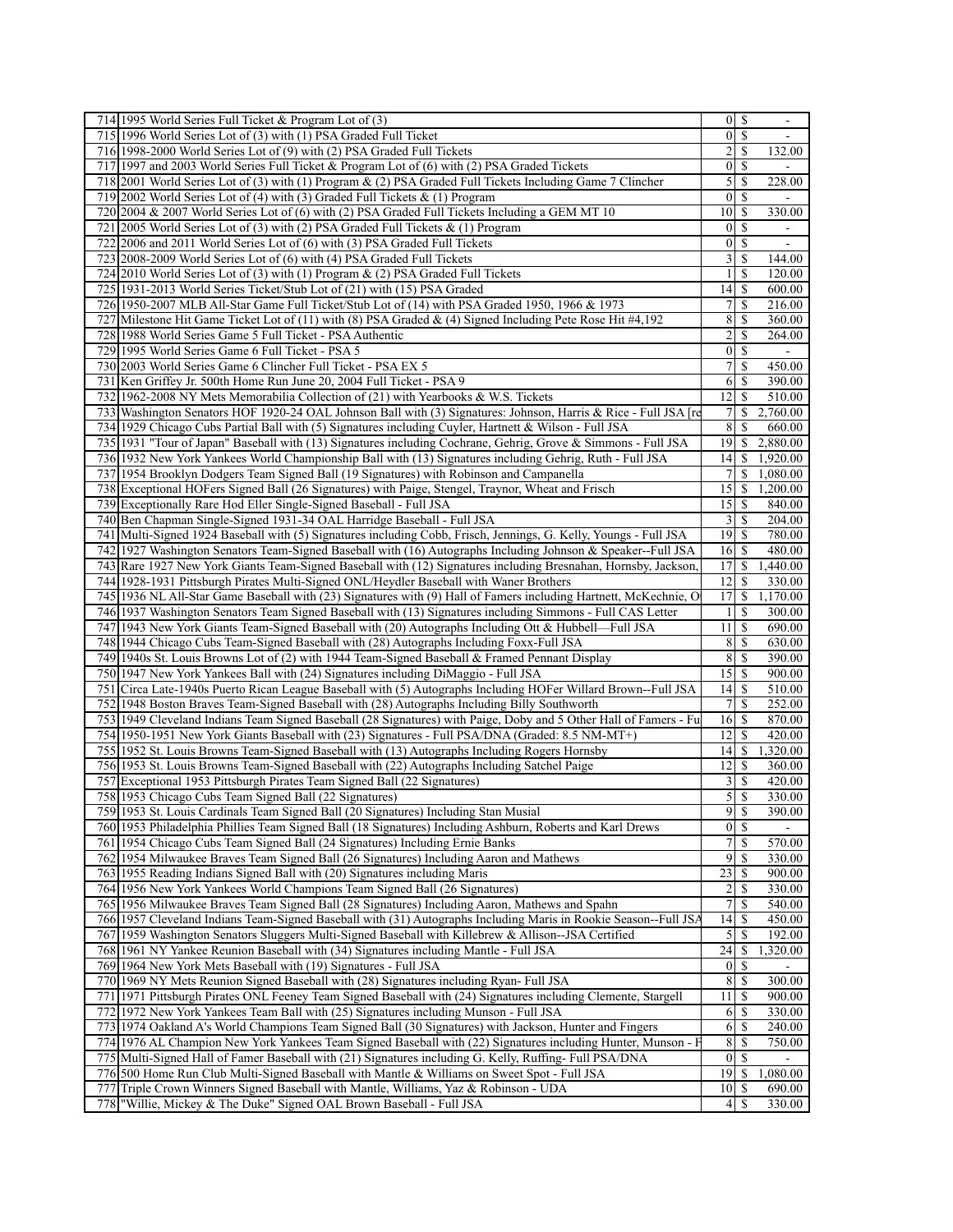| 779 500 Home Run Club Signed Baseball with (11) Signatures (Full JSA) & Looney Tunes Litho            | $12 \mid$ \$<br>510.00                             |
|-------------------------------------------------------------------------------------------------------|----------------------------------------------------|
| 780 Mickey Mantle Signed Baseball with 18th WS & #536 HR Pitchers (3 Signatures Total)                | 12<br>\$<br>450.00                                 |
| 781 Mickey Mantle Single-Signed OAL Brown Baseball with "HOF 74" Inscription - Steiner                | 2,040.00<br>$10$   \$                              |
| 782 Joe DiMaggio Single-Signed Baseball - PSA-DNA Mint 9                                              | 510.00<br>11 <br>-S                                |
| 783 Joe DiMaggio Single-Signed 1994 W.S. Baseball with "HOF 55" Inscription                           | 3<br>360.00<br>\$                                  |
| 784 Tip O'Neill & Carl Yastrzemski Dual-Signed OAL Brown Baseball                                     | 12<br>480.00<br>S                                  |
| 785  "Last .400 Hitters" Dual Signed Baseball: Bill Terry & Ted Williams                              | $\overline{\mathbf{3}}$<br>S<br>264.00             |
| 786 1986 New York Mets World Champions (Reunion) Team Signed Ball (33 Signatures)                     | 3<br>\$<br>264.00                                  |
| 787 1987 N.L. All-Star Team Signed Ball (28 Signatures) with 7 HOFers                                 | 6<br><sup>\$</sup><br>180.00                       |
| 788 1989 N.L. All-Star Team Signed Ball (27 Signatures) with 5 HOFers                                 | \$<br>120.00<br>1                                  |
| 789 1997 Florida Marlins World Champions Team-Signed Baseball with (31) Signatures - Full JSA         | 4<br>\$<br>156.00                                  |
| 790 1998 World Series Champion NY Yankees Baseball with (17) Signatures including Jeter               | 10<br>\$<br>630.00                                 |
|                                                                                                       |                                                    |
| 791<br>Derek Jeter Single-Signed "Joe DiMaggio Commemorative" Baseball                                | 2<br>$\mathbb{S}$<br>252.00                        |
| 792 2004 Boston Red Sox World Champions Team Signed Ball (22 Signatures)                              | 6<br>$\mathbb{S}$<br>252.00                        |
| 793 1939-1950 Washington Senators Team-Signed Baseballs Lot of (2) with Griffith & Harris             | 9<br><sup>\$</sup><br>390.00                       |
| 794 1950s-1960 Multi-Signed Hall of Famer & Star Baseball Pair: (21) Signatures with (15) HOFers      | 7<br>\$<br>480.00                                  |
| 795 Multi-Signed Hall of Fame Baseball Pair - Each Full JSA                                           | $\vert 0 \vert$<br>\$<br>$\blacksquare$            |
| 796 Minor League Home Run Record Holder Signed Baseball Pair with Bauman & Hauser                     | $\vert 0 \vert$<br><sup>\$</sup><br>$\blacksquare$ |
| Old-Timers Signed Balls Pair with 8 HOFers including Koufax<br>797                                    | 2<br>\$<br>132.00                                  |
| 798 Mickey Mantle & Ted Williams Single-Signed Baseballs - UDA                                        | 13<br><sup>\$</sup><br>870.00                      |
| 799 Ted Williams & Sandy Koufax Single-Signed Baseball Pair                                           | $7\vert$<br><sup>\$</sup><br>630.00                |
| 800 Hank Aaron & Sadaharu Oh Signed Baseball Pair- Both Full JSA                                      | 9<br>\$<br>216.00                                  |
| 801 1990 Athletics & Reds Team-Signed World Series Baseball Pair - Both Full JSA                      | $\overline{7}$<br>\$<br>450.00                     |
| 802 Multi-Signed NY Yankee "Theme" Baseball Pair with Perfect Game & 1996 Bullpen including Rivera    | <sup>\$</sup><br>$\boldsymbol{0}$                  |
| 803 1930-1954 Philadelphia/Pittsburgh Team-Signed Baseball Lot of (3) with Rickey, Klein & O'Doul     | 11<br>\$<br>540.00                                 |
| 804 Multi-Signed Baseball Lot of (3) with Many HOFers and Stars Including Greenberg & Traynor         | S<br>300.00<br>4                                   |
| 805 Mantle (Full PSA/DNA), Williams & DiMaggio Single-Signed Baseball Trio                            | 6<br><sup>\$</sup><br>570.00                       |
| 806 Mickey Mantle Single-Signed Baseball Trio-All Full JSA                                            | \$<br>1,080.00<br>12                               |
| 807 Single-Signed Mickey Mantle Baseball Trio-All Full JSA                                            | 18<br>1,110.00<br>\$                               |
| 808 Bryce Harper (Full JSA), Clayton Kershaw & Mike Trout Single-Signed Baseball Trio                 | $16$ $\sqrt{5}$<br>570.00                          |
| 809 1952-1963 Team-Signed Baseball Lot of (4) with Browns, Dodgers, Mets & White Sox                  | 7<br>\$<br>330.00                                  |
| 810 Bob Feller Signed Baseball Lot of (4) - All Inscribed including (3) "I Struck Out"                | 240.00<br>$\frac{1}{2}$<br>S                       |
| 811 Award Winning Pitchers Multi-Signed Themed Baseball Lot of (4) with No-Hitters & Cy Young Award   | 6<br>-\$<br>288.00                                 |
| 812 1970s-1980s Pittsburgh Pirates Team Signed Balls (5)                                              | $\overline{9}$<br>$\mathbb{S}$<br>690.00           |
| 813 Signed Baseball Lot of (6) with 1996-97 Yankee Spring Training Ball including early Jeter, Rivera | 14<br>-S<br>288.00                                 |
| 814 Single-Signed "HOF" Inscribed Baseball Lot of (8) with Killebrew Full Name Variation              | 5<br>\$<br>330.00                                  |
| 815 Joe DiMaggio Single-Signed Baseball Lot of (9)                                                    | 2,640.00<br>11<br>\$                               |
| 816 New York Yankees Single-Signed Baseball Lot of (9) with Sabathia, Steinbrenner                    | 6<br>360.00<br>-S                                  |
|                                                                                                       | 330.00                                             |
| 817 New York Yankees Single-Signed Baseball Lot of (11) with 2009 World Series A-Rod Ball             | 7<br>\$                                            |
| 818 HOFer Single-Signed Baseball Lot of (12)--All JSA Certified                                       | 9<br>\$<br>390.00                                  |
| 819 1961 World Series Champion New York Yankees Autographed Baseball Lot of (17) with Mantle          | 12<br>570.00<br>S                                  |
| 820 World Series" Related Single-Signed Lot of (18) - All with Inscriptions                           | 9<br>\$<br>420.00                                  |
| 821 Single-Signed Baseball Lot of (21) with Cabrera, Kershaw, Ichiro, Ortiz, A-Rod                    | 25<br><sup>\$</sup><br>1,050.00                    |
| 822 Signed & Inscribed Baseball Stars Lot of (22)                                                     | 12<br>\$<br>540.00                                 |
| 823 Single-Signed Hall of Fame Baseball Lot of (23) with DiMaggio & Griffey Jr.                       | \$<br>19<br>1,050.00                               |
| 824 Single-Signed Baseball Lot of (26) - All with Inscriptions!                                       | 9S<br>540.00                                       |
| 825 Single-Signed Baseballs UDA HOFer & Star Lot of (27) with Griffey Jr, Ryan                        | $15$ $\sqrt{5}$<br>1,020.00                        |
|                                                                                                       |                                                    |
| 826 NY Yankees Autographed Baseball Lot of (30) with Jeter                                            | $10$ $\sqrt{5}$<br>600.00                          |
| 827 Single-Signed Baseball Lot of (30) including Special Inscriptions with Ryan                       | 16<br>-S<br>600.00                                 |
| 828 Single-Signed Baseball Lot of (34) with (19) Hall of Famers including Koufax, Mays & Ryan         | $16 \mid S$<br>840.00                              |
| 829 Signed & Inscribed Hall of Famer/Star Baseball Lot of (35)                                        | 12<br>810.00<br><sup>\$</sup>                      |
| 830 Single-Signed Baseball Hall of Famer Lot of (36) with Aaron, Williams                             | 14<br>1,020.00<br>-S                               |
| 831 NY Yankee Single-Signed Baseball Lot of (37) with Martin, Cano, Rivera                            | 14<br>690.00<br>S                                  |
| 832 Single-Signed Baseball Lot of (43)                                                                | 690.00<br>$14$ $\bar{\text{s}}$                    |
| 833 Tri-Star Hidden Treasures Autographed Baseball Lot of (43)                                        | 750.00<br>$16$ $\bar{s}$                           |
| 834 Single-Signed HOF & Star Baseball Lot of (60) with Gwynn, Hubbell, Puckett & Ryan                 | 25<br>2,760.00<br>\$                               |
| 835 Signed Baseball Lot of (63) with (19) Hall of Famers including R. Johnson, Ripken Jr. & Ryan      | $23 \mid$ \$<br>1,050.00                           |
| 836 Autographed Baseball Collection of (78) with (17) Hall of Famers                                  | 25<br><sup>\$</sup><br>1,200.00                    |
| 837 1910 Christy Mathewson Signed Book Won in the Ninth-Full JSA                                      | 8,400.00<br>28<br>S.                               |
| 838 Babe Ruth Dual-Signed 1945 Check - PSA/DNA Authentic                                              | 21<br><sup>\$</sup><br>5,040.00                    |
| 839 1942 Fred Clarke Signed Check                                                                     | 450.00                                             |
| 840 Ty Cobb Signed & Dated 1955 Check (Full PSA/DNA) & Handwritten Receipt Display Pair               | 1,440.00<br><sup>17</sup><br><sup>\$</sup>         |
| 841 1959 Ty Cobb Signed Check with Full JSA                                                           | 14<br>1,170.00<br>S                                |
| 842 Kenesaw Landis TLS & Ed Barrow Signed Check Autograph Pairing in Frame Display                    | 7 <sup>1</sup><br>-S<br>252.00                     |
| 843 Branch Rickey 1965 Signed Personal Check - PSA/DNA MINT 9                                         | 12<br>-S<br>780.00                                 |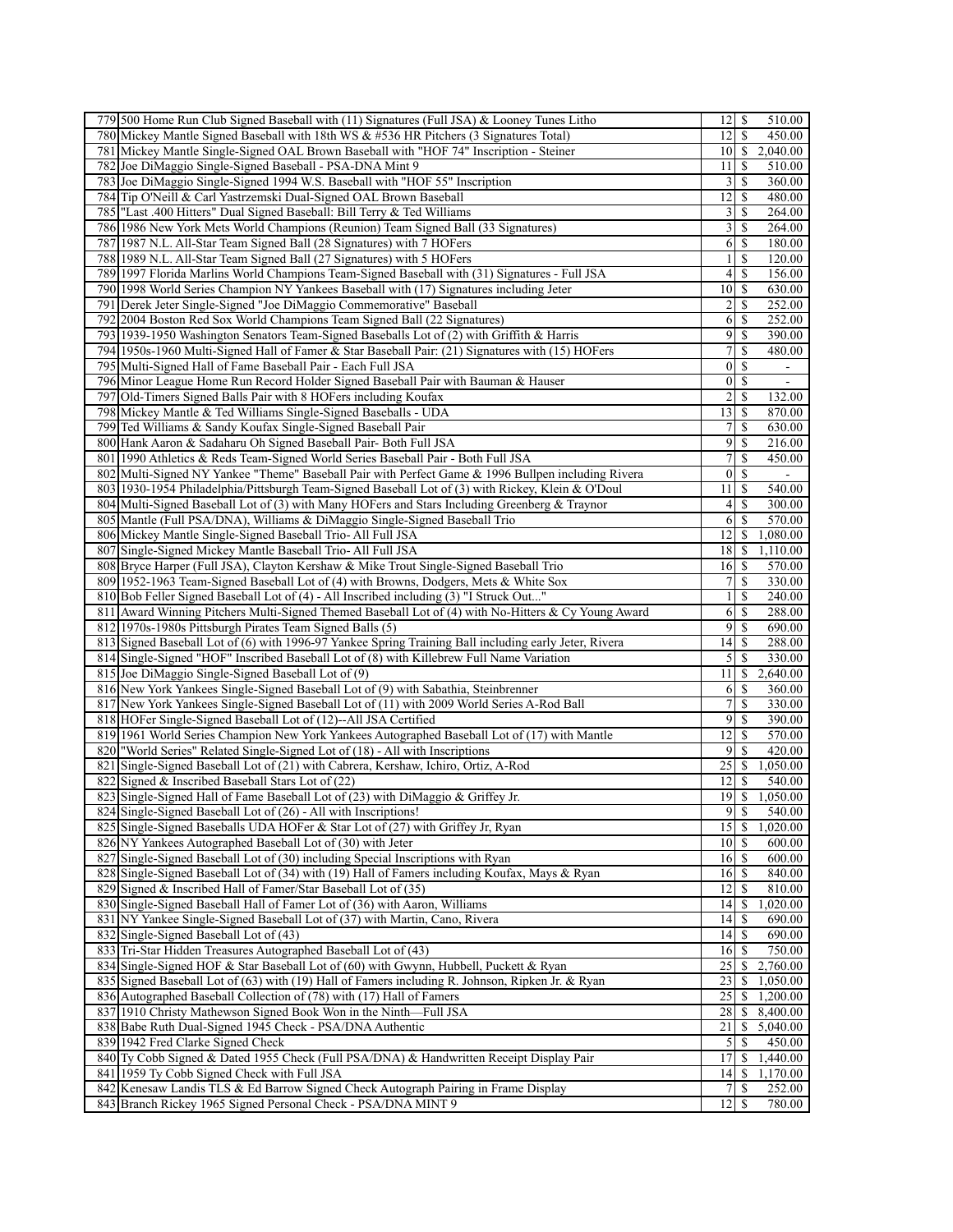| 844 Charles Comiskey Signed 1909 Chicago White Sox Complimentary Pass Book with (8) Passes--Full JSA                                                   | $15$ $\frac{1}{5}$    |                            | 930.00           |
|--------------------------------------------------------------------------------------------------------------------------------------------------------|-----------------------|----------------------------|------------------|
| 845 Charles Comiskey Signed 1922 Letter Addressed to Catcher Clarence Yaryan                                                                           |                       | 9 IS                       | 960.00           |
| 846 Circa 1910 Walter Johnson Handwritten & Signed Three-Page Letter - Full JSA                                                                        |                       | $6$   \$                   | 1,680.00         |
| 847 Rare 1922 Goudey Gum Co. TLS on Official Letterhead - Signed by Both Enos Goudey and Harold DeLong                                                 |                       | $4\overline{3}$            | 276.00           |
| 848 Babe Ruth Signed 1939 World's Fair "IBM Day" Ticket Booklet Cover - Full JSA LOA                                                                   | 10 <sup> </sup>       | \$                         | 2,160.00         |
| 849 Eddie Collins Signed Player Assignment Contract As Vice President of Red Sox (1940) - Full JSA                                                     | $2\vert$              | \$                         | 252.00           |
| 850 1924 New York Yankees Payroll Check Signed by HOFers Barrow & Pennock--Full JSA                                                                    | $11$ $\frac{1}{3}$    |                            | 360.00           |
| 851 Multi-Signed 1932 Boston Braves Program vs. Cincinnati Reds in Framed Display with (20) Autographs Includin                                        |                       | 11S                        | 120.00           |
| 852 1933 Chicago Cubs Scorecard with (3) Signatures: Cuyler, Wagner & Warneke - Full PSA/DNA                                                           | $15 \mid$ \$          |                            | 780.00           |
| 853 Connie Mack Memorabilia Pair with 1941 Full Ticket & Signed 1944 Program                                                                           |                       | 6 S                        | 390.00           |
|                                                                                                                                                        |                       |                            |                  |
| 854 Baseball Executive Signed Lot of (5) with B. Johnson, Mack                                                                                         | 12                    | <sup>\$</sup>              | 660.00           |
| 855 Ford Frick and Joe Cronin Signed Letters Pair                                                                                                      | $\frac{1}{2}$         | <sup>\$</sup>              | 60.00            |
| 856 Billy Evans Signed Player's Contract in Framed Display                                                                                             | 7                     | <sup>\$</sup>              | 264.00           |
| 857 1948 World Series "Cleveland Indians" Program Pair with (11) Signatures                                                                            | 11                    | S                          | 180.00           |
| 858 1951 Brooklyn Dodger Yearbook Signed by Campanella, Pitler & Snider - Full SGC Authentic                                                           |                       | $0\sqrt{s}$                |                  |
| 859 1956 New York Yankees News Supplement with (5) Signatures including Berra, Mantle                                                                  | 4 <sup>1</sup>        | \$                         | 300.00           |
| 860 1957 Otesaga Cooperstown Hotel "Sam Crawford HOF Induction" Dinner Menu Signed by (8) including Cobb,                                              | 7 <sup>1</sup>        | <sup>\$</sup>              | 780.00           |
| 861 1958 New York Yankees Employee Season Pass Signed by Longtime Clubhouse Manager Pete Sheehy                                                        | 6                     | <sup>\$</sup>              | 450.00           |
| 862 Jackie Robinson Signed 1966 YMCA Dinner Program                                                                                                    | 11                    | \$                         | 720.00           |
| 863 Jackie Robinson Signed 1972 Promotional Flyer For "The Boys of Summer Book" with 1st Edition Copy                                                  |                       | 95                         | 810.00           |
| 864 Stan Musial Signed 1958 Check - PSA/DNA Authentic                                                                                                  | $2\vert$              | \$                         | 132.00           |
| 865 Signed Baseball Display Lot of (4) with Gehringer, Greenberg                                                                                       | $\overline{2}$        | \$                         | 192.00           |
|                                                                                                                                                        | 4                     | $\boldsymbol{\mathsf{S}}$  |                  |
| 866 Autographed Baseball Flats Lot of (6) with Greenberg, Killebrew RC                                                                                 |                       |                            | 390.00           |
| 867 Baseball Hall of Famer Signed Flats Lot of (8) with Campanella, DiMaggio & Williams                                                                | 8                     | <sup>\$</sup>              | 480.00           |
| 868 1978 Baseball Award Dinner Program with (12) Signatures including Maris, Martin                                                                    | $\frac{1}{2}$         | <sup>\$</sup>              | 300.00           |
| 869 Cracker Jack Old Timers Autograph Lot of (4): (3) Baseballs & Program with Dickey, Maris                                                           | $12 \mid$ \$          |                            | 450.00           |
| 870 Negro League Autographed Lot of (10) with (46) Signatures including Aaron                                                                          | $\overline{2}$        | <sup>\$</sup>              | 144.00           |
| 871 Hank Aaron Signed Pair with 1982 HOF Induction Bat & Baseball                                                                                      | 8                     | <sup>\$</sup>              | 360.00           |
| 872 1966 Ted Williams Handwritten New Hampshire Sweepstakes Race Form                                                                                  | 0 <sup>1</sup>        | \$                         |                  |
| 873 Ted Williams Signed Flats Trio                                                                                                                     | $2\vert$              | <sup>\$</sup>              | 252.00           |
| 874 Ted Williams Collection of (16) Items with (2) Autos, Graded Cards                                                                                 | $18$   \$             |                            | 600.00           |
| 875 Baseball Hall of Famer Signed Bat & Ball Lot of (5) with Koufax, Ryan & T. Williams                                                                | $11 \mid$ \$          |                            | 690.00           |
| 876 Multi-Signed 1969 Baseball 100th Anniversary Whiskey Decanter with (11) HOFer Autographs Including Ted W                                           |                       | $9$ \ $\frac{1}{2}$        | 288.00           |
| 877 Baseball Signed Lot of (26) with Griffey, Koufax & T. Williams                                                                                     |                       |                            | 960.00           |
| 878 Yogi Berra, Phil Rizzuto & Duke Snider Signed Bat & Ball Lot of (6)                                                                                | 91                    | <sup>\$</sup>              | 600.00           |
|                                                                                                                                                        | 6                     | \$                         |                  |
| 879 Multi-Signed Hall of Fame Display Pair with "Willie, Mickey & Duke" Framed Lithograph                                                              |                       |                            | 300.00           |
| 880 Sandy Koufax Single Signed Baseball and Golf Ball Pair                                                                                             | <sup>6</sup>          | \$                         | 330.00           |
| 881 Sandy Koufax Signed Home Plate                                                                                                                     | 5                     | <sup>\$</sup>              | 180.00           |
| 882 Autographed Baseball Collection of (17) with Koufax Display                                                                                        | $\mathcal{S}$         | \$                         | 228.00           |
| 883 Nolan Ryan Dual-Signed Pair of Baseball Cleats with Full JSA                                                                                       | $5\vert$              | $\boldsymbol{\mathsf{S}}$  | 288.00           |
| 884 Phil Niekro Autographed Memorabilia Lot of (38)                                                                                                    |                       | 4 S                        | 216.00           |
| 885 Phil Niekro Signed Card & HOF Plaque Postcard Lot of (171)                                                                                         | $17$ $\bar{\text{s}}$ |                            | 540.00           |
| 886 Greg Maddux Career Milestone Ticket Lot of (9) with (8) Signed including 300th Win                                                                 | $11$ $\frac{1}{3}$    |                            | 450.00           |
| 887 Single-Signed Baseball HOF Memorabilia Trio with P. Martinez Glove                                                                                 | 3 <sup>1</sup>        | <sup>\$</sup>              | 216.00           |
| 888 Roger Clemens Memorabilia Lot of (4) with Signed 20K Scorecard                                                                                     | $\frac{1}{2}$         | <sup>\$</sup>              | 300.00           |
| 889 Mickey Mantle Signed Trio with (2) 8x10 & Signed Ball                                                                                              | 13S                   |                            | 660.00           |
| 890 New York Yankee Memorabilia Collection of (10) with Mantle & Rivera                                                                                |                       |                            | 420.00           |
| 891 Derek Jeter Signed Yankee Replica Jersey with "Captain" Patch on Both Shoulders - Steiner Sticker                                                  |                       | 6S                         | 480.00           |
| 892 2010 New York Yankees Team-Signed Replica Jersey with (31) Autographs including Cano, Jeter, Rivera, Rodrig                                        |                       | $6 \overline{\smash{)}\,}$ | 750.00           |
| 893 Derek Jeter Autographed Pair with 10x8 3000 Hit Photo & Signed Card                                                                                |                       | 8 S                        | 360.00           |
|                                                                                                                                                        |                       |                            |                  |
| 894 Derek Jeter Signed Yankee Stadium Seat Back                                                                                                        | $10\vert S$           |                            | 420.00           |
| 895 Derek Jeter Signed Jersey - Steiner                                                                                                                | 8                     | <sup>\$</sup>              | 480.00           |
| 896 Derek Jeter Autographed Pair with Photograph & Signed Ball                                                                                         | 4 <sup>1</sup>        | <sup>\$</sup>              | 450.00           |
|                                                                                                                                                        |                       | $12$ $\sqrt{5}$            | 330.00           |
| 897 New York Yankee Autographed Collection of (16) with Rivera Display                                                                                 |                       |                            |                  |
| 898 NY Area Baseball Autographed Lot of (4) with 1986 Mets Team Baseball                                                                               | $12$ $\frac{12}{3}$   |                            | 390.00           |
| 899 Mariano Rivera Signed Game-Model Glove - Steiner                                                                                                   | 13                    | <sup>\$</sup>              | 288.00           |
| 900 Multi-Signed Baseball Base/Rubber Lot of (4)                                                                                                       |                       |                            | 288.00           |
| 901 Ernie Banks Signed Ball and Book (2 Items)                                                                                                         | $17$ $S$              |                            | 390.00           |
| 902 Baseball Team and Multi-Signed Bat & Ball Lot of (9) with HOFers                                                                                   |                       | 6   S                      | 330.00           |
|                                                                                                                                                        | $14$ $\frac{1}{3}$    |                            | 450.00           |
| 903 Multi-Signed Hall of Famer Bat & Ball Trio with (31) Signatures including Aaron, Mays                                                              | $10$ $\sqrt{5}$       |                            |                  |
| 904 Signed Baseball HOFer & Star Lot of (18) with Gwynn Bat                                                                                            |                       |                            | 540.00           |
| 905 1990 MLB Reunion Memorabilia Collection of (20+) with Signed Baseball, Program                                                                     |                       | 01S                        |                  |
| 906 Baltimore Orioles Signed Treasure Chest of (46) with Machado, Ripken                                                                               | 4                     | <sup>\$</sup>              | 570.00           |
| 907 Baltimore Orioles Signed Jersey Lot of (6) with Davis, Jones<br>908 Baltimore Orioles Autographed World Series Lot of (11) - All with Inscriptions |                       | $3 \mid S$                 | 450.00<br>204.00 |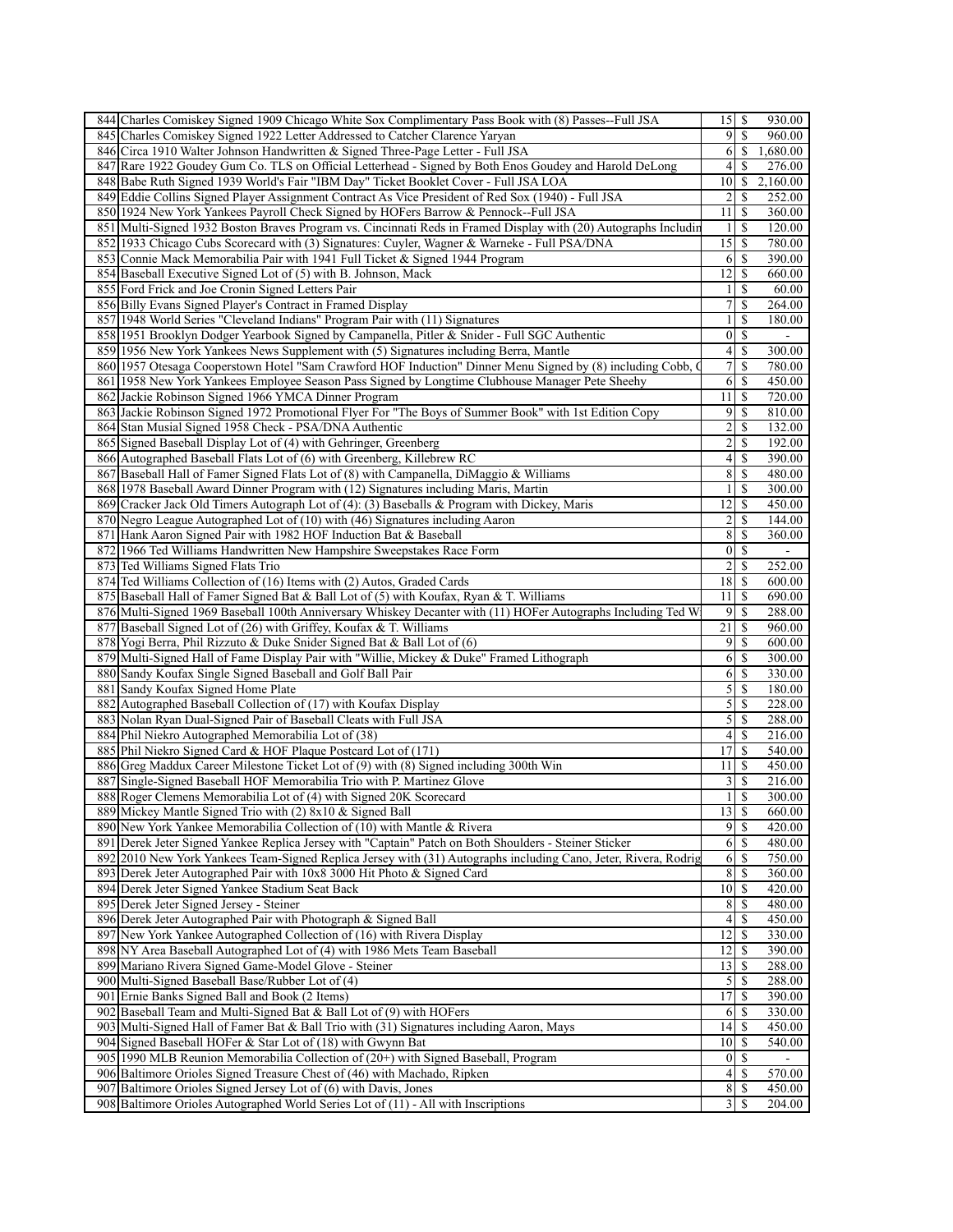| 909 1992 Toronto Blue Jays World Champion Team Signed Glove (24 Signatures)                                                                                                                               |                             |               | 276.00                   |
|-----------------------------------------------------------------------------------------------------------------------------------------------------------------------------------------------------------|-----------------------------|---------------|--------------------------|
| 910 Darren Daulton Signed & Inscribed 2003 All-Vet Team Blazer--Daulton and Dolan COAs                                                                                                                    | $6 \mid$                    | -S            | 180.00                   |
| 911 Ryan Howard & Jimmy Rollins Signed Replica Jersey Lot of $(3)$ - $(2)$ Signed by Howard!                                                                                                              | $\frac{3}{2}$               | -S            | 276.00                   |
| 912 August 4, 1988 Ken Griffey Jr. Signed Vermont Mariners Program & Mini-Bat                                                                                                                             | 6                           | -S            | 330.00                   |
| 913 Modern Slugger Autograph Lot of (6) with Griffey Jr., Pujols                                                                                                                                          | 11                          | -S            | 630.00                   |
| 914 Carl Yastrzemski Signed Lot of (4) with Original Artwork                                                                                                                                              | 4                           | \$            | 156.00                   |
|                                                                                                                                                                                                           |                             |               |                          |
| 915 2000 USPS Legends of Baseball Postage Stamp Sheet Signed by (12) with Musial & Ryan                                                                                                                   | 3                           | <sup>\$</sup> | 156.00                   |
| 916 2003 UD Authentics Baseball Signed Display Lot of (11)                                                                                                                                                | 2                           | <sup>\$</sup> | 192.00                   |
| 917 UDA Signed 8x10 & Card Lot of (10) with (9) Hall of Famers                                                                                                                                            | $\overline{c}$              | -S            | 204.00                   |
| 918 Autographed Baseball Flats Lot of (36) with DiMaggio, Ripken, Ryan & T. Williams                                                                                                                      | 12                          | <sup>\$</sup> | 630.00                   |
| 919 Baseball Signed Flats Lot of (12) with DiMaggio, Koufax, Ripken Jr.                                                                                                                                   | 10 <sup>1</sup>             | -S            | 480.00                   |
| 920 Baseball Hall of Famer Signed Display Lot of (7) - All with Inscriptions                                                                                                                              |                             | S             | 300.00                   |
| 921 Baseball Autographed Display Lot of (9)                                                                                                                                                               | $\vert 0 \vert$             | $\mathbb{S}$  | $\overline{\phantom{a}}$ |
| 922 Mickey Mantle Signed Photo of 1969 Number-Retirement Ceremony - Also Signed by Ford and Howard                                                                                                        | 6                           | -S            | 390.00                   |
| 923 Mickey Mantle & Ted Williams Signed Display Pair                                                                                                                                                      | $\overline{9}$              | -S            | 600.00                   |
|                                                                                                                                                                                                           |                             |               |                          |
| 924 Mickey Mantle & Willie Mays Dual-Signed 8x10 Baseball Photo--Full JSA                                                                                                                                 | 7                           | <sup>\$</sup> | 330.00                   |
| 925 Mickey Mantle & Stan Musial Signed 11x14 Photograph - Full JSA                                                                                                                                        | 12                          | -S            | 360.00                   |
| 926 Mickey Mantle Signed Display with "No.7" Inscription - Full JSA                                                                                                                                       | 13                          | -S            | 570.00                   |
| 927 Mickey Mantle Signed 8x10 Photos Quartet                                                                                                                                                              | 8                           | <sup>\$</sup> | 690.00                   |
| 928 Roberto Clemente Signed Photograph Display with 1967 Topps #400 Card - Full JSA                                                                                                                       | 7                           | \$            | 690.00                   |
| 929 Roy Campanella Signed 16x20 Photo                                                                                                                                                                     | 5                           | -S            | 330.00                   |
| 930 Multi-Signed Baseball Mostly 16x20 Lot of (14) with Clemens/Ryan & Gwynn/Ripken Jr.                                                                                                                   | 12                          | -S            | 810.00                   |
| 931 Signed & Inscribed Baseball 16x20 Photograph Collection of (14) with Gwynn                                                                                                                            | 4                           | -S            | 216.00                   |
|                                                                                                                                                                                                           |                             |               |                          |
| 932 Single-Signed Baseball HOF 16x20 Lot of (15) with Griffey Jr., Ryan & Williams                                                                                                                        | $\mathfrak{S}$              | -S            | 720.00                   |
| 933 Modern Baseball Stars Signed 16x20 Lot of (22) with Ichiro, Pujols, Ortiz                                                                                                                             | 7                           | \$            | 660.00                   |
| 934 New York Yankees Greats 16x20 with (77) Signatures - Full JSA                                                                                                                                         | 4                           | <sup>\$</sup> | 216.00                   |
| 935 NY Yankees Autographed Lot of (8) with DiMaggio Display                                                                                                                                               | 2                           | <sup>\$</sup> | 252.00                   |
| 936 New York Area Baseball Autograph Lot of (12) with Koufax & Mays Displays                                                                                                                              | 3                           | <sup>\$</sup> | 264.00                   |
| 937 Signed & Framed "NY Yankee Legends" Photograph Lot of (5)                                                                                                                                             | 6                           | -S            | 300.00                   |
| 938 Sandy Koufax Signed "Fourth No-Hitter" Display                                                                                                                                                        | 8                           | -S            | 360.00                   |
| 939 Doc Gooden Signed $8x10 \& 11x14$ Photograph Lot of (18) - All with Inscriptions                                                                                                                      | 6                           | -S            | 204.00                   |
| 940 Jim Palmer Signed & Inscribed $16x20$ Lot of (6)                                                                                                                                                      | $\frac{1}{2}$               | -S            | 120.00                   |
|                                                                                                                                                                                                           |                             |               |                          |
| 941 Signed "1966 WS Champion Baltimore Orioles" Display Pair with B. Robinson Canvas Photo                                                                                                                | 1                           | -S            | 180.00                   |
| 942 Manny Machado Signed & Framed 16x20 Photograph Trio                                                                                                                                                   | 5                           |               |                          |
|                                                                                                                                                                                                           |                             | \$            | 300.00                   |
| 943 1940 Philadelphia Athletics Team-Signed Photo with (24) Autographs                                                                                                                                    | $\vert 0 \vert$             | -S            |                          |
| 944 Tom Yawkey Signed 3-1/2 x 5-1/2" Photograph - Full JSA                                                                                                                                                | 3                           | <sup>\$</sup> | 216.00                   |
| 945 Burleigh Grimes Signed 8x10 Photo                                                                                                                                                                     | $\vert$                     | -S            | $\sim$                   |
|                                                                                                                                                                                                           |                             |               |                          |
| 946 Ted Williams Signed 11x14 Photograph - Full JSA                                                                                                                                                       | 12                          | <sup>\$</sup> | 276.00                   |
| 947 1984 American League All-Star Team Photograph Display Signed by (21) with (9) Hall of Famers including Ripk                                                                                           |                             | <sup>\$</sup> | 360.00                   |
| 948 Mark McGwire Signed & Framed Display Pair                                                                                                                                                             |                             | <sup>\$</sup> | 180.00                   |
| 949 Philadelphia Phillies Signed Display Lot of (11)                                                                                                                                                      | $\overline{\mathbf{3}}$     | -S            | 450.00                   |
| 950 ["3000 Hit Club" LE (All #34/50) Signed Display Lot of (5)                                                                                                                                            | 1                           | <sup>\$</sup> | 180.00                   |
| 951 500 Home Run Litho Signed By (11) with Mantle & Williams - Full JSA                                                                                                                                   | 16                          | -S            | 720.00                   |
| 952 Willie, Mickey and The Duke" Autographed Flip Amato Lithograph - All with Number Inscriptions (Full PSA/D                                                                                             | 8                           | -S            | 288.00                   |
| 953 Willie, Mickey, The Duke & Whitey" Autographed LE (#5/50) 1989 Cameron Church Lithograph - Full JSA                                                                                                   | 2                           | <sup>\$</sup> | 192.00                   |
|                                                                                                                                                                                                           |                             |               |                          |
| 954 Willie, Mickey and The Duke" Autographed LE (#/1603) 1983 David Millman Oversized Lithograph Display - 1                                                                                              |                             | 3s            | 264.00                   |
| 955 Mantle & Mays Signed 1989 Marriott Prints - Both Full JSA                                                                                                                                             | $\overline{7}$              | $\mathsf{\$}$ | 390.00                   |
| 956 Mickey Mantle & Joe DiMaggio Autographed LE Lithograph Pair                                                                                                                                           | 8                           | -S            | 330.00                   |
| 957 Mickey Mantle Signed Lithograph Display - Full JSA                                                                                                                                                    | $\mathfrak{z}$              | -S            | 168.00                   |
| 958 Mickey Mantle & Ted Williams Signed LE Lithograph Pair                                                                                                                                                | 7                           | -S            | 480.00                   |
| 959 Willie, Mickey and The Duke Signed 1988 Ron Lewis Lithograph Display - Full JSA                                                                                                                       | 11                          | -S            | 510.00                   |
| 960 Joe DiMaggio Signed LeRoy Neiman Print Display - Full JSA                                                                                                                                             | 4 <sup>1</sup>              | -S            | 96.00                    |
| 961 Multi-Sport Signed Oversized Display Lot of (7) with DiMaggio                                                                                                                                         | 11                          | <sup>\$</sup> | 420.00                   |
| 962 Ted Williams Signed Lithograph Trio-All Full JSA                                                                                                                                                      | 8                           | -S            | 570.00                   |
| 963 Nolan Ryan Signed & Inscribed 16x20 Oil-On-Canvas Painting                                                                                                                                            | $\overline{2}$              | -S            | 204.00                   |
|                                                                                                                                                                                                           |                             |               |                          |
| 964 Gary Carter Signed 8x10 "Photo File" Prints (36)                                                                                                                                                      | 7                           | <sup>\$</sup> | 390.00                   |
| 965 AAGBPL Women's Baseball Autograph Lot of (3) with Framed Broadside                                                                                                                                    | $\overline{\mathbf{3}}$     | -S            | 204.00                   |
| 966 General Abner Doubleday Signed Civil War Era CDV Photo--Full JSA                                                                                                                                      | $\mathfrak{S}$              | $\mathbb{S}$  | 600.00                   |
| 967 1955 Bowman Baseball Signed Partial Set (229/320) with (18) Hall of Famers and (9) Umpires                                                                                                            | 14                          | -S            | 2,880.00                 |
| 968 1969 Topps Baseball Signed Card Collection of (117) Different Cards with (13) Hall of Famers & Key Deceased-                                                                                          | 18                          | -S            | 1,680.00                 |
| 969 Incredible 1976 Topps Baseball Signed Near Set of (658/660) Cards Plus (44/44) Traded                                                                                                                 | 30 <sup>1</sup>             | -S            | 5,640.00                 |
| 970 1933-1941 Signed Baseball Card Lot of (56)                                                                                                                                                            | 18                          | -S            | 930.00                   |
|                                                                                                                                                                                                           | 39                          | -S            | 4,680.00                 |
| 971 1949-1956 Topps, Bowman and Red Man Signed Baseball Card Lot of (248)                                                                                                                                 |                             |               |                          |
| 972 1957 Topps Baseball #328 Brooks Robinson Signed Rookie - PSA/DNA Authentic with Early Signature (Card PS<br>973 1963 Topps Baseball #412 "Dodgers Big Three" Card Signed By Drysdale, Koufax & Podres | $8$   \$<br>$\vert 4 \vert$ | <sup>\$</sup> | 420.00<br>420.00         |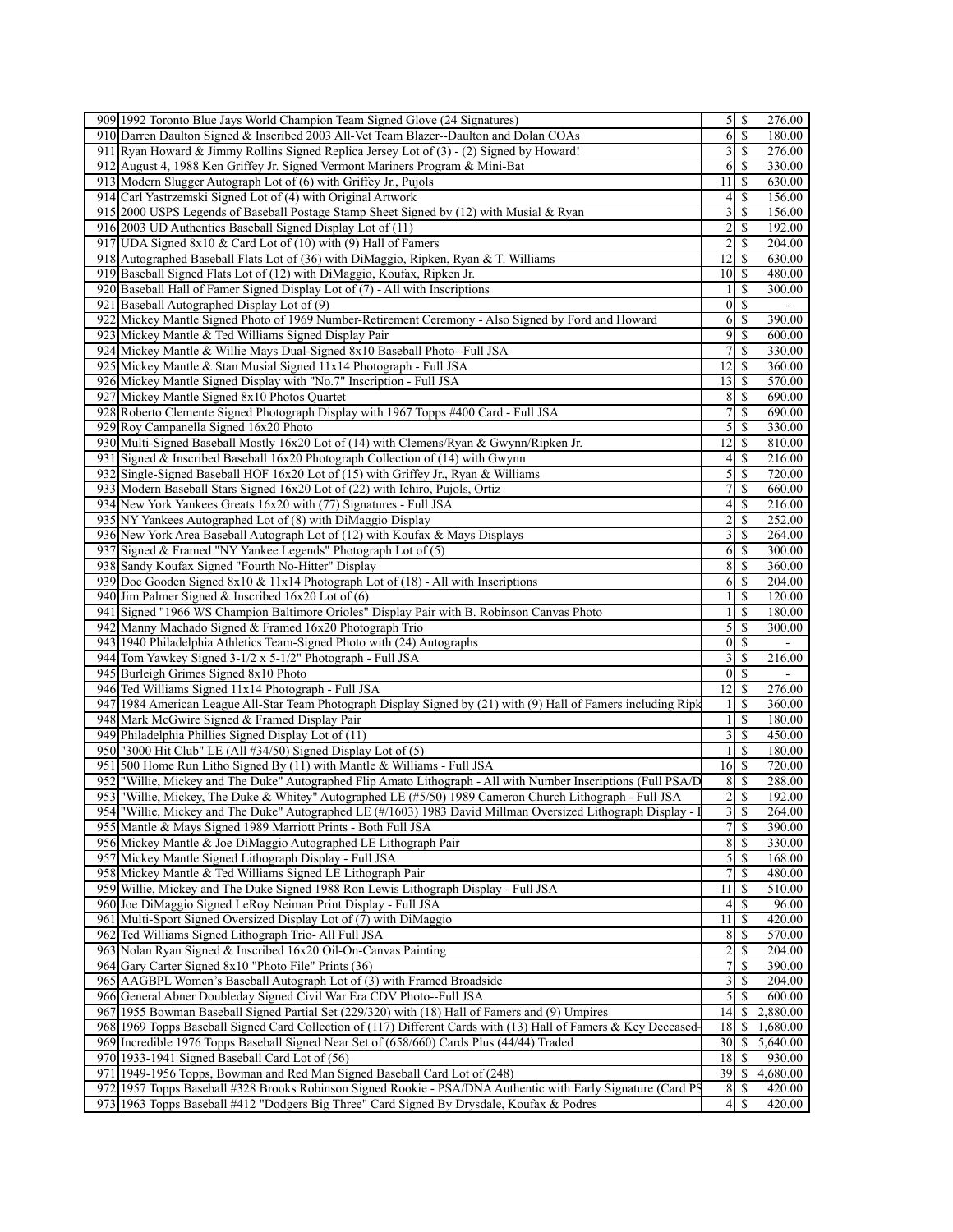|     | 974 1957-1975 Topps Baseball Hall of Fame Signed Lot of (22) with Aaron, (2) Mays - Sharp!                      |                        |                            | 23 \ \$ 1,080.00         |
|-----|-----------------------------------------------------------------------------------------------------------------|------------------------|----------------------------|--------------------------|
|     | 975 Autographed Baseball Card Lot of (340) - All Hall of Famers!                                                | 27                     | \$                         | 2,520.00                 |
|     | 976 Baseball HOFer Signed Trading Card Lot of (108) with Multiples of Musial, Feller & Snider                   | 19   S                 |                            | 750.00                   |
|     | 977 Brooks Robinson 1983 "The Franchise" Signed Near Set (39/40)                                                | 11                     | <sup>\$</sup>              | 240.00                   |
|     | 978 William Hulbert Cut Signature - Full JSA [reserve met]                                                      | 6                      | \$                         | 3,840.00                 |
|     | 979 Circa 1944 Babe Ruth Cut Signature with Full JSA                                                            | 21                     | S                          | 3,840.00                 |
|     | 980 Larry "Nap" Lajoie Signed 1953-63 Artvue #53 HOF Plaque Postcard - JSA/Beckett Authentic                    | $\vert 4 \vert$        | \$                         | 1,560.00                 |
|     | 981 1956-63 Artvue Hall of Fame Bill McKechnie Autographed Postcard - PSA/DNA MINT 9                            | 7                      | S                          | 480.00                   |
|     | 982 1957 World Champion Milwaukee Braves Display with (28) Signatures including Aaron, Mathews                  | $\vert 0 \vert$        | \$                         | $\overline{\phantom{a}}$ |
|     | 983 1973-74 TCMA Greats Signed Postcard Lot of (33) with DiMaggio, Mays, Williams                               | 14                     | \$                         | 630.00                   |
|     | 984 Baseball HOFer & Star Cut Signature Lot of (10) with 1928-1932 Philadelphia A's Emphasis Including Mack &   | 12                     | \$                         | 870.00                   |
|     |                                                                                                                 |                        |                            |                          |
|     | 985 Eddie Collins Cut Signature with Unsigned Perez Steele in 8x10 Matted Display                               | 4                      | S                          | 252.00                   |
|     | 986 Baseball HOFers Signed Flats Lot (4 Items) with Baker and Collins                                           | $\boldsymbol{7}$       | \$                         | 630.00                   |
|     | 987 Charles "Kid" Nichols Signed 1949 Souvenir Card - Full PSA/DNA                                              | 13                     | \$                         | 780.00                   |
|     | 988 Tony Lazzeri Cut Signature - PSA/DNA Authentic                                                              | 12                     | $\mathbb{S}$               | 630.00                   |
|     | 989 Hugh Duffy Signed Framed Cut - Full JSA                                                                     | 10 <sup> </sup>        | <sup>\$</sup>              | 510.00                   |
|     | 990 Framed Autograph Display with Chief Bender & Arky Vaughan/Hugh Casey Signed Index Cards - Both Full JSA     | 8                      | S                          | 510.00                   |
|     | 991 Roderick J. Bobby Wallace Signed 1957 Postcard Cut with Full JSA                                            | 13 <sup>1</sup>        | -S                         | 510.00                   |
| 992 | Mordecai Brown Signed and Inscribed Album Page with Full JSA                                                    | 20                     | \$                         | 1,920.00                 |
|     | 993 Larry Lajoie Cut Signature Display - BVG/JSA Authentic                                                      | 7                      | \$                         | 480.00                   |
|     | 994 Harold "Pie" Traynor Display with Signed Index Card - Full PSA/DNA                                          | $\mathcal{S}$          | $\mathbb{S}$               | 228.00                   |
|     | 995 Autographed & Encapsulated Baseball Flats Lot of (8) with Crawford, Gordon, Vance                           | 10 <sup>1</sup>        | \$                         | 720.00                   |
|     | 996 Thomas Connolly Signed GPC - Full JSA                                                                       | 7                      | \$                         | 420.00                   |
| 997 | Nestor Chylak, Cal Hubbard & Bill McGowan Signed "Umpires" Lot - All PSA/DNA Encapsulated                       | 2                      | <sup>\$</sup>              | 750.00                   |
| 998 | Baseball Executive Autographed Lot of (5) with Rice, Weiss - All PSA Encapsulated                               | $\overline{9}$         | \$                         | 450.00                   |
|     | 999 Larry MacPhail Signed Index Card - PSA/DNA NM 7                                                             | 8                      | $\mathbb{S}$               | 360.00                   |
|     | 1000 Willie Wells Signed & Dated Index Card - PSA/DNA Authentic                                                 | $\vert 4 \vert$        | \$                         | 240.00                   |
|     | 1001 George Sisler Signed Index Cards Lot (13)                                                                  | $\overline{9}$         | $\mathbb{S}$               | 390.00                   |
|     | 1002 Waite Hoyt Signed Index Cards and Small Photos Lot (14)                                                    | $\mathbf{1}$           | \$                         | 240.00                   |
|     | 1003 Baseball HOFer & Star Cut Signature Lot of (13) with (21) Total Autographs                                 | 12                     | $\mathbb{S}$               | 690.00                   |
|     | 1004 1950s Willie Mays Signed Index Card - SGC Authentic                                                        | $\overline{0}$         | -\$                        | $\mathbf{r}$             |
|     | 1005 1954 New York Giants World Champions Team Signed Index Cards Lot (28 Different)                            | 6                      | -S                         | 156.00                   |
|     | 1006 Roy Campanella Signed Perez-Steele Celebration Series Postcard - PSA/DNA NM-MT 8                           | $\left 4\right $       | $\mathbb{S}$               | 390.00                   |
|     | 1007 Yellow HOF Plaque Postcard & Display Lot of (8) with (12) Signatures including Baker, Greenberg            | $\mathfrak{S}$         | $\mathbb{S}$               | 288.00                   |
|     | 1008 1979 Mickey Mantle Signed Promo Card From Historic NYC Prince George Show Signing                          | $\overline{3}$         | <sup>\$</sup>              | 180.00                   |
|     | 1009 "500 HR Club" Display with Cachet Signed by (11) Including Mantle, Williams - Full JSA                     | 10                     | $\mathbb{S}$               | 390.00                   |
|     |                                                                                                                 | $\overline{3}$         | \$                         | 204.00                   |
|     | 1010 DiMaggio Brothers (Vince, Dom, Joe) Cut Signature Display                                                  | $\overline{3}$         |                            |                          |
|     | 1011 1989 Susan Rini 1969 New York Mets Postcard Set of (36) with (30) Signed Including Ryan & Seaver--All JSA  |                        | -S                         | 204.00                   |
|     | 1012 Brooklyn Dodgers Cooperstown Bat with (64) Signatures including Drysdale, Durocher, Koufax - Full SGC Auth | $\vert 0 \vert$<br> 12 | \$                         |                          |
|     | 1013 Multi-Signed 1989 Cooperstown Hall of Fame Bat with (44) Signatures - Full JSA                             |                        | <sup>\$</sup>              | 630.00                   |
|     | 1014 Ted Williams Single-Signed Bat - Green Diamond                                                             | $8\,$                  | S                          | 540.00                   |
|     | 1015 Joe DiMaggio Autographed LE (#85/361) Bat with Yankee Clipper Inscription                                  | 17                     | \$                         | 1,440.00                 |
|     | 1016 Mickey Mantle Signed Louisville Slugger Signature Model Bat - Full JSA                                     | 8                      | S.                         | 1,920.00                 |
|     | 1017 Hank Aaron Signed 1974 Magnavox "714 Home Run" Commemorative Bat - Full JSA                                | $\mathcal{S}$          | -S                         | 330.00                   |
|     | 1018 Multi-Signed Toledo Mud Hens Kren's Special Mini-Bat with Connie Mack & Cy Young--Full JSA                 | 21                     | <sup>\$</sup>              | 930.00                   |
|     | 1019 Earl Averill Signed Louisville Slugger Mini-Bat - Full PSA/DNA                                             |                        | $6 \overline{\smash{)}\,}$ | 240.00                   |
|     | 1020 Curt Flood Signed Miniature Bat                                                                            | $\overline{0}$         | $\mathcal{S}$              |                          |
|     | 1021 Multi-Signed Hall of Fame Bat Pair with (13) Signatures including Aaron, Mays & Williams                   | $10 \mid$ \$           |                            | 450.00                   |
|     | 1022 Autographed Baseball Bat Lot of (7) with Aaron, Mays, Ripken Jr. 3000 Hit, Ichiro                          | 21                     | -S                         | 840.00                   |
|     | 1023 Single-Signed Baseball Bat Lot of (8) with (6) Hall of Famers                                              | $16$ $\sqrt{5}$        |                            | 540.00                   |
|     | 1024 Autographed Baseball Bat Lot of (6) with Rose Statistic Bat                                                | 7                      | \$                         | 330.00                   |
|     | 1025 Autographed Baseball Bat Collection of (5) with Multi-Signed 2015 Induction Bat                            | 14                     | -S                         | 600.00                   |
|     | 1026 Single-Signed Bat Trio with Bryant, Jeter, Griffey Jr.                                                     | 17                     | \$                         | 840.00                   |
|     | 1027 Single-Signed Pink Susan B. Komen Breast Cancer Baseball Bat Lot of (4)                                    | $\overline{3}$         | S                          | 216.00                   |
|     | 1028 Baltimore Orioles Signed Bat Lot of (5) with Machado, Ripken                                               | 11                     | -S                         | 570.00                   |
|     | 1029 J.J. Hardy & Nick Markakis Signed Game Model Bat Pair                                                      | $\overline{c}$         | S                          | 132.00                   |
|     | 1030 1st & 2nd Sports Illustrated Magazines with 1st Signed by Eddie Mathews                                    | 22                     | \$                         | 1,920.00                 |
|     | 1031 Mantle & Mays Signed Sports Illustrated Display Pair                                                       | 18                     | <sup>\$</sup>              | 930.00                   |
|     | 1032 Mickey Mantle Signed June 21, 1965 Sports Illustrated Magazine with "No. 7" Inscription                    | 16                     | -S                         | 660.00                   |
|     | 1033 Sandy Koufax Signed December 20, 1965 Sports Illustrated Display - SOY                                     | 15                     | $\mathcal{S}$              | 510.00                   |
|     | 1034 Wilt Chamberlain Signed April 12, 1965 Sports Illustrated Display - Full JSA                               | 17                     | -S                         | 720.00                   |
|     | 1035 Ali vs. Frazier "Rumble In the Jungle" Signed September 15, 1975 Sports Illustrated Display - Full JSA     | 11                     | -S                         | 570.00                   |
|     | 1036 Ted Williams & Carl Yastrzemski Signed & Framed Sports Illustrated Magazine Pair                           | 12                     | S                          | 570.00                   |
|     | 1037 Baseball Hall of Fame Signed 1955-1959 Sports Illustrated Magazine Display Lot of (7)                      | $7\overline{ }$        | S                          | 330.00                   |
|     | 1038 Signed 1950s Sports Illustrated Baseball Magazine Display Lot of (12)                                      | $\vert 4 \vert$        | S                          | 276.00                   |
|     |                                                                                                                 |                        |                            |                          |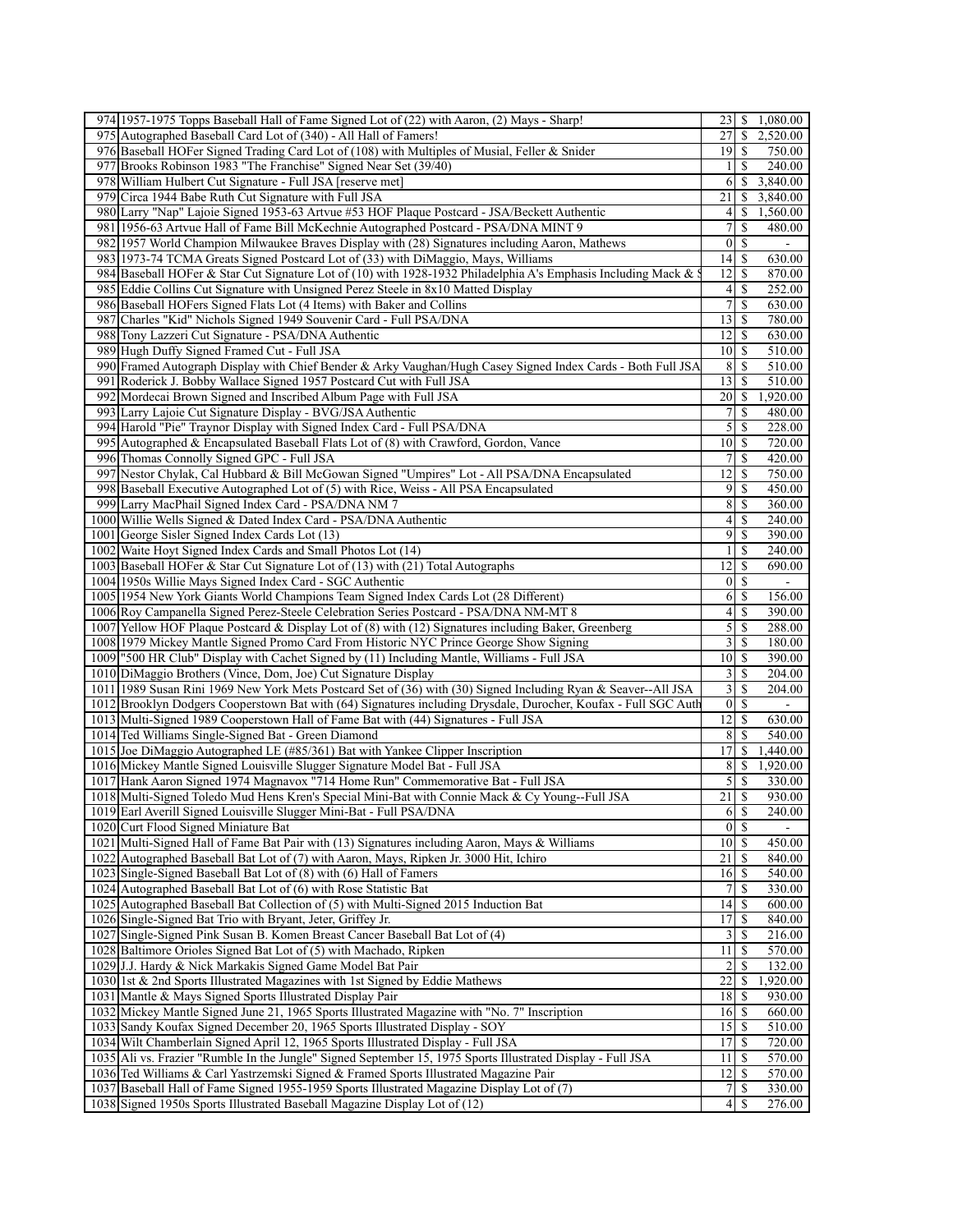| 1039 1955-1966 Sports Illustrated Baseball Cut Signature Display Lot of (4) with Durocher, Stengel                                                  | 192.00                                                                       |
|-----------------------------------------------------------------------------------------------------------------------------------------------------|------------------------------------------------------------------------------|
| 1040 Baseball Hall of Famer Signed 1960-1969 Sports Illustrated Magazine Display Lot of (10) with Mays                                              | $\overline{\mathbf{4}}$<br>\$<br>390.00                                      |
| 1041 Baseball Stars Signed 1960-1969 Sports Illustrated Magazine Display Lot of (13)                                                                | 3<br>276.00<br>S                                                             |
| 1042 Roger Staubach Signed December 3, 1963 Sports Illustrated Magazine Display                                                                     | $7\vert$<br><sup>\$</sup><br>330.00                                          |
| 1043 College Football Signed 1954-1965 Sports Illustrated Magazine Display Lot of (13)                                                              | 2<br>S<br>252.00                                                             |
| 1044 Football Signed 1956-1969 Sports Illustrated Display & Magazine Lot of (9)                                                                     | $\overline{\mathbf{3}}$<br>S<br>204.00                                       |
|                                                                                                                                                     |                                                                              |
| 1045 Football Hall of Fame Signed 1960-1965 Sports Illustrated Magazine Display Pair with J. Brown                                                  | $\overline{9}$<br>-S<br>300.00                                               |
| 1046 Hall of Fame NFL QB Signed Sports Illustrated Display & Magazine Lot of (4) with Starr, Unitas                                                 | 5<br>S<br>300.00                                                             |
| 1047 Babette March Signed January 20, 1964 Sports Illustrated - First Ever Swimsuit Issue                                                           | $\overline{c}$<br>S<br>192.00                                                |
| 1048 Muhammad Ali Signed December 23, 1974 Sports Illustrated Magazine - SOY                                                                        | $\overline{3}$<br><sup>\$</sup><br>216.00                                    |
| 1049 Signed Boxer 1957-1965 Sports Illustrated Magazine Display Lot of (6) with Ali                                                                 | $\overline{9}$<br>\$<br>630.00                                               |
| 1050 College Basketball Signed 1954-1968 Sports Illustrated Magazine Display Lot of (8) with Abdul-Jabbar                                           | $\overline{\mathcal{A}}$<br><sup>\$</sup><br>276.00                          |
| 1051 Basketball Hall of Famer & Star Signed 1958-1968 Sports Illustrated Magazine Display Lot of (5)                                                | $\boldsymbol{7}$<br>S<br>288.00                                              |
| 1052 Boston Celtics Signed Sports Illustrated Display Trio with Cousy, Russell                                                                      | 7<br>\$<br>330.00                                                            |
| 1053 Magic Johnson & Larry Bird Signed Sports Illustrated Magazine Pair                                                                             | $\overline{4}$<br>S<br>216.00                                                |
| 1054 Arnold Palmer Signed January 9, 1961 Sports Illustrated Magazine - SOY                                                                         | 11<br>\$<br>450.00                                                           |
| 1055 Golfer Signed 1954-1965 Sports Illustrated Magazine & Display Lot of (11) with (2) Palmer                                                      | $\left 4\right $<br>S<br>390.00                                              |
|                                                                                                                                                     |                                                                              |
| 1056 Ben Hogan & Sam Snead Signed Sports Illustrated Display Pair                                                                                   | -S<br>10<br>540.00                                                           |
| 1057 Hockey Player Signed 1956-1968 Sports Illustrated Magazine Display Lot of (5) with Howe, Hull                                                  | 3<br>\$<br>264.00                                                            |
| 1058 Winter Olympics Signed 1955-1962 Sports Illustrated Magazine Lot of (8)                                                                        | $\mathbf{1}$<br>\$<br>120.00                                                 |
| 1059 Summer Olympics Signed 1956-1966 Sports Illustrated Magazine Display Lot of (12)                                                               | \$<br>$\mathbf{1}$<br>240.00                                                 |
| 1060 Tennis & Badminton Signed 1955-1963 Sports Illustrated Magazine Display Lot of (4)                                                             | <sup>\$</sup><br>$\bf{0}$                                                    |
| 1061 Multi-Sport Signed 1954-1963 Sports Illustrated Magazine Display Lot of (9)                                                                    | $\overline{4}$<br><sup>\$</sup><br>252.00                                    |
| 1062 1948 Bowman Football Complete Set (108/108) with (37) PSA Graded Cards                                                                         | 13<br>2,760.00<br>\$                                                         |
| 1063 1948 Leaf Football Low Numbers Near Set of (47/49) Cards                                                                                       | $\left 4\right $<br>300.00<br>S                                              |
| 1064 1950 Bowman Football Near Set (138/144) with (61) SGC Graded                                                                                   | 18<br>2,040.00<br>\$.                                                        |
| 1065 1952 Bowman Football Small Complete Set (144/144) Plus One-Cent Wrapper                                                                        | $\mathfrak{S}$<br>1,920.00<br>\$                                             |
| 1066 1953 Bowman Football Complete Set (96/96) with (6) Graded Stars                                                                                | 1,110.00<br> 3 <br>S.                                                        |
| 1067 1955 Topps All-American Football Complete Set of (100) with (3) SGC Graded Stars                                                               | 19<br><sup>\$</sup><br>1,320.00                                              |
|                                                                                                                                                     |                                                                              |
| 1068 1951 Topps "Magic" Football Complete Set (75)                                                                                                  | 11<br>\$<br>390.00                                                           |
| 1069 1955 Bowman Football Complete Set (160/160)                                                                                                    | $\mathfrak{S}$<br>420.00<br><sup>\$</sup>                                    |
| 1070 1956 Topps Football Complete Set of (120/120) Cards                                                                                            | 11<br><sup>\$</sup><br>450.00                                                |
| 1071 1956 Topps Football Near Set (118/120)                                                                                                         | 4<br>\$<br>216.00                                                            |
| 1072 1957 Topps Football Near Set of (150/154) Cards                                                                                                | 26<br>$\mathbb{S}$<br>1,140.00                                               |
| 1073 1958 Topps Football Near Set of (131/132) Cards                                                                                                | <sup>\$</sup><br>510.00<br>11                                                |
| 1074 1959 Topps Football Complete Set of (176) Cards                                                                                                | 5<br>\$<br>480.00                                                            |
| 1075 1959 Topps Football Complete Set of (176) Cards                                                                                                | 8 <sup>1</sup><br>510.00<br>\$                                               |
| 1076 1959 Topps Football Near Set (169/176)                                                                                                         | 6<br><sup>\$</sup><br>276.00                                                 |
| 1077 1960 Topps Football Complete Set of (132) Cards                                                                                                | $\overline{9}$<br><sup>\$</sup><br>600.00                                    |
| 1078 1960 Topps Football Complete Set of (132/132) Cards                                                                                            | 15<br>$\mathcal{S}$<br>660.00                                                |
|                                                                                                                                                     |                                                                              |
|                                                                                                                                                     |                                                                              |
| 1079 1961 Fleer Football Wallet Pictures High-Grade SGC Graded Near Set of (143/145) Plus Publication                                               | 14<br><sup>\$</sup><br>1,200.00                                              |
| 1080 1960 & 1961 Fleer Football Near Set Trio                                                                                                       | 20<br>1,050.00<br>S.                                                         |
| 1081 1961 Topps Football Complete Set of (198/198) Cards with PSA 4 Jim Brown                                                                       | 23<br>\$<br>1,200.00                                                         |
| 1082 1962 Topps Football Complete Set (176/176) with PSA 6 Jim Brown                                                                                | 17<br>\$<br>870.00                                                           |
| 1083 1963 Topps Football Complete Set (170/170) with (2) PSA Graded Stars                                                                           | 22<br>$\mathbb{S}$<br>1,200.00                                               |
| 1084 1964 Topps Football Near Set of (170/176) Cards                                                                                                | 15S<br>690.00                                                                |
| 1085 1965 Topps Football Near Set of (157/176) Cards                                                                                                | $18$ $\sqrt{5}$<br>2,040.00                                                  |
| 1086 1966 & 1967 Topps Football Complete/Near Set Pair                                                                                              | 9<br>660.00<br>-S                                                            |
| 1087 1968 & 1969 Topps Football Complete Set Pair                                                                                                   | $10\vert S$<br>870.00                                                        |
|                                                                                                                                                     | 18 <sup> </sup><br>960.00                                                    |
| 1088 1968-1971 Topps Football Insert Collection of (7) Complete Sets                                                                                | \$                                                                           |
| 1089 1970 Topps Football Near Set (253/263) Plus (195) Duplicates                                                                                   | 23<br>1,020.00                                                               |
| 1090 1970 Kellogg's Football Complete Set Pair                                                                                                      | 9<br><sup>\$</sup><br>660.00                                                 |
| 1091 1970 Topps & 1972 Topps Low Football Complete Sets                                                                                             | 22<br>\$<br>1,320.00                                                         |
| 1092 1971 Topps Football Complete Set of (263) Cards                                                                                                | 21<br>1,020.00<br>\$.                                                        |
| 1093 1971 Bazooka Football Complete 36-Card Set in (12) Unfolded Boxes                                                                              | 13<br>510.00<br><sup>\$</sup>                                                |
| 1094 1951-1974 Football Card Collection with (2) 1970 Topps Complete/Partial Sets & 1951 Bowman Landry RC                                           | 16<br>-S<br>660.00                                                           |
| 1095 1971 & 1975 Topps Football Complete/Near Sets                                                                                                  | 8 <sup>l</sup><br>570.00                                                     |
| 1096 1971-1978 Topps Football Complete Set Trio                                                                                                     | 23<br>1,200.00<br><sup>S</sup>                                               |
| 1097 1973-1975 Topps Football Complete Set Run                                                                                                      | 1,320.00<br>19 IS                                                            |
| 1098 1978-1981 Topps Football Complete Sets Lot of (6)                                                                                              | 510.00<br>7<br>S                                                             |
| 1099 1981, 1984 & 1986 Topps Football Complete Sets Lot of (18)                                                                                     | 16<br>1,440.00<br><sup>\$</sup>                                              |
| 1100 $(5)$ 1985 Topps Football USFL & (4) 1986 Topps Football Complete Sets                                                                         | 660.00<br>11<br>-S                                                           |
|                                                                                                                                                     | 276.00<br>6<br>-S                                                            |
| 1101 1990-1996 Goal Line Art Football Card Run with Matching Set Number                                                                             |                                                                              |
| 1102 1935 National Chicle Football #9 Knute Rockne PSA EX-MT 6 (oc)<br>1103 1935 National Chicle Football Starter Set (15/36) with (4) High Numbers | 4 <sup>1</sup><br><sup>\$</sup><br>450.00<br>17<br>1,140.00<br><sup>\$</sup> |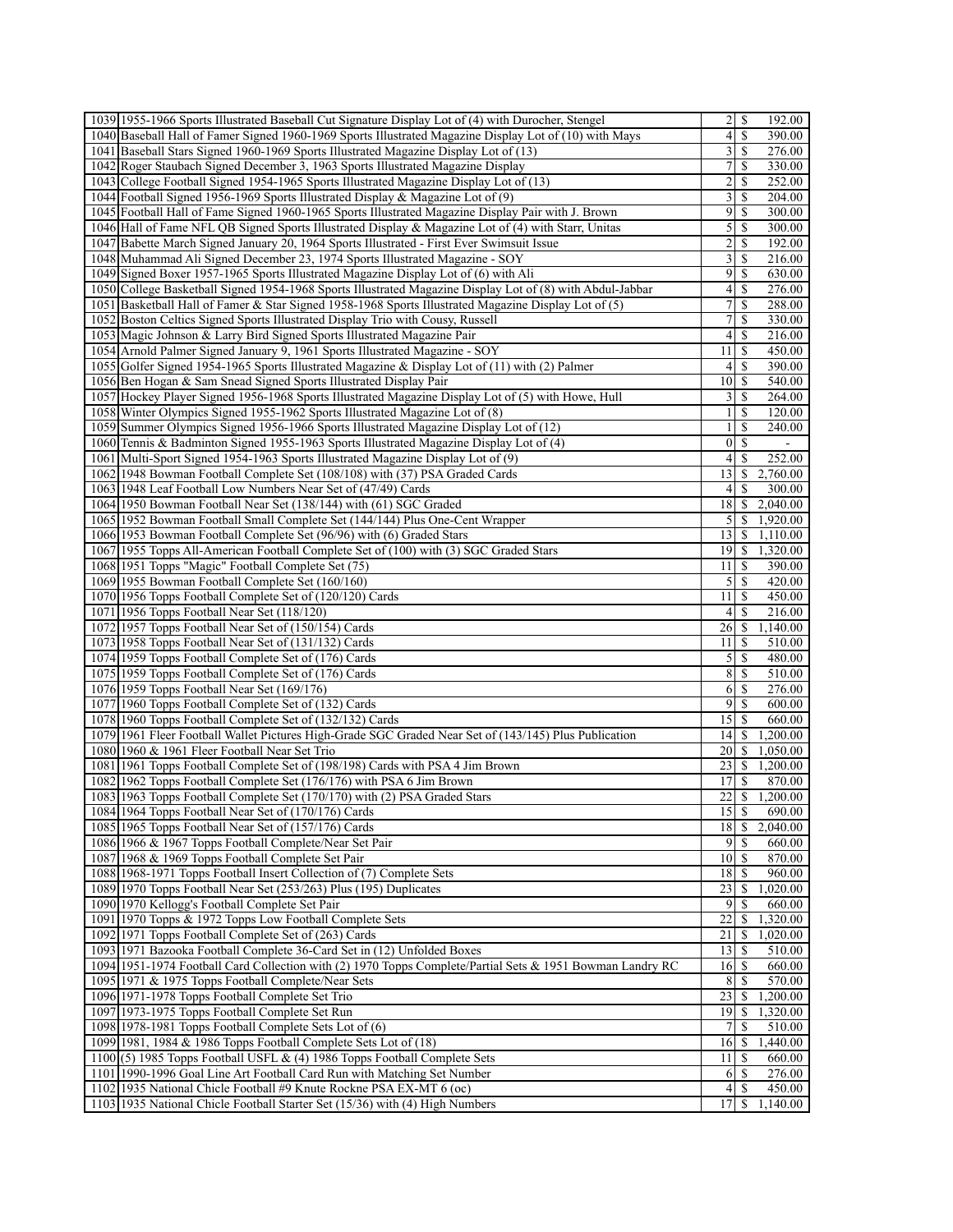| $1104(5)$ 1935 National Chicle Football PSA 4-6 Graded Cards with High Number                                        | 12                  | -\$           | 780.00                   |
|----------------------------------------------------------------------------------------------------------------------|---------------------|---------------|--------------------------|
| 1105 1938-1948 Sammy Baugh Trio with 1938 Dixie Lid Premium                                                          | $\vert$             | <sup>\$</sup> | ۰                        |
| 1106 1948 Bowman Football Ring Premium Plus (3) Cards                                                                | $\overline{0}$      | -S            | $\overline{\phantom{a}}$ |
| 1107 1948-1955 Leaf & Topps Football Grab Bag (146) with Hall of Famers & Stars                                      | 11                  | -S            | 630.00                   |
| 1108 1950 Bowman Football #36 Frank Albert Rookie SGC 96 Mint 9--1 of 1 None Better!                                 | 7                   | S             | 228.00                   |
| 1109 1950 Bowman Football #9 Tony Canadeo SGC 92 NM-MT+ 8.5--None Better                                             | 11                  | -S            | 630.00                   |
| 1110 1950 Bowman Football #45 Otto Graham Rookie SGC 86 NM+7.5                                                       | 30                  | <sup>\$</sup> | 2,280.00                 |
| 1111 1950 Bowman Football PSA 7-8 Graded Quartet with (2) Hall of Famers Including Baugh                             | 5                   | S             | 330.00                   |
| 1112 1950 Bowman Football SGC 82-88 Graded Cards (8) with (2) Hall of Famers                                         | 3                   | S             | 390.00                   |
| 1113 1952 Bowman Football Small Hall of Fame Trio with Gifford RC--All SGC 60 EX 5                                   | $\mathbf{1}$        | <sup>\$</sup> | 240.00                   |
| 1114 1954 & 1955 Bowman Football SGC 84-88 Hall of Famers & Stars (4) with Blanda RC--Sharp!                         | 2                   | \$            | 330.00                   |
| 1115 1955 Topps All-American Football #68 The Four Horsemen PSA NM 7                                                 | 9                   | <sup>\$</sup> | 570.00                   |
| 1116 1955 Topps All-American Football Hall of Fame Trio with Baugh & Rockne--ALL SGC 84-86 Graded                    | $\mathcal{S}$       | -S            | 480.00                   |
| 1117 1955 Topps All-American Football Graded Hall of Famers (4) with #37 Thorpe                                      | 7                   | <sup>\$</sup> | 480.00                   |
| 1118 1956 & 1957 Topps Football SGC Graded Key Cards (5) with Unitas Rookie                                          | 7                   | S             | 360.00                   |
| 1119 1957 Topps Football #138 Johnny Unitas Rookie - SGC 80 EX/NM 6                                                  | $\left 4\right $    | -S            | 510.00                   |
| 1120 1958 Topps Football #62 Jim Brown Rookie SGC 60 EX 5                                                            | 12                  | -S            | 420.00                   |
| 1121 1957-1959 Topps Football Near/Partial Set Run                                                                   | 15                  | <sup>\$</sup> | 3,000.00                 |
| 1122 1959 Topps Football Series 1 Full Uncut Sheet                                                                   | 31                  | \$            | 3,600.00                 |
| 1123 1954-1961 Topps & Bowman Football Shoebox Collection of (436) Cards with Many Hall of Famers & Stars            | 15                  | -S            | 870.00                   |
| 1124 1955-1965 Topps & Bowman Football Group (501) with Many Stars                                                   | 4                   | -S            | 870.00                   |
| 1125 1965 Topps Football Partial Set of (112/176) Cards with Most Stars                                              | 11                  | S             | 600.00                   |
| 1126 1965 Topps Football #122 Joe Namath Rookie PSA EX 5                                                             | 361                 | S.            | 6,120.00                 |
| 1127 1965 Topps Football #122 Joe Namath Rookie Shortprint PSA VG-EX+ 4.5                                            | 22                  | \$            |                          |
|                                                                                                                      |                     |               | 1,680.00                 |
| 1128 1965 Philadelphia Gum Football #195 Charley Taylor Rookie PSA Mint 9                                            | 9                   | S             | 480.00                   |
| 1129 1960-1967 Football Singles Collection of (388) Cards with Brown, Namath & Unitas                                | 9                   | S             | 480.00                   |
| 1130 1962-1968 Football Shoebox Collection of (769) Cards with Many Hall of Famers & Stars                           | 20 <sup>1</sup>     | <sup>\$</sup> | 2,880.00                 |
| 1131 1966-1969 Topps Football Shoebox Collection of (1,255) Cards with Stars                                         | 8 <sup>1</sup>      | <sup>\$</sup> | 540.00                   |
| 1132 1934-1974 Football Shoebox Collection of (289) Cards with Many Hall of Famers & Stars Including (14) Graded     | 17                  | <sup>\$</sup> | 1,320.00                 |
| 1133 1970-1975 Topps Football Shoebox Collection of (1,612) Cards with Major Stars                                   | 14                  | -S            | 570.00                   |
| 11341976 Topps Football #148 Walter Payton Rookie PSA NM-MT 8                                                        | 8                   | <b>S</b>      | 390.00                   |
| 1135 1976 Topps Football #148 Walter Payton Rookie - BVG 8                                                           | 8                   | S             | 360.00                   |
| 1136 1951-1977 Football Card Collection (2,281) with (2) 1975 & 1976 Topps Near Sets                                 | 25                  | \$            | 1,440.00                 |
| 1137 1977 Topps Football Mexican PSA Graded Collection (27) with (7) Hall of Famers                                  | 2                   | S             | 132.00                   |
| 1138 1970-1979 Topps Football Shoebox Collection of (3,316) Cards with Many Hall of Famers & Stars                   | 16                  | -S            | 750.00                   |
| 1139 1950s-1980s Football Graded HOFers and Star Cards (17)                                                          | 6                   | -S            | 420.00                   |
| 1140 1951-1990s Football Shoebox Collection of (2,601) Cards with Many Hall of Famers & Stars                        | 25                  | \$            | 1,920.00                 |
| 1141 1967-1980 Topps Football Shoebox Collection (1,564) with Several Hall of Famers & Stars                         | 7                   | <sup>\$</sup> | 252.00                   |
| 1142 2006 Playoff National Treasures Football Hall of Fame Dual Certified Autographs Lot of (7)--All #/25 or Less    | 12                  | \$            | 540.00                   |
| 1143 2006 Playoff National Treasures Football Triple Auto Group of (12) with Mostly Hall of Famers--All #/25 or Les  | $16$ $\bar{s}$      |               | 990.00                   |
| 1144 2007 Playoff National Treasures Football Selection of (13) Signature Triple & Combo Cards--All #/20 or Lesser   | 12                  | -S            | 660.00                   |
| 1145 2006-2008 National Treasures Football Super Bowl Dual Certified Autographs Lot of (12)--All #/10                | 13                  | S             | 990.00                   |
| 1146 2008 Topps Football #34 Brett Favre Error (Lombardi Ghost Image) - PSA Gem Mint 10                              | $\overline{9}$      | -S            | 300.00                   |
| 1147 1950 Topps Football Felt Back Unopened Foil Packs (4) with One Attached to Greeting Card                        | $\overline{2}$      | S             | 330.00                   |
| 1148 1979 Topps Football Unopened Wax Box of (36) Packs--BBCE Wrapped                                                | 16                  | <sup>\$</sup> | 1,050.00                 |
| 1149 (5) 1980 Topps Football Unopened Wax Boxes                                                                      | $20 \mid \text{\$}$ |               | 1,440.00                 |
| 1150 1980 Topps Football Grocery Rack Packs Lot of (24)                                                              | $\overline{9}$      | $\mathbb{S}$  | 690.00                   |
| 1151 1980-1981 Topps Fun Bags/Racks Lot of (45)                                                                      | 8                   | <sup>\$</sup> | 480.00                   |
| 1152 1981 Topps Football Unopened Wax Box of (36) Packs--BBCE Wrapped                                                | 15                  | -S            | 1,080.00                 |
| 1153 1981 Topps Football Grocery Rack Packs Lot of (12)                                                              | $7\vert$            | -S            | 630.00                   |
| 1154 1986 Topps Football Rack Pack with #161 Jerry Rice Rookie on Front--GAI Mint 9                                  | $\vert 4 \vert$     | <sup>\$</sup> | 216.00                   |
| 1155 Scarce 11/24/17 Carlisle vs. U. of Pennsylvania Game Program at Franklin Field - Carlisle's Final Football Game | $\left 4\right $    | -S            | 276.00                   |
| 1156 Rare 12/2/28 Providence Steam Roller vs. Green Bay Packers Program - 7-7 Tie Gives Providence NFL Champio       | 15                  | S             | 840.00                   |
| 1157 1940s-1950s Bowl and All-Star Programs (6) and Tickets (2)                                                      | 13                  | -S            | 480.00                   |
| 1158 1959 Baltimore Colts World Championship Ticket Stub, Program & Photos                                           | $\mathfrak{S}$      | -S            | 252.00                   |
| 1159 1960 Philadelphia Eagles NFL Championship Full Ticket--PSA GD 2                                                 | 5                   | S             | 630.00                   |
| 1160 1960 Philadelphia Eagles NFL Championship Game Program & Ticket Stub                                            | $\overline{9}$      | <sup>\$</sup> | 300.00                   |
| 1161 1969 Super Bowl III Ticket Stub- PSA Authentic                                                                  | $0 \mid S$          |               |                          |
| 1162 1975 Super Bowl IX Full Ticket - PSA 5                                                                          | 2                   | \$.           | 252.00                   |
| 1163 November 30, 1922 Oorang Indians vs. Columbus Panhandles Pass Trio                                              | $16 \mid S$         |               | 780.00                   |
| 1164 1926 Brown University "Undefeated Season" Presentational Wristwatch - F. Eisenberg '28                          | $\overline{2}$      | -S            | 252.00                   |
| 1165 1946 AAFC Chicago Cardinals Team Photo                                                                          | $\frac{1}{2}$       | <sup>\$</sup> | 120.00                   |
| 1166 Bud Wilkinson's 1949 Oklahoma Sugar Bowl Watch                                                                  |                     |               | 930.00                   |
| 1167 1959-1963 Hartland Washington Redskins Running Back Statue                                                      | 13                  | -S            | 450.00                   |
| 1168 Fred Kail Baltimore Colts Joe Jolter Statue Pair with Large & Small Versions in Original Boxes                  | $\left 4\right $    | <sup>\$</sup> | 156.00                   |
|                                                                                                                      |                     |               |                          |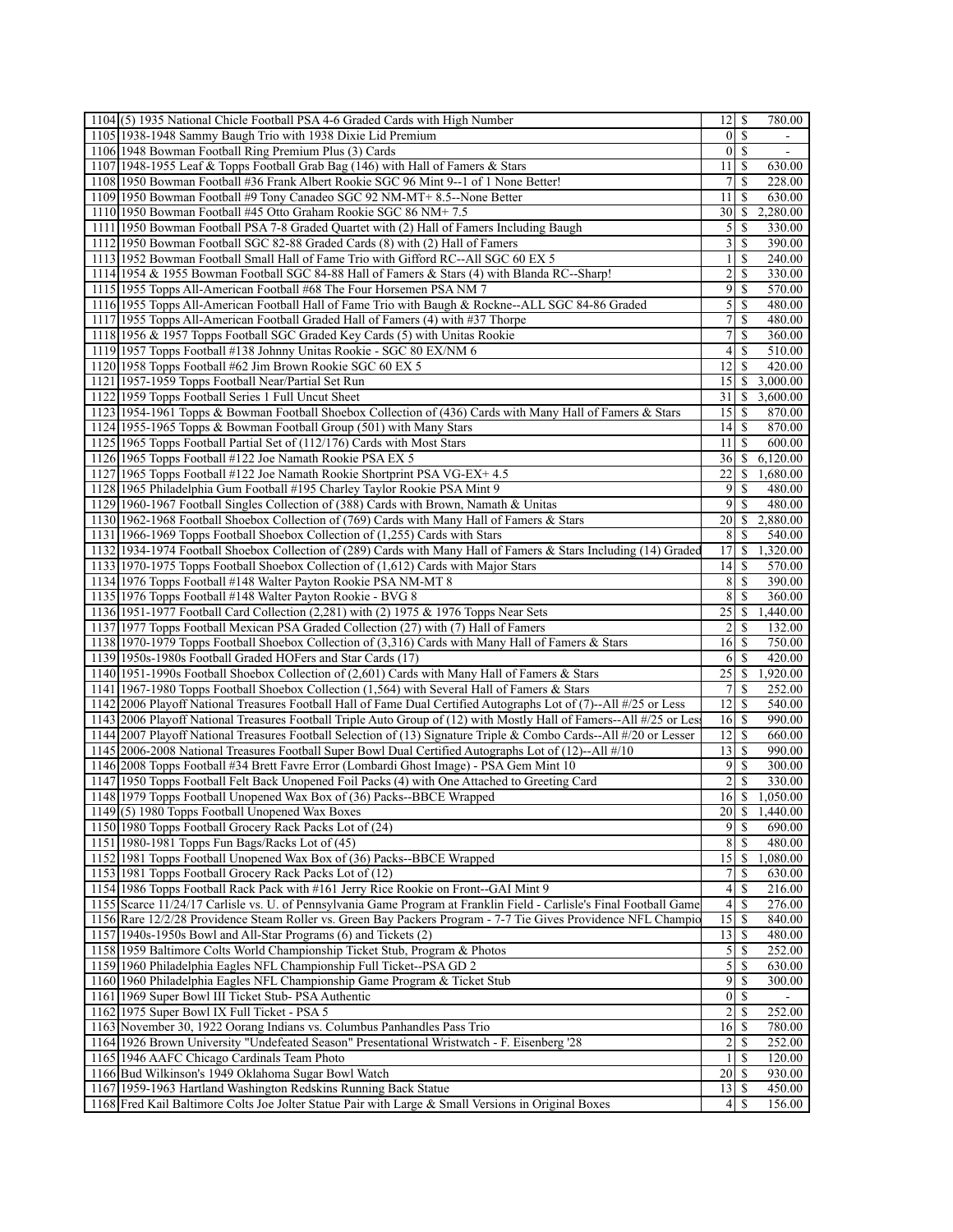|      | 1169 John Elway 1992 Topps 1 of 1 Photo Proof Display                                                            |                       | $0 \mid \mathcal{S}$     | $\overline{\phantom{a}}$ |
|------|------------------------------------------------------------------------------------------------------------------|-----------------------|--------------------------|--------------------------|
|      | 1170 Autographed Football Card Lot of (550+) with (339) Hall of Famers                                           | 27                    | \$                       | 2,520.00                 |
|      | 1171 Pro Football HOFer & Star Autographed Trading Card Lot of (37) with (13) Pre-Certified                      | 9                     | S                        | 390.00                   |
|      | 1172 1958 Topps Football #62 Jim Brown Signed Rookie Card                                                        | 15                    | -S                       | 600.00                   |
|      | 1173 1981 Topps Football #216 Joe Montana Signed Rookie Card - PSA/DNA Authentic                                 |                       |                          | 168.00                   |
|      | 1174 Autographed & Encapsulated Football Hall of Famer Card & Index Card Lot of $(14)$                           | 11                    | -S                       | 420.00                   |
|      | 1175 Football Hall of Fame Autographed 3x5 Index Card Lot of (5) - All PSA/DNA Authentic                         | $\overline{2}$        | S                        | 390.00                   |
|      | 1176 Turk Edwards Signed Index Card - PSA/DNA Authentic                                                          | 7                     | \$                       | 420.00                   |
|      | 1177 Chicago Bears HOFer Autographed Art & Signature Series LE Card Lot of (29) with Payton                      | 12                    | S                        | 630.00                   |
|      | 1178 1998 Ron Mix Football Hall of Fame Signature Series Complete Set of (116) in Original Box                   | 16                    | S.                       | 1,110.00                 |
|      | 1179 Football Hall of Fame Signed Goal Line Art Card Lot of (176) Different                                      | 32                    | \$                       | 5,040.00                 |
|      | 1180 Alex Wojciechowicz Signed Goal Line Art Card - Full JSA                                                     | 15 <sup>1</sup>       | \$                       | 2,640.00                 |
|      | 1181 Football HOFers Signed Checks Lot (80) with Stautner, Trippi, Mix and R. Brown                              | $\overline{2}$        | \$                       | 192.00                   |
|      | 1182 Football HOFers Signed Checks Lot (70) with Connor, Atkins, Wood and Moore                                  | $\left 4\right $      | \$                       | 216.00                   |
|      | 1183 Al Davis 1978 Signed Oakland Raiders Checks Trio                                                            | $10$ $\sqrt{5}$       |                          | 630.00                   |
|      | 1184 Vince Lombardi Signed Check Display - Full JSA                                                              | $16$ $\bar{\text{s}}$ |                          | 780.00                   |
|      | 1185 Multi-Signed Vintage HOF Football Helmet with (34) Signatures including Berwanger, Brown, Kemp & Namath     | $\mathfrak{S}$        | \$                       | 330.00                   |
|      | 1186 Bart Starr Signed Full-Size Replica Helmet & Football                                                       | 16                    | -S                       | 840.00                   |
|      | 1187 Multi-Signed Pittsburgh Steelers HOFers/Stars Full-Size Helmet Pair                                         | 10 <sup>1</sup>       | -S                       | 420.00                   |
|      | 1188 1986 Super Bowl Champion New York Giants Full-Size Authentic Helmet with (46) Signatures - Full JSA         | 9                     | \$                       | 690.00                   |
|      | 1189 Stunning Peyton Manning Signed Full-Size Authentic Colts Hemet                                              | $\left 4\right $      | <sup>\$</sup>            | 390.00                   |
|      | 1190 2005 New England Patriots LE (#253/350) Full Size Authentic Helmet with (29) Signatures including Brady-Ste | $\frac{2}{ }$         | \$                       | 930.00                   |
|      | 1191 Joe Montana Signed & Inscribed LE (#/249) Full Size Authentic Helmet - Full JSA                             | 13                    | -S                       | 510.00                   |
|      | 1192 San Francisco 49ers Hall of Famer Signed Trio: Montana, Rice & Young                                        | $\mathcal{S}$         | -S                       | 288.00                   |
|      | 1193 1968 Los Angeles Rams Football Signed by (47)                                                               | $\vert 0 \vert$       | \$                       | $\overline{\phantom{a}}$ |
|      | 1194 1980 Oakland Raiders Super Bowl XV Champion Football with (40+) Signatures                                  | 6                     | -S                       | 276.00                   |
|      | 1195 NFL HOFer Multi-Signed Football with (35) Autographs Including Reggie White-Full JSA                        |                       | $9$ \ $\frac{1}{3}$      | 390.00                   |
|      | 1196 Multi-Signed Football: (22) Signatures including (21) Hall of Famers with Unitas                            | 7                     | \$                       | 480.00                   |
|      | 1197 Multi-Signed Football Trio with (25) Signatures including Payton                                            | $\overline{7}$        | \$                       | 360.00                   |
|      | 1198 Single-Signed Football Greats Quartet with Brown, Montana & Namath                                          | $\mathfrak{S}$        | <sup>\$</sup>            | 420.00                   |
|      | 1199 NFL Legend Single-Signed Football Lot of (4) with Jim Brown--All Certified                                  | 10                    | \$                       | 330.00                   |
|      | 1200 Multi-Signed HOF Football with (26) Signatures including Marino, Unitas                                     | $\overline{5}$        | $\overline{\mathcal{S}}$ | 330.00                   |
|      | 1201 Exceptional Multi-Signed "QB Legends" Football with (22) Autographs including Namath, Manning, Unitas - Fu  | 12                    | -S                       | 750.00                   |
|      | 1202 Multi-Signed "RB Legends" Football with (23) Signatures including Brown, Sanders & E. Smith - Full JSA      | 11                    | -S                       | 510.00                   |
|      | 1203 Walter Payton Single-Signed Football - Full JSA                                                             | 8                     | \$                       | 450.00                   |
|      | 1204 Marino & Montana Dual Signed Display & E. Smith Signed Football                                             | 4                     | -S                       | 156.00                   |
|      | 1205 Baltimore Colts Hall of Fame Signed Jersey & Football Lot of (12)                                           | $\overline{7}$        | \$                       | 450.00                   |
|      | 1206 Chicago Bears HOFer Autograph Lot of (2) with Payton Display & Multi-Signed Football                        | 8                     | -S                       | 264.00                   |
| 1207 | Chicago Bears Signed Football Lot of (4) with Payton Display                                                     | 61                    | <sup>\$</sup>            | 420.00                   |
|      | 1208 Michael Vick Autographed Lot of (28) with Signed Ball, Mini-Helmet                                          | $\frac{1}{2}$         | \$                       | 240.00                   |
|      | 1209 Autographed Football Mini-Helmet Lot of (47) Different with (31) Hall of Famers including Unitas            | 22                    | \$.                      | 1,920.00                 |
|      | 1210 Single-Signed Mini-Football Helmet Lot of (47) with (31) Hall of Famers                                     | 20                    | \$                       | 1,560.00                 |
|      | 1211 AFC Hall of Famer Signed Mini-Helmet Lot of (45)                                                            | 24                    | \$                       | 1,560.00                 |
|      | 1212 College Football Signed Mini-Helmet Lot of (18) with Paterno, Unitas                                        | 20 <sup>1</sup>       | \$                       | 840.00                   |
|      | 1213 Autographed Football Mini-Helmet Lot of (14) with Berwanger, Favre, Moss                                    | 14                    | \$                       | 930.00                   |
|      | 1214 Football Hall of Famer Signed Mini-Helmet Lot of (9) with Baugh                                             | 11S                   |                          | 300.00                   |
|      | 1215 Washington Redskins Signed Mini-Helmet Lot of (33)                                                          | 17                    | $\mathbb{S}$             | 570.00                   |
|      | 1216 1950s Washington Redskins Signed Mini-Helmet Lot of (15) with Baugh                                         | 10                    | \$                       | 240.00                   |
|      | 1217 Washington Redskins Signed Throwback Mini-Helmet Lot of (16)                                                | $15$ $\sqrt{5}$       |                          | 510.00                   |
|      | 1218 Baltimore Colts Signed Mini-Helmet Lot of (27) with (11) Hall of Famers including Unitas                    | 17                    | <sup>\$</sup>            | 870.00                   |
|      | 1219 Single-Signed Baltimore Ravens Mini-Helmet Lot of (21) with Lewis                                           | $\overline{9}$        | <b>S</b>                 | 252.00                   |
|      | 1220 Multi-Signed Football Mini-Helmet Lot of (8) with Steel Curtain                                             | 18                    | -S                       | 600.00                   |
|      | 1221 Chicago Bears Signed Mini-Helmet Lot of (12) with (10) HOFers                                               | 13                    | -S                       | 420.00                   |
|      | 1222 Cleveland Browns Autographed Mini-Helmet Lot of (12) with Brown, Graham                                     | 10                    | -S                       | 420.00                   |
|      | 1223 Dallas Cowboys Autographed Mini-Helmet Lot of (14) with Aikman, Staubach                                    | 4                     | S                        | 540.00                   |
|      | 1224 Green Bay Packers Autographed Mini-Helmet Lot of (19) with Favre, R. White                                  | 22                    | \$                       | 1,080.00                 |
|      | 1225 Pittsburgh Steelers Autographed Mini-Helmet Lot of (18) with (12) Hall of Famers including Noll             | 17                    | -S                       | 840.00                   |
|      | 1226 San Francisco 49ers Single-Signed Hall of Fame Mini-Helmet Lot of (12) with Montana, Rice                   | 15                    | <sup>S</sup>             | 540.00                   |
| 1227 | Bronko Nagurski & Red Grange Dual-Signed FDC Display - Full JSA                                                  | 4                     | S                        | 300.00                   |
|      | 1228 Autographed Football Flats Lot of (100+) with Many Hall of Famers                                           | 15                    | \$.                      | 810.00                   |
|      | 1229 Football Hall of Fame Signed 8x10 Lot of (137)                                                              | 20                    | \$.                      | 2,040.00                 |
|      | 1230 1958-1981 Baltimore Colts Multi-Signed Programs/Flats Lot of (9) with (2) Unitas                            | 6                     | S                        | 204.00                   |
|      | 1231 Johnny Unitas Collection with (3) Autographs                                                                | 10 <sup> </sup>       | -S                       | 252.00                   |
|      | 1232 Alabama Football Display Lot of (5) with Bear Bryant Signed Index Card                                      | 10 <sup>1</sup>       | <sup>\$</sup>            | 510.00                   |
|      | 1233 Joe Namath Signed LeRoy Neiman Color Print                                                                  | 6                     | S                        | 288.00                   |
|      |                                                                                                                  |                       |                          |                          |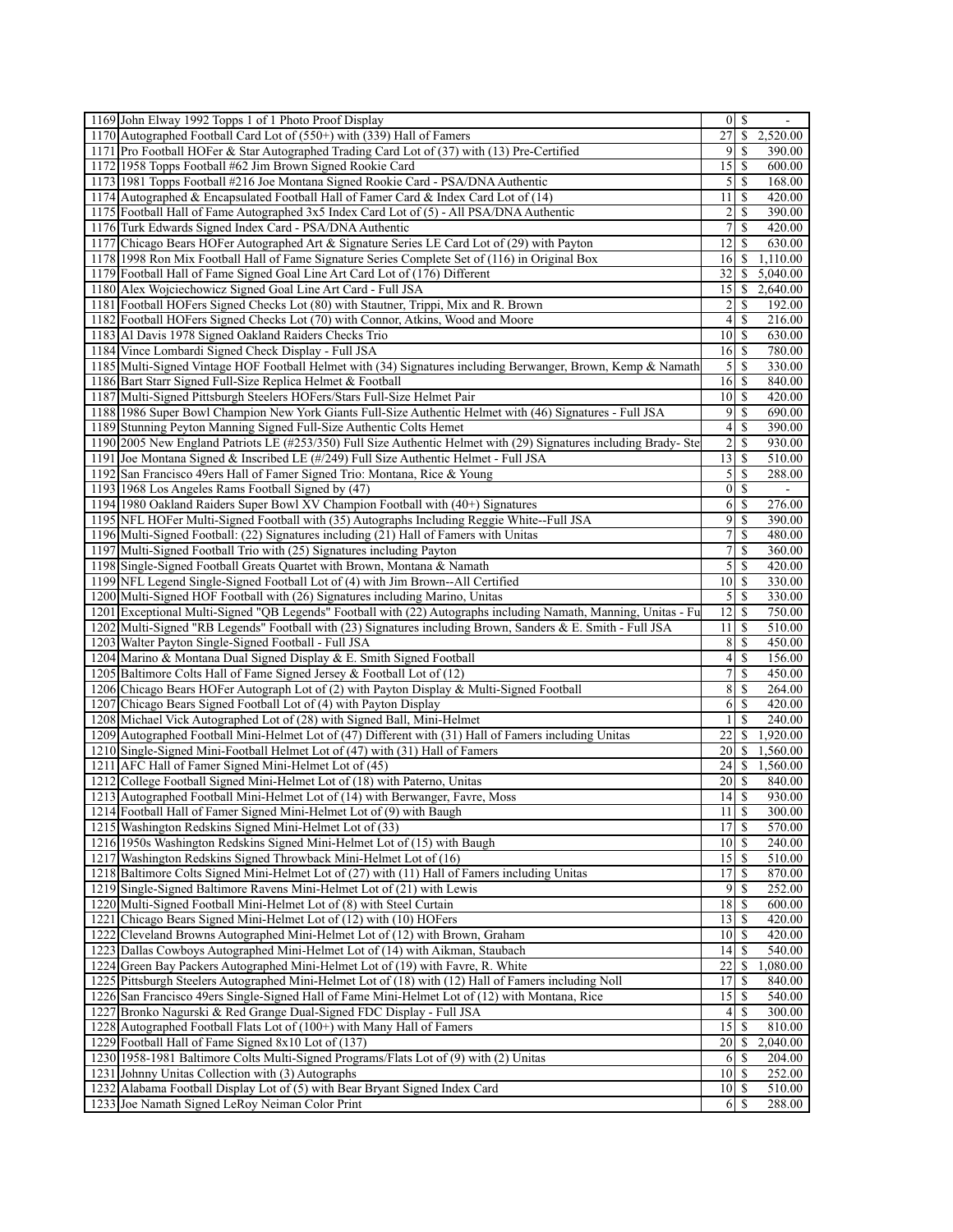| 1234 1969 New York Jets Display with (23) Signatures including Namath                                                                                    | 4                       | -S                        | 228.00              |
|----------------------------------------------------------------------------------------------------------------------------------------------------------|-------------------------|---------------------------|---------------------|
| 1235 Autographed Football Book Lot of (19) with Brown, Bednarik, Butkus & Sayers                                                                         | $\mathbf{1}$            | \$                        | 240.00              |
| 1236 HOF and Star NFL QB Autographed Book Lot of (9) with Montana & Namath                                                                               | $\overline{2}$          | <sup>\$</sup>             | 192.00              |
| 1237 Dallas Cowboys Autographed Book Lot of (12) with (4) Tom Landry                                                                                     | $\overline{2}$          | -S                        | 252.00              |
| 1238 New York Giants Autographed Football Book Lot of (12) with Tarkenton, Tittle & Gifford                                                              | $\frac{1}{2}$           | \$                        | 240.00              |
| 1239 Autographed Football Jersey Lot of (2) with Mike Ditka & Gale Sayers--Both PSA/DNA Certified                                                        | 8                       | \$.                       | 216.00              |
| 1240 Chicago Bears HOFer & Star Autographed Flats Lot of (15) with Full JSA Paddy Driscoll                                                               | 14                      | -\$                       | 870.00              |
| 1241 Walter Payton Single-Signed Mini-Helmet                                                                                                             | $\left 4\right $        | \$                        | 420.00              |
| 1242 Walter Payton Signed 16x20 Photo                                                                                                                    | $\overline{2}$          | S                         | 264.00              |
| 1243 Walter Payton Signed LE (#61/234) "Sweetness" Display - Steiner                                                                                     | $\vert$                 | $\mathbb{S}$              |                     |
| 1244 Pittsburgh Steelers Autographed Grab Bag of (7) with (5) Displays                                                                                   | 6                       | \$                        | 360.00              |
| 1245 Pittsburgh Steelers Signed Memorabilia Lot of (5) with Bradshaw                                                                                     | 8                       | \$                        | 360.00              |
| 1246 1970s Pittsburgh Steelers "Steel Curtain" Signed 16x20 Photograph Display                                                                           | $\overline{0}$          | <sup>\$</sup>             | ÷.                  |
| 1247 NFL Legends Multi-Signed Framed Autograph Display Lot of (2) with Halas, Allen, Luckman, Brown & Nevers                                             | $\overline{\mathbf{3}}$ | \$.                       | 204.00              |
| 1248 Sammy Baugh Signed Lot of (5) with Jersey Display                                                                                                   |                         | $3 \overline{\smash{)}8}$ | 204.00              |
| 1249 Football Hall of Fame Autographed Lot of (6) with Brown Football & Unitas Display                                                                   | 10 <sup>1</sup>         | <sup>\$</sup>             | 480.00              |
| 1250 UDA Hall of Fame Quarterback Lot of (5) with Marino, Montana & Unitas                                                                               | 6                       | \$                        | 252.00              |
| 1251 Football HOFer Multi-Signed S.M. Voita Litho with (19) Autographs                                                                                   | 3                       | \$                        | 204.00              |
| 1252 1970s Baltimore Colts Game-Worn Sideline Jacket                                                                                                     | $\overline{3}$          | $\mathcal{S}$             | 360.00              |
| 1253 Jim Bowman 1985-1989 New England Patriots Game Used Helmet - Excessive Use!                                                                         | $\mathfrak{S}$          | \$                        | 720.00              |
| 1254 Circa 1980s New England Patriots Game-Used #48 Helmet                                                                                               | $\overline{9}$          | -S                        | 480.00              |
| 1255 Circa 1980s St. Louis Cardinals NFL Game Used #68 Helmet                                                                                            | $\frac{2}{ }$           | \$                        | 144.00              |
| 1256 Larry Key 1984 Jacksonville Bulls USFL Game Used Helmet                                                                                             | $\overline{\mathbf{3}}$ | \$.                       | 204.00              |
| 1257 2009 Matt Forte Signed Game-Used Jersey - NFL Auctions/PSA DNA Certed                                                                               | $\overline{2}$          | \$                        | 630.00              |
| 1258 THIS LOT HAS BEEN WITHDRAWN                                                                                                                         | $\vert 0 \vert$         | <sup>\$</sup>             |                     |
| 1259 1955 Aetna Gasoline University of Kentucky Basketball Near Set (10/12) - All SGC Graded                                                             | 9                       | <sup>\$</sup>             | 720.00              |
| 1260 1955 Ashland/Aetna Oil Basketball Coach Adolph Rupp PSA EX-MT 6                                                                                     | 16                      | <sup>\$</sup>             | 1.020.00            |
| 1261 1957-58 Topps Basketball Complete Set of (80) Cards with PSA 6 Russell RC                                                                           | 44                      | \$                        | 5,880.00            |
| 1262 1957-58 Topps Basketball Boston Celtics Hall of Fame Trio with PSA 3 Russell RC                                                                     | 23                      | \$                        | 1,200.00            |
| 1263 1961-62 Fleer Basketball Complete Set of (66) Cards with (6) PSA Graded Keys                                                                        | 23                      | \$                        | 3,840.00            |
| 1264 1964-65 Kahn's Wieners Basketball Oscar Robertson (Facing Side) SGC 84 NM 7--Highest Graded                                                         | 13                      | <sup>\$</sup>             | 390.00              |
| 1265 1969-1971 Topps Basketball Group of (248) Cards with Many Hall of Famers & Stars Including Alcindor Rookie                                          | $16 \mid S$             |                           | 690.00              |
| 1266 1970-71 Topps Basketball Complete Set (160/160)—Sharp with (3) Graded Including PSA NM-MT 8 Maravich                                                | $18$   $\sqrt{5}$       |                           | 1,320.00            |
| 1267 1970-71 Topps Basketball #123 Pete Maravich Rookie BVG NM-MT 8                                                                                      | 10<br>26                | \$<br>S                   | 600.00<br>2,160.00  |
| 1268 1972-73 Topps Basketball Complete Set of (264/264) Cards with PSA 7 Erving RC<br>1269 1972 Topps Basketball #195 Julius Erving Rookie - PSA NM-MT 8 | 15                      | <sup>\$</sup>             | 780.00              |
| 1270 1971-1975 Topps Basketball Near/Partial Sets (4) Plus (125) 1971-1980 Singles                                                                       | 22                      | \$                        | 3,120.00            |
| 1271 1961-1978 Basketball Shoebox Collection of (877) Cards & Publications with (2) Sets                                                                 | 26                      | \$                        | 1,140.00            |
| 1272 1948-1984 Basketball Card Collection with (3) Sets & (33) Singles with Maravich                                                                     | 10 S                    |                           | 360.00              |
| 1273 1980-81 Topps Basketball Bird/Magic Rookie PSA NM-MT 8                                                                                              | $20$   \$               |                           | 1,920.00            |
| 1274 1986-87 Fleer Basketball #57 Michael Jordan PSA Mint 9                                                                                              | 30                      | S.                        | 5,520.00            |
| 1275 1986-87 Fleer Basketball Complete Set (132/132) Plus Stickers with Both Jordan Rookies Graded PSA NM-MT                                             | 4                       | \$                        | 2,760.00            |
| 1276 1986-87 Fleer Basketball Complete Set of (132) Cards Plus (11/11) Stickers with SGC 70 Jordan Rookie                                                |                         |                           | 1,320.00            |
| 1277 1986-87 Fleer Basketball #57 Michael Jordan Rookie Card PSA NM-MT 8 (oc)                                                                            | $\overline{9}$          | <sup>\$</sup>             | 810.00              |
| 1278 1986-87 Fleer Basketball #57 Michael Jordan Rookie PSA NM 7 Plus #8 Sticker                                                                         | 2                       | \$                        | 1,050.00            |
| 1279 1948-Modern Basketball Hall of Fame & Star Collection of (104) Cards-Loaded!                                                                        | $\overline{12}$ \$      |                           | 930.00              |
| 1280 1986-87 Merchante (Spanish) Basketball Near Set of (201/202) Cards in Original Album with Jordan                                                    | $\frac{1}{2}$           | $\mathbb{S}$              | 180.00              |
| 1281 1986-87 Fleer Basketball #121 Dominique Wilkins Rookie BGS 9.5 Gem Mint with "10" Sub                                                               | 6                       | \$                        | 510.00              |
| 1282 1987-88 Fleer Basketball Near Set (131/132) Plus Sticker Set (11/11) with (5) SGC Graded Stars                                                      | 8                       | <sup>\$</sup>             | 450.00              |
| 1283 1986-1990 Fleer Basketball Collection (651) with (2) Near Sets                                                                                      | $\overline{7}$          | S                         | $\overline{510.00}$ |
| 1284 1980s-1990s Michael Jordan Card & Flats Collection (743) with Many Inserts/Parallels                                                                | $35$                    | S.                        | 3,600.00            |
| 1285 1981-82 Topps Basketball-East Unopened Wax Box of (36) Packs--BBCE Wrapped                                                                          | $\overline{9}$          | \$                        | 450.00              |
| 1286 1989-90 & 1990-91 Fleer Basketball Unopened Wax and Rack Boxes Lot of (4)--All BBCE Sealed                                                          | 8                       | -S                        | 540.00              |
| 1287 2002 Upper Deck Heroes of Basketball Kobe Bryant #8/8 Certified Autograph--Matches Jersey Number                                                    | $\overline{9}$          | \$                        | 330.00              |
| 1288 2002 Upper Deck Heroes of Basketball Certified Autograph Pair with Kobe Bryant & Kevin Garnett                                                      | 8                       | \$.                       | 390.00              |
| 1289 2004-05 SP Game Used Edition LeBron James Auto/Jersey--BGS 10 Pristine/Auto 10                                                                      | 28                      | \$.                       | 1,200.00            |
| 1290 2007-08 Upper Deck NBA Heroes Kevin Durant & LeBron James Certified Autograph Pair--Both #2/5                                                       | 11                      | -S                        | 960.00              |
| 1291 2007 SPX Basketball Kevin Durant Rookie Certified Autograph--PSA Gem Mint 10                                                                        | 7 <sup>1</sup>          | <sup>\$</sup>             | 276.00              |
| 1292 2009-2012 Basketball Rookie Card Inserts (4) with Harden Contenders Autograph - Each PSA GEM MINT 10                                                | 10 <sup>1</sup>         | \$                        | 330.00              |
| 1293 1986-87 Fleer Basketball #57 Michael Jordan Rookie Signed with UDA Hologram & Cert from Fantasy Camp                                                | 14                      | S.                        | 4,680.00            |
| 1294 Michael Jordan Autographed White High School LE (#51/123) Replica Jersey - UDA                                                                      | 17                      | \$                        | 1,110.00            |
| 1295 Michael Jordan Signed 1982 UNC Tar Heels Replica Jersey - UDA                                                                                       | 21                      | \$                        | 1,140.00            |
| 1296 Michael Jordan Autographed LE (#31/209) Replica 1992 "Dream Team" USA Basketball Jersey - UDA                                                       | 17                      | \$                        | 1,560.00            |
| 1297 Michael Jordan Autographed Red Chicago Bulls Replica Jersey - UDA                                                                                   | 4                       | \$                        | 1,560.00            |
| 1298 Michael Jordan Autographed Black Chicago Bulls Replica Jersey - UDA                                                                                 | 14 <sup>1</sup>         |                           | \$1,440.00          |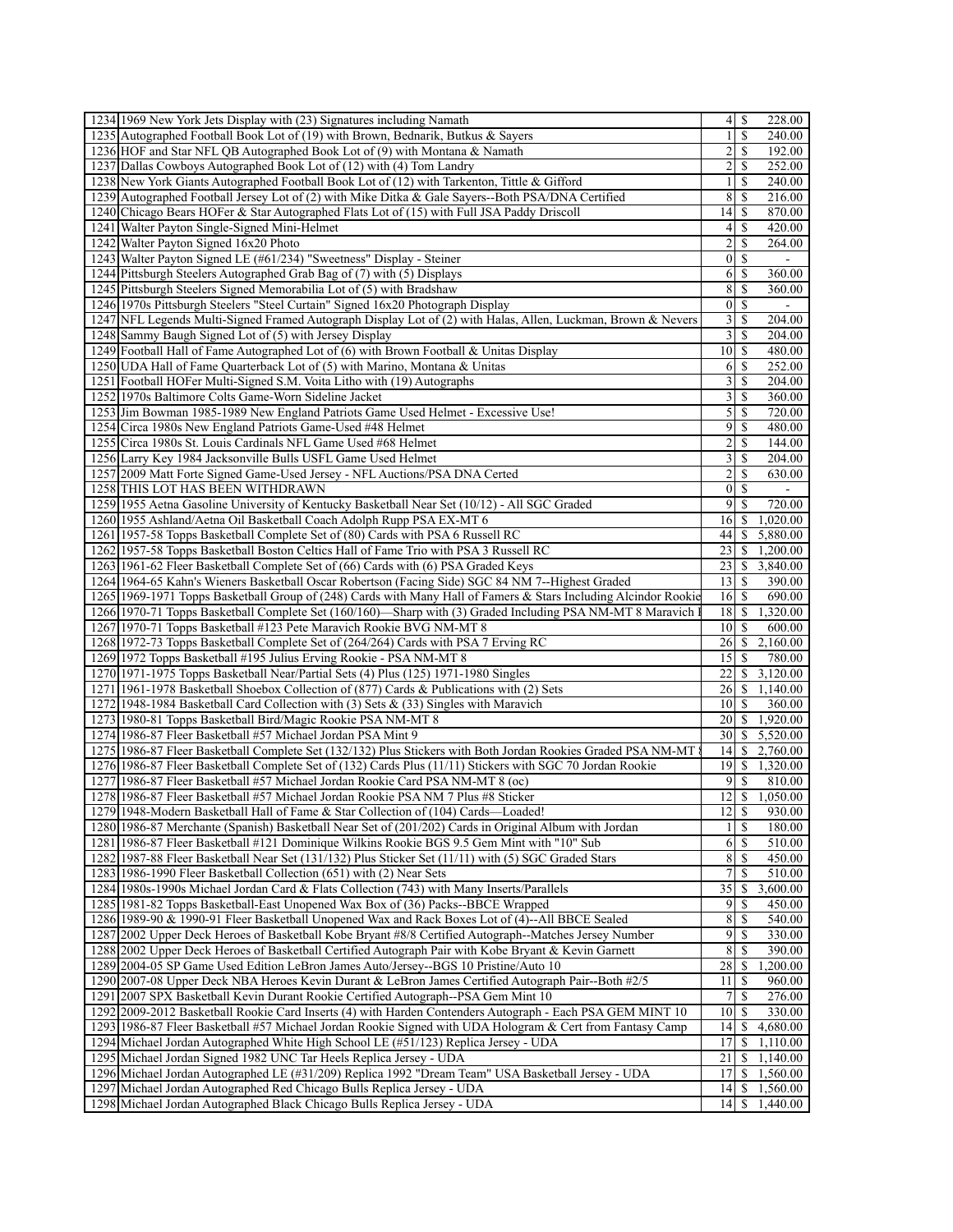| 1299 Michael Jordan Signed "March 29, 1982 The Shot UNC" Display - UDA                                             |                         | $8 \mid S$    | 1,110.00 |
|--------------------------------------------------------------------------------------------------------------------|-------------------------|---------------|----------|
| 1300 Michael Jordan Signed LE (#42/123) UDA Photograph Display                                                     | 15                      | -S            | 1,170.00 |
| 1301 Michael Jordan Chicago Bulls Signed UDA Limited Edition (39/250) Display                                      | 6                       | -S            | 540.00   |
| 1302 Michael Jordan Signed Limited Edition (122/123) 16x20 Display                                                 | 15                      | -S            | 420.00   |
| 1303 Michael Jordan Single-Signed Basketball - UDA                                                                 | 15                      | -S            | 840.00   |
| 1304 Michael Jordan Nike "Air Jordan Retro III" Size 8 Sneaker Pair with Signed Left Shoe - UDA                    | 19                      | -S            | 870.00   |
| 1305 Forrest "Phog" Allen 1920 U. of Kansas Signed Varsity Football Letter Certificate                             | 8                       | <sup>\$</sup> | 360.00   |
| 1306 Wilt Chamberlain Signed Philadelphia 76ers HOF Legends Canvas Print                                           | 3                       | \$            | 144.00   |
| 1307 Basketball Legend Autographed Book Lot of (3) with Chamberlain & Jabbar                                       | $\overline{\mathbf{c}}$ | \$            | 192.00   |
| 1308 "UCLA Legends" Signed Artist Proof with (7) Signatures including Abdul-Jabbar & Wooden                        |                         | <sup>\$</sup> | 240.00   |
| 1309 Kareem Abdul-Jabbar Signed Laker Shorts - Full JSA                                                            | $\vert 0 \vert$         | S             |          |
| 1310 LA Lakers Signed Display Quartet with Johnson & West                                                          | 0                       | <sup>\$</sup> |          |
| 1311 Basketball HOFer Autograph Lot of (5) with Dr. J ABA Ball & The Big O 16x20 Poster—All Certified              | 10                      | <sup>\$</sup> | 330.00   |
| 1312 1985 Villanova Wildcats National Champions Signed LE 16x20 Photograph Display                                 |                         | S             | 180.00   |
| 1313 2002 Maryland Terrapins NCAA Basketball National Champions Complete Team Autograph Display with Full JS       | 9                       | <sup>\$</sup> | 450.00   |
| 1314 Boston Celtics Autographed Lot of (7) with Bird, Cousy                                                        | 7                       | \$            | 390.00   |
| 1315 Bill Russell Signed Banner & (2) Signed 8x10s with S. Jones, Robertson, Russell                               | 0                       | \$            | ÷.       |
| 1316 Bill Russell Dual-Signed 8x10 Trio with West/Russell & (2) Russell/Robertson                                  | $\overline{2}$          | <sup>\$</sup> | 330.00   |
| 1317 Bill Russell Signed Lot of (4) with (2) PSA/DNA Authentic Checks & (2) 1957 Topps Reprints                    |                         | \$            | 300.00   |
| 1318 Bill Russell Autographed Lot of (5) with Replica Jersey, (4) 8x10s                                            | 2                       | S             | 450.00   |
| 1319 Single-Signed Basketball Trio: Bird, Shaq & 'Nique                                                            | 4                       | -S            | 300.00   |
| 1320 Single-Signed HOF Basketball Trio with Magic, Robertson & Shaq                                                | 1                       | \$            | 240.00   |
| 1321 1970s - Modern Autographed Basketball Card Lot of (341) with (95) Hall of Famers                              | 10 <sup>1</sup>         | -S            | 630.00   |
| 1322 Basketball Hall of Fame Signed Lot of (6) with Bird/Magic                                                     | 2                       | <sup>\$</sup> | 264.00   |
| 1323 Single-Signed Hall of Fame Basketball Lot of (5) with Erving & Pippen                                         | 6                       | \$            | 330.00   |
| 1324 Kobe Bryant Signed Alternate LA Lakers Jersey - UDA                                                           | 12                      | S             | 690.00   |
|                                                                                                                    |                         |               |          |
| 1325 One-of-a-Kind 1910s Atlantic City Vandals Cabinet Photos Pair - Early "Black Five" Team With Briscoe and Free | 8                       | <sup>\$</sup> | 630.00   |
| 1326 Historic 4/15/65 Celtics vs. 76ers NBA Division Championship Program - Havlicek Steals Ball for Win!          | 1<br>1                  | S             | 240.00   |
| 1327 Julius Erving Large Original Oil Painting by Mike Kuyper                                                      |                         | <sup>\$</sup> | 480.00   |
| 1328 1955-56 Parkhurst Hockey Complete Set of (79/79) Cards                                                        | 19                      | \$            | 1,170.00 |
| 1329 1959-60 Parkhurst Hockey Complete Set (50/50)                                                                 | 22                      | \$            | 990.00   |
| 1330 1961-62 Parkhurst Hockey Complete Set of (51/51) Cards                                                        | 30                      | \$            | 2,400.00 |
| 1331 1968-69 & 1969-70 Topps Hockey Complete Set Pair                                                              | 24                      | -S            | 1,200.00 |
| 1332 1973-1996 Hockey Card Treasure Chest (1,297) with 1973-74 O-Pee-Chee Set                                      | 7                       | \$<br>S       | 252.00   |
| 1333 1986-87 OPC Hockey Complete Blank Back Set of (264) with Roy RC                                               | 7                       |               | 480.00   |
|                                                                                                                    |                         |               |          |
| 1334 1979-80 Topps #18 Wayne Gretzky RC- BVG NM 7                                                                  | 7                       | \$            | 330.00   |
| 1335 1987-88 O-Pee-Chee Hockey Unopened Wax Box (48 Packs)--BBCE Wrapped                                           | 9                       | S             | 450.00   |
| 1336 1995-96 Be A Player Hockey Complete Set of (225) Certified Autographs                                         | 8 <sup>1</sup>          | -S            | 540.00   |
| 1337 2002-03 & 2003-04 Upper Deck Rookie Update Hockey Complete Set Pair with Certified Autographs & Game-U        | 8                       | <sup>\$</sup> | 720.00   |
| 1338 2005-06 Upper Deck Hockey Complete Set (487/487) with PSA Gem Mint 10 Crosby & Ovechkin Rookies               | 18                      | -S            | 1,920.00 |
| 1339 2005-06 SP Authentic Hockey Complete Set (287/287) with PSA Gem Mint 10 Crosby & Ovechkin Rookie Auto         | 21                      | \$            | 2,280.00 |
| 1340 2005-06 Upper Deck Rookie Update Hockey Complete Set (276/276) with Crosby & Ovechkin Rookie Autograp         | 11                      | \$            | 1,050.00 |
| 1341 2011-12 & 2012-13 Upper Deck Hockey Heroes Insert Sets Plus (17) Certified Autographs Including Howe          | 8                       | S             | 870.00   |
| 1342 2013-14 & 2014-15 Upper Deck Hockey Heroes Insert Sets (3) with (11) Certified Autographs Including Gretzky   | $\overline{9}$          | <sup>\$</sup> | 750.00   |
| 1343 Incredible 1928-1960 New York Rangers News-Service Photos Archive (74) w/S.C. Finals and HOFers               | 4                       | S             | 1,080.00 |
| 1344 1937-1940 New York Americans News-Service Photos (17) w/Dutton, Shore                                         |                         | 7s            | 390.00   |
| 1345 1935-1957 Toronto Maple Leafs News-Service Photos (26) w/HOFers                                               | 10                      | -S            | 570.00   |
| 1346 1931-1957 Boston Bruins News-Service Photos (25) w/Playoffs and HOFers                                        | 7                       | -S            | 390.00   |
| 1347 1937-1960 Detroit Red Wings News-Service Photos (21) w/HOFers                                                 | 5                       | S             | 360.00   |
| 1348 1938-1961 Montreal Canadiens News-Service Photos (17) w/S.C. Finals and HOFers                                | 4                       | -S            | 360.00   |
| 1349 1928-1962 Chicago Blackhawks News-Service Photos (32) w/S.C. Finals and Uniform Debut                         | 3                       | \$            | 420.00   |
| 1350 1969-1970 Blackhawks vs. Maple Leafs Program Signed by (10) with Horton - Full JSA                            | $\mathfrak{z}$          | -S            | 252.00   |
| 1351 Eddie Shore 1960s AHL Springfield Indians Signed Checks Lot (5)                                               | 7                       | S             | 450.00   |
| 1352 Signed Hockey Hall of Fame Card Lot of (6) with Howe Rookie Reprint - All PSA/DNA Authentic                   |                         | S             | 240.00   |
| 1353 Autographed Hockey Card Lot of (6) with Hull/Howe Dual-Signed & Lemieux                                       | 0                       | S             |          |
| 1354 Hockey Signed 16x20 Lot of (5) with Howe/Hull Dual-Signed                                                     | 0                       | <sup>\$</sup> |          |
| 1355 Autographed Hockey Lot of (4) with "Miracle on Ice" Matted & (3) Signed Pucks with Gretzky                    | 18                      | -S            | 900.00   |
| 1356 Single-Signed Hockey Puck Lot of (18) with Esposito, Gretzky, Bo. Hull, Orr & Richard                         | 11                      | -S            | 600.00   |
| 1357 Single-Signed Hockey Puck Lot of (20) with Brodeur, Gretzky, Howe, Jagr, Orr & Richard                        | 13                      | -S            | 570.00   |
| 1358 Wayne Gretzky Signed 1991-92 Los Angeles Kings Center Ice Authentic Jersey- Full JSA                          | 10                      | -S            | 450.00   |
| 1359 Sidney Crosby Signed Rimouski Oceanic Replica Jersey - Full JSA                                               | 4                       | <sup>\$</sup> | 480.00   |
| 1360 Alexander Ovechkin Signed Pair with Glove & Vinyl Action Figure                                               | 0                       | -S            |          |
| 1361 Wayne Gretzky Signed Game-Issued 1992-93 Easton HXP 5100 Stick- Full JSA                                      | 12                      | -S            | 480.00   |
| 1362 Gordie Howe Lot of (5) Items with (4) Signed including Bobble Head & Bust                                     | $\frac{3}{3}$           | -S            | 204.00   |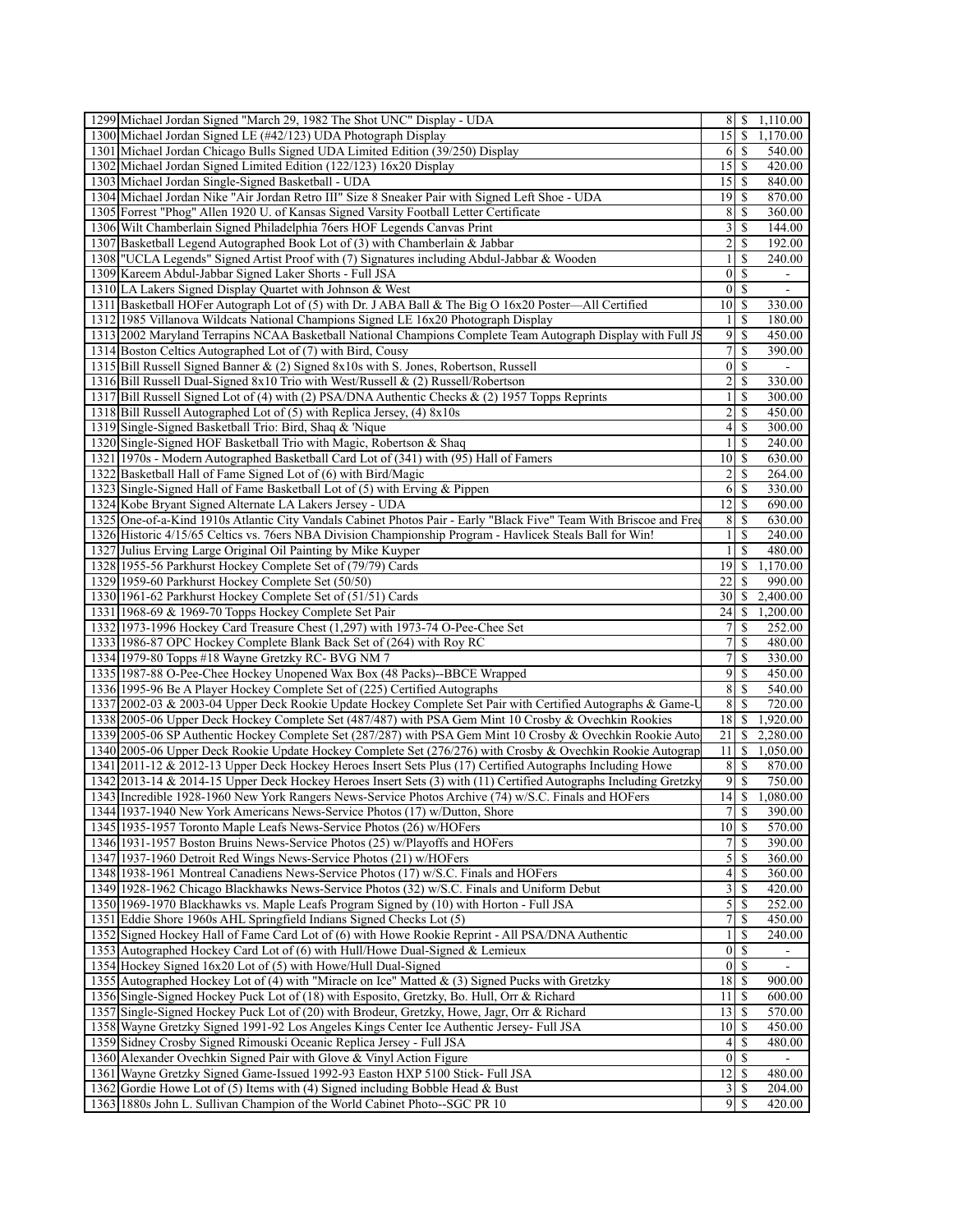| 1364 1927 Werner & Mertz Boxing (German) Complete Set of (6) PSA Graded Cards                                                                                 |                   | $1 \mid S$                 | 120.00                       |
|---------------------------------------------------------------------------------------------------------------------------------------------------------------|-------------------|----------------------------|------------------------------|
| 1365 1910 Mirror of Life Jack Johnson vs. James J. Jeffries Silver Medal                                                                                      | 5 <sub>l</sub>    | $\mathbb{S}$               | 288.00                       |
| 1366 1940s-1960s Boxing Programs Lot (26) with 3 World Championship Bouts                                                                                     | $10\vert S$       |                            | 360.00                       |
| 1367 THIS LOT HAS BEEN WITHDRAWN                                                                                                                              |                   | 01S                        |                              |
| 1368 1965 Clay/Ali vs. Liston "Phantom Punch" Full Tickets Trio                                                                                               |                   |                            | 420.00                       |
| 1369 November 22, 1965 Ali vs. Patterson Full Press Box Ticket - PSA NM-MT 8                                                                                  | $\overline{2}$    | $\mathbb{S}$               | 264.00                       |
| 1370 March 8, 1971 Ali vs. Frazier I "Fight of the Century" Program                                                                                           | $\left  \right $  | <sup>\$</sup>              | 240.00                       |
| 1371 3/21/88 Mike Tyson vs. Tony Tubbs Championship Fight Original 6x9 Fight Broadside From Tokyo Dome                                                        | $\overline{0}$    | <sup>\$</sup>              |                              |
| 1372 Ali & Cassius Clay Signed Ring Magazine Cover & Full Magazine - Both Full JSA                                                                            | $15 \mid$ \$      |                            | 630.00                       |
| 1373 Muhammad Ali & Joe Frazier Signed "Fight of the Century" Oversized Photograph Display - Full JSA                                                         | $13$ $\uparrow$   |                            | 1,080.00                     |
| 1374 Muhammad Ali Autograph Cut with 7/19/80 Inscription Date--PSA/DNA Authentic                                                                              | $\frac{1}{2}$     | -S                         | 180.00                       |
| 1375 Muhammad Ali & Leroy Neiman Signed 1977 Las Vegas Show Ticket--Full JSA                                                                                  | $\overline{1}$    | $\overline{\mathbf{s}}$    | 240.00                       |
| 1376 Muhammad Ali Signed Trio with 8x10, Prayer Card & Magazine - All Full JSA                                                                                | 5 <sup>1</sup>    | - \$                       | 480.00                       |
| 1377 Muhammad Ali Framed Display with Signed Islam Pamphlet & Plaster Hand Print                                                                              |                   | 01S                        |                              |
| 1378 1976 Mego Muhammad Ali's Boxing Ring Action Figure Set in Original Autographed Box--Full JSA                                                             | $\vert$           | -\$                        | $\overline{276.00}$          |
| 1379 1976 Mego Boxing Figure Lot of (2) in Sealed Original Packaging with Signed Ali--Full JSA                                                                | $\mathbf{1}$      | \$                         | 240.00                       |
| 1380 Muhammad Ali Endorsed Shaving Products Lot of (2) with (1) Signed--Full JSA                                                                              | $\vert 4 \vert$   | \$                         | 276.00                       |
| 1381 Muhammad Ali Signed Crisp Crunch Bar Wrapper - Full PSA/DNA                                                                                              | $\vert$           | $\mathbf S$                |                              |
| 1382 Carl "The Truth" Williams 1989 Heavyweight Championship Signed Fight Worn Trunks vs. Tyson plus Signed Re                                                | $\mathfrak{S}$    | <sup>\$</sup>              | 480.00                       |
| 1383 Autographed Boxing Trunk & Robe Lot of (4)                                                                                                               | $10\vert S$       |                            | 390.00                       |
| 1384 Joe Louis Large Cut Signature--PSA/DNA Authentic                                                                                                         |                   |                            | 330.00                       |
| 1385 Joe Louis & Jack Dempsey Autograph Cut Matted Display--JSA Certified                                                                                     | 5                 | \$                         | 288.00                       |
| 1386 Max Baer Signed Index Card with Photo--PSA/DNA Authentic                                                                                                 | $\overline{c}$    | <sup>\$</sup>              | 72.00                        |
| 1387 1972 Ring Magazine Poll Letter with Archie Moore Written Response and Signed by Joe Frazier--JSA Certified                                               | $\overline{0}$    | $\mathcal{S}$              |                              |
| 1388 1982 Holmes vs. Cooney Multi-Signed Ticket Display with Holmes, Cooney & Neiman                                                                          | $\vert 0 \vert$   | -S                         | $\qquad \qquad \blacksquare$ |
| 1389 Mike Tyson Single-Signed 16x20 Trio                                                                                                                      |                   | $0 \mid S$                 | $\overline{\phantom{a}}$     |
| 1390 Multi-Signed Boxing Hall of Famer/Star Corner Pad with (23) Signatures including Leonard                                                                 | $\overline{2}$    | $\mathbf S$                | 192.00                       |
| 1391 Sugar Ray Leonard Signed Red Everlast Boxing Glove                                                                                                       | $\frac{1}{2}$     | <sup>\$</sup>              | 60.00                        |
| 1392 Single-Signed Boxing Glove Lot of (111) with Frazier, LaMotta, Patterson                                                                                 | 20I               | -S                         | 2,160.00                     |
| 1393 Single-Signed Boxing Hall of Famer Glove Lot of (30) - All with "HOF" Inscriptions                                                                       | 22                | <sup>\$</sup>              | 870.00                       |
| 1394 Autographed & Inscribed Boxing Glove Lot of $(24)$                                                                                                       | 24                | -S                         | 840.00                       |
| 1395 Boxing Hall of Famer Signed Glove Lot of (18)                                                                                                            | 13                | -S                         | 390.00                       |
| 1396 Multi-Signed Boxing Glove Lot of (16) with (200+) Autographs                                                                                             |                   | $4$   \$                   | 276.00                       |
| 1397 Dual & Triple Signed Boxing Glove Collection of (15) with Frazier/Patterson                                                                              | 11                | -S                         | 330.00                       |
| 1398 Archie Moore Autographed Boxing Glove Lot of (10)                                                                                                        | 15 <sup>1</sup>   | - \$                       | 420.00                       |
| 1399 Christy Martin Signed Boxing Glove Lot of (8)                                                                                                            | $\left  \right $  | <sup>\$</sup>              | 120.00                       |
| 1400 PGA Tour Pin Flag Signed by (50) Golfers including Mickelson, Spieth - Full JSA                                                                          | 1                 | \$                         | 480.00                       |
| 1401 Jack Nicklaus Signed Masters Flag - Full JSA                                                                                                             | $\vert 4 \vert$   | - \$                       | 252.00                       |
| 1402 Nicklaus, Palmer & Player Autographed Trio                                                                                                               | $\mathbf{1}$      | \$                         | 120.00                       |
| 1403 Sam Snead Signed Check Lot of (25)                                                                                                                       | 11                | <sup>\$</sup>              | 450.00                       |
| 1404 Tiger Woods "Year of the Tiger" Original Danny Day LE (#236/270) Giclee On Canvas Display                                                                |                   | $0 \mid S$                 |                              |
| 1405 THIS LOT HAS BEEN WITHDRAWN                                                                                                                              | $\mathbf{0}$      | <sup>\$</sup>              |                              |
| 1406 Amazing Secretariat Belmont Lot with Win Ticket, Letter from Ron Turcotte, Signed Display & Ball                                                         | $\overline{0}$    | <sup>\$</sup>              | ۰                            |
| 1407 Secretariat 1973 Belmont Race-Used Horseshoe Nail & Ron Turcotte Signed Display                                                                          | 17                | <sup>\$</sup>              | ۰<br>1,440.00                |
| 1408 Eddie Arcaro Dual-Signed & Inscribed 5x7 Photo - PSA/Authentic                                                                                           |                   | <sup>\$</sup>              |                              |
| 1409 1890s "Bicycle Riders" Cabinet Photos (2) Including "Newsboy" Tobacco Premium of A.A. Zimmerman                                                          | $\mathbf{1}$      | $\overline{1}$ s           | 120.00<br>60.00              |
|                                                                                                                                                               |                   | $9 \overline{\smash{)}\,}$ | 510.00                       |
| 1410 2000 Indianapolis 500 Pace Car Driver's Ring - Actor Anthony Edwards                                                                                     | $\left 4\right $  | -S                         |                              |
| 1411 1981 Wrestling Magazine & Hulk Hogan Signed Rookie Card<br>1412 Olympic Gold Medal Winner Single-Signed Baseball Lot of (4) with Jenner & Spitz--All JSA | 2                 | -S                         | 390.00<br>192.00             |
|                                                                                                                                                               |                   |                            |                              |
| 1413 Pele Signed SFC Santos Jersey & Ball<br>1414 Pele Signed Team Brazil Jersey Pair                                                                         | $7\overline{ }$   | <sup>\$</sup>              | 264.00<br>360.00             |
|                                                                                                                                                               |                   |                            |                              |
| 1415 Pele Signed New York Cosmos Jersey Pair<br>1416 Pele Signed & Graded 4x6 Photo - PSA/DNA Gem Mint 10                                                     | 6<br>$\mathbf{1}$ | -S<br><sup>\$</sup>        | 390.00<br>120.00             |
|                                                                                                                                                               |                   |                            |                              |
| 1417 1932 U.S. Caramel Starter Set of (16) Different with Grove, Sarazen and SGC Graded Tunney                                                                | $\overline{9}$    | -S<br>$9$ $\sqrt{5}$       | 750.00                       |
| 1418 1933 Goudey Sport Kings Near Set of (44/48) Cards with (5) Graded                                                                                        |                   |                            | 870.00                       |
| 1419 1909-1941 Multi/Non-Sport Grab Bag with Hall of Famers                                                                                                   | 8                 |                            | 330.00<br>1,320.00           |
| 1420 1953-1956 Topps & Bowman Baseball and Football Group (242) with PSA 3 Clemente RC                                                                        |                   |                            |                              |
| 1421 1935-1962 Baseball & Football Shoebox Collection (439) with Hall of Famers & Stars                                                                       | 10                | -S                         | 690.00                       |
| 1422   1940-1974 Baseball & Football Shoebox Collection of (1,225) Cards with Many Hall of Famers & Stars                                                     | 18                | <sup>\$</sup>              | 1,560.00                     |
| 1423 1952 Wheaties Uncut Panel (10 Cards) with Musial and Mikan                                                                                               | $\mathfrak{S}$    | -S                         | 228.00                       |
| 1424 Multi-Sport and Non-Sport Treasure Chest with (2) Complete Card Sets                                                                                     |                   | $9$ \ $\frac{1}{3}$        | 390.00                       |
| 1425 1948-1976 Baseball & Football Hall of Fame Rookie SGC Graded Quartet                                                                                     | 12                | -S                         | 540.00                       |
| 1426 1970-1986 Topps Football & Basketball Hall of Fame Collection (19) with (2) Montana RC and Maravich RC                                                   |                   | 6   S                      | 510.00                       |
| 1427 1954-1990 Baseball & Football Hall of Fame/Star Rookie Cards (33) with (8) Graded                                                                        | $12$ $\sqrt{5}$   |                            | 990.00                       |
| 1428 1972-1998 Baseball & Football Hall of Fame and Star Rookie Cards (47) with Jeter, Montana & Staubach                                                     | 11                | <sup>\$</sup>              | 1,080.00                     |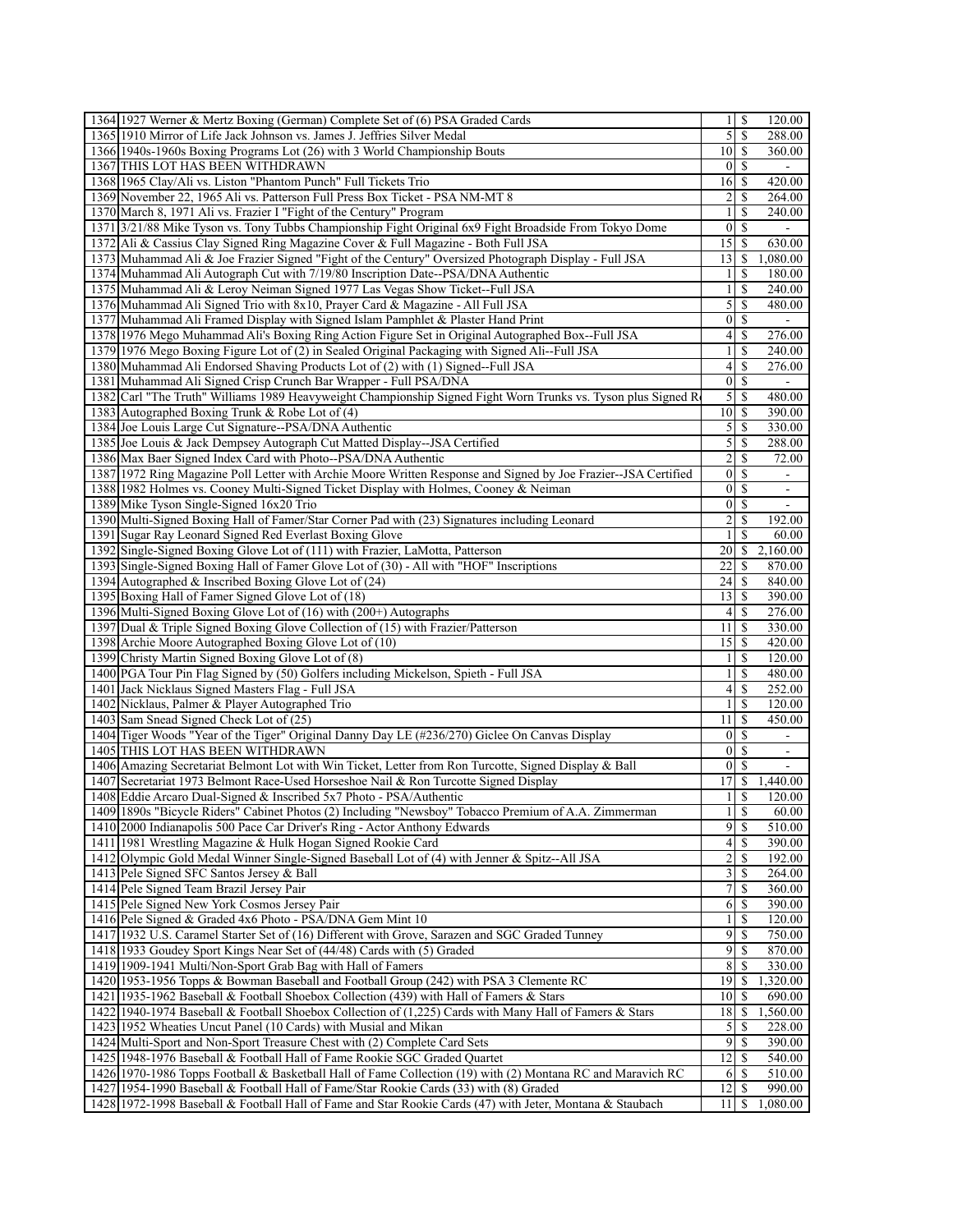| 1429 1955-2013 Multi-Sport Mostly PSA 9-10 Graded Hall of Famers & Stars Lot of (23)                                                                   |                            |               | 480.00           |
|--------------------------------------------------------------------------------------------------------------------------------------------------------|----------------------------|---------------|------------------|
| 1430 Modern Multi-Sport Certified Autograph & Game-Used Insert Collection of (463) Cards Plus (18) Small Insert S                                      | 20                         | \$            | 840.00           |
| 1431   Modern Multi-Sport Certified Autograph, Game-Used & Insert/Base Collection (721) with Many Hall of Famers                                       | 11                         | -S            | 510.00           |
| 1432 Multi-Sport UDA Autographed Treasure Chest of (15) with Griffey Jr., Unitas                                                                       | $11 \mid S$                |               | 600.00           |
| 1433 Multi-Sport Autograph Treasure Chest of (24) with (4) DiMaggio, Ryan                                                                              | 12                         | \$            | 690.00           |
| 1434 Multi-Sport Autographed Treasure Chest of (10) with Ali, Mantle                                                                                   | 4                          | S             | 450.00           |
| 1435 Multi-Sport Autographed Flats & Framed Displays Lot of (38) with JSA Certified Mantle                                                             | 11                         | \$            | 480.00           |
| 1436 Multi-Sport Autographed Collection of (35) with Aaron                                                                                             | 10 <sup>1</sup>            | <sup>\$</sup> | 420.00           |
| 1437 Multi-Sport Autographed Lot of (13) with Manning & Montana Signed Footballs                                                                       | 12                         | <sup>\$</sup> | 540.00           |
| 1438 Multi-Sport Autographed Card & Baseball Lot of (52) with F. Thomas, Yaz Rookies & Mays Baseball                                                   | 17                         | -S            | 600.00           |
|                                                                                                                                                        | 18                         |               |                  |
| 1439 Multi-Sport Autograph and Card BOC with Chamberlain & Ray Robinson<br>1440 Multi-Sport HOFer Autograph Treasure Chest with Puckett Jersey Display |                            | -S<br>S       | 780.00<br>750.00 |
|                                                                                                                                                        | 16                         |               |                  |
| Baseball & Football Hall of Famer Autographed Collection of $(10)$ with Williams<br>1441                                                               | $10$ $\sqrt{5}$            |               | 450.00           |
| 1442 Oversized Multi-Sport Autographed Photo Lot of (46) with (40) 16x20s                                                                              | 2                          | \$            | 192.00           |
| 1443 Multi-Sport Signed Quartet with Brown Mini-Helmet & Ryan 7th No-Hitter Display                                                                    | $\mathbf{1}$               | -S            | 240.00           |
| 1444 Baltimore/DC Multi-Sport Autograph Lot of (21) with 1984 Redskins Team Ball & Hayes/Unseld Display                                                | 14                         | \$            | 420.00           |
| 1445 New York Team Multi-Sport Multi-Signed Lot of (6) with Football Giants Greats Full-Size Helmet                                                    | 4                          | \$            | 276.00           |
| $1446$ Multi-Sport Signed Football From New Jersey Special Olympics with $(40+)$ Signatures                                                            | $\overline{c}$             | <sup>\$</sup> | 72.00            |
| 1447 1950s-1990s "Sports Illustrated" Signed Complete Magazines (66)                                                                                   | 5                          | \$            | 330.00           |
| 1448 1930s-1990s Multi-Sport Publication Collection of (252)                                                                                           | $\overline{3}$             | <sup>\$</sup> | 144.00           |
| 1449 1960-1980 Mid-Western Multi-Sport Publication & Photo Collection of (103)                                                                         | $\overline{3}$             | $\mathbf S$   | 144.00           |
| 1450 1938-1960 Football & Basketball Reprint Rules Guide Lot of (38)                                                                                   | $\mathbf{1}$               | \$            | 60.00            |
| 1451 Willard Mullin Original Artwork Pair with 1957 Giants Moving to San Francisco & 1959 Northwestern Football                                        | 13                         | -S            | 750.00           |
| 1452 1970 Barnell Loft Portraits & Profiles Multi-Sport Posters Lot of (20)                                                                            | $\mathbf{1}$               | <sup>\$</sup> | 120.00           |
| 1453 Multi-Sport Display Lot of (10) with Jordan Cutout, Williams Canvas                                                                               | 4                          | \$            | 156.00           |
| 1454 Franklin Mint Commemorative Sports Medallion Set of (3)                                                                                           | 13                         | -S            | 660.00           |
| 1455 1949-1955 Topps Funny Foldees Complete Set (66/66) Plus (13) Variations & Incredibly Scarce One-Cent Wrapp                                        | 7                          | <sup>\$</sup> | 570.00           |
| 1456 1952 Topps Look 'N See Complete Set of (135) Cards with (6) PSA 7-8 Graded Keys Plus Wrapper & Viewer-                                            | 34                         | \$            | 3,840.00         |
| 1457 1952 Topps Look 'N See & 1954 Topps Scoops Partial Set Pair                                                                                       | $\mathbf{0}$               | <sup>\$</sup> |                  |
| 1458 Extensive 1961 Topps Sports Cars Collection with Set (66/66) & (36) License Plate Stickers (16 Unreleased) Plus                                   | 25                         | \$            | 2,280.00         |
| 1459 1973-1974 Topps Wacky Packages Stickers/Puzzle Cards Complete Consecutive Series Run of (7) with Series 2                                         | 19                         | -S            | 1,920.00         |
| 1460 2016 Historic Autographs "The Mob" Complete BGS 8.5-10 Graded Set of (60) Cards                                                                   | 8 <sup>1</sup>             | -S            | 390.00           |
| 1461 1941 Gum Inc. R157 Uncle Sam Complete Set of (96)                                                                                                 | $10$   \$                  |               | 390.00           |
| 1462 1949 Bowman Wild West Lot of (238) with Near Set of (149/180)                                                                                     | 4                          | S             | 300.00           |
| 1463 1950s Topps Non-Sport Complete Set Lot of (2) with Wings & Flags                                                                                  | 5                          | <sup>\$</sup> | 450.00           |
| 1464 1956 Davy Crockett Card Collection with Orange-Back Complete Set of (80) & Green-Back Partial Set of (51/80)                                      | 13                         | \$            | 360.00           |
| 1465 1956 Davy Crockett Orange Back Complete Set of (80)                                                                                               | $\overline{3}$             | <sup>\$</sup> | 144.00           |
| 1466 1920s-60s Exhibit "Cowboys" Arcade Cards Lot (160 Different) Featuring Tom Mix                                                                    | $18$ $\sqrt{5}$            |               | 930.00           |
| 1467 F150-2 Armour Franks Western Outlaw Wanted Poster Lot of (12)                                                                                     | 2                          | \$            | 132.00           |
| 1468 1952 Topps Look 'N See #103 Duke of Windsor Original Art Plus Card                                                                                | 20                         | -S            | 930.00           |
|                                                                                                                                                        | $7\overline{ }$            | <sup>\$</sup> | 228.00           |
|                                                                                                                                                        |                            | -S            | 168.00           |
| 1469 1893 N566-2 Newsboy "Actresses" Large Color Cabinet Premiums Lot (12 Different)                                                                   |                            | -S            | 540.00           |
| 1470 1880s-1890s U.S. Tobacco Premiums and Collectibles Grab-Bag Lot (31 Items)                                                                        | $\mathfrak{S}$             | -S            | 300.00           |
| 1471   1880s-1910s N and T Tobacco "Type" Cards Lot (51 Different)                                                                                     | 8 <sup>1</sup>             |               |                  |
| 1472 Early 1900s Boxing & Non-Sport Card Lot of (84)                                                                                                   | 6                          |               |                  |
| 1473 1940 Gum Inc. Lone Ranger Card Lot of (12) with (4) High Numbers                                                                                  | 10 <sup>1</sup>            | $\mathbb{S}$  | 510.00           |
| 1474 1933-1947 Indian Gum & Sky Birds Non-Sport Card Lot of (102)                                                                                      | 17S                        |               | 630.00           |
| 1475 1930s-1940s Non-Sport Card Collection of (6) Different Series with Disney Comics Uncut Strips                                                     | 11                         | -S            | 720.00           |
| 1476 1974 Topps "Monster Gumsters Bubble Gum" Uncut Boxes Pair Proof Sheet                                                                             | $\overline{0}$             | -S            |                  |
| 1477 1936-1937 Gum Inc. R60 G-Men & Heroes of the Law Lot of (114) with (24) Card Strip Set                                                            | 6                          | -S            | 300.00           |
| 1478 1936 Gum Inc. R60 G-Men & Heroes of the Law Left Hand Low Card Lot of (16)                                                                        | $\overline{9}$             | -S            | 690.00           |
| 1479 1936-1937 Gum Inc. R60 G-Men & Heroes of the Law Group 7 & 8 High Number Series Lot of (25)                                                       | 6                          | -S            | 570.00           |
| 1480 1938 Gum Inc. R69 Horrors of War Starter Set of (111/288) with (5) Key Cards & (31) High Numbers                                                  | 19 IS                      |               | 810.00           |
| 1481 1952 Topps Look 'N See PSA Graded Lot of (52) with Rembrandt (EX 5)                                                                               | 6                          |               | 480.00           |
| 1482 1952 Topps Look 'N See Group of (7) with (4) #82 Rembrandt Shortprints                                                                            | $\left 4\right $           | <sup>S</sup>  | 288.00           |
| 1483 2009 UD Prominent Cuts Abraham Lincoln Signature Cut Card - 1 of 1!                                                                               | 17                         | S             | 6,240.00         |
| 1484 2007 UD Historical Cuts Signature Card: Ulysses S. Grant & Robert E. Lee - 1 of 1! [reserve not met]                                              | $\vert 0 \vert$            | -S            |                  |
| 1485 1817 James Madison Signed Land Grant--Full JSA                                                                                                    | 17                         |               | 840.00           |
| 1486 Theodore Roosevelt 1905 Signed Postal Appointment - Full JSA                                                                                      | 1                          | <sup>\$</sup> | 900.00           |
| 1487 Franklin Delano Roosevelt 1937 Signed U.S. Marshal Appointment - Full JSA                                                                         | 6                          | -S            | 600.00           |
| 1488 1937 Franklin D. Roosevelt TLS on White House Stationery--Full JSA                                                                                | $10$ $\sqrt{5}$            |               | 750.00           |
| 1489 Dwight D. Eisenhower Signed 1958 Dinner Program--Full JSA                                                                                         | 8                          |               | 264.00           |
| 1490 Richard Nixon Signed 1958 Luncheon Program--Full JSA                                                                                              | $\mathfrak{S}$             | -S            | 228.00           |
| 1491 Richard Nixon Signed Glove - Full PSA/DNA                                                                                                         | 7                          | <sup>\$</sup> | 330.00           |
| 1492 Richard Nixon Signed Photo with Full JSA<br>1493 Presidential Signed Baseball Trio with Bush, Carter & Ford                                       | $\frac{3}{2}$<br>$18$   \$ | -S            | 204.00<br>390.00 |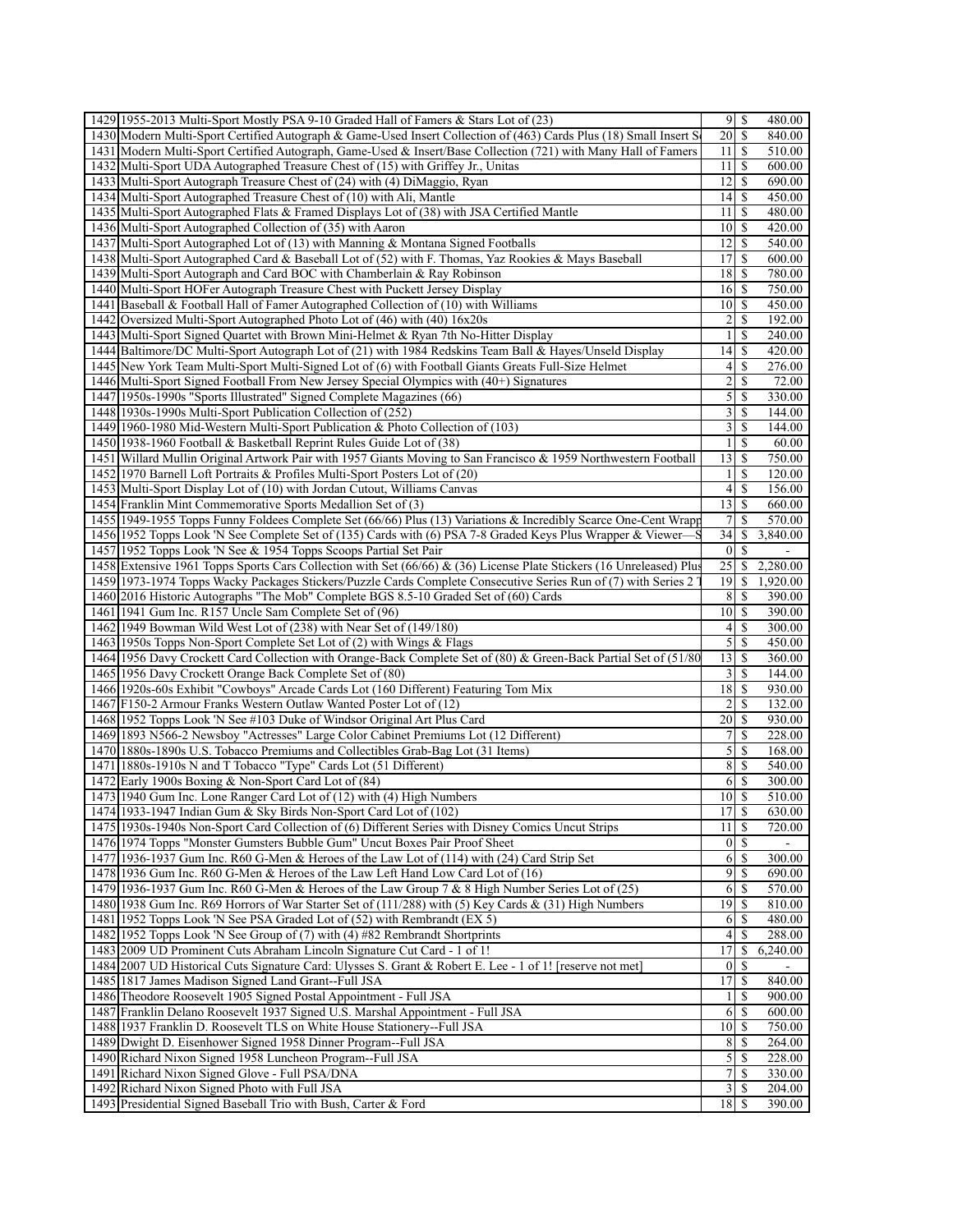| 1494 Political Autograph Lot of (6) with (3) Presidential Autographs including (2) Carter & Ford                                                    |                                   |                          | 204.00             |
|-----------------------------------------------------------------------------------------------------------------------------------------------------|-----------------------------------|--------------------------|--------------------|
| 1495 Politician Signed Book Lot of (4) with G.W. Bush                                                                                               | $\overline{5}$                    | -S                       | 240.00             |
| 1496 Donald Trump Signed 2016 Masters Flag                                                                                                          | $\mathcal{S}$                     | <sup>\$</sup>            | 750.00             |
| 1497 Donald Trump Signed Masters Scorecard - PSA/DNA Authentic                                                                                      | $\overline{2}$                    | <sup>\$</sup>            | 390.00             |
| 1498 Donald Trump Signed "Crippled America" Book - Full JSA                                                                                         | $\mathcal{S}$                     | $\mathbb{S}$             | 330.00             |
| 1499 1892-1896 Republican National Convention Full Ticket & Ticket Stub Lot of (3)                                                                  | $\frac{1}{2}$                     | S                        | 210.00             |
| 1500 1912-1924 Democratic & Republican National Convention Full Ticket Lot of (3)                                                                   | $\vert$                           | <sup>\$</sup>            |                    |
| 1501 1936-1948 Democratic & Republican National Convention Full Ticket Lot of (3)                                                                   | $\frac{1}{2}$                     | \$                       | 150.00             |
| 1502 U.S. Mint 3" President Bronze Medal Collection of (36) in Original Sealed Bags                                                                 | 11                                | -S                       | 450.00             |
| 1503 1928 \$1,000 Federal Reserve Note Graded PCGS Fine 15                                                                                          | $\overline{9}$                    | <sup>\$</sup>            | 2,280.00           |
| 1504 1880-1903 Morgan Silver Dollar Lot of (5)--All NGC MS64                                                                                        | 10 <sup>1</sup>                   | S                        | 480.00             |
| 1505 1928 \$500 Federal Reserve Note Graded PCGS Fine 15                                                                                            | 8                                 | S                        | 960.00             |
| 1506 1986 U.S. \$50 Eagle Gold Bullion Coin                                                                                                         | 8                                 | <sup>\$</sup>            | 1,320.00           |
| 1507 1987 U.S. \$50 Eagle Gold Bullion Coin                                                                                                         | $\overline{9}$                    | \$.                      | 1,320.00           |
| 1508 1987 & 2003 U.S. \$1 Silver Eagle Bullion Coin Lot of (40)                                                                                     | 8                                 | -S                       | 810.00             |
| 1509 Modern U.S. Coin Packaged Collection with \$5 Gold Eagle & Silver Proof Sets                                                                   | 9                                 | <sup>\$</sup>            | 690.00             |
| 1510 1938-1940 Mickey Mouse Magazine Early Gold Age Comic Book Lot of (27)                                                                          | 9                                 | <sup>\$</sup>            | 450.00             |
| 1511 1940s-1990s Non-Sport/Sport Toy, Comic & Card Collection with TMNT & Disney                                                                    | 6                                 | <sup>\$</sup>            | 450.00             |
| 1512 Gold & Silver Age Comic Book Lot of (12) with Showcase 3 Frogmen                                                                               | $\overline{2}$                    | \$                       | 192.00             |
| 1513 Silver & Bronze Age Comic Book Treasure Chest Lot of (155)                                                                                     | 9                                 | \$                       | 288.00             |
| 1514 Circa 1920s-1930s Hubley 12" Footmen Cast Iron Doorstop by Anne Fish                                                                           | $\vert$                           | $\mathbb{S}$             |                    |
| 1515 Hartland Statue Western Character Lot of (4)                                                                                                   |                                   |                          | 300.00             |
| 1516 1950s-1990s Novelty/Advertising/Premium Lot of (33)                                                                                            | $\frac{1}{2}$                     | S                        | 300.00             |
| 1517 1950s-1980s View-Master Collection with Projector, (6) Viewers and (60) Reels Including (2) Baseball                                           | $\frac{1}{2}$                     | <sup>\$</sup>            | 120.00<br>2.040.00 |
| 1518 Marilyn Monroe Large Signed Cut                                                                                                                | 12                                | \$                       |                    |
| 1519 Actor/Entertainer Autograph Lot of (2) with Bobby Darin & Katharine Hepburn--Both Full JSA<br>1520 Alfred Hitchcock Autograph & Sketch Display | $\overline{0}$<br>$13$ $\sqrt{5}$ | -\$                      | $\blacksquare$     |
| 1521 1917 Orville Wright Signed Check - PSA/DNA Authentic                                                                                           | $\overline{9}$                    |                          | 840.00<br>630.00   |
| 1522 Sammy Davis Jr. Signed 1981 Check - PSA/DNA Authentic                                                                                          | 6                                 | \$<br><sup>\$</sup>      | 180.00             |
| 1523 The Love Boat" 11x14 Cast Photograph with (5) Signatures - Full PSA/DNA                                                                        | $\frac{1}{2}$                     | \$                       | 240.00             |
| 1524 Signed Celebrity Autobiography Book Lot of (7)                                                                                                 | 6                                 | -S                       | 450.00             |
| 1525 John Glenn Signed First Edition Book & Baseball Pair                                                                                           | $\frac{1}{2}$                     | $\overline{\mathcal{S}}$ | 300.00             |
| 1526 Autographed Graphic Novel Lot of (11) with Lee & Miller                                                                                        | $\overline{0}$                    | <sup>\$</sup>            | $\blacksquare$     |
| 1527 Johnny Cash Autographed 45RPM Record Big River in Framed Display                                                                               | 11                                | \$                       | 540.00             |
| 1528 Ten Years After Rock Band Signed Album with Alvin Lee--Full JSA                                                                                | $\overline{2}$                    | <sup>\$</sup>            | 132.00             |
| 1529 Kristian Bush & Jennifer Nettles "Sugarland" Signed Fender Guitar                                                                              | $\overline{2}$                    | -S                       | 132.00             |
| 1530 1941-1958 Buffalo, NY Event Ticket Lot of (8) with Sinatra                                                                                     | 1 <sup>1</sup>                    | <sup>\$</sup>            | 180.00             |
| 1531 1969 Woodstock Music and Art Fair Ticket                                                                                                       | $\overline{2}$                    | -S                       | 132.00             |
| 1532 US & Canada Hard Rock Cafe Pin Lot of (100)                                                                                                    | $\mathbf{1}$                      | \$                       | 240.00             |
| 1533 International Hard Rock Cafe Pin Collection of (100)                                                                                           | $\mathfrak{S}$                    | \$                       | 288.00             |
| 1534 1956-1957 Marilyn Monroe & Arthur Miller Original Wire Photo Lot of (2)                                                                        | 0                                 | -\$                      |                    |
| 1535 1940s Fuller Paint/Glass "World War II Airplanes" Premiums Lot (22 Different)                                                                  | $\mathbf{1}$                      | \$                       | 120.00             |
| 1536 Rare 1888 N173 Old Judge Original Glass Plate Negative - James M. Burns/Omaha, Uncatalogued Image                                              | $\frac{1}{2}$                     | \$                       | 600.00             |
| 1537 Rare 1888 N173 Old Judge Original Glass Plate Negative - John Doran/Omaha, Uncatalogued Image                                                  | $\frac{1}{2}$                     | \$                       | 600.00             |
| 1538 Rare 1888 N173 Old Judge Original Glass Plate Negative - James M. Burns/Omaha                                                                  | $\mathbf{1}$                      | \$                       | 600.00             |
| 1539 1888 N173 Old Judge Glass Plate Positive Image Photo - John A. Farrell/Washington                                                              |                                   | $\overline{1}$ s         | 300.00             |
| 1540 1887 N172 Old Judge Sam Thompson - SGC 50 VG/EX 4                                                                                              |                                   |                          | 1,320.00           |
| 1541 1909-11 T206 White Borders Ty Cobb (Red Portrait) SGC 20 Fair 1.5                                                                              | 18                                | S.                       | 1,680.00           |
| 1542 1909-11 T206 White Borders Hall of Fame Pitchers SGC Graded Trio with Johnson, Mathewson & Young                                               | $15$ $\sqrt{5}$                   |                          | 780.00             |
| 1543 1909-11 T206 White Borders Tinker, Evers & Chance SGC 45-80 Graded Trio                                                                        | 15                                | <sup>S</sup>             | 1,560.00           |
| 1544 1909-11 T206 White Border Hal Chase SGC Graded Trio                                                                                            | $\vert 4 \vert$                   | -S                       | 216.00             |
| 1545 1909-11 T206 White Borders SGC Graded Group of (11) with (10) Hall of Famers & Southern Leaguers Includin                                      | 17                                | \$                       | 1,200.00           |
| 1546 1910-11 T3 Turkey Red Cabinets #42 Cy Young (Checklist Back) SGC 35 Good + 2.5                                                                 | $\overline{9}$                    | \$                       | 690.00             |
| 1547 1910-11 T3 Turkey Red Cabinets #36 Tris Speaker (Checklist Back) SGC 55 VG-EX+ 4.5                                                             | 26                                | \$.                      | 1,440.00           |
| 1548 1910-11 T3 Turkey Red Cabinets #5 Sam Crawford (Checklist Back) SGC 40 VG 3                                                                    | 6                                 | <sup>\$</sup>            | 300.00             |
| 1549 1910-11 T3 Turkey Red Cabinets #28 Harry McIntyre (Brooklyn & Chicago) SGC 55 VG-EX+ 4.5                                                       | 13                                | -S                       | 570.00             |
| 1550 1910-11 T3 Turkey Red Cabinets SGC 30-35 Graded Trio                                                                                           | 12                                | <sup>\$</sup>            | 480.00             |
| 1551 1909-11 T206 White Borders Tim Jordan (Portrait) Ghost Image--SGC 20 Fair 1.5                                                                  | 19                                | S.                       | 1,080.00           |
| 1552 1909-11 E90-1 American Caramel Hall of Fame SGC Graded Pair                                                                                    | 6                                 | \$                       | 180.00             |
| 1553 1925 W504 Universal Toy & Novelty Brooklyn Dodgers Complete Sheet                                                                              | 10                                | -S                       | 300.00             |
| 1554 1921-1924 Exhibits Baseball Burleigh Grimes & Gabby Hartnett Pair                                                                              | 8                                 | <sup>S</sup>             | 330.00             |
| 1555 (30) 1939-46 Salutation Exhibits with (15) Hall of Famers & Tough Examples                                                                     | 11                                | S                        | 330.00             |
| 1556 1953 Bowman Color #33 Pee Wee Reese SGC 60 EX 5                                                                                                | 11                                | -S                       | 288.00             |
| 1557 1954 Bowman Baseball #65 Mickey Mantle SGC 50 VG-EX 4                                                                                          | 10 <sup>1</sup>                   | <sup>\$</sup>            | 450.00             |
| 1558 1954 Topps Baseball #94 Ernie Banks Rookie SGC 40 VG 3                                                                                         | 7 <sup>1</sup>                    | \$                       | 264.00             |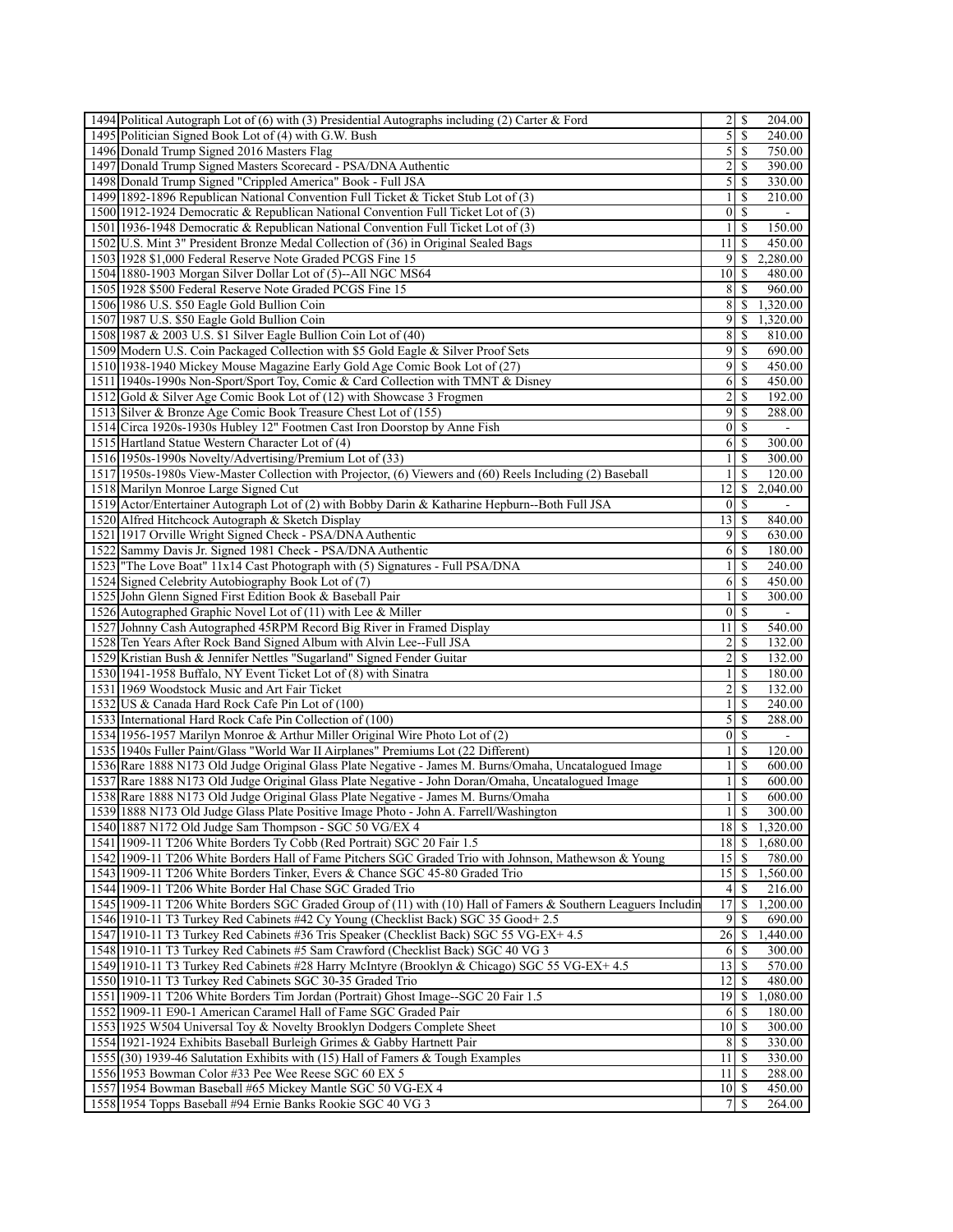| 1559 1954-1969 Topps & Bowman Baseball Hall of Famers and Stars (17) with (2) Mantle & Koufax RC                  | $16 \mid S$<br>660.00                      |
|-------------------------------------------------------------------------------------------------------------------|--------------------------------------------|
| 1560 1956 Topps Baseball Complete Set (340/340)                                                                   | 12<br>\$<br>960.00                         |
| 1561 1957 Topps Baseball Complete Set of (407/407) Cards                                                          | 11<br>$\mathbb{S}$<br>930.00               |
| 1562 1959 Fleer Ted Williams Complete Set of (80) Cards with (29) Graded Including #68 Ted Signs PSA 6            | $25$   \$<br>1,170.00                      |
| 1563 1950-1960 Topps & Bowman Baseball Group of (767) Cards with Hall of Famers & Stars                           | 13<br>\$<br>720.00                         |
| 1564 1960-1974 Topps & Bazooka Baseball Oddball Collection (103) with Mantle & Mays                               | $16$ S<br>690.00                           |
| 1565 1952-1972 Topps & Bowman Baseball Shoebox Collection (638) with 1954 Topps Partial Set (198/250)             | 13<br>-S<br>840.00                         |
| 1566 1982 Topps Baseball #21 Cal Ripken Jr. Rookie PSA Gem Mint 10                                                | 7<br><sup>\$</sup><br>630.00               |
| 1567 1982 Topps Baseball #21 Cal Ripken Jr. Rookie BGS 9.5 Gem Mint with 10 Sub-Grade                             | 6<br>-S<br>330.00                          |
| 1568(6) 1981-1983 Topps Baseball Unopened Wax Boxes--All BBCE Wrapped                                             | 12<br>\$<br>1,320.00                       |
| 1569 2016 Topps Now #646C Kris Bryant World Series Certified Autograph - BGS 9.5 Gem Mint/Auto 10 with (2) "10    | 6<br>-S<br>300.00                          |
| 1570 2016 Topps Archives Signature Series Andres Galarraga Certified Autograph #/5                                | $\mathbf{1}$<br><sup>\$</sup><br>60.00     |
| 1571 1958 Topps Football #62 Jim Brown Signed Rookie Card- SGC 55 VG-EX+ 4.5/ Auto 9                              | 14<br>  \$<br>600.00                       |
| 1572 1962 Topps Football Near Set (143/176) Cards Plus (658) Duplicates                                           | 33<br>3,120.00<br>\$                       |
| 1573 1991 Topps Stadium Club Football Wax Case                                                                    | 15<br>-S<br>660.00                         |
| 1574 Scarce 1898 "U.S.S. Maine" Navy Championship Baseball Team Cabinet Photo - All But One Player Tragically K   | $\overline{5}10.00$<br>6<br>\$             |
| 1575 1931 World Champion Miniature Baseball Penny Arcade Machine in Working Order                                 | 19 <sup>1</sup><br>900.00<br>-S            |
|                                                                                                                   |                                            |
| 1576 Vintage Pocket-Size Scorer Advertising Lot of (3) with D&M and Moxie                                         | 12<br>-S<br>510.00                         |
| 1577 1937 New York Daily Mirror Giants Guide with HOFers Ott, Hubbell & Terry                                     | \$<br>$\overline{120.00}$<br>1             |
| 1578 6/13/40 Doubleday Field Program from First Hall of Fame Game with Red Sox vs. Cubs                           | $\vert 0 \vert$<br>$\mathbb{S}$<br>$\sim$  |
| 1579 1942 World Series Program New York Yankees Version vs. St. Louis Cardinals                                   | 168.00                                     |
| 1580 1932-1978 Baseball Publication Lot of (41) with Who's Who & Sporting News Guides                             | 4<br>\$<br>108.00                          |
| 1581 1949-1990 Chicago Cubs Ephemera Lot of (13) with 1969 Photo Pennant                                          | 3<br><sup>\$</sup><br>156.00               |
| 1582 1949 All-Star Game Ticket Stub from Ebbets Field with First African-American All-Stars Including J. Robinson | 10 <sup>1</sup><br><sup>\$</sup><br>330.00 |
| 1583 Original Oversized Memorial Stadium Turnstile                                                                | 29<br>\$<br>2,160.00                       |
| 1584 1990 Hartland "Green Box" Complete Set of (6) Player Statues with Bob Feller and Ty Cobb                     | $18$   \$<br>1,680.00                      |
| 1585 2000s Hartland Baseball Statue Lot of (28) with (14) Mantle                                                  | 11<br>252.00<br>-S                         |
| 1586 1920s-1980s Baseball Treasure Chest with 1940 Dodgers Team-Signed Album                                      | 14<br>-S<br>420.00                         |
| 1587 Autographed Treasure Chest of (20) with Dickey, Gretzky                                                      | 5<br><sup>\$</sup><br>240.00               |
| 1588 Autographed Yellow Hall of Fame Plaque Postcard Lot of (29)                                                  | $\overline{\mathbf{3}}$<br>-S<br>264.00    |
| 1589 3000 K & 300 Win Signed Memorabilia Pair with (18) Signatures including (2) Ryan                             | $\overline{3}$<br>\$<br>204.00             |
| 1590 Ted Williams Signed "Shaking Hands with Babe Ruth" Display - Green Diamond COA                               | 11<br>-\$<br>252.00                        |
| 1591 New York Yankee Autographed Lot of (9) with DiMaggio Ball (Full JSA)                                         | $\overline{9}$<br>-S<br>390.00             |
| 1592 Ripken Family Signed Baseball with Cal Jr., Cal Sr. & Billy                                                  | $\overline{4}$<br>\$<br>216.00             |
| 1593 2000-2001 Houston Astros Team-Signed Baseball Trio                                                           | 3<br>-S<br>204.00                          |
| 1594   "500 HR Club" Baseball With (11) Signatures including Mantle, Williams - Full PSA/DNA                      | 9<br>\$<br>570.00                          |
| 1595 500 Home Run Club Baseball with (11) Signatures including Mantle                                             | 6<br>$\mathbb{S}$<br>480.00                |
| 1596 Autographed Baseball Lot of (11) with Aaron, Koufax, Mantle & Ryan                                           | $16$ $\sqrt{5}$<br>660.00                  |
| 1597 (12) Single Signed Hall of Famer and Star Baseballs                                                          | \$<br>4<br>420.00                          |
| 1598 1996 World Series Champion New York Yankees Team Signed Baseball with (23) Signatures - Full JSA             | $\overline{c}$<br>-S<br>252.00             |
| 1599 2004 Boston Red Sox World Series Champions Autographed Lot of (6) with Team Photo Display                    | $\mathfrak{S}$<br>$\mathbb{S}$<br>420.00   |
| 1600 1991-97 Ken Griffey Jr. Signed Game Used Baseball Bat w/ PSA/DNA Full LOA                                    | 23<br>\$<br>1,800.00                       |
| 1601 2015 Manny Machado Signed & Game-Used Bat - PSA/DNA GU 8                                                     | $\overline{12}$ S<br>630.00                |
| 1602 Mike Trout Autograph Pair with Single Signed Ball and Inscribed Bat - Both Certed                            | 14<br>-S<br>510.00                         |
| 1603 Dansby Swanson Signed Bat & MLB Debut Ticket Pair                                                            | $\overline{c}$<br><sup>\$</sup><br>192.00  |
| 1604 Kris Bryant Signed World Series Replica Home Plate Display                                                   | 4s<br>216.00                               |
| 1605 Ichiro Suzuki Signed Limited Edition Jersey and Baseball - Both UDA                                          | 13<br>-S<br>570.00                         |
| 1606 1967-1968 Pete Rozelle and William Ray Signed National Football League Check Lot of (31)                     | 12<br>810.00<br>-S                         |
| 1607 Football HOFer & Star Autographed Flats Lot of (44) with Paterno, Unitas                                     | $\mathfrak{S}$<br>-S<br>228.00             |
| 1608 Miami Dolphins Signed Lot of (6) with Ajayi, Marino & Shula                                                  | $\vert 0 \vert$<br><sup>\$</sup>           |
|                                                                                                                   |                                            |
| 1609 1969 New York Jets Signed Helmet with (24) Signatures including Namath - Steiner sticker                     | $\overline{c}$<br>S<br>390.00<br>600.00    |
| 1610 1986 Super Bowl Champion New York Giants Helmet with (39) Signatures                                         | $\mathfrak{S}$<br>-\$                      |
| 1611 Reggie White Signed Green Bay Packers Full-Size Authentic Helmet - Full JSA                                  | $\vert 0 \vert$<br>\$                      |
| 1612 Topps Football Cards 1986 Book with (150+) Signatures including Marino, Montana, (8) Unitas & R. White       | 8 <sup>1</sup><br>-S<br>276.00             |
| 1613 The Bears" 75th Anniversary Signed Limited Edition Book (#86/750)                                            | $\overline{3}$<br>216.00<br>-S             |
| 1614 Walter Payton Signed 8x10 Lot of (5)                                                                         | 13<br>-S<br>510.00                         |
| 1615 Walter Payton Single Signed Football - Full JSA                                                              | 12<br>330.00<br>-S                         |
| 1616 Matt Ryan Autographed Trio with Mini-Helmet, Replica Helmet & Jersey                                         | $\overline{3}$<br><sup>\$</sup><br>480.00  |
| 1617 Matt Ryan Signed Reebok Falcons Jersey - Matt Ryan Hologram                                                  | $\vert 0 \vert$<br>\$                      |
| 1618 James White Signed 8x10 Photograph Lot of (20)                                                               | $\mathbf{1}$<br>-S<br>360.00               |
| 1619 1980s-1990s Baseball Hall of Fame/Star Collection (1,650+) Plus (2) 1981-1983 Topps Baseball & Football Com  | 10<br>750.00<br>-S                         |
| 1620 1981 Topps Fun Bag Pair with Basketball & Football Wax Packs - Both BBCE Wrapped                             | 6<br>450.00<br>-S                          |
| 1621 (2) 1981 Topps Fun Bags with Basketball & Football Wax Packs - Both BBCE Wrapped                             | 6<br>450.00<br>-S                          |
| 1622 1977-78 Pepsi All-Star Basketball Premiums Partial Set of (5) Different with Abdul-Jabbar, Erving & Maravich | 6<br>-S<br>180.00                          |
| 1623 Bill Russell & Oscar Robertson Signed Lot of (5) with 16x20s & Jerseys                                       | 6<br>510.00<br>-S                          |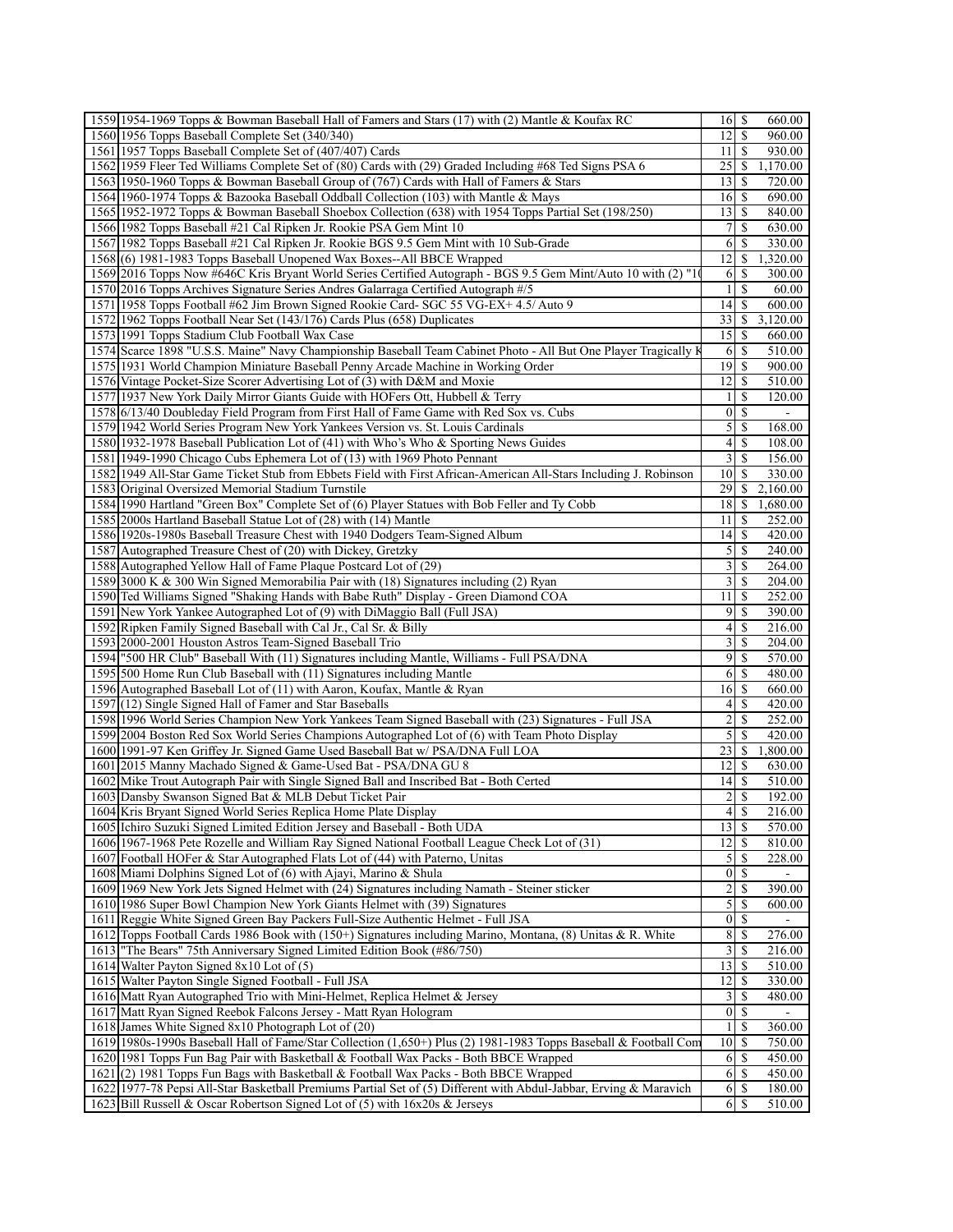|                                                                                                                  | $1 \, \sqrt{3}$                 | 120.00                           |
|------------------------------------------------------------------------------------------------------------------|---------------------------------|----------------------------------|
| 1625 2016-17 Panini Instant Basketball #62 LeBron James #1/1                                                     | $\mathcal{S}$                   | \$<br>120.00                     |
| 1626 1890s Boxing Champions Cabinets Trio with Sullivan, Corbett and Jackson                                     | 4 <sup>1</sup>                  | 390.00<br><sup>\$</sup>          |
| 1627 Circa 1880s Stevengraph Boxing Silk - Jem Smith                                                             | $0 \mid S$                      |                                  |
| 1628 1920s Jack Dempsey Fight Flip Movie Book Lot of (2) with Carpentier & Firpo                                 | $\overline{2}$                  | \$<br>144.00                     |
| 1629 1938 Tommy Burns Signed Letter to Ring Magazine Editor Nat Fleischer                                        | 1 <sup>1</sup>                  | <sup>\$</sup><br>180.00          |
| 1630 1942 Adam Hats Sam Taub's "Ring Personalities" Matchbook Complete Set (30)                                  | $\mathbf{1}$                    | <sup>\$</sup><br>120.00          |
|                                                                                                                  | $11 \mid S$                     |                                  |
| 1631 1951 Topps Ringside Boxing Complete Set of (96)                                                             |                                 | 630.00                           |
| 1632 Muhammad Ali Signed 8x10 Pair - Both Full JSA                                                               | 8 <sup>1</sup>                  | <sup>\$</sup><br>450.00          |
| 1633 1938 British Tobacco Boxing Partial/Starter Set Pair                                                        | $\overline{2}$                  | $\mathbb{S}$<br>72.00            |
| 1634 1965-1984 Boxing Media/Staff Tickets, Badges and Buttons (20 Total Items) w/Ali, Foreman                    | 18I                             | <sup>\$</sup><br>1,440.00        |
| 1635 Multi-Sport Storage Locker Purchase (1,000,000+) Vintage & Modern Hoard                                     | 24<br><sup>\$</sup>             | 1,920.00                         |
| 1636 1920s-1960s Multi-Sport Programs (11) with 1922, 1941 World Series                                          | <sup>6</sup>                    | -S<br>192.00                     |
| 1637 2016 NBA Finals Game 7 Full Ticket                                                                          | $\overline{0}$                  | <sup>\$</sup>                    |
| 1638 Arnold Palmer Signed Masters Flag - Full JSA                                                                | $\overline{3}$                  | <sup>\$</sup><br>264.00          |
| 1639 1986-87 O-Pee-Chee Hockey #53 Patrick Roy Rookie PSA Gem Mint 10                                            | 14                              | \$<br>3,000.00                   |
| 1640 2014-15 Washington Capitals Team-Signed Giclee On Canvas from Winter Classic                                | 0 <sup>1</sup>                  | -S                               |
| 1641 2015-16 Alex Ovechkin Game-Used & Signed Skates                                                             | $15$ $\sqrt{S}$                 | 990.00                           |
| 1642 2015-16 Alex Ovechkin Game Worn & Signed Glove Pair                                                         | 13                              | \$<br>810.00                     |
| 1643 2015-16 Alex Ovechkin Signed Game Used Stick - From 500th Goal Season!                                      | 5                               | \$<br>630.00                     |
|                                                                                                                  | $\frac{3}{ }$                   |                                  |
| 1644 2015-16 Braden Holtby Game-Used Signed Goalie Stick - From His Vezina Winning Season!                       |                                 | <sup>\$</sup><br>360.00          |
| 1645 2015-16 Washington Capitals Team-Signed Winter Classic Goalie Stick                                         | $\frac{1}{2}$                   | \$<br>180.00                     |
| 1646 2015-16 Washington Capitals Team-Signed Winter Classic Helmet                                               | $\frac{3}{2}$                   | \$<br>204.00                     |
| 1647 1880s Non-Sport Actresses Collection of (204) Cards                                                         | 7 <sup>1</sup>                  | <sup>\$</sup><br>330.00          |
| 1648 1951-1953 Quaker Muffets Circus Die-Cut Card Lot of (65)                                                    | 11                              | <sup>\$</sup><br>120.00          |
| 1649 1958 Topps "Zorro" Near Set (79/88) plus 45 Extras                                                          | 7                               | <sup>\$</sup><br>192.00          |
| 1650 1960s "Horror Monsters" and "Famous Monsters" Complete Sets Pair                                            |                                 | 300.00                           |
| 1651 1965 Philadelphia Gum War Bulletin Near-Set of (86/88)—All PSA 8 to 10                                      | 111S                            | 840.00                           |
| 1652 Vintage U.S. Coin BOC with (7) Silver Dollars                                                               | 9                               | <sup>\$</sup><br>216.00          |
| 1653 1935 Amelia Earhart Type I Photo with PSA/DNA LOA                                                           | $\mathcal{S}$<br>0 <sup>1</sup> |                                  |
| 1654 Edie Falco Show Worn Nurse Jackie Outfit with Lionsgate COA plus Bonus Items                                | 11                              | <sup>\$</sup><br>180.00          |
| 1655 Actor/Athlete Signed Check Lot of (55) with Errol Flynn, Doris Day & Jake LaMotta                           | <sup>6</sup>                    | -S<br>510.00                     |
| 1656 Brady Bunch Cast Signed 11x14 Photo with (7) Autographs—Full JSA                                            | 3 <sup>1</sup><br>$\mathbb{S}$  | 420.00                           |
| 1657 Happy Days Cast Signed 10x13 Photo with (7) Autographs—Full JSA                                             | 12                              | <sup>\$</sup><br>480.00          |
|                                                                                                                  |                                 |                                  |
| 1658 Entertainment Dual-Signed 11x14 Photo Lot of (2) with Grease & I Dream of Jeannie—Both JSA Certified        | $\overline{2}$                  | \$<br>252.00                     |
| 1659 Ringo Starr Signed CD Insert Photo in Display with "Icon" CD/Cover - Full JSA                               | $\overline{9}$                  | \$<br>330.00                     |
| 1660 Bill & Hillary Clinton Signed Pair with "Hard Choices" Book & 8x10 Photo                                    | $\overline{2}$                  | \$<br>252.00                     |
| 1661 Babe Ruth 1935 Diamond Stars "Card That Never Was" Painting by Arthur K. Miller                             | 11                              | <sup>\$</sup><br>900.00          |
| 1662 1987-89 David Cone Game-Used Bat - MEARS LOA                                                                | $\mathfrak{S}$                  | \$<br>168.00                     |
|                                                                                                                  | 7 <sup>1</sup>                  | $\mathbb{S}$<br>204.00           |
| 1663 2015 Topps Chrome Baseball Carlos Correa Green Refractor Certified Autograph--PSA Mint 9/Auto 10            | 17                              | <sup>\$</sup><br>252.00          |
| 1664 1955 Topps Baseball Starter Set of (95/206) with Williams                                                   |                                 |                                  |
| 1665 2005-06 Upper Deck USA Baseball Junior National Team Clayton Kershaw/Dellin Betances Dual Certified Auto    | 7 <sup>1</sup>                  | \$.<br>132.00                    |
|                                                                                                                  |                                 | -S<br>132.00                     |
| 1666 2001 Upper Deck Legends of New York Game-Used Seat Trio with Mantle                                         | $\overline{2}$                  |                                  |
| 1667(4) 2001 Upper Deck Legends of New York Jackie Robinson Game-Used Seat Inserts--Each Different Variation     | 1 <sup>1</sup>                  | <sup>\$</sup><br>180.00          |
| 1668 2001 Upper Deck Prospect Premieres Michael Jordan Game-Used Bat Cards (30)                                  | $\mathcal{S}$                   | S<br>168.00                      |
| 1669 Modern New York Yankee Certified Autograph, Game Used & Insert Group of (13) Cards with Gehrig & Mantle     | 8S                              | 204.00                           |
| 1670 1964 Don Zimmer Washington Senators Contract & Envelope                                                     | 3S                              | 84.00                            |
| 1671(3) 2005 Topps Pristine Legends Game-Used Subset Complete/Near Sets Plus with (69) Relics Plus (5) Monroe &  | $11 \mid S$                     | 288.00                           |
| 1672 1958-1961 Jay Publishing Photo Lot of (10)--All PSA Graded                                                  | $1\overline{\smash{)}\,s}$      | 120.00                           |
| 1673 1953 Brooklyn Dodgers N.L. Champions Black Bat                                                              | $3 \mid S$                      | 84.00                            |
| 1674 1986 Donruss Jose Canseco Rated Rookie #39 PSA GEM MINT 10 Lot of (5)                                       | 111S                            | 360.00                           |
| 1675   1909-11 T206 White Borders Walter Johnson (Hands at Chest) with Polar Bear Back--PSA Poor 1               | 71                              | <sup>\$</sup><br>240.00          |
| 1676 1952 Star-Cal Decals Pair: Jackie Robinson #79G & Pee Wee Reese #79B - Both SGC Authentic                   | 10I                             | \$<br>240.00                     |
| 1677 (16) 1974-1981 Laughlin & Pacific Legends PSA Graded Cards                                                  |                                 | -S<br>60.00                      |
| 1678 1984 Fleer Update Baseball Complete Set in Factory Box                                                      |                                 | 276.00                           |
| 1679 1949 MLB All-Star Game Ebbets Field Press Pin                                                               | 6                               | \$<br>180.00                     |
| 1680 1933, 1934 Goudey Baseball Wrappers Pair                                                                    | $\overline{2}$                  | S<br>72.00                       |
| 1681 Commemorative Bat Lot of (4) with (3) Brown Hall of Fame Bats & 1989 World Series                           | 13 <sup>1</sup>                 | <sup>\$</sup><br>330.00          |
| 1682 1959-1973 Baseball Pennant Lot of (3) with Seattle Pilots                                                   | 31                              | \$.<br>84.00                     |
|                                                                                                                  |                                 | <sup>\$</sup>                    |
| 1683 Circa 1890s-1900s Baseball Team Cabinet Photo                                                               | $2\vert$                        | 72.00                            |
| 1684 1937 New York Yankees American League Champions Team Photo with Gehrig & DiMaggio                           | $1 \mid S$                      | 120.00                           |
| 1685 1910-11 T3 Turkey Red Cabinets SGC Authentic Graded Pair                                                    | $15$   $\sqrt{5}$               | 420.00                           |
| 1686 1971 Topps Baseball "Coins" Inserts Lot (110 Pieces)                                                        | $10\vert S$                     | 192.00                           |
| 1687 Rare 1952 C. McDonald Plastic Baseball Team Emblems Lot (9)<br>1688 1958 Topps #150 Mickey Mantle--PSA GD 2 | $1 \mid S$<br>$\overline{2}$    | 60.00<br><sup>\$</sup><br>132.00 |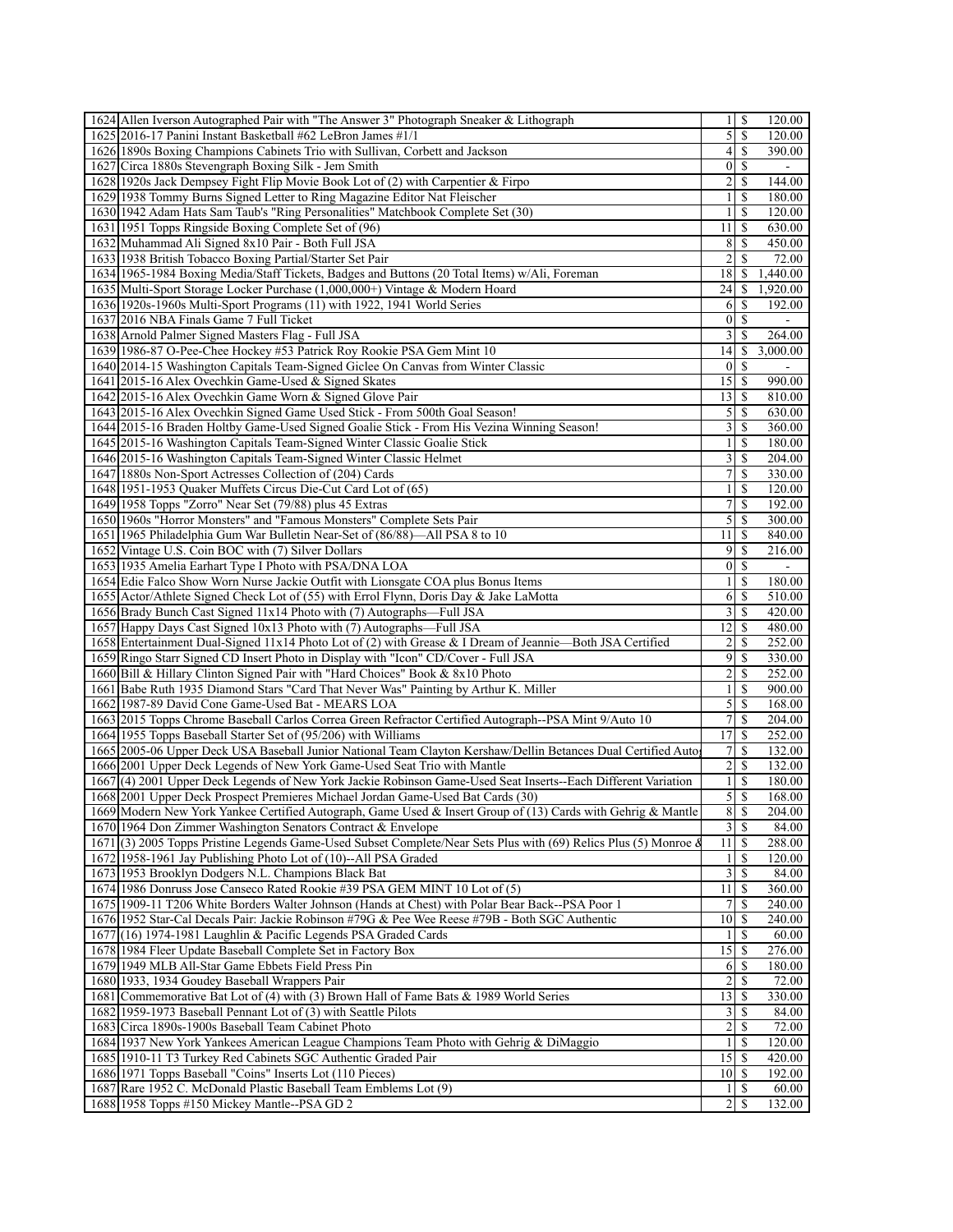| 1689 1912 Harry Davis Photo Decal Mini-Bat from Masonic Lodge                                                   |                         |                      | 132.00                   |
|-----------------------------------------------------------------------------------------------------------------|-------------------------|----------------------|--------------------------|
| 1690 1966, 1969 & 1970 Baltimore Orioles World Series Press Pins                                                | 6                       | -S                   | 216.00                   |
| 1691 1950s-1970 Baltimore Orioles Press Pins, Tie Clips and Charm (6 Items)                                     | 5 <sup>1</sup>          | <sup>\$</sup>        | 168.00                   |
| 1692 Ted Williams and Jackie Robinson PM10 Pins Lot (7)                                                         | 111S                    |                      | 288.00                   |
| 1693 Cal Ripken Jr. 2001 Final Season Game Used Baltimore Orioles Batting Glove w/MEARS LOA                     | $\left 4\right $        | \$                   | 216.00                   |
| 1694 1963-1977 Mostly Baseball Shoebox Collection of (1,443) Cards                                              | $\left 4\right $        | S                    | 156.00                   |
| 1695(6) 1909-1934 Vintage Baseball Premiums & Supplements with Gehrig, Jackson & Mathewson                      | $18$ $\sqrt{5}$         |                      | 450.00                   |
| 1696(15) 1981-1985 Donruss Baseball Unopened Fun Bags                                                           | $\left 4\right $        | S                    | 120.00                   |
| 1697 1968 Topps Baseball Collection of (390) Cards with Hall of Famers, Stars & High Numbers                    | $\overline{3}$          | <sup>\$</sup>        | 360.00                   |
| 1698 1974 Topps Baseball Complete Set of (660/660) Cards                                                        | $\frac{3}{3}$           | -S                   | 264.00                   |
| 1699 1973 Topps Baseball Complete Set (660/660)                                                                 | $\overline{2}$          | \$                   | 390.00                   |
| 1700 Group of (29) Official Baseballs with (3) Game Used                                                        | $\overline{9}$          | \$.                  | 252.00                   |
| 1701 Jackie Robinson One of A Kind Hand-Burned Photo & Stat Bat                                                 | $\overline{c}$          | \$                   | 204.00                   |
| 1702 1976-1979 Topps Baseball Card Hoard of (47,000+) Cards                                                     | 10                      | -S                   | 510.00                   |
| $1703$ (22,000+) 1970-1979 Topps Baseball Card Hoard With (2,500+) Hall of Famers & Stars                       | 13S                     |                      | 660.00                   |
| 1704 1970-1979 Topps Baseball Hall of Famer & Star Hoard of $(6,200+)$ Cards                                    | 16                      | -S                   | 870.00                   |
| 1705 Unsigned OAL, ONL & OMLB Baseball Lot of (10)                                                              | $\frac{1}{2}$           | \$                   | 60.00                    |
| 1706 1970-1975 Topps Baseball Hoard (19,000+) with (2,000+) Hall of Famers, Stars, High Numbers & Specialty Car | 21                      | -S                   | 840.00                   |
| 1707 (32) 1973-1988 Baseball Complete/Near Sets with 1973-1979 Topps Near Set Run and More!                     | 14                      | -S                   | 870.00                   |
| 1708 Babe Ruth Virginia Official License Plate Numbered B Ruth 3                                                | 0                       | <sup>\$</sup>        |                          |
| 1709 1972 Austin Productions Baseball Batter Sculpture                                                          | $\vert 0 \vert$         | <sup>\$</sup>        |                          |
| 1710 1953 Benny Bengough Presentation Trophy Clock                                                              | $\overline{0}$          | -S                   | $\overline{\phantom{a}}$ |
| 1711 1995 World Series Champion Atlanta Braves Team-Signed Baseball with (13) Signatures - Full JSA             | 6                       | \$.                  | 180.00                   |
| 1712 1986 A.L. Champion Boston Red Sox Ball with (23) Signatures - Full JSA                                     | $\vert 0 \vert$         | -\$                  |                          |
| 1713 Multi-Signed Chicago Cubs Baseball Pair with Reunion & 1982 Team - Both Full JSA                           | $\overline{\mathbf{3}}$ | -S                   | 144.00                   |
|                                                                                                                 | $\frac{1}{2}$           | \$.                  |                          |
| 1714 Randy Johnson & Curt Schilling Signed Diamondbacks Photo Pair                                              |                         |                      | 60.00                    |
| 1715  "Gold Glove" Autographed Baseball Lot of (4) with Banks, Blair, Guidry & Fisk                             | 4                       | <sup>\$</sup>        | 192.00                   |
| 1716 1954 New York Giants Signed Ball & Reunion Bat Pair with (45) Autographs including (2) Mays                | 12                      | \$                   | 330.00                   |
| 1717 Tony Kubek Single-Signed & Graded "Stat Ball" - PSA/DNA 8                                                  | $\overline{2}$          | <sup>\$</sup>        | 72.00                    |
| 1718 Single-Signed & Personalized Ball & Bat Lot of (10) with Drysdale                                          | $7\vert$                | \$                   | 192.00                   |
| 1719 Mantle, Mays & Koufax Signed Postcards - Each PSA/DNA Authentic                                            | 181                     | -S                   | 420.00                   |
| 1720 Greg Maddux PSA 10 Lot of (4) Items: 2 Single-Signed Baseballs and (2) 1987 Rookie Cards                   | $10$ $\sqrt{5}$         |                      | 240.00                   |
| 1721 300 Win Club Multi-Signed Baseball (8 Signatures) with Ryan, Wynn, Spahn - Full JSA                        | $\overline{7}$          | \$                   | 192.00                   |
| 1722 1950s Sports Hall of Famers & Stars Multi-Signed Baseball with Frisch, Mantle, Williams - Full JSA         | 19                      | -S                   | 420.00                   |
| 1723 Derek Jeter Single Signed OAL Mickey Mantle Commemorative Baseball - Full JSA                              | 13                      | \$                   | 276.00                   |
| 1724 1909 Kokomo Wild Cats Minor League Baseball Player Contract                                                |                         |                      | 144.00                   |
| 1725 Connie Mack Signed Business Card--Full JSA                                                                 | $\mathfrak{S}$          | \$                   | 180.00                   |
| 1726 Ivan Rodriguez Signed 2003 World Series Game-Used Baseball                                                 | $\vert$                 | <sup>\$</sup>        |                          |
| 1727 Wade Boggs Signed Game-Used Baseball                                                                       | $\overline{0}$          | <sup>\$</sup>        | $\blacksquare$           |
| 1728 Alan Trammell & Orel Hershiser Signed "World Series MVP" Baseball Pair                                     | $\vert 0 \vert$         | <sup>\$</sup>        | $\blacksquare$           |
| 1729 Baseball Hall of Fame Signed "Milestone" Full Ticket Trio with Biggio 3000 Hit, R. Johnson Perfect Game    | 4                       | -S                   | 204.00                   |
| 1730 Buck Showalter 1995 All-Star Game Lot of (3) with (2) Signed Game-Used Baseballs                           | $\frac{1}{2}$           | \$                   | 60.00                    |
| 1731 August 10, 2014 Adam Jones Signed Game-Used Baseball - MLB Hologram                                        | $\overline{3}$          | <sup>\$</sup>        | 84.00                    |
| 1732 Frankie Frisch & Gabby Hartnett Signed 1937 Cardinals Scorecard - Full JSA                                 | $\overline{5}$          | -S                   | 108.00                   |
| 1733 Chris Chambliss Signed 1976 ALCS Game 5 Photograph Display with Ticket Stub                                | 2                       | \$                   | 132.00                   |
| 1734 NY Yankees Framed Display Lot of (4) with Ruth HR Pitchers Signed                                          |                         | $1 \mid$ \$          | 120.00                   |
| 1735 Barry & Bobby Bonds Dual-Signed Display                                                                    | $\overline{2}$          | $\mathbb{S}$         | 84.00                    |
| 1736 Joe DiMaggio Signed 1974 Sports Illustrated LE Living Legends Print - Full PSA/DNA                         | 6                       | \$.                  | 240.00                   |
| 1737 2001 Fleer Legacy Certified Ivan Rodriguez Autographed Texas Rangers Cap with Original Factory Box         | $\frac{1}{2}$           | <sup>\$</sup>        | 60.00                    |
| 1738 Sandy Koufax Inscribed Single Signed Ball                                                                  | $\frac{1}{2}$           | \$                   | 60.00                    |
| 1739 Steve Garvey Signed & Inscribed Bat--PSA/DNA Sticker                                                       | $\frac{1}{2}$           | \$                   | 60.00                    |
| 1740 1989 Baseball HOF Induction Ceremony 11x14 Photo with (21) Signatures                                      | 6                       | \$                   | 180.00                   |
| 1741 Derek Jeter Signed 2005 Game Model Right Cleat - Steiner                                                   | 11                      | -S                   | 480.00                   |
| 1742 Multi-Signed Framed Baseball Lithograph Display Trio with (33) Signatures                                  | $\mathfrak{S}$          | \$                   | 168.00                   |
| 1743 1982 Chicago Cubs Team Ball with (26) Signatures - Full JSA                                                | $\left 4\right $        | <sup>\$</sup>        | 96.00                    |
| 1744 Bill Terry Single-Signed Baseball - Full JSA                                                               | $\overline{7}$          | <sup>\$</sup>        | 156.00                   |
| 1745 Steve Garvey Single-Signed ONL Giamatti Hand-Painted Portrait Baseball                                     | $\frac{1}{2}$           | \$.                  | 60.00                    |
| 1746 Nolan Ryan Single-Signed Bat with "7 No Hitters" & "5,714Ks" Inscriptions                                  | $\mathfrak{S}$          | <b>S</b>             | 204.00                   |
| 1747 1971 Baltimore Orioles "20 Game Winner" Multi-Signed 8x10                                                  | $\mathfrak{S}$          | <sup>\$</sup>        | 180.00                   |
| 1748 1962 Milwaukee Braves Team-Signed Baseball with (30) Signatures including Aaron, Mathews                   | $\frac{3}{2}$           | \$.                  | 144.00                   |
| 1749 Satchel Paige Signed Index Card-SGC Authentic                                                              | $\overline{5}$          | -S                   | 228.00                   |
| 1750 Nestor Chylak Signed Index Card-SGC Authentic                                                              | $\vert 0 \vert$         | \$.                  |                          |
| 1751 Wahoo Sam Crawford Signed Index Card--SGC Authentic                                                        | $\overline{\mathbf{3}}$ | \$.                  | 204.00                   |
| 1752 Ted Williams Cut Signature--PSA/DNA MINT 9                                                                 |                         | $0 \mid \mathcal{S}$ |                          |
| 1753 1952-1983 Autographed Baseball Card Lot of (5) with Boggs Rookie                                           | 6                       | -S                   | 228.00                   |
|                                                                                                                 |                         |                      |                          |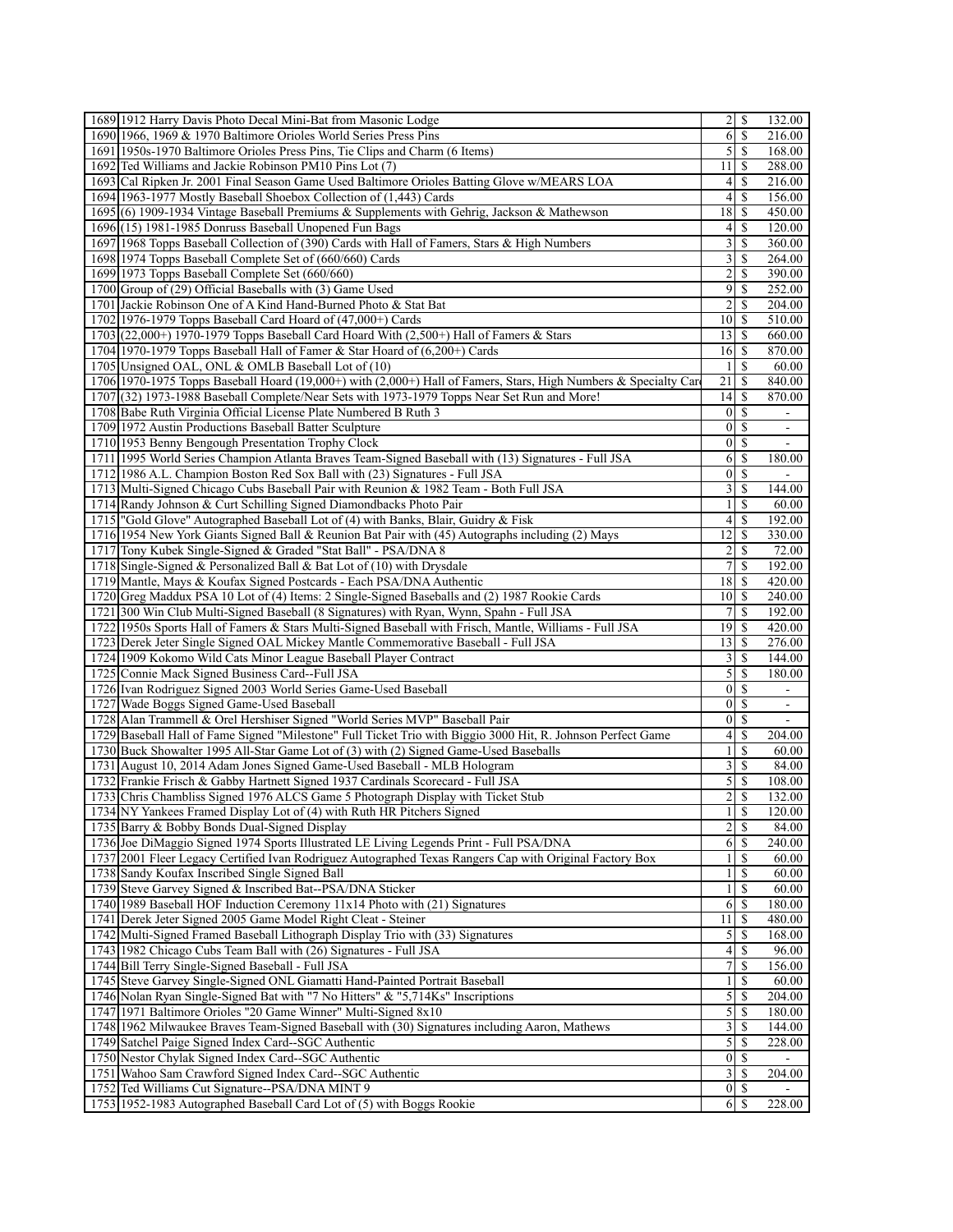| 1754 Bryce Harper Signed & Inscribed Magazine Cut from 3/13/2012 Spring Training Game                     |                         | $0 \mid S$       |                          |
|-----------------------------------------------------------------------------------------------------------|-------------------------|------------------|--------------------------|
| 1755 1975 New York Mets Baseball with (31) Autographs                                                     | $\overline{c}$          | \$               | 72.00                    |
| 1756 Hank Greenberg Signed Yellow HOF Plaque Postcard - "Best Wishes"                                     | $\overline{0}$          | -S               | $\sim$                   |
| 1757 Frank Baker Signed Cut Check w/Full JSA                                                              | $\frac{1}{2}$           | <sup>\$</sup>    | 240.00                   |
| 1758 Casey Stengel Signed Partial Magazine Page w/Full PSA                                                | $\boldsymbol{0}$        | S                |                          |
| 1759 Richie Ashburn Oversized Autographed Banner                                                          | $\left 4\right $        | S                | 120.00                   |
| 1760 Jim "Catfish" Hunter Signed "Hand Painted Portrait" OAL Brown                                        | $\vert 0 \vert$         | <sup>\$</sup>    |                          |
| 1761 Billy Southworth Signed Cut                                                                          | $\vert 0 \vert$         | <sup>\$</sup>    | $\overline{\phantom{a}}$ |
| 1762 Vin Scully Signed 3x5 Index Card                                                                     | $\overline{4}$          | S                | 156.00                   |
| 1763 Gil Hodges Signed Cut on 8x10 Photograph                                                             | $\mathbf{1}$            | <sup>\$</sup>    | 120.00                   |
| 1764 Who's Who 1930s-1940s Red Sox Signed Page Trio with (17) Signatures including Berg, Grove & Williams | $\frac{1}{2}$           | \$               | 360.00                   |
| 1765 Norm Cash Signed 5x7 Photo Lot of (2)                                                                | $\mathbf{1}$            | <sup>\$</sup>    | 180.00                   |
| 1766 Bryce Harper Signed 8x10 Photo--JSA Certified                                                        |                         | $6 \mid S$       | 180.00                   |
| 1767 Carl Hubbell Single-Signed Baseball--JSA Certified                                                   | 3                       | S                | 264.00                   |
| 1768 1955 New York Yankees Team-Signed Sheet (12 Signatures)                                              | $\vert 0 \vert$         | <sup>\$</sup>    |                          |
| 1769 Paul Waner Signed Album Page                                                                         | $\overline{3}$          | <sup>\$</sup>    | 156.00                   |
| 1770 Ted Williams Signed Calendar Page                                                                    | $\vert$                 | S                |                          |
| 1771 Joe DiMaggio Single-Signed "Catfish Hunter All-Star" Baseball                                        | $\vert 0 \vert$         | <sup>\$</sup>    |                          |
| 1772 Ted Williams Signed Vintage Baseball Book                                                            |                         | $0 \mid S$       |                          |
|                                                                                                           | $\overline{0}$          | -S               | $\overline{\phantom{a}}$ |
| 1773 Vic Rashi Single-Signed "Little League" Baseball with Personalization                                |                         |                  | $\blacksquare$           |
| 1774 Chuck Connors Single-Signed Official League Ball                                                     | $\mathbf{1}$            | <sup>\$</sup>    | 120.00                   |
| 1775 "500 HR Club" Signed Baseball with (4) Signatures including Aaron, T. Williams                       | $\boldsymbol{0}$        | S                | ۰                        |
| 1776 Bob Cain Single-Signed & Inscribed Baseball                                                          | $\overline{0}$          | -S               | $\overline{\phantom{a}}$ |
| 1777 NY Yankee Old Timers Signed Baseball Lot of (15)                                                     |                         |                  | 168.00                   |
| 1778 Hall of Famer Signed Baseball Lot of (9)                                                             | 3                       | \$               | 144.00                   |
| 1779 1986 Multi-Signed Great Moments in Baseball Calendar Cover with J. DiMaggio, Mantle, Mays & Snider   | $\overline{\mathbf{3}}$ | S                | 360.00                   |
| 1780 NY Yankees Signed "1936 Yankees Window Breakers" Display with (8) Signatures                         |                         | $0 \mid S$       |                          |
| 1781 Brooklyn Dodgers Signed & Matted Display with (14) Signatures including Koufax                       | 1 <sup>1</sup>          | <sup>\$</sup>    | 180.00                   |
| 1782 Bill Dickey Signed 1933 Goudey #19 Card                                                              | $\mathbf{1}$            | <sup>\$</sup>    | 180.00                   |
| 1783 1935 Multi-Signed Joe Cronin Dinner Program                                                          |                         | $0 \mid S$       |                          |
| 1784 1951 Connie Mack TLS on Philadelphia A's Letterhead                                                  | $\mathbf{1}$            | \$.              | 300.00                   |
| 1785 Los Angeles Dodgers Signed Picture Pack Photo Lot of (2) with Koufax & Drysdale                      | $\boldsymbol{0}$        | <sup>\$</sup>    |                          |
| 1786 1980 Phillies World Series Display with Schmidt, Cartlon & Rose Autographs                           | $\mathcal{S}$           | <sup>\$</sup>    | 276.00                   |
| 1787 Tony Gwynn & Wade Boggs Signed Batting Champs LE Litho Display                                       | $\overline{c}$          | <sup>\$</sup>    | 144.00                   |
| 1788 Cliff Mapes Single-Signed Baseball                                                                   | $\mathbf{1}$            | <sup>\$</sup>    | 120.00                   |
| 1789 THIS LOT HAS BEEN WITHDRAWN                                                                          |                         | $0 \mid S$       | $\blacksquare$           |
| 1790 Leo Durocher Single-Signed Baseball                                                                  | $\overline{\mathbf{3}}$ | \$.              | 228.00                   |
| 1791 Baseball Hall of Fame Signed Calendar Page Lot of (5)                                                | $\frac{1}{2}$           | -S               | 60.00                    |
| 1792 1986 New York Mets Team Baseball with (29) Signatures                                                | $\overline{\mathbf{3}}$ | \$               | 204.00                   |
| 1793 "300 Win Club" ONL Coleman with (5) Signatures including Ryan                                        | $\mathbf{1}$            | \$               | 120.00                   |
| 1794 Willie McCovey Signed Pair with Baseball & Perez-Steele Postcard                                     | $\vert 0 \vert$         | $\mathbf S$      |                          |
| 1795 Clark Griffith Cut Signature                                                                         | $\mathbf{0}$            | <sup>\$</sup>    |                          |
|                                                                                                           | 0                       | $\mathcal{S}$    | $\overline{\phantom{a}}$ |
| 1796 Vintage Baseball Cut Signature Lot of (11)                                                           |                         |                  | $\overline{\phantom{a}}$ |
| 1797 Bob Grim Single-Signed Baseball                                                                      | $\mathbf{1}$            | <sup>\$</sup>    | 120.00                   |
| 1798 Mickey Mantle 12x15 Plaque with Signed 8x10 Photo                                                    | 2                       | S                | 132.00                   |
| 1799 Marty Marion Single-Signed Baseball Lot of (2)                                                       |                         | $\overline{0}$ s |                          |
| 1800 Frank Leja Single-Signed Baseball                                                                    | 0                       | $\mathcal{S}$    | $\frac{1}{2}$            |
| 1801 Dick Kryhoski Single-Signed Baseball                                                                 |                         | $0 \mid S$       |                          |
| 1802 Charlie Keller Single-Signed Baseball                                                                | $\vert 0 \vert$         | -S               |                          |
| 1803 Willy Miranda Single-Signed Baseball                                                                 | $\frac{1}{2}$           | S                | 120.00                   |
| 1804 Sandy Koufax Single-Signed/Personalized Baseball                                                     | $\mathbf{1}$            | <sup>\$</sup>    | 120.00                   |
| 1805 Willie, Mickey and The Duke Signed 14x12 Display                                                     | $\overline{0}$          | -S               |                          |
| 1806 Baseball Autographed Collection of (18) with Aaron/Mays Dual-Signed Ball & Griffey Jr. Signed Ball   | 13                      | <sup>\$</sup>    | 540.00                   |
| 1807 New York Yankee Autographed Treasure Chest of (15) with Signed Balls, Bats                           | 17                      | -S               | 450.00                   |
| 1808 Boston Red Sox Treaure Chest of (100+) Items with Autographed Baseballs                              | $\overline{\mathbf{3}}$ | <sup>\$</sup>    | 204.00                   |
| 1809 1962 Post Football Partial Set (139/200)                                                             | 9                       |                  | 216.00                   |
| 1810 Signed Football Hall of Fame Mini-Helmet Lot of (11)                                                 |                         | $18 \mid$ \$     | 288.00                   |
| 1811 Oakland Raiders Autographed Display Lot of (4) with Rice                                             | 11                      | <sup>\$</sup>    | 120.00                   |
| 1812 Jim Brown Single-Signed LE (#71/132) "STAT" Football - UDA                                           | 7                       | \$               | 228.00                   |
| 1813 Football Hall of Fame Goal Line Art Series #1-4 Complete/Near Set Lot of (8)                         | 9                       | S                | 360.00                   |
| 1814 1970s Pittsburgh Steelers "Steel Curtain" Signed Full-Size Replica Helmet                            | 12                      | <sup>\$</sup>    | 330.00                   |
| 1815 November 5, 1921 USC VS California (Wonder Team) Game Program                                        | $\overline{9}$          | <sup>\$</sup>    | 192.00                   |
| 1816 1981-1998 Football Hall of Fame & Star PSA 7-9 Graded Rookie Cards                                   | 6                       | -S               | 240.00                   |
| 1817 John "Frenchy" Fuqua Signed LE "Immaculate Reception"                                                | $\frac{1}{2}$           | <sup>\$</sup>    | 60.00                    |
| 1818 1959-60 Bell Brand L.A. Rams Cards Lot (10 Different)                                                | $\left 4\right $        | -S               | 96.00                    |
|                                                                                                           |                         |                  |                          |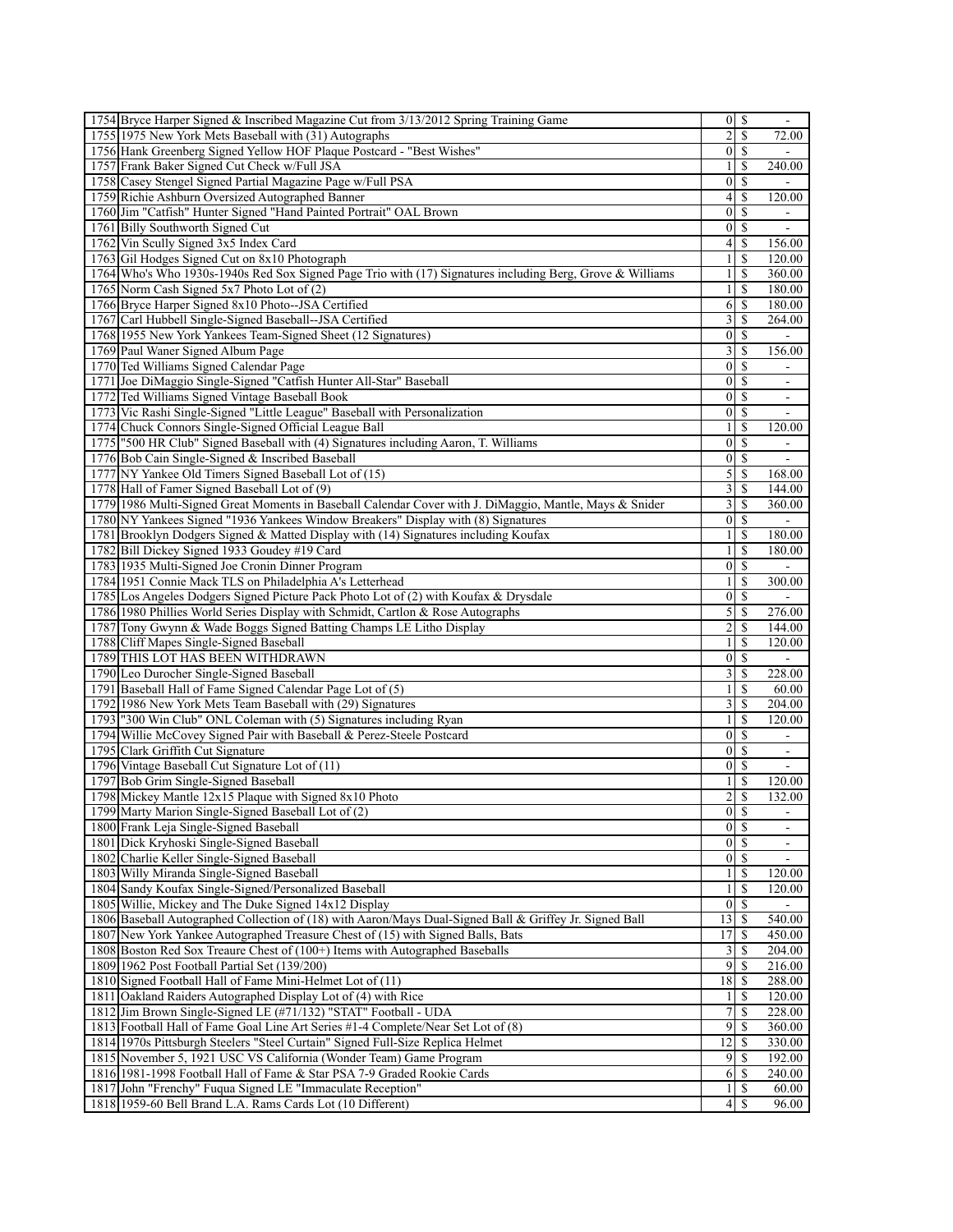| 1819 1967 Colts Team Signed Media Guide with (41) Signatures including Unitas - Full JSA                                                  | $7$ $\sqrt{5}$          |               | 204.00                   |
|-------------------------------------------------------------------------------------------------------------------------------------------|-------------------------|---------------|--------------------------|
| 1820 1972 Nebraska vs. Kansas Signed Program                                                                                              | $\vert 0 \vert$         | \$            |                          |
| 1821 November 12, 1961 Bears vs. Packers Program Signed by (40) with Allen, Gallimore & Halas                                             | 10 <sup> </sup>         | -S            | 330.00                   |
| 1822 1944 Washington Redskins Program Signed by (25) with Baugh                                                                           | $\frac{3}{2}$           | <sup>\$</sup> | 144.00                   |
| 1823 1979 Chicago Bears vs NY Jets Signed Program with George Halas                                                                       | $\vert 0 \vert$         | \$            |                          |
| 1824 1965 Cleveland Browns Signed Roster with Jim Brown                                                                                   | $\frac{1}{2}$           | S             | 120.00                   |
| 1825 (20) 1948 Bowman Football Shortprints                                                                                                | $\overline{7}$          | \$            | 204.00                   |
|                                                                                                                                           |                         |               |                          |
| 1826(65) 1956 Topps Football Blank Backed Cards with (11) Hall of Famers                                                                  | $\mathfrak{z}$          | <b>S</b>      | 180.00                   |
| 1827(6) 1982 Topps Fun Bags with Football                                                                                                 | $\vert 4 \vert$         | <sup>\$</sup> | 240.00                   |
| 1828 1954-1979 Football Singles Hoard (17,400+) with Hall of Famers & Stars                                                               | $16$ $\frac{1}{2}$      |               | 690.00                   |
| 1829(6) 1977-1989 Topps & Score Football Complete/Near Sets                                                                               | 9                       | <sup>\$</sup> | 420.00                   |
| 1830 1970-1988 Topps Football Collection (10,158) with Numerous Near, Partial and Starter Sets                                            | 8                       | \$            | 420.00                   |
| 1831 1953-1983 Baltimore Colts Memorabilia Treasure Chest of (26) Items with (2) Signed Programs including Unitas                         | $\vert 4 \vert$         | -S            | 156.00                   |
| 1832 1961-62 Fleer Basketball Stars (6) with #38 Bill Russell                                                                             | 20 <sup>1</sup>         | -S            | 390.00                   |
| 1833 1957-58 Topps Basketball PSA Graded Cards (5) All EX-MT 6                                                                            | 9                       | -S            | 180.00                   |
| 1834](15) 1975-1993 Basketball Oddball Sets                                                                                               | $\frac{2}{ }$           | \$            | 72.00                    |
| 1835 Wizards Backcourt Signed Pair with 2014 John Wall Game Issued Shoes & Bradley Beal Signed Jersey                                     | $\overline{7}$          | \$            | 480.00                   |
| 1836 Horace Grant Single-Signed Spalding Basketball with "3 Peat" Inscription                                                             | $\frac{1}{2}$           | <sup>\$</sup> | 30.00                    |
| 1837 1982-83 Philadelphia 76ers NBA Champions Team-Signed Souvenir Mini-Basketball                                                        | $\overline{9}$          | \$            | 252.00                   |
| 1838 1950 New York Yankees Sketch Book                                                                                                    | $\frac{1}{2}$           | \$            | 60.00                    |
| 1839 8/16/54 Sports Illustrated First Issue with Original Envelope                                                                        | $7\vert$                | \$            | 132.00                   |
|                                                                                                                                           |                         |               |                          |
| 1840 1935 World Series Champion Detroit Tigers Framed Game 1 Ticket Display                                                               | $\overline{\mathbf{3}}$ | \$            | 84.00                    |
| 1841 1940 MLB All-Star Game Ticket Stub - SGC Authentic                                                                                   | $\overline{\mathbf{3}}$ | \$            | 156.00                   |
| 1842 August 5, 1999 Mark McGwire 500th Home Run Ticket - PSA Gem Mint 10                                                                  | $\mathbf{1}$            | <sup>\$</sup> | 60.00                    |
| 1843 May 31, 1986 Barry Bonds 1st Hit Stub - PSA 2                                                                                        | $\mathfrak{S}$          | \$.           | 228.00                   |
| 1844 1963 World Series Game 4 Dodgers Clincher/Mantle HR Ticket Stub - PSA 4                                                              | $\vert 4 \vert$         | <sup>\$</sup> | 156.00                   |
| 1845 1996 ALCS Game 1 Full Ticket PSA 3--Jeffrey Maier Catch                                                                              | $\frac{1}{2}$           | <sup>\$</sup> | 60.00                    |
| 1846 August 22, 1989 Nolan Ryan 5000th Strikeout Full Ticket - PSA NM-MT 8                                                                | 7                       | \$.           | 192.00                   |
| 1847 Vintage Publication Lot of (7) with Ali Life, J. Robinson Time                                                                       | 6                       | S             | 120.00                   |
| 1848 1976 World Series Ticket Lot of (4) from Games 1-4                                                                                   | $\mathbf{1}$            | \$            | 60.00                    |
| 1849 1913 World Series Program - Giants vs. Athletics                                                                                     | $\vert$                 | <sup>\$</sup> | $\overline{\phantom{a}}$ |
| 1850 1939 All-Star Game Scorecard - 1st ASG At Yankee Stadium!                                                                            | $\vert$                 | <sup>\$</sup> |                          |
| 1851 1996 Atlanta Summer Olympics Ticket Stub Lot of (27) with Lewis & Johnson Gold Medal Tickets                                         | $\mathcal{S}$           | -S            | 132.00                   |
|                                                                                                                                           |                         | \$            |                          |
| 1852 1947-1950 Los Angeles Rams Game Program Lot of (8)                                                                                   | $\overline{2}$          |               | 132.00                   |
| 1853 1905-1990 Baseball Publication Lot of (14) with 1st Sports Illustrated                                                               | $\overline{7}$          | <sup>\$</sup> | 228.00                   |
| 1854 1956-1958 Nice Condition Sports Illustrated Magazine Lot of (43)                                                                     | $\left 4\right $        | \$            | 96.00                    |
| 1855 1972-2003 Baseball Publication Lot of (32) with (13) World Series & (19) All-Star Game Programs                                      | $\frac{1}{2}$           | \$.           | 120.00                   |
| 1856 1966-1999 Atlanta Braves Publication Lot of (86)                                                                                     | 1 <sup>1</sup>          | <sup>\$</sup> | 60.00                    |
| 1857 New York Yankees Magazine & Program Lot of (135)                                                                                     | $\overline{2}$          | \$            | 132.00                   |
| 1858 NHL HOFers Signed Photos Lot (11)                                                                                                    | $\overline{7}$          | \$            | 204.00                   |
| 1859 Modern Multi-Sport Autographed & Game-Used Lot of (175+)                                                                             | $\overline{7}$          | \$            | 192.00                   |
| 1860 1949-1955 Bowman Baseball & Football Grab Bag of (133) Cards with Stars                                                              | 21                      | \$            | 630.00                   |
| 1861 Modern Baseball & Football Singles Collection (7,500+) with (167) Game-Used & Certified Autograph Cards                              | 20 <sup> </sup>         |               | 480.00                   |
| 1862 Football & Basketball Hall of Famer Autographed Baseball Lot of (6) with Pettit                                                      | $\overline{3}$          | <sup>\$</sup> | 144.00                   |
| 1863 1969-70 O-Pee-Chee Bobby Orr #209 (Norris Trophy) PSA MINT 9 - Only 1 Better                                                         | $\overline{7}$          | \$            | 132.00                   |
| 1864 Spider-Man Comic Book Lot of (4) with #12 & (1) CGC Graded                                                                           |                         | 7s            | 216.00                   |
| 1865 1969-1984 DC & Marvel Comic Book Lot of (36) with Spider-Man                                                                         | 4                       | $\mathbb{S}$  | 168.00                   |
| 1866 1910s-1960s Tobacco, Food and Miscellaneous Pinbacks, Premiums and Small Items Lot (303 Pieces)                                      | 12                      |               |                          |
|                                                                                                                                           |                         | -S            | 264.00                   |
|                                                                                                                                           |                         |               |                          |
| 1867 1958-1959 R711-6 Topps "Popeye Tattoo Transfer Bubble Gum" Wrappers Lot (45 Different)                                               | $\frac{1}{2}$           | S             | 120.00                   |
| 1868 1961-1993 Multi/Non-Sport Checklist Collection of (867) Cards                                                                        | 8                       | <sup>\$</sup> | 240.00                   |
| 1869 1934-1942 Platinum/Gold Age Comic Book Lot of (4) with Popeye                                                                        | $\frac{1}{2}$           | <sup>\$</sup> | 60.00                    |
| 1870 Multi-Signed "Triple Crown Jockey" Display with Cauthen, Cruguet & Turcotte                                                          | $\mathfrak{S}$          | -S            | 180.00                   |
| 1871 1964-2000 Democratic & Republican National Convention Ticket Lot of (7)                                                              | $\vert 0 \vert$         | <sup>\$</sup> |                          |
| 1872 POTUS Inauguration Ceremony Invitation Packet Lot of (2) with 1981 Reagan & 2017 Trump                                               | $\mathfrak{S}$          | <sup>\$</sup> | 192.00                   |
| 1873 Hard Rock Cafe Atlanta Pin & Bear Lot of (34)                                                                                        | $7\vert$                | <sup>\$</sup> | 132.00                   |
| 1874 Band Perry Signed Fender Acoustic Guitar                                                                                             | $\frac{1}{2}$           | \$            | 60.00                    |
| 1875 Carrie Underwood Signed CD Display                                                                                                   |                         | <sup>\$</sup> | 108.00                   |
|                                                                                                                                           | $\overline{\mathbf{3}}$ | <sup>\$</sup> |                          |
| 1876 Mario Lemieux Signed Jersey Display                                                                                                  | 14                      |               | 240.00                   |
| 1877 Gordie Howe Autographed Card Pair with 1954 Parkhurst & 2000 Upper Deck                                                              | 7                       | \$            | 228.00                   |
| 1878 Jack Nicklaus Signed Golf Flag - Full JSA                                                                                            | $\overline{7}$          | S             | 168.00                   |
| 1879 1960s "How and Why Wonder Books" Lot (62 Different)                                                                                  | $0 \mid S$              |               | $\blacksquare$           |
| 1880 1960s Equitable "Sports Hall of Fame" Print Drawings (16) w/Owens, Russell, Chamberlain, Lombardi                                    | $\overline{2}$          | S             | 72.00                    |
| 1881 1958 Swift's Meats Space Lot of (3) with (2/4) Guides & Booklet                                                                      | $\mathbf{1}$            | S             | 60.00                    |
| 1882 1942 D84 Ward's Bread Co. "U.S. Armed Service" Lot (11)<br>1883 1962 Topps "Civil War News" Currency Near Set (14/17) plus 13 Extras | 8S<br>7 <sup>1</sup>    | \$            | 204.00<br>252.00         |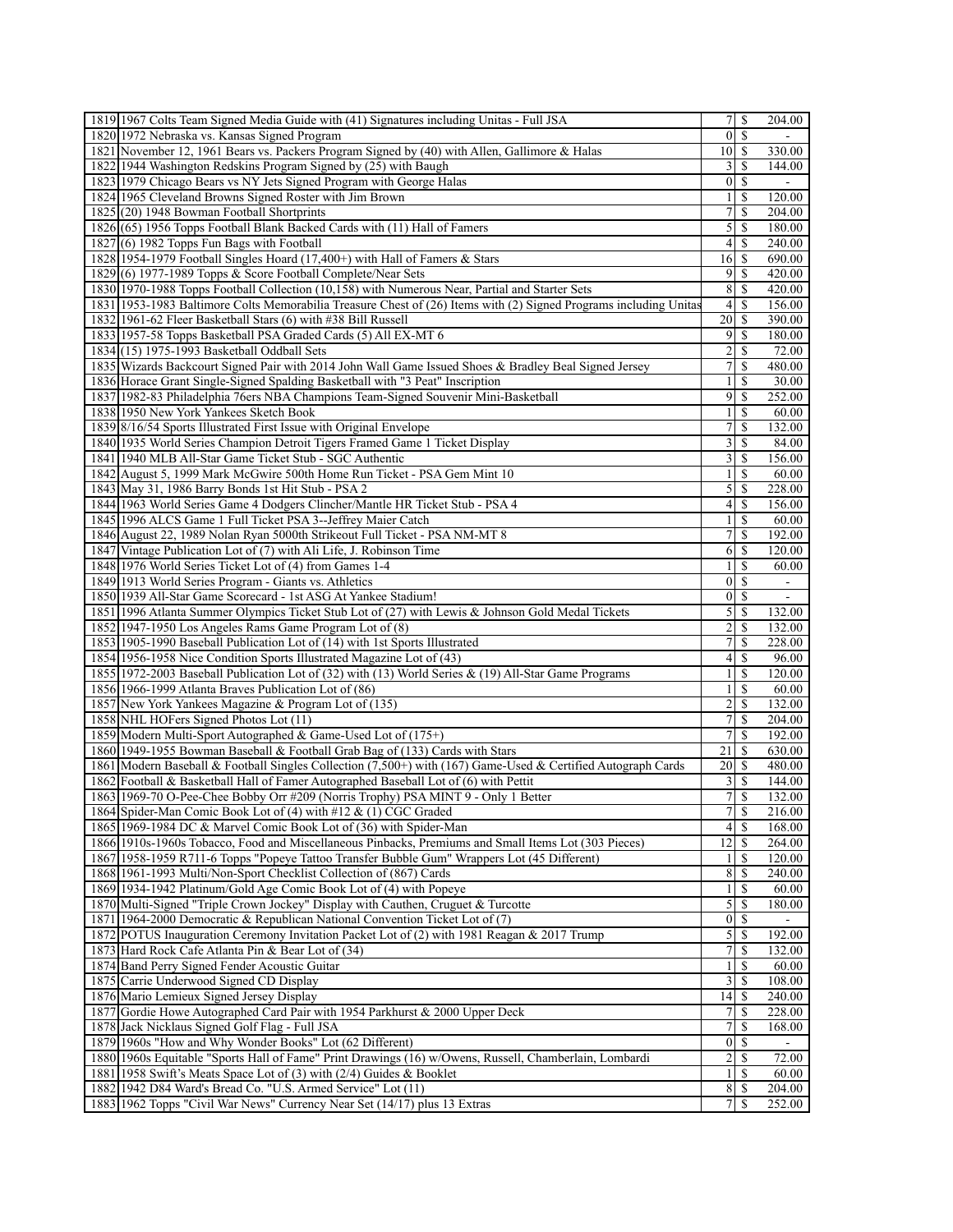| 1884 1980 NASCAR Program Signed by (13) with Dale Earnhardt Sr., Richard Petty                                    |                          | $1 \mid S$    | 120.00                   |
|-------------------------------------------------------------------------------------------------------------------|--------------------------|---------------|--------------------------|
| 1885 Nicklas Backstrom Signed Authentic Washington Capitals Jersey                                                | 3                        | \$            | 216.00                   |
| 1886 1970s-1980s Marvel #1 Issue Graded Comic Book Lot of (5) with The Punisher                                   | 14                       | -S            | 228.00                   |
| 1887 Spider-Man Graded Comic Book Lot of (8)--All Graded                                                          | 8 <sup>1</sup>           | -S            | 216.00                   |
| 1888 Batman Graded Comic Lot of (6)                                                                               | 4                        | \$            | 108.00                   |
| 1889 1970s Captain Marvel & Ms. Marvel Comic Book Lot of (3)--All Graded                                          | 4                        | <b>S</b>      | 108.00                   |
| 1890 1977-1978 Marvel John Carter Early Issue Comic Book Lot of (7) Different--All Graded                         | $\left 4\right $         | <sup>\$</sup> | 96.00                    |
| 189111976 The Incredible Hulk #195 Comic Lot of (6)--All CBCS Graded                                              | 6                        | -S            | 120.00                   |
| 1892 (63) 1977-1997 Multi-Sport Hall of Fame & Star Cards                                                         | 7                        | <sup>\$</sup> | 132.00                   |
| 1893 Arnold Palmer Memorabilia Lot of (2) with Signed Callaway Hat                                                | $\overline{3}$           | <sup>\$</sup> | 156.00                   |
| 1894 George W. Bush Signed Presidential Flag - Full JSA                                                           | $\mathfrak{S}$           | -S            | 288.00                   |
| 1895 1999 Pokemon Game Complete Set of (102) Cards with (3) PSA Graded Including PSA Mint 9 Charizard             | 11                       | -S            | 252.00                   |
| 1896 1909-1920 Mostly Non-Sport Tobacco, Caramel & Strip Collection of (97) Cards                                 | 6                        | -S            | 228.00                   |
| 1897 Multi-Sport Memorabilia Lot of (10) with Philadelphia Area Emphasis & Iverson Signed Program                 | $\overline{3}$           | <sup>\$</sup> | 84.00                    |
| 1898 Massive (150,000+) Multi-Sport Warehouse Collection                                                          | 19                       | -S            | 510.00                   |
| 1899 Hockey Autographed Collection of (417) with Gretzky, Lemieux Signed Displays                                 | 2                        | S             | 660.00                   |
|                                                                                                                   | $\overline{0}$           | -S            | $\sim$                   |
| 1900 Anaheim Ducks Memorabilia Collection of (13) with (11) Autographed Items                                     |                          |               |                          |
| 1901 Multi-Sport Autographed Collection of (10) with Magic Signed Jersey & Rice Signed Ball                       | 14                       | -S            | 300.00                   |
| 1902 Circa 1880s John L. Sullivan "Ye Jolly Miller" Trade Card-SGC Authentic                                      | 1                        | S             | 60.00                    |
| 1903 Multi-Sport Baltimore Autographed Lot of (52) with Unitas                                                    | 21                       | \$            | 900.00                   |
| 1904(11) 1989-90 Topps & O-Pee-Chee Hockey Sets Plus (12,000+) 1981-1989 Topps Hockey Singles                     | 11                       | -S            | 420.00                   |
| 1905 1972-1990s Hockey Signed Lot of (156) Cards                                                                  | 5                        | S             | 144.00                   |
| 1906(3) Jimmy Carter Signed 8x10 Photos with JSA                                                                  | 3                        | S             | 144.00                   |
| 1907 1943 Boris Karloff Signed Album Page with Full JSA                                                           | $\overline{3}$           | <sup>\$</sup> | 288.00                   |
| 1908 1946-2004 Baseball Scorecard & Program Lot of $(61)$                                                         | 11                       | \$            | 330.00                   |
| 1909 1968 Nolan Ryan Rookie Type I News-Service Original Photo                                                    | 6                        | -S            | 180.00                   |
| 1910 1923-1941 News-Service Photos (5) with Feller, Hornsby and Foxx                                              | $\overline{2}$           | -S            | 192.00                   |
| 1911 1960-1961 Topps "Rookie All-Star Team" Banquet Programs (2) and Poster                                       | 3                        | -S            | 204.00                   |
| 1912 1960 MacGregor Advisory Staff Premium Frank Robinson PSA 9 - Highest Graded & 1 of 1                         | $\mathbf{1}$             | S             | 180.00                   |
| 1913 Huge Baltimore Orioles "1966 World Series Champions" Flag Flown at Camden Yards                              | 6                        | -\$           | 228.00                   |
| 1914 Huge Baltimore Orioles "1970 World Series Champions" Flag Flown at Camden Yards                              | 3                        | S             | 192.00                   |
| 1915 Ron Jaworski Celebrity Golf Challenge Multi-Signed Football with (17) Autographs Including Jim Kelly & Willi | $\vert$                  | -S            | $\blacksquare$           |
| 1916 Twin Eagles Ace Group Classic Golf Tournament Hat Signed by (12) with Nicklaus & Watson                      | $\overline{0}$           | -S            | $\blacksquare$           |
| 1917 Joe Bonamassa Band Signed Black Rock CD Display                                                              | $\mathbf{1}$             | S             | 60.00                    |
| 1918 Mostly Baltimore Area Collection (77 Items) with Autographs and Bumbry Game-Used Bat                         | 4                        | -S            | 168.00                   |
| 1919(10) 1952 Topps Look 'N See PSA Graded Cards with PSA 6 #82 Rembrandt                                         | 12                       | \$            | 360.00                   |
| 1920 1952 MLB All-Star Game Stub - PSA PR 1 (MK)                                                                  | 7                        | S             | 144.00                   |
| 1921 April 15, 1976 Opening Day at "New" Yankee Stadium Full Ticket - PSA VG 3                                    |                          | $0 \mid S$    |                          |
| 1922 April 17, 2001 Barry Bonds 500th HR Full Ticket - PSA GEM MT 10                                              | 10                       | S             | 192.00                   |
| 1923 1993 World Series Game 2 Full Ticket - PSA MINT 9                                                            | $\vert 0 \vert$          | <sup>\$</sup> | $\overline{\phantom{a}}$ |
| 1924 2000 NHL All-Star Game Full Ticket - PSA NM-MT 8                                                             | $\overline{0}$           | <sup>S</sup>  | $\blacksquare$           |
| 1925 1999 NHL All-Star Game Full Ticket (Gretzky MVP) - PSA NM 7                                                  | $\overline{0}$           | -S            |                          |
|                                                                                                                   | $\vert$                  | $\mathcal{S}$ | -                        |
| 1926 2009 New York Yankees World Series Game 6 Clincher Full Ticket - PSA NM 7                                    |                          |               |                          |
| 1927 1999 New York Yankees World Series Game 4 Clincher Full Ticket - PSA NM-MT 8                                 | $\overline{\mathcal{A}}$ | <sup>\$</sup> | 96.00                    |
| 1928 1951-1961 Yankee Scorecards (6) with Mantle HRs                                                              | $\vert 0 \vert$          | <sup>\$</sup> |                          |
| 1929 (6) 1933 Mrs. Sherlock's Toledo Mudhens Pinbacks                                                             |                          | $1 \mid \$$   | 60.00                    |
| 1930 1952-1955 Red Man Tobacco Collection of (38) Cards with (9) SGC Graded Hall of Famers                        |                          |               | 420.00                   |
| 1931 (8) 1933 Diamond Matchbooks Football (Silver) SGC Graded                                                     | $\frac{1}{2}$            | $\mathbb{S}$  | 120.00                   |
| 1932(7) 1970 & 1971 Kellogg's Baseball SGC 84-86 Graded Cards with (2) Hall of Famers                             | $\overline{0}$           | -S            |                          |
| 1933(10) 1909-1911 T205 Gold Border & T206 White Border SGC 10 Poor 1 Graded Cards with (9) Hall of Famers        | 15                       | -S            | 420.00                   |
| 1934 Actor/Entertainer Autograph Lot of (10)--All JSA Certified                                                   | $\left 4\right $         | -S            | 96.00                    |
| 1935 (4) 1934-1936 Baseball Premiums with (3) Hall of Famers Including Dean & Ruth                                | 12                       | -S            | 540.00                   |
| 1936 Multi-Signed Baseball with Drysdale, Berra, Larsen & Maglie                                                  | 1                        |               | 120.00                   |
| 1937 Modern Multi-Sport Insert Collection (63) with (18) Game-Used/Autographs & (3) Graded                        | 19                       | -S            | 720.00                   |
| 1938 1928-1976 Baseball & Boxing Cards (175) with Mantle & (8) PSA Graded                                         | 15                       | -S            | 510.00                   |
| 1939 1970s-1990s X-Men Related Comic Book Lot of (227)                                                            | 3                        | \$.           | 156.00                   |
| 1940 1939-1955 Baseball Publication & Ephemera Lot of (12) with Babe Ruth                                         | $\mathbf{1}$             | S             | 120.00                   |
| 1941 Indian Motorcycle Flannel Baseball Jersey                                                                    | $\overline{0}$           | -S            |                          |
| 1942 Annie Oakley Flannel 1950s Baseball Uniform                                                                  | $\overline{0}$           | -S            |                          |
| 1943 1940s-1970s U.S. Commemorative Postage Stamp Collection in (2) Albums                                        | $16$ $\sqrt{5}$          |               | 300.00                   |
| 1944 1966 Topps Baseball #219 NL RBI Leaders with Mays/Robinson--PSA Mint 9                                       | 8 <sup>l</sup>           | -S            | 600.00                   |
| 1945 1953-1972 Baseball and Football Oddball Collection (387) with Many Hall of Famers & Stars                    | 17                       | -S            | 510.00                   |
| 1946 1936-1963 Philadelphia Area Publication & Ticket Collection of (37)                                          | 8                        | <sup>\$</sup> | 276.00                   |
| 1947 1959-1973 Non-Sport Shoebox Collection of (704) Cards                                                        | 13                       | -S            | 450.00                   |
|                                                                                                                   |                          | <sup>\$</sup> | 870.00                   |
| 1948 1953 Topps Baseball #82 Mickey Mantle PSA Good+ 2.5                                                          | 8                        |               |                          |